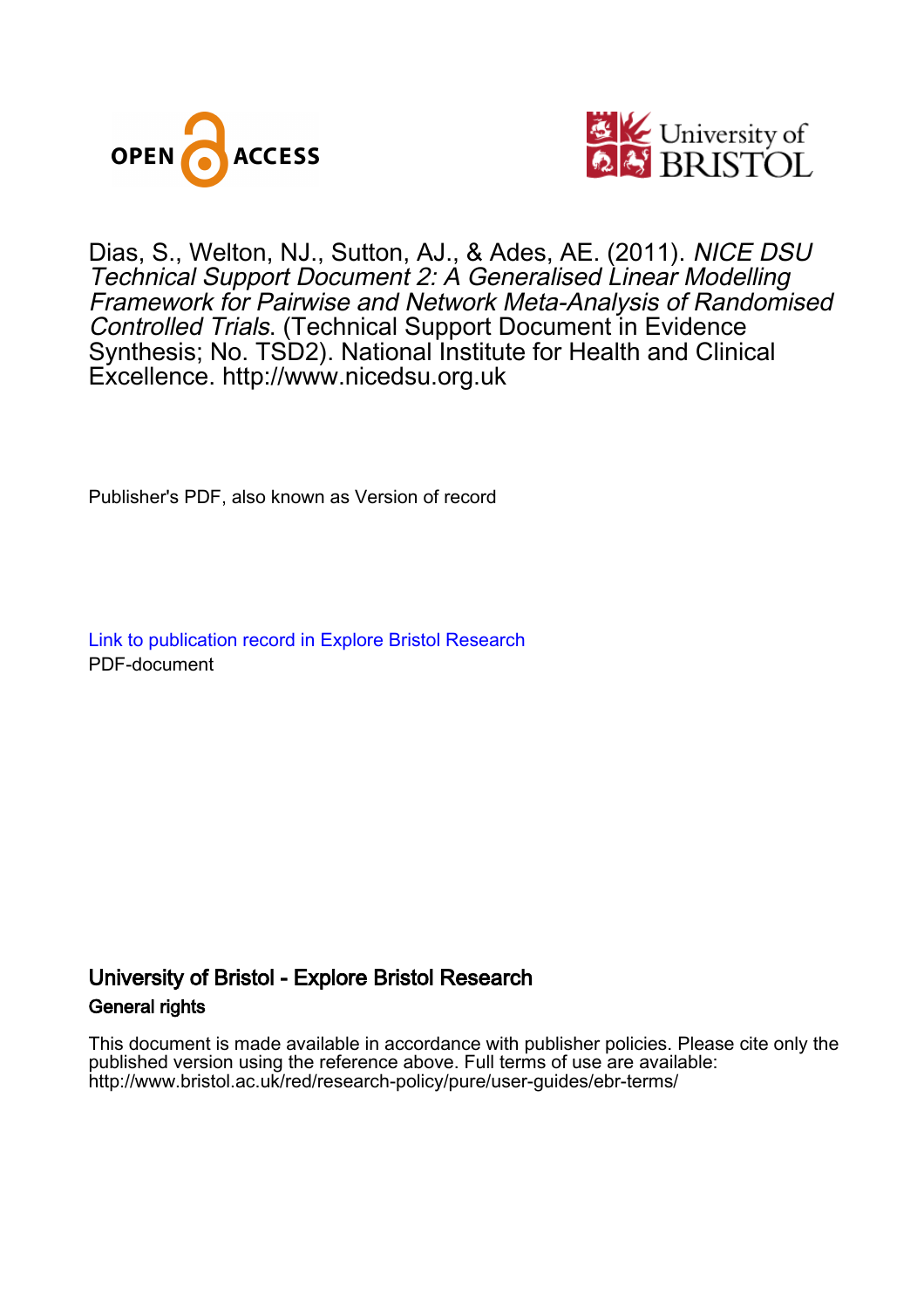# **NICE DSU TECHNICAL SUPPORT DOCUMENT 2: A GENERALISED LINEAR MODELLING FRAMEWORK FOR PAIRWISE AND NETWORK META-ANALYSIS OF RANDOMISED CONTROLLED TRIALS**

REPORT BY THE DECISION SUPPORT UNIT

August 2011

(last updated April 2012)

### **Sofia Dias<sup>1</sup> , Nicky J Welton<sup>1</sup> , Alex J Sutton<sup>2</sup> , AE Ades<sup>1</sup>**

<sup>1</sup> School of Social and Community Medicine, University of Bristol, Canynge Hall, 39 Whatley Road, Bristol BS8 2PS, UK

<sup>2</sup> Department of Health Sciences, University of Leicester, 2nd Floor Adrian Building, University Road, Leicester LE1 7RH, UK

Decision Support Unit, ScHARR, University of Sheffield, Regent Court, 30 Regent Street Sheffield, S1 4DA;

Tel (+44) (0)114 222 0734 E-mail dsuadmin@sheffield.ac.uk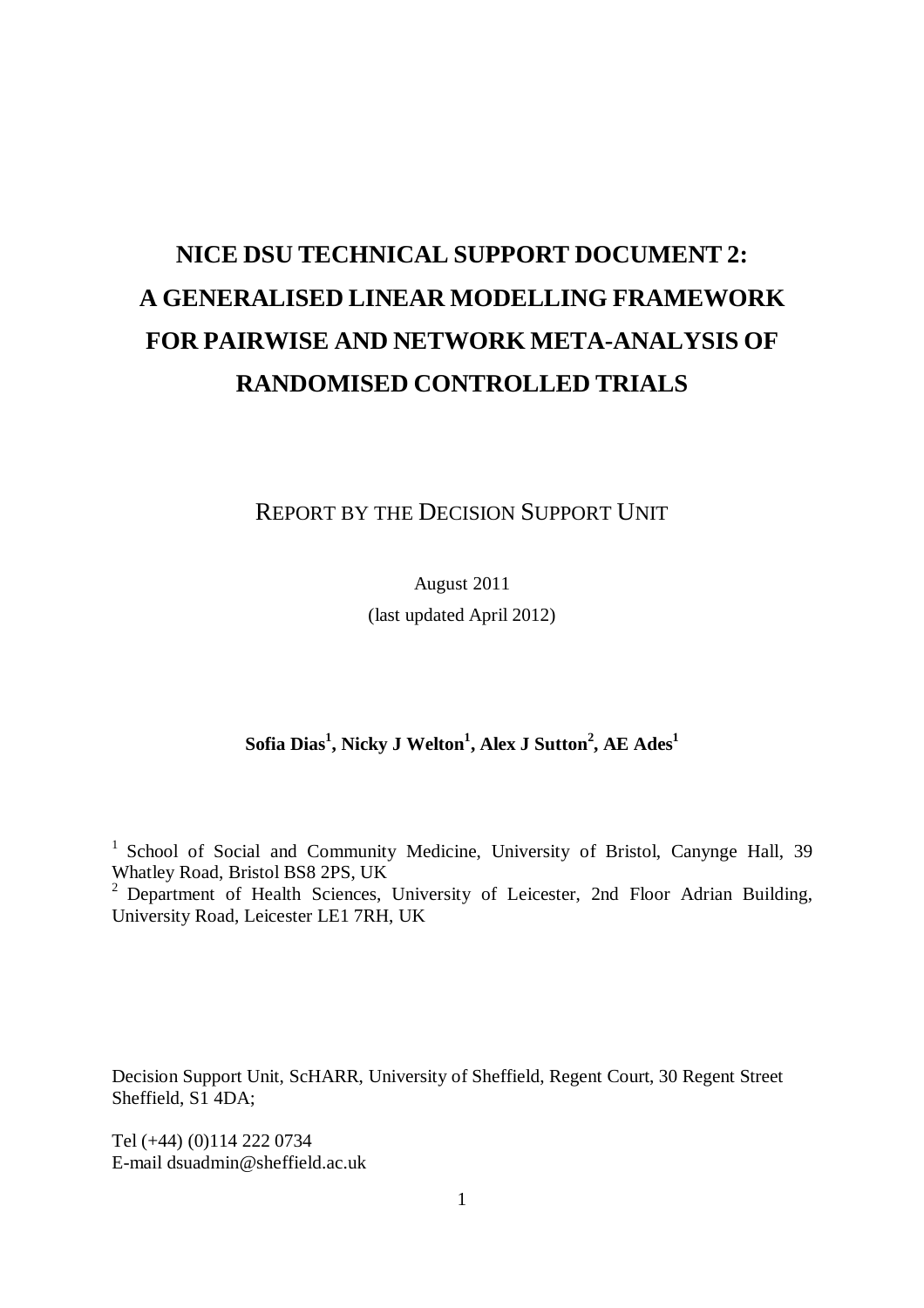#### **ABOUT THE DECISION SUPPORT UNIT**

The Decision Support Unit (DSU) is a collaboration between the Universities of Sheffield, York and Leicester. We also have members at the University of Bristol, London School of Hygiene and Tropical Medicine and Brunel University.

The DSU is commissioned by The National Institute for Health and Clinical Excellence (NICE) to provide a research and training resource to support the Institute's Technology Appraisal Programme. Please see our website for further information www.nicedsu.org.uk

### **ABOUT THE TECHNICAL SUPPORT DOCUMENT SERIES**

The NICE Guide to the Methods of Technology Appraisal<sup>i</sup> is a regularly updated document that provides an overview of the key principles and methods of health technology assessment and appraisal for use in NICE appraisals. The Methods Guide does not provide detailed advice on how to implement and apply the methods it describes. This DSU series of Technical Support Documents (TSDs) is intended to complement the Methods Guide by providing detailed information on how to implement specific methods.

The TSDs provide a review of the current state of the art in each topic area, and make clear recommendations on the implementation of methods and reporting standards where it is appropriate to do so. They aim to provide assistance to all those involved in submitting or critiquing evidence as part of NICE Technology Appraisals, whether manufacturers, assessment groups or any other stakeholder type.

We recognise that there are areas of uncertainty, controversy and rapid development. It is our intention that such areas are indicated in the TSDs. All TSDs are extensively peer reviewed prior to publication (the names of peer reviewers appear in the acknowledgements for each document). Nevertheless, the responsibility for each TSD lies with the authors and we welcome any constructive feedback on the content or suggestions for further guides.

Please be aware that whilst the DSU is funded by NICE, these documents do not constitute formal NICE guidance or policy.

Dr Allan Wailoo

 $\overline{a}$ 

Director of DSU and TSD series editor.

<sup>&</sup>lt;sup>i</sup> National Institute for Health and Clinical Excellence. Guide to the methods of technology appraisal, 2008 (updated June 2008), London.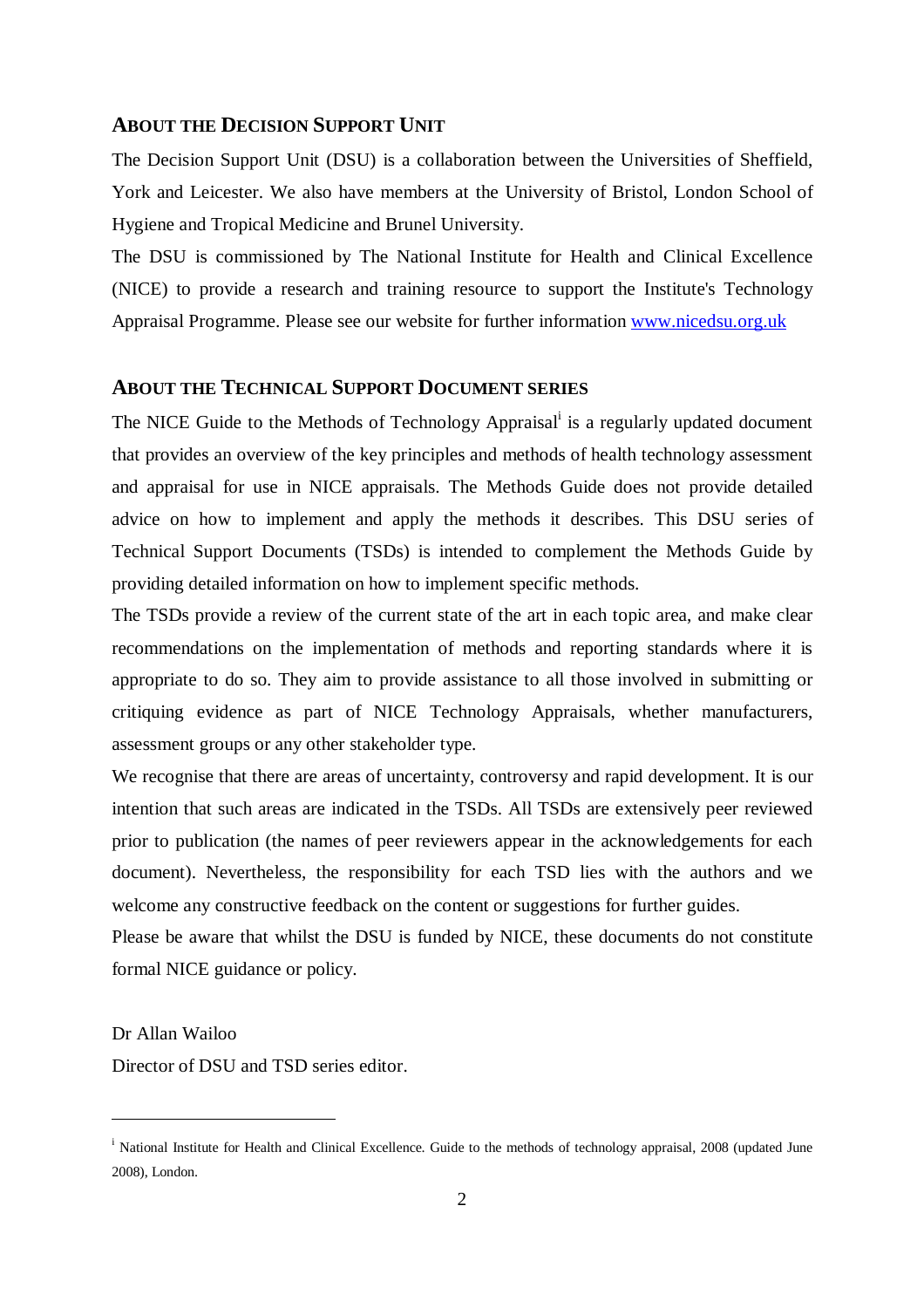#### **Acknowledgements**

The DSU thanks Mike Campbell, Rachael Fleurence, Julian Higgins, Jeroen Jansen, Steve Palmer and the team at NICE, led by Zoe Garrett, for reviewing this document. The editor for the TSD series is Allan Wailoo.

The production of this document was funded by the National Institute for Health and Clinical Excellence (NICE) through its Decision Support Unit. The views, and any errors or omissions, expressed in this document are of the author only. NICE may take account of part or all of this document if it considers it appropriate, but it is not bound to do so.

#### **This report should be referenced as follows:**

Dias, S., Welton, N.J., Sutton, A.J. & Ades, A.E. NICE DSU Technical Support Document 2: A Generalised Linear Modelling Framework for Pairwise and Network Meta-Analysis of Randomised Controlled Trials. 2011; last updated April 2012; available from http://www.nicedsu.org.uk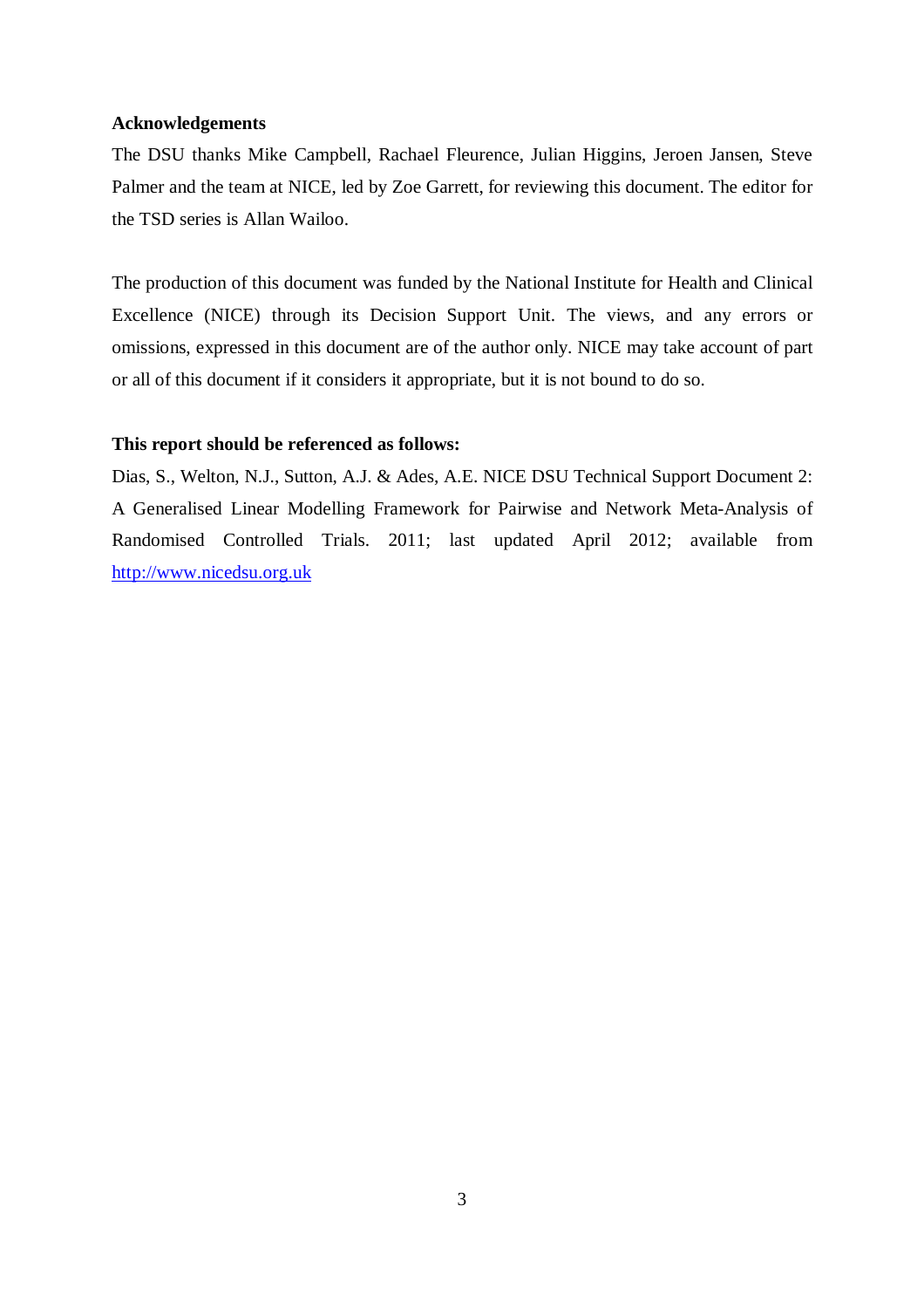### **EXECUTIVE SUMMARY**

This paper sets out a generalised linear model (GLM) framework for the synthesis of data from randomised controlled trials (RCTs). We describe a common model taking the form of a linear regression for both fixed and random effects synthesis, that can be implemented with Normal, Binomial, Poisson, and Multinomial data. The familiar logistic model for metaanalysis with Binomial data is a GLM with a logit link function, which is appropriate for probability outcomes. The same linear regression framework can be applied to continuous outcomes, rate models, competing risks, or ordered category outcomes, by using other link functions, such as identity, log, complementary log-log, and probit link functions. The common core model for the linear predictor can be applied to pair-wise meta-analysis, indirect comparisons, synthesis of multi-arm trials, and mixed treatment comparisons, also known as network meta-analysis, without distinction.

We take a Bayesian approach to estimation and provide WinBUGS program code for a Bayesian analysis using Markov chain Monte Carlo (MCMC) simulation. An advantage of this approach is that it is straightforward to extend to shared parameter models where different RCTs report outcomes in different formats but from a common underlying model. Use of the GLM framework allows us to present a unified account of how models can be compared using the Deviance Information Criterion (DIC), and how goodness of fit can be assessed using the residual deviance. WinBUGS code for model critique is provided. Our approach is illustrated through a range of worked examples for the commonly encountered evidence formats, including shared parameter models.

We give suggestions on computational issues that sometimes arise in MCMC evidence synthesis, and comment briefly on alternative software.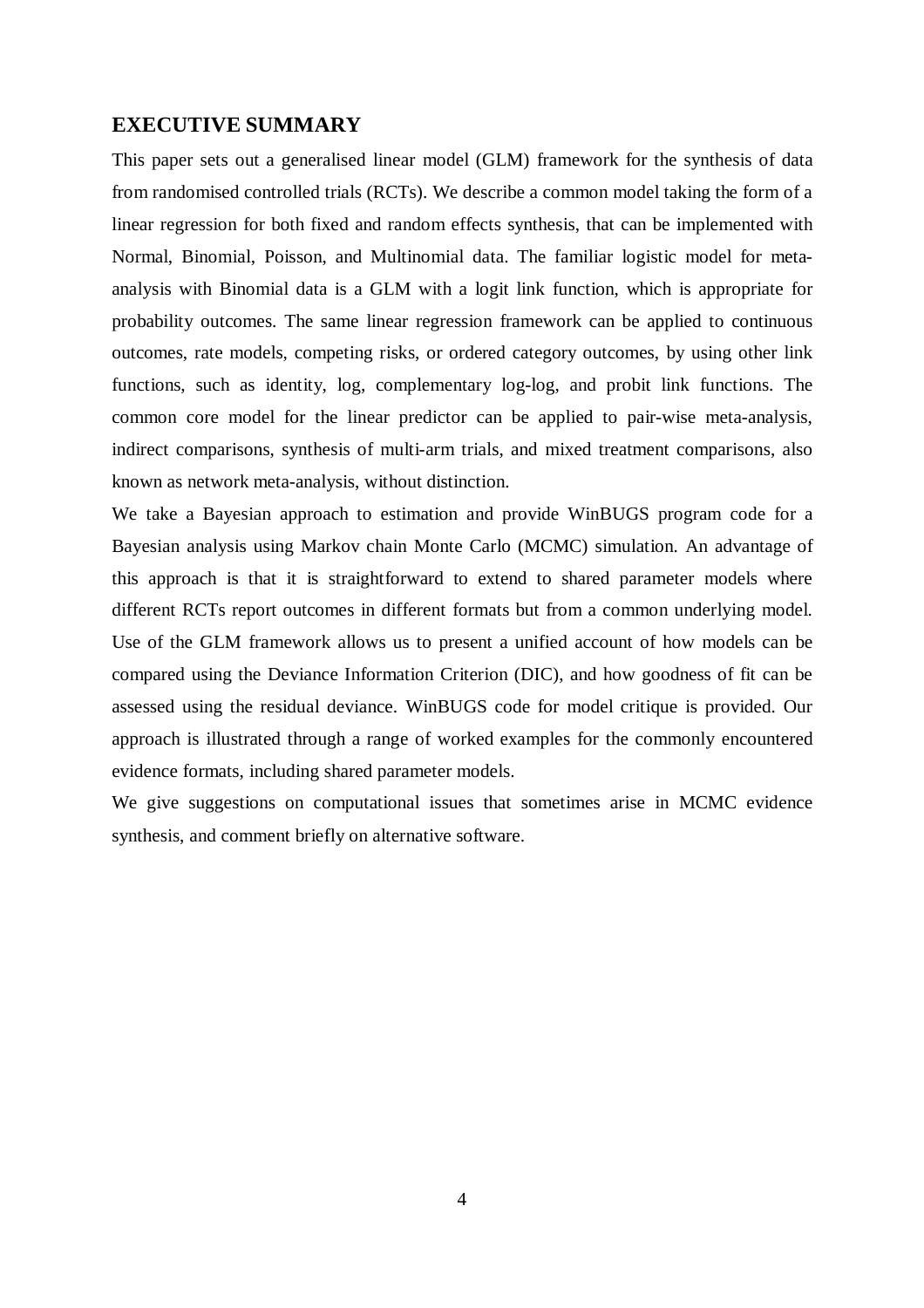# **CONTENTS**

| 1              | <b>INTRODUCTION TO PAIRWISE &amp; NETWORK META-ANALYSIS  9</b>                    |  |
|----------------|-----------------------------------------------------------------------------------|--|
| 2              | DEVELOPMENT OF THE CORE MODELS: BINOMIAL DATA WITH LOGIT                          |  |
|                |                                                                                   |  |
|                | WORKED EXAMPLE: A LOGIT MODEL FOR A META-ANALYSIS OF BINOMIAL DATA  11<br>2.1     |  |
|                | 2.1.1                                                                             |  |
|                | 2.1.2                                                                             |  |
|                | 2.1.3                                                                             |  |
| $3^{\circ}$    |                                                                                   |  |
|                | 3.1                                                                               |  |
|                | 3.2                                                                               |  |
|                | COMPETING RISKS: MULTINOMIAL LIKELIHOOD AND LOG LINK 23<br>3.3                    |  |
|                | 3.4                                                                               |  |
|                | 3.4.1                                                                             |  |
|                | 3.5                                                                               |  |
|                | 3.5.1                                                                             |  |
|                | ORDERED CATEGORICAL DATA: MULTINOMIAL LIKELIHOOD AND PROBIT LINK 29<br>3.6        |  |
|                | ADDITIVE AND MULTIPLICATIVE EFFECTS WITH BINOMIAL DATA, AND OTHER NON-<br>3.7     |  |
|                |                                                                                   |  |
| 4              |                                                                                   |  |
| 5              | EXTENSION TO INDIRECT COMPARISONS AND NETWORK META-                               |  |
|                |                                                                                   |  |
|                | 5.1                                                                               |  |
|                | Multi-arm trials with treatment differences (trial-based summaries) 36<br>5.1.1   |  |
| 6              |                                                                                   |  |
|                | 6.1                                                                               |  |
|                | 6.2                                                                               |  |
|                | 6.3                                                                               |  |
| $\overline{7}$ | NON-BAYESIAN APPROACHES AND COMPUTATIONAL ISSUES  41                              |  |
|                | 7.1 BAYESIAN VERSUS FREQUENTIST APPROACHES IN THE CONTEXT OF DECISION MAKING . 41 |  |
|                | 7.2.                                                                              |  |
|                | 7.3.                                                                              |  |
| 8.             |                                                                                   |  |
| 9.             | <b>DISCUSSION</b>                                                                 |  |
|                |                                                                                   |  |
|                | APPENDIX: ILLUSTRATIVE EXAMPLES AND WINBUGS CODE 56                               |  |
|                |                                                                                   |  |
|                | <b>EXAMPLE 2.</b>                                                                 |  |
|                | 65<br><b>RESULTS</b>                                                              |  |
|                |                                                                                   |  |
|                | <b>RESULTS</b><br>70                                                              |  |
|                |                                                                                   |  |
|                | <b>RESULTS</b><br>77                                                              |  |
|                |                                                                                   |  |
|                | 81<br><b>RESULTS</b>                                                              |  |
|                |                                                                                   |  |
|                |                                                                                   |  |
|                | <b>RESULTS</b><br>90                                                              |  |
|                | EXAMPLE 7. PARKINSON'S DIFFERENCE (TREATMENT DIFFERENCES AS DATA) 92              |  |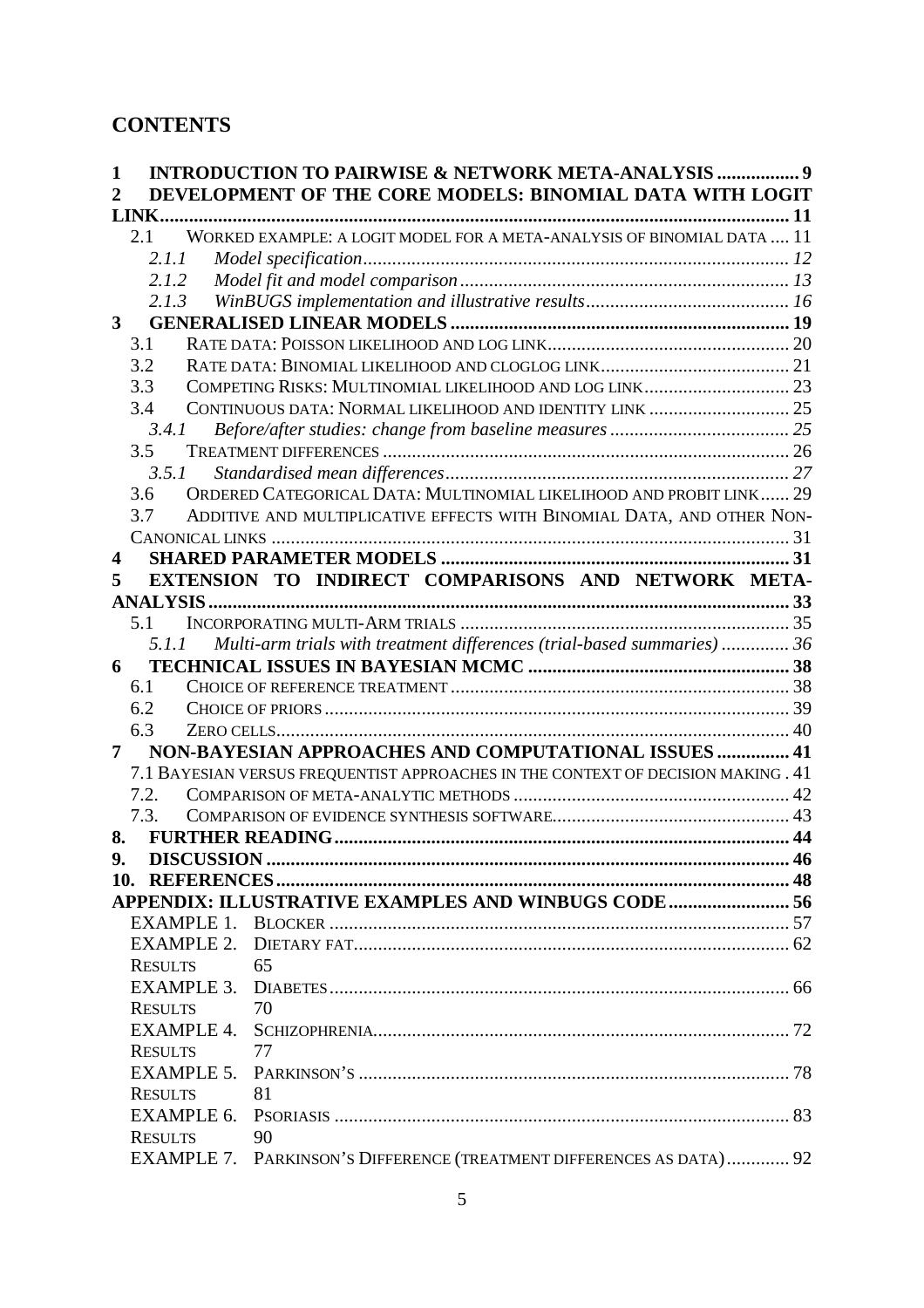| RESULTS 95 |                                                                          |  |  |  |  |  |
|------------|--------------------------------------------------------------------------|--|--|--|--|--|
|            | EXAMPLE 8. PARKINSON'S SHARED PARAMETERS (MIXED TREATMENT DIFFERENCE AND |  |  |  |  |  |
|            |                                                                          |  |  |  |  |  |
| RESULTS 98 |                                                                          |  |  |  |  |  |

# **TABLES AND FIGURES**

| Table 1 Blocker example: number of events and total number of patients in the control and beta-blocker groups                                                                                                                                                                                                                                     |
|---------------------------------------------------------------------------------------------------------------------------------------------------------------------------------------------------------------------------------------------------------------------------------------------------------------------------------------------------|
| Table 2 Blocker example: posterior mean, standard deviation (sd), median and 95% Credible interval (CrI) for<br>both the fixed and random effects models for the treatment effect $d_{12}$ , absolute effects of the placebo $(T_1)$<br>and beta-blocker $(T_2)$ for a mean mortality of -2.2 and precision 3.3 on the logit scale; heterogeneity |
|                                                                                                                                                                                                                                                                                                                                                   |
| Table 3 Commonly used link functions and their inverse with reference to which likelihoods they can be applied                                                                                                                                                                                                                                    |
|                                                                                                                                                                                                                                                                                                                                                   |
|                                                                                                                                                                                                                                                                                                                                                   |
|                                                                                                                                                                                                                                                                                                                                                   |
| Table A1 Index of WinBUGS code with details of examples and sections where they are described56                                                                                                                                                                                                                                                   |
| Table A2 Dietary fat example: Study names and treatment codes for the 10 included studies and person-years                                                                                                                                                                                                                                        |
|                                                                                                                                                                                                                                                                                                                                                   |
| Table A3 Dietary fat example: posterior mean, standard deviation (sd), median and 95% Credible interval (CrI)                                                                                                                                                                                                                                     |
| for both the fixed and random effects models for the treatment effect $d_{12}$ , absolute effects of the control                                                                                                                                                                                                                                  |
| diet $(T_1)$ and the reduced fat diet $(T_2)$ for a log-rate of mortality on the control diet with mean -3 and                                                                                                                                                                                                                                    |
|                                                                                                                                                                                                                                                                                                                                                   |
| Table A4 Diabetes example: study names, follow-up time in years, treatments compared, total number of new                                                                                                                                                                                                                                         |
| cases of diabetes and number of patients in each trial arm, where Diuretic = treatment 1, Placebo =<br>treatment 2, $\beta$ blocker = treatment 3, CCB = treatment 4, ACE inhibitor = treatment 5 and ARB =                                                                                                                                       |
|                                                                                                                                                                                                                                                                                                                                                   |
| Table A5 Diabetes example: posterior mean, standard deviation (sd), median and 95% Credible interval (CrI)                                                                                                                                                                                                                                        |
| for both the fixed and random effects models for the treatment effects of Placebo $(d_{12})$ , $\beta$ blocker $(d_{13})$ ,                                                                                                                                                                                                                       |
| CCB $(d_{14})$ , ACE inhibitor $(d_{15})$ and ARB $(d_{16})$ relative to Diuretic; absolute effects of diuretic $(T_1)$ Placebo                                                                                                                                                                                                                   |
| $(T_2)$ , $\beta$ blocker $(T_3)$ , CCB $(T_4)$ , ACE inhibitor $(T_5)$ and ARB $(T_6)$ ; heterogeneity parameter $\tau$ and model fit                                                                                                                                                                                                            |
|                                                                                                                                                                                                                                                                                                                                                   |
| Table A6 Schizophrenia example: study names, follow-up time in weeks, treatments compared, total number of                                                                                                                                                                                                                                        |
| events for each of the four states and total number of patients in each trial arm, where Placebo = treatment                                                                                                                                                                                                                                      |
| 1, Olanzapine = 2, Amisulpride = 3, Zotepine = 4, Aripripazole = 5, Ziprasidone = 6, Paliperidone = 7,                                                                                                                                                                                                                                            |
|                                                                                                                                                                                                                                                                                                                                                   |
| Table A7 Schizophrenia example: posterior mean, standard deviation (sd), median and 95% Credible interval                                                                                                                                                                                                                                         |
| (CrI) for both the fixed and random effects models for the treatment effects of Olanzapine $(d_{12})$ ,                                                                                                                                                                                                                                           |
| Amisulpride ( $d_{13}$ ), Zotepine ( $d_{14}$ ), Aripripazole ( $d_{15}$ ), Ziprasidone ( $d_{16}$ ), Paliperidone ( $d_{17}$ ), Haloperidol                                                                                                                                                                                                      |
| $(d_{18})$ and Risperidone $(d_{19})$ relative to Placebo, absolute probabilities of reaching each of the outcomes for                                                                                                                                                                                                                            |
| Placebo $(Pr_1)$ , Olanzapine $(Pr_2)$ , Amisulpride $(Pr_3)$ , Zotepine $(Pr_4)$ , Aripripazole $(Pr_5)$ , Ziprasidone $(Pr_6)$ ,                                                                                                                                                                                                                |
| Paliperidone (Pr <sub>7</sub> ), Haloperidol (Pr <sub>8</sub> ) and Risperidone (Pr <sub>9</sub> ); heterogeneity parameter $\tau$ for each of the                                                                                                                                                                                                |
|                                                                                                                                                                                                                                                                                                                                                   |
| Table A8 Parkinson's example: study names, treatments compared, mean off-time reduction with its standard                                                                                                                                                                                                                                         |
| deviation, total number of patients in each trial arm; treatment differences and standard error of the                                                                                                                                                                                                                                            |
|                                                                                                                                                                                                                                                                                                                                                   |
| Table A9 Parkinson example: posterior mean, standard deviation (sd), median and 95% Credible interval (CrI)<br>for both the fixed and random effects models for the treatment effects of Treatments 2 to 5 ( $d_{12}$ to $d_{15}$ )                                                                                                               |
| relative to Placebo, absolute effects of Placebo $(T_1)$ and treatments 2 to 5 $(T_2$ to $T_5)$ , heterogeneity                                                                                                                                                                                                                                   |
|                                                                                                                                                                                                                                                                                                                                                   |
| Table A10 Psoriasis example: study names, treatments compared, total number of patients with different                                                                                                                                                                                                                                            |
| percentage improvement and total number of patients in each trial arm, where Supportive Care = treatment                                                                                                                                                                                                                                          |
| 1, Etanercept 25mg = 2, Etanercept 50 mg = 3, Etalizumab = 4, Ciclosporin = 5, Fumaderm = 6,                                                                                                                                                                                                                                                      |
|                                                                                                                                                                                                                                                                                                                                                   |
| Table A11 Psoriasis example: posterior mean, standard deviation (sd), median and 95% Credible interval (CrI)                                                                                                                                                                                                                                      |
| for both the fixed and random effects models for the treatment effects, on the probit scale, of Etanercept                                                                                                                                                                                                                                        |
| 25 mg $(d_{12})$ , Etanercept 50 mg $(d_{13})$ , Efalizumab $(d_{14})$ , Ciclosporin $(d_{15})$ , Fumaderm $(d_{16})$ , Infliximab                                                                                                                                                                                                                |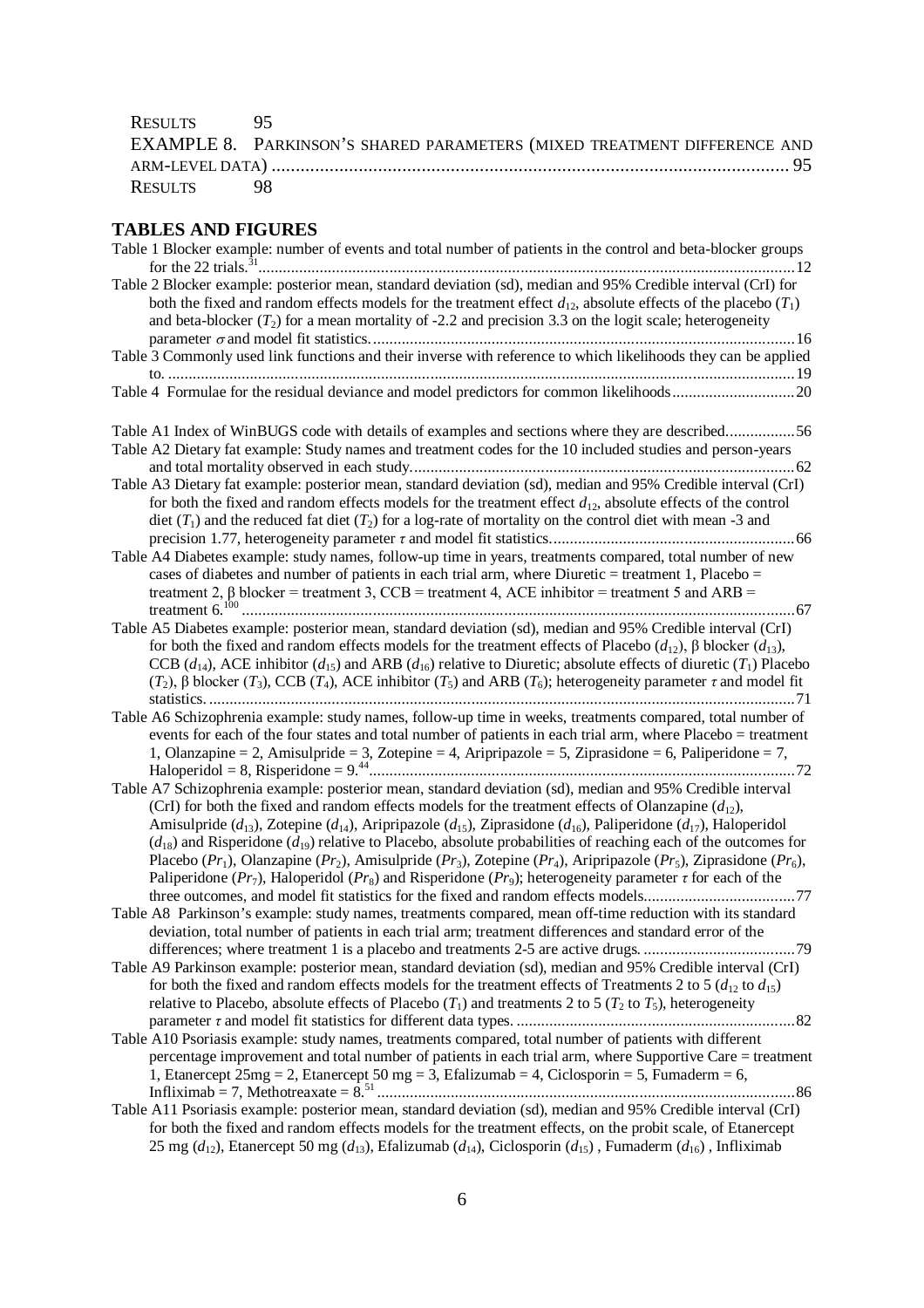$(d_{17})$ , and Methotrexate  $(d_{18})$  relative to Supportive Care; absolute probabilities of achieving at least 50, 70 or 90% relief in symptoms for each treatment; heterogeneity parameter *τ* and model fit statistics. ...........91

- Figure 1 Blocker example: Plot of leverage versus Bayesian deviance residual *wik* for each data point, with curves of the form  $x^2+y=c$ , with c =1 (solid), c=2 (dashed), c=3 (dotted) and c=4 (dot-dashed), for the fixed effect model. ................................................................................................................................17
- Figure 2 Blocker example: Plot of leverage versus Bayesian deviance residual *wik* for each data point, with curves of the form  $x^2+y=c$ , with c =1 (solid), c=2 (dashed), c=3 (dotted) and c=4 (dot-dashed), for the random effects model. ...........................................................................................................................18
- Figure A3 Diabetes network: each edge represents a treatment, connecting lines indicate pairs of treatments which have been directly compared in randomised trials. The numbers on the lines indicate the numbers of trials making that comparison and the numbers by the treatment names are the treatment codes used in the modelling..............................................................................................................................................68
- Figure A4 Schizophrenia network: each edge represents a treatment, connecting lines indicate pairs of treatments which have been directly compared in randomised trials. The numbers on the lines indicate the numbers of trials making that comparison and the numbers by the treatment names are the treatment codes used in the modelling.............................................................................................................................73
- Figure A5 Parkinson network: each edge represents a treatment, connecting lines indicate pairs of treatments which have been directly compared in randomised trials. The numbers on the lines indicate the numbers of trials making that comparison and the numbers by the treatment names are the treatment codes used in the modelling..............................................................................................................................................79
- Figure A6 Psoriasis network: each edge represents a treatment, connecting lines indicate pairs of treatments which have been directly compared in randomised trials. The numbers on the lines indicate the numbers of trials making that comparison and the numbers by the treatment names are the treatment codes used in the modelling. One trial compared two arms of Ciclosporin with Placebo and another compared two arms of Infliximab with placebo – these comparisons are not represented in the network.....................................83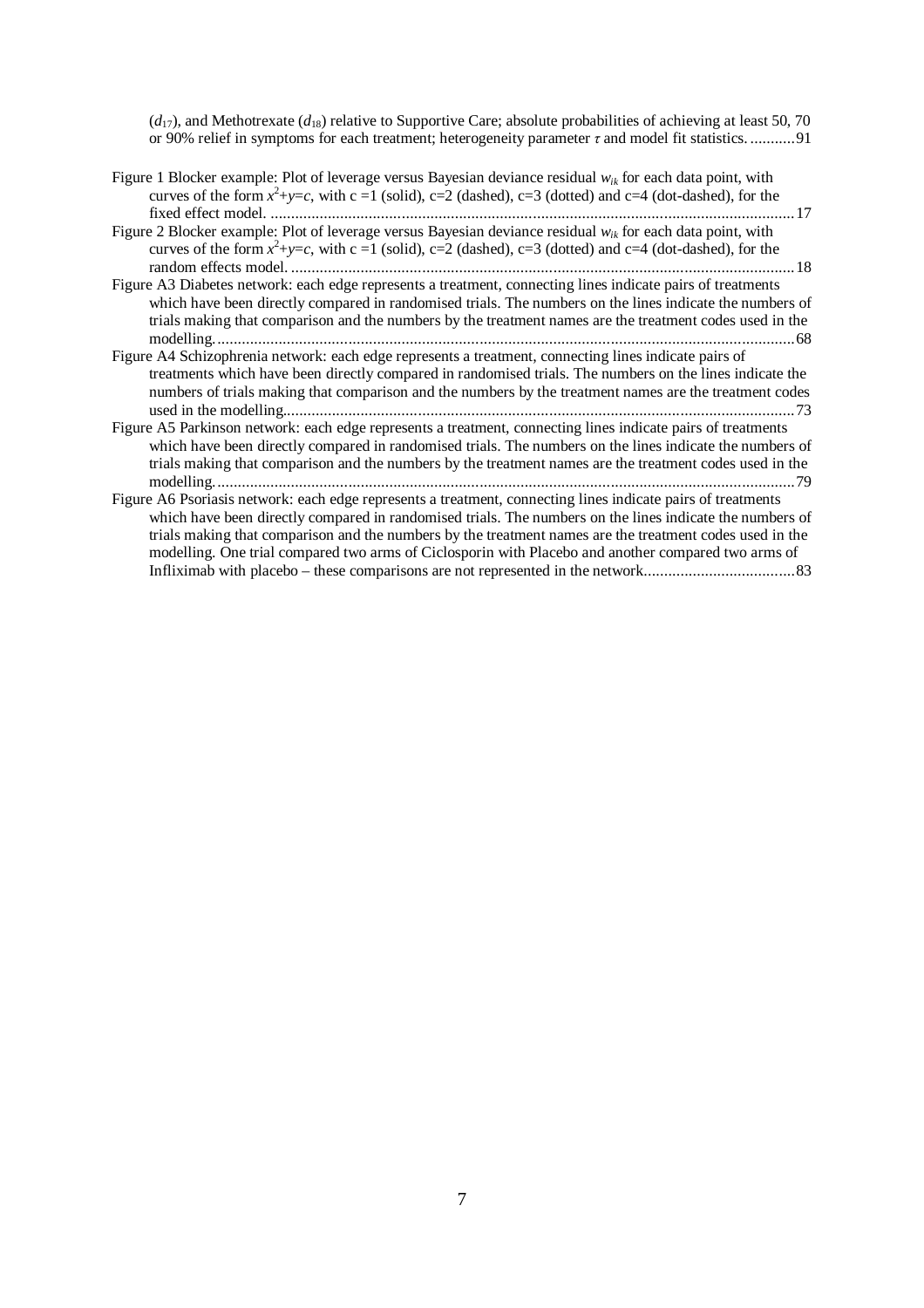# **Abbreviations and Definitions**

| <b>ACR</b>    | American College of Rheumatology        |  |  |
|---------------|-----------------------------------------|--|--|
| <b>ANCOVA</b> | Analysis of covariance                  |  |  |
| <b>CEA</b>    | cost-effectiveness analysis             |  |  |
| cloglog       | complementary log-log                   |  |  |
| <b>DIC</b>    | Deviance information criterion          |  |  |
| Φ             | Normal cumulative distribution function |  |  |
| <b>GLM</b>    | Generalised linear models               |  |  |
| <b>LRR</b>    | log-relative risk                       |  |  |
| <b>MAR</b>    | missing at random                       |  |  |
| <b>MC</b>     | <b>Monte Carlo</b>                      |  |  |
| <b>MCMC</b>   | Markov chain Monte Carlo                |  |  |
| <b>ML</b>     | maximum likelihood                      |  |  |
| <b>MTC</b>    | Mixed treatment comparisons             |  |  |
| N             | normal distribution                     |  |  |
| <b>NNT</b>    | numbers needed to treat                 |  |  |
| <b>PASI</b>   | Psoriasis area severity score           |  |  |
| <b>RCT</b>    | Randomised controlled trial             |  |  |
| <b>RD</b>     | risk difference                         |  |  |
| <b>RR</b>     | relative risk                           |  |  |
| <b>SMD</b>    | Standardised mean difference            |  |  |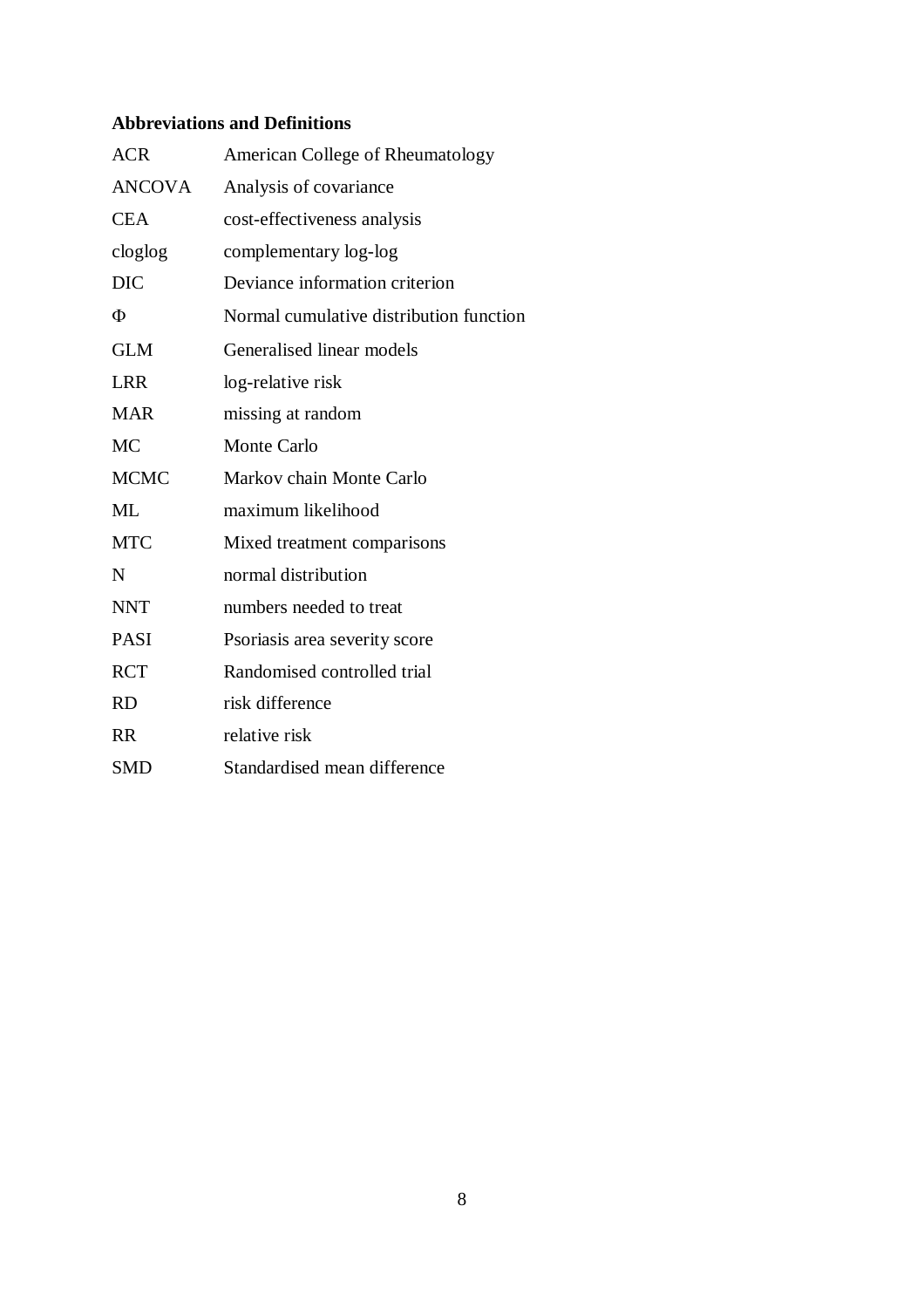### **1 INTRODUCTION TO PAIRWISE & NETWORK META-ANALYSIS**

Meta-analysis, the pooling of evidence from independent sources, especially randomised controlled trials (RCTs) is now common in the medical research literature. There is a substantial literature on statistical methods for meta-analysis, going back to methods for combination of results from two-by-two tables, $<sup>1</sup>$  with the introduction of random effects</sup> meta-analysis<sup>2</sup> a second important benchmark in the development of the field. Over the years methodological and software advances have contributed to the widespread use of metaanalytic techniques. A series of instructional texts and reviews have appeared, $3-7$  and Sutton and Higgins<sup>8</sup> provide a review of recent developments.

With some exceptions,<sup>9,10</sup> there have been few attempts to systematise the field. A wide range of alternative methods are employed, mostly relevant to binary and continuous outcomes. Our purpose here is to present a single unified account of evidence synthesis of aggregate data from RCTs, specifically, but not exclusively, for use in probabilistic decision making.<sup>11</sup> In order to cover the variety of outcomes reported in trials and the range of data transformations required to achieve linearity, we adopt the framework of generalised linear modelling.<sup>12</sup> This provides for Normal, Binomial, Poisson and Multinomial likelihoods, with identity, logit, log, complementary log-log, and probit link functions, and common core models for the linear predictor in both fixed effects and random effects settings.

Indirect and mixed treatment comparisons (MTC), also known as network meta-analysis, represent a recent development in evidence synthesis, particularly in decision making contexts.<sup>13-23</sup> Rather than pooling information on trials comparing treatments A and B, network meta-analysis combines data from randomised comparisons, A vs B, A vs C, A vs D, B vs D, and so on, to deliver an internally consistent set of estimates while respecting the randomisation in the evidence.<sup>24</sup> Our common core models are designed for network metaanalysis, and can synthesise data from pair-wise meta-analysis, multi-arm trials, indirect comparisons and network meta-analysis without distinction. Indeed, pair-wise meta-analysis and indirect comparisons are special cases of network meta-analysis.

The common Generalised Linear Model (GLM) framework can, of course, be applied in either frequentist or Bayesian contexts. However, Bayesian Markov Chain Monte Carlo (MCMC) has for many years been the mainstay of "comprehensive decision analysis",<sup>25</sup> because simulation from a Bayesian posterior distribution supplies both statistical estimation and inference, and a platform for probabilistic decision making under uncertainty. The freely available WinBUGS 1.4.3 MCMC package<sup>26</sup> takes full advantage of the modularity afforded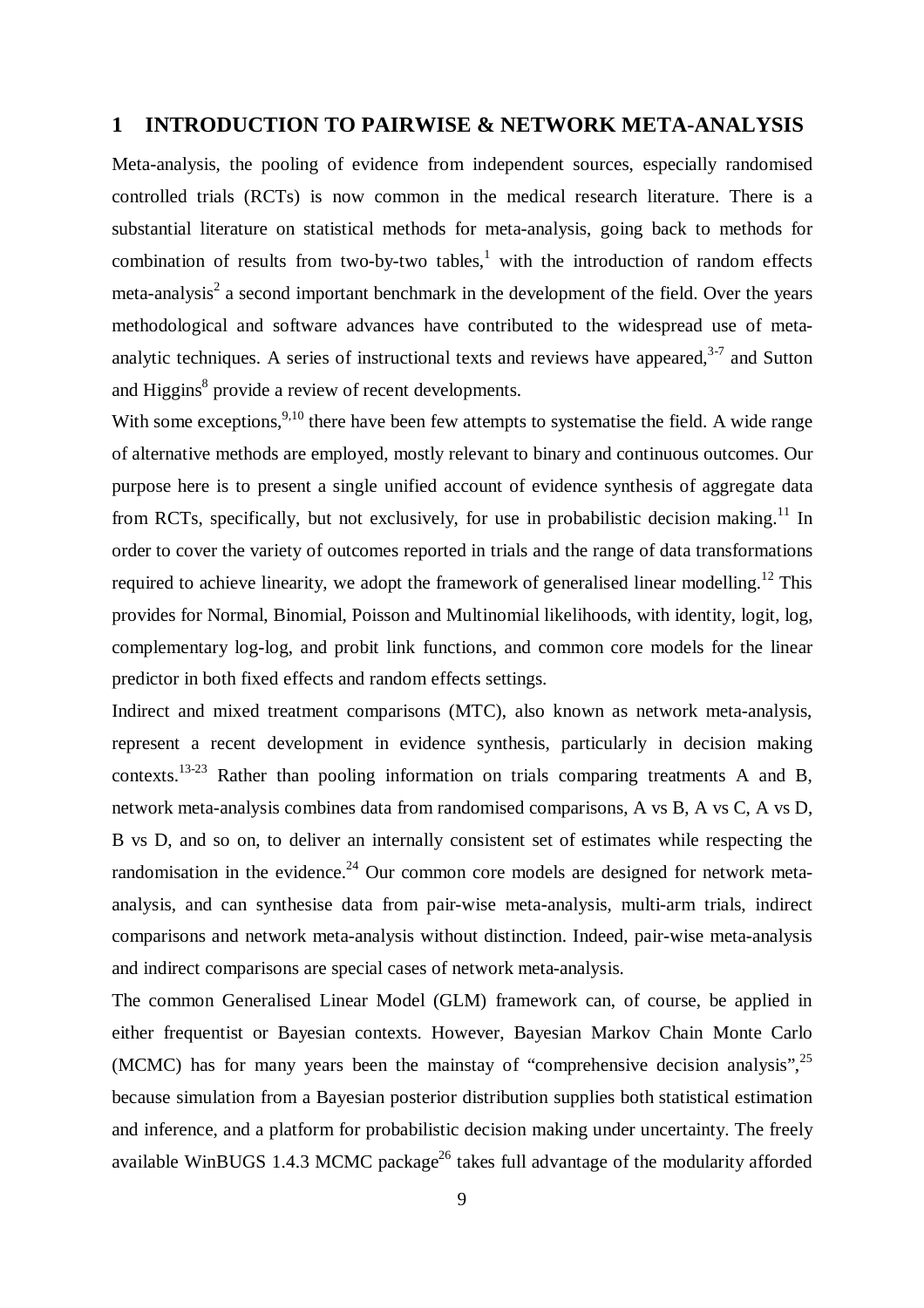by a GLM approach to synthesis, allowing us to present a unified treatment of the fixed and random effects models for meta-analysis and model critique.

In Section 2 we present the standard Bayesian MCMC approach to pair-wise meta-analysis for binomial data, based on Smith et al.<sup>6</sup>. We then develop our approach to assessment of goodness of fit, model diagnostics and comparison based on the residual deviance and the Deviance Information Criterion  $(DIC)^{27}$  In Section 3 the GLM framework for continuous, Poisson, and Multinomial likelihoods is developed with identity, log, complementary log-log and probit link functions, with an introduction to competing risks and ordered probit models. Section 3.4, on continuous outcomes, describes methods for "before-after" differences. All these models have a separate likelihood contribution for each trial arm: in Section 3.5 we develop a modified core model for forms of meta-analysis in which the likelihood is based on a summary treatment difference and its variance. Section 4 shows how different trial reporting formats can be accommodated within the same synthesis in shared parameter models. In Section 5 the core linear predictor models for pair-wise meta-analysis are shown to be immediately applicable to indirect comparisons, multi-arm trials, and network metaanalysis, without further extension.

An extensive appendix provides code to run a series of worked examples, and fully annotated WinBUGS code is also available at www.nicedsu.org.uk. Section 6 provides advice on formulation of priors and a number of technical issues in MCMC computation.

While Bayesian MCMC is surely the most convenient approach, particularly in decision making, it is certainly not the only one, and there have been a series of recent developments in frequentist software for evidence synthesis. These are briefly reviewed in Section 7, where we also outline the key issues in using frequentist methods in the context of probabilistic decision making. Section 8 provides some pointers to further reading, and more advanced extensions, and we conclude with a brief discussion.

This technical guide is the second in a series of technical support documents on methods for evidence synthesis in decision making. It focuses exclusively on synthesis of relative treatment effect data from randomised controlled trial (RCTs). Issues such as evidence consistency, and the construction of models for absolute treatment effects, are taken up in other guides in this series (see TSDs  $4^{28}$  and  $5^{29}$ ).

10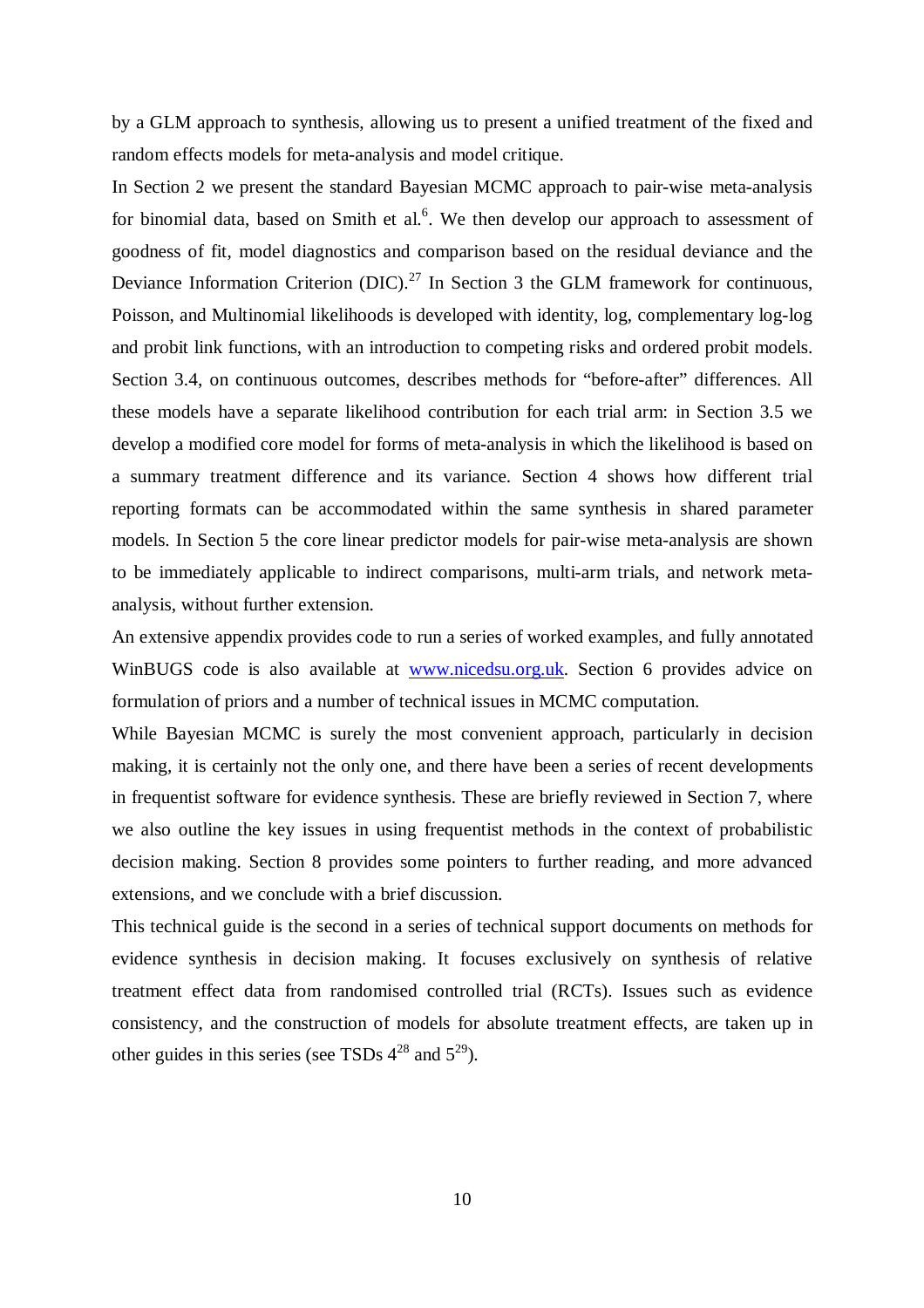# **2 DEVELOPMENT OF THE CORE MODELS: BINOMIAL DATA WITH LOGIT LINK**

Consider a set of *M* trials comparing two treatments 1 and 2 in a pre-specified target patient population, which are to be synthesised in a meta-analysis. A fixed effect analysis would assume that each study *i* generates an estimate of the same parameter  $d_{12}$ , subject to sampling error. In a random effects model, each study *i* provides an estimate of the study-specific treatment effects  $\delta_{i,12}$  which are assumed not to be equal but rather *exchangeable*. This means that all  $\delta_{i,12}$  are 'similar' in a way which assumes that the trial labels, *i*, attached to the treatment effects  $\delta_{i,12}$  are irrelevant. In other words, the information that the trials provide is independent of the order in which they were carried out, over the population of interest.<sup>30</sup> The exchangeability assumption is equivalent to saying that the trial-specific treatment effects come from a common distribution with mean  $d_{12}$  and variance  $\sigma_{12}^2$ .

The common distribution is usually chosen to be a normal distribution, so that

$$
\delta_{i,12} \sim N(d_{12}, \sigma_{12}^2) \tag{1}
$$

It follows that the fixed effect model is a special case of this, obtained by setting the variance to zero.

Note that in the case of a meta-analysis of only two treatments the subscripts in *d*,  $\delta$  and  $\sigma$  are redundant since only one treatment comparison is being made. We shall drop the subscripts for  $\sigma$ , but will keep the subscripts for  $\delta$  and d, to allow for extensions to multiple treatments in Section 5.

# **2.1 WORKED EXAMPLE: A LOGIT MODEL FOR A META-ANALYSIS OF BINOMIAL DATA**

Carlin<sup>31</sup> and the WinBUGS user manual<sup>26</sup> consider a meta-analysis of 22 trials of betablockers to prevent mortality after myocardial infarction. The data available are the number of deaths in the treated and control arms, out of the total number of patients in each arm, for all 22 trials (Table 1).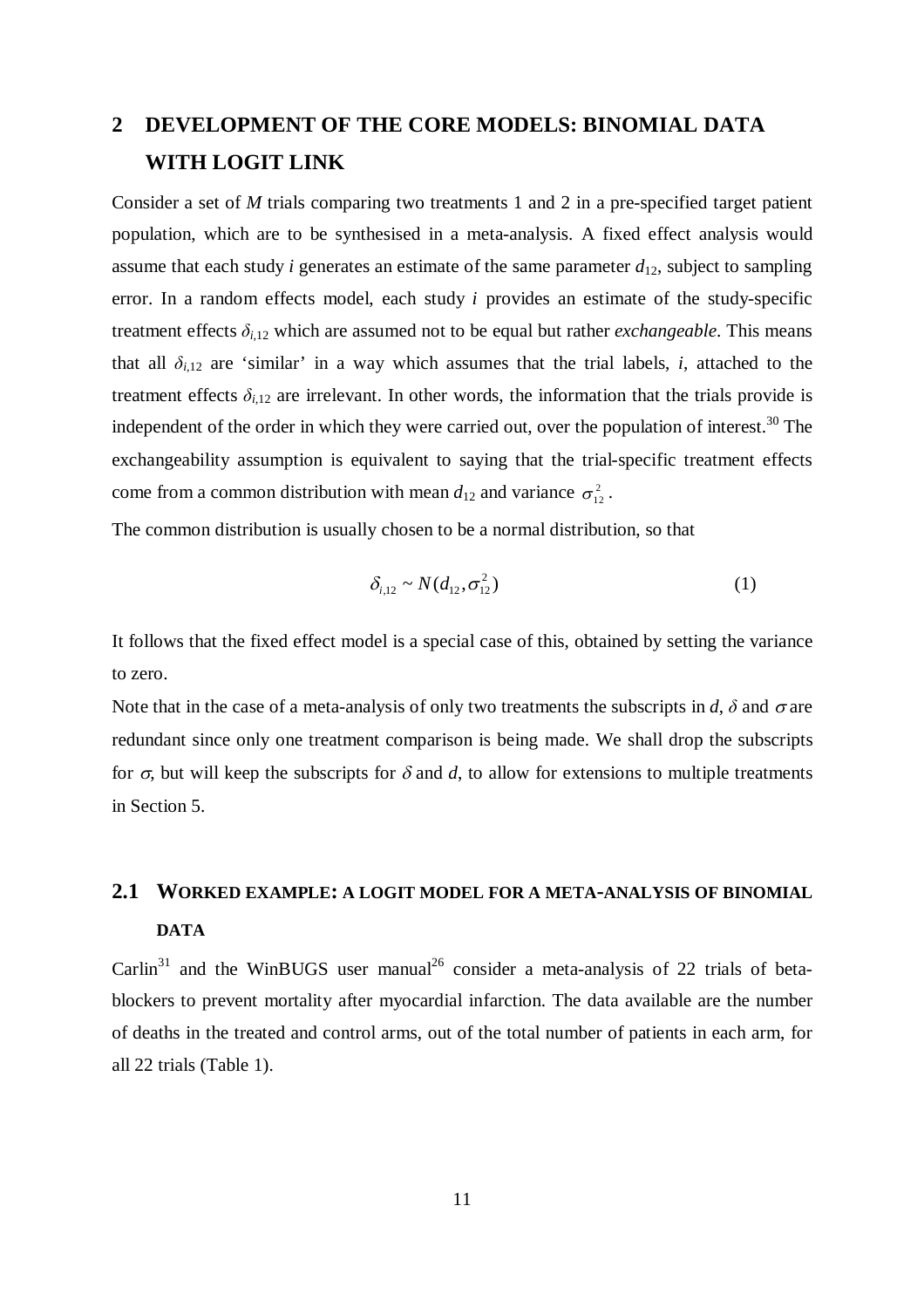|                |                | <b>Control</b>  | <b>Treatment</b> |                 |  |
|----------------|----------------|-----------------|------------------|-----------------|--|
| study          | no. of events  | no. of patients | no. of events    | no. of patients |  |
| i              | $(r_{i1})$     | $(n_{i1})$      | $(r_{i2})$       | $(n_{i2})$      |  |
| $\mathbf{1}$   | $\overline{3}$ | 39              | 3                | 38              |  |
| $\overline{2}$ | 14             | 116             | $\overline{7}$   | 114             |  |
| $\overline{3}$ | 11             | 93              | 5                | 69              |  |
| $\overline{4}$ | 127            | 1520            | 102              | 1533            |  |
| 5              | 27             | 365             | 28               | 355             |  |
| 6              | 6              | 52              | $\overline{4}$   | 59              |  |
| $\overline{7}$ | 152            | 939             | 98               | 945             |  |
| 8              | 48             | 471             | 60               | 632             |  |
| 9              | 37             | 282             | 25               | 278             |  |
| 10             | 188            | 1921            | 138              | 1916            |  |
| 11             | 52             | 583             | 64               | 873             |  |
| 12             | 47             | 266             | 45               | 263             |  |
| 13             | 16             | 293             | 9                | 291             |  |
| 14             | 45             | 883             | 57               | 858             |  |
| 15             | 31             | 147             | 25               | 154             |  |
| 16             | 38             | 213             | 33               | 207             |  |
| 17             | 12             | 122             | 28               | 251             |  |
| 18             | 6              | 154             | 8                | 151             |  |
| 19             | $\overline{3}$ | 134             | 6                | 174             |  |
| 20             | 40             | 218             | 32               | 209             |  |
| 21             | 43             | 364             | 27               | 391             |  |
| 22             | 39             | 674             | $22\,$           | 680             |  |

**Table 1 Blocker example: number of events and total number of patients in the control and beta-blocker groups for the 22 trials. 31**

#### *2.1.1 Model specification*

Defining *rik* as the number of events (deaths), out of the total number of patients in each arm,  $n_{ik}$ , for arm *k* of trial *i*, we assume that the data generation process follows a Binomial likelihood i.e.

$$
r_{ik} \sim \text{Binomial}(p_{ik}, n_{ik})
$$
 (2)

where  $p_{ik}$  represents the probability of an event in arm *k* of trial *i* (*i*=1,…,22; *k*=1,2).

Since the parameters of interest,  $p_{ik}$ , are probabilities and therefore can only take values between 0 and 1, a transformation (link function) is used that maps these probabilities into a continuous measure between plus and minus infinity. For a Binomial likelihood the most commonly used link function is the logit link function (see Table 3). We model the probabilities of success  $p_{ik}$  on the logit scale as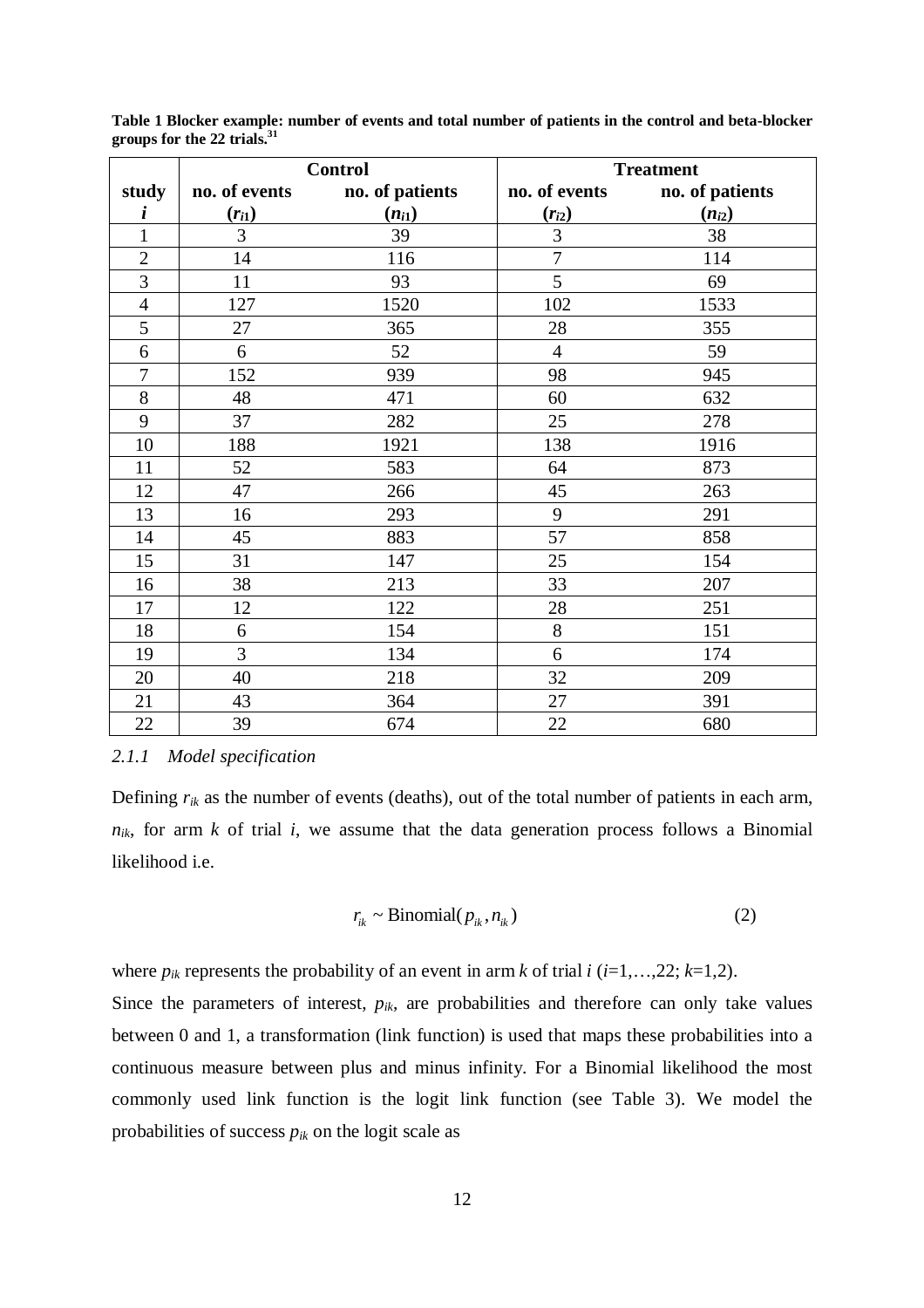$$
logit(p_{ik}) = \mu_i + \delta_{i,1k} I_{\{k \neq 1\}}
$$
 (3)

where

$$
I_{\{u\}} = \begin{cases} 1 & \text{if } u \text{ is true} \\ 0 & \text{otherwise} \end{cases}
$$

In this setup,  $\mu_i$  are trial-specific baselines, representing the log-odds of the outcome in the 'control' treatment (i.e. the treatment indexed 1),  $\delta_{i,12}$  are the trial-specific log-odds ratios of success on the treatment group  $(2)$  compared to control  $(1)$ . We can write equation  $(3)$  as

$$
logit(p_{i1}) = \mu_i
$$
  

$$
logit(p_{i2}) = \mu_i + \delta_{i,12}
$$

where, for a random effects model the trial-specific log-odds ratios come from a common distribution:  $\delta_{i,12} \sim N(d_{12}, \sigma^2)$ . For a fixed effect model we replace equation (3) with

$$
logit(p_{ik}) = \mu_i + d_{12} \times I_{\{k \neq 1\}}
$$

which is equivalent to setting the between-trial heterogeneity  $\sigma^2$  to zero thus assuming homogeneity of the underlying true treatment effects.

An important feature of *all* the meta-analytic models presented here is that no model is assumed for the trial-specific baselines  $\mu_i$ . They are regarded as nuisance parameters which are estimated in the model. An alternative is to place a second hierarchical model on the trial baselines, or to put a bivariate normal model on both.<sup>32,33</sup> However, unless this model is correct, the estimated relative treatment effects will be biased. Our approach is therefore more conservative, and in keeping with the widely used frequentist methods in which relative effect estimates are treated as data (see Section 3.5) and baselines eliminated entirely. Baseline models are discussed in TSD5.<sup>29</sup>

#### *2.1.2 Model fit and model comparison*

To check formally whether a model's fit is satisfactory, we will consider an absolute measure of fit: the overall residual deviance: *Dres* . This is the posterior mean of the deviance under the current model, minus the deviance for the saturated model, $^{12}$  so that each data point should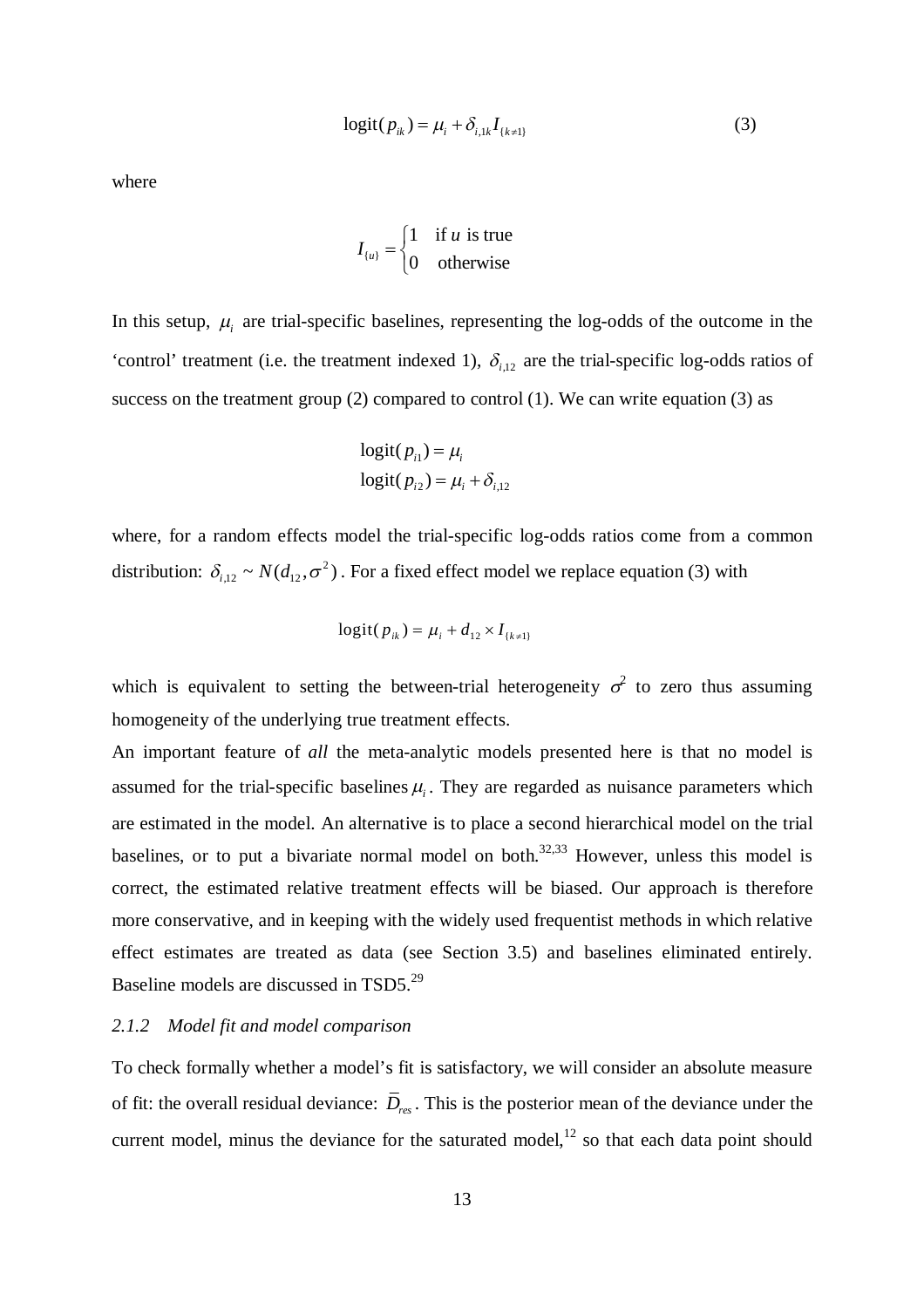contribute about 1 to the posterior mean deviance.<sup>27,34</sup> We can then compare the value of  $\bar{D}_{res}$ to the number of independent data points to check if the model fit can be improved. For a Binomial likelihood each trial arm contributes 1 independent data point and the residual deviance is calculated as

$$
D_{res} = \sum_{i} \sum_{k} 2 \left( r_{ik} \log \left( \frac{r_{ik}}{\hat{r}_{ik}} \right) + (n_{ik} - r_{ik}) \log \left( \frac{n_{ik} - r_{ik}}{n_{ik} - \hat{r}_{ik}} \right) \right)
$$
  
= 
$$
\sum_{i} \sum_{k} \text{dev}_{ik}
$$
 (4)

where  $r_{ik}$  and  $n_{ik}$  are the observed number of events and patients in each trial arm,  $\hat{r}_{ik} = n_{ik} p_{ik}$ is the expected number of events in each trial arm calculated at each iteration, based on the current model, and dev*ik* is the deviance residual for each data point calculated at each iteration. This is then summarised by the posterior mean: *Dres* .

Leverage statistics are familiar from frequentist regression analysis where they are used to assess the influence that each data point has on the model parameters. The leverage for each data point, *leverageik*, is calculated as the posterior mean of the residual deviance minus the deviance at the posterior mean of the fitted values. For a Binomial likelihood, letting  $\tilde{r}_{ik}$  be the posterior mean of  $\hat{r}_k$ , and  $dev_{ik}$  the posterior mean of  $dev_{ik}$ ,

$$
p_D = \sum_i \sum_k \text{leverage}_{ik} = \sum_i \sum_k \left[ \overline{\text{dev}}_{ik} - \widetilde{\text{dev}}_{ik} \right]
$$

where  $\widetilde{dev}_{ik}$  is the posterior mean of the deviance calculated by replacing  $\hat{r}_{ik}$  with  $\tilde{r}_{ik}$  in equation (4).

The Deviance Information Criterion  $(DIC)^{27}$  is the sum of the posterior mean of the residual deviance, *Dres* , and the leverage, *pD*, (also termed the effective number of parameters). The DIC provides a measure of model fit that penalises model complexity – lower values of the DIC suggest a more parsimonious model. The DIC is particularly useful for comparing different parameter models for the same likelihood and data, for example fixed and random effects models or fixed effect models with and without covariates.

If the deviance residuals provide indications that the model does not fit the data well, leverage plots can give further information on whether poorly fitting data points are having a material effect on the model parameters. Leverage plots show each data point's contribution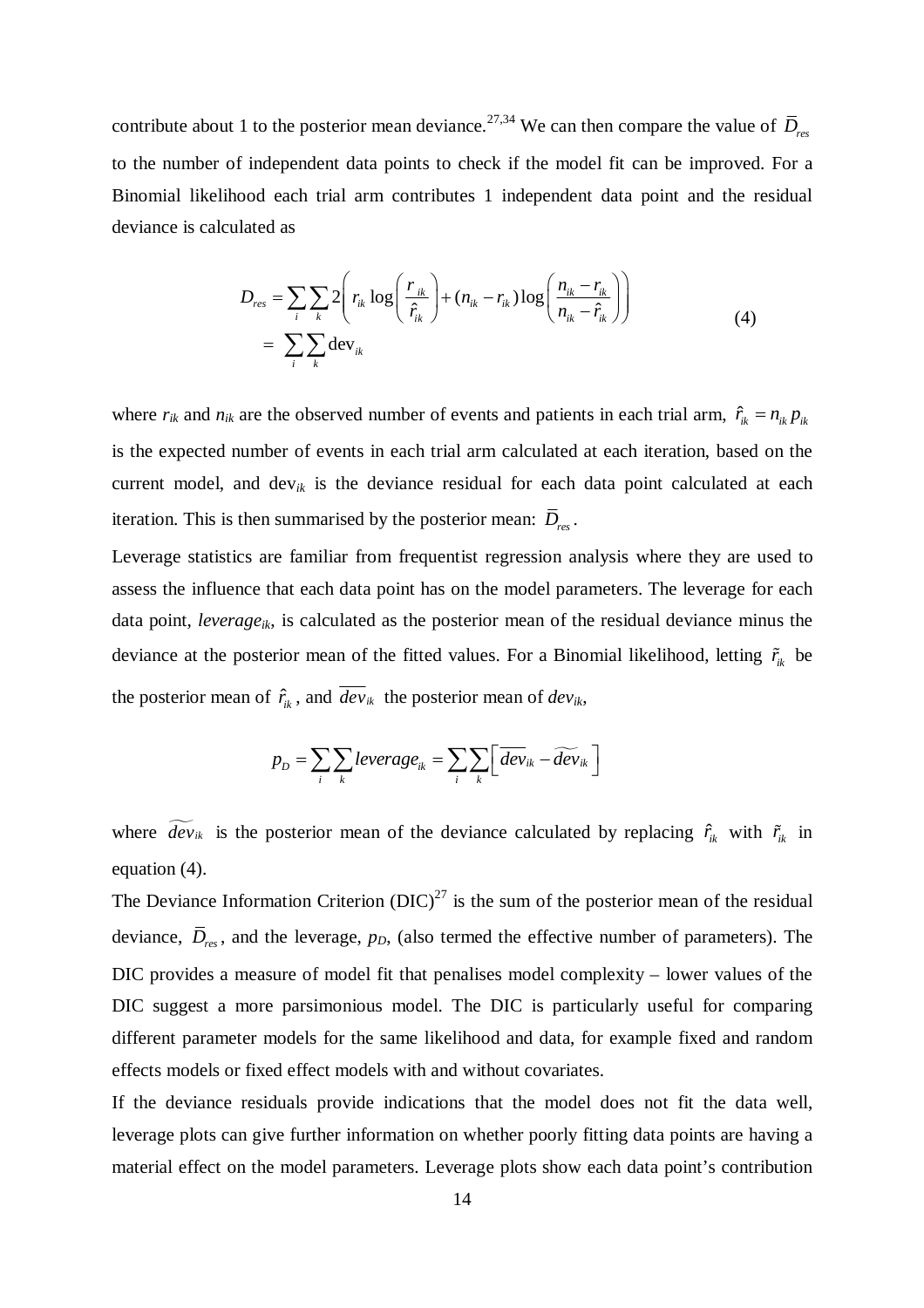to *p<sup>D</sup>* (*leverageik*) plotted against their contribution to *Dres* ( *devik* ) and can be used to check how each point is affecting the overall model fit and DIC. It is useful to display these summaries in a plot of *leverage*<sub>*ik*</sub> vs  $w_{ik}$  for each data point, where  $w_{ik} = \pm \sqrt{\frac{dev_{ik}}{dev_{ik}}}$ , with sign given by the sign of  $(r_{ik} - \hat{r}_{ik})$  to indicate whether the data is over- or under-estimated by the model. Curves of the form  $x^2 + y = c$ ,  $c=1,2,3,...$ , where *x* represents  $w_{ik}$  and *y* represents the leverage, are marked on the plots and points lying on such parabolas each contribute an amount *c* to the DIC.<sup>27</sup> Points which lie outside the lines with  $c=3$  can generally be identified as contributing to the model's poor fit. Points with a high leverage are influential, which means that they have a strong influence on the model parameters that generate their fitted values.

Leverage plots for the fixed and random effects models are presented in Figure 1 and Figure 2, respectively. From these the random effects model appears to be more appropriate as points lie closer to the centre of the plot. To further examine the model fit at individual data points, inspection of  $\overline{dev}_{ik}$  for all *i* and *k* will highlight points with a high residual deviance, over 2 say, as accounting for the lack of fit. This can help identify data points that fit poorly.

WinBUGS will calculate  $p<sub>D</sub>$  and the posterior mean of the deviance for the current model  $\overline{D}$ , but will not output the contributions of the individual data points to the calculations. Furthermore, without subtracting the deviance for the saturated model,  $\overline{D}$  is hard to interpret and can only be useful for model comparison purposes and not to assess the fit of a single model. Therefore users wishing to produce leverage plots such as those in Figure 1 and Figure 2 need to calculate the contributions of individual studies to  $\bar{D}_{res}$  and to the leverage themselves. The latter needs to be calculated outside WinBUGS, for example in R or Microsoft Excel. The  $p<sub>D</sub>$ , and therefore the DIC, calculated in the way we suggest is not precisely the same as that calculated in WinBUGS, except in the case of a normal likelihood. This is because WinBUGS calculates the fit at the mean value of the parameter values, while we propose the fit at the mean value of the fitted values. The latter is more stable in highly non-linear models with high levels of parameter uncertainty.

In this document we suggest that global DIC statistics and  $\bar{D}_{res}$  are consulted both to compare fixed and random effect models, and to ensure that overall fit is adequate. Leverage plots may be used to identify influential and/or poorly fitting observations. Guidance on choice of fixed or random effects model, an issue that is closely bound up with the impact of sparse data and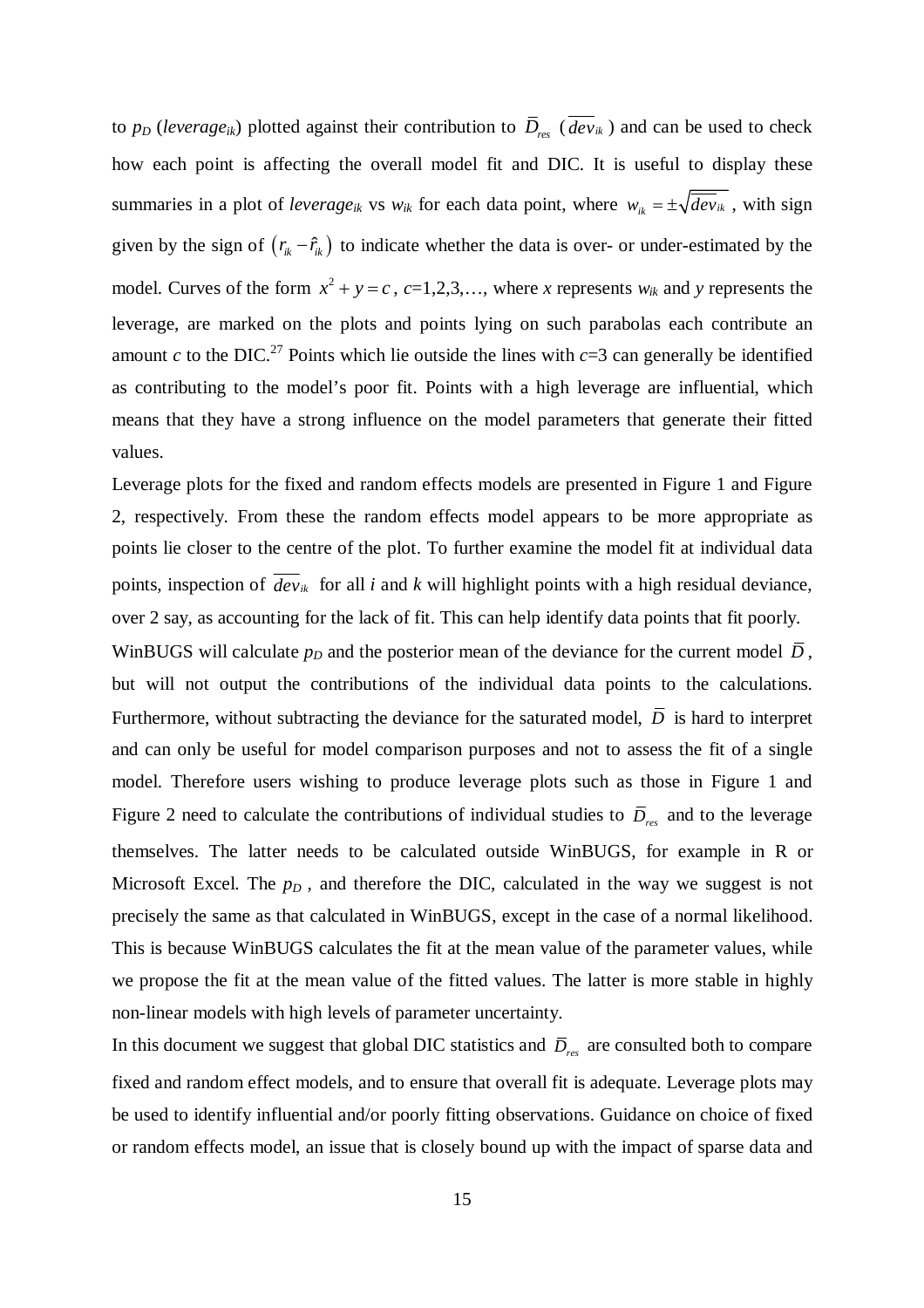choice of prior distributions, is given in Section 6. In network meta-analysis there are additional issues regarding consistency between evidence sources on different contrasts. This is discussed fully in TSD4.<sup>28</sup>

#### *2.1.3 WinBUGS implementation and illustrative results*

Annotated WinBUGS 1.4.3 code is shown in the Appendix, for both a random effects model and a fixed effect model (Blocker Examples 1(c) and 1(d)). Included in the description of the code are some additional comments on alternative priors, and additional code that can be used when there are more than two treatments being compared, to rank the treatments, or compute the probability that each is the best treatment. We ran both fixed and random effects models, and some of the results, including the *Dres* and DIC statistics, are shown in Table 2. All results are based on 20,000 iterations on 3 chains, after a burn-in of 10,000.

**Table 2 Blocker example: posterior mean, standard deviation (sd), median and 95% Credible interval (CrI)** for both the fixed and random effects models for the treatment effect  $d_{12}$ , absolute effects of the **placebo**  $(T_1)$  and beta-blocker  $(T_2)$  for a mean mortality of -2.2 and precision 3.3 on the logit scale; heterogeneity parameter  $\sigma$  and model fit statistics.

|                                    | <b>Fixed Effect model</b> |                          |         | <b>Random Effects model</b> |      |               |         |                 |
|------------------------------------|---------------------------|--------------------------|---------|-----------------------------|------|---------------|---------|-----------------|
|                                    | mean                      | sd                       | median  | <b>CrI</b>                  | mean | sd            | median  | CrI             |
| $d_{12}$                           |                           | $-0.26$ 0.050            | $-0.26$ | $(-0.36,-0.16)$             |      | $-0.25$ 0.066 | $-0.25$ | $(-0.38,-0.12)$ |
| $T_1$                              | 0.11                      | 0.055                    | 0.10    | (0.04, 0.25)                |      | 0.11 0.055    | 0.10    | (0.04, 0.25)    |
| $T_2$                              | 0.09                      | 0.045                    | 0.08    | (0.03, 0.20)                |      | 0.09 0.046    | 0.08    | (0.03, 0.20)    |
| $\sigma$                           |                           | $\overline{\phantom{a}}$ |         |                             |      | 0.14 0.082    | 0.13    | (0.01, 0.32)    |
| $\ast$<br>$\bar{D}_{\mathit{res}}$ | 46.8                      |                          |         |                             | 41.9 |               |         |                 |
| $p_D$                              | 23.0                      |                          |         |                             | 28.1 |               |         |                 |
| DIC                                | 69.8                      |                          |         |                             | 70.0 |               |         |                 |

\* compare to 44 data points

Comparing the fit of both these models using the posterior mean of the residual deviance indicates that although the random effects models is a better fit to the data, with a posterior mean of the residual deviance of 41.9 against 46.8 for the fixed effect model, this is achieved at the expense of more parameters. This better fit can also be seen in the leverage plots for the fixed and random effects model (Figure 1 and Figure 2), where two extreme points can be seen in Figure 1, at either side of zero. These points refer to the two arms of study 14 (Table 1) but are no longer so extreme in Figure 2. We would suggest careful re-examination of the evidence and consideration of issues such as the existence of important covariates. These and other issues are covered in TSD3.<sup>35</sup> The DIC suggests that there is little to choose between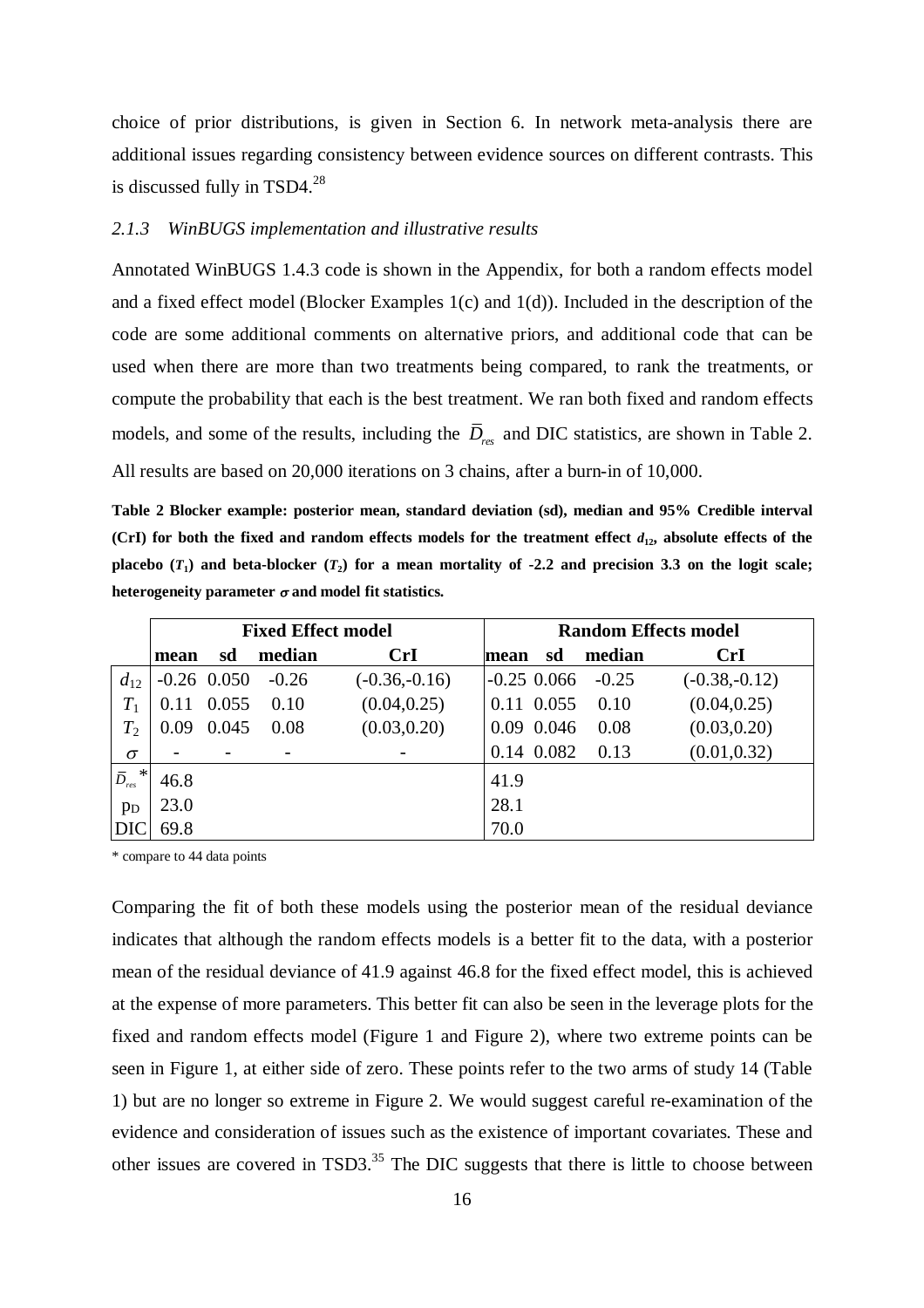the two models and the fixed effect model may be preferred since it is easier to interpret (Table 2). The posterior median of the pooled log odds ratio of beta-blockers compared to control in the fixed effect model is -0.26 with 95% Credible Interval (-0.36, -0.16) indicating a reduced mortality in the treatment group. The posterior medians of the probability of mortality on the control and treatment groups are 0.10 and 0.08, respectively (with credible intervals in Table 2). Results for the random effects model are similar.



**Figure 1 Blocker example: Plot of leverage versus Bayesian deviance residual** *wik* **for each data point, with**  curves of the form  $x^2+y=c$ , with c =1 (solid), c=2 (dashed), c=3 (dotted) and c=4 (dot-dashed), for the fixed **effect model.**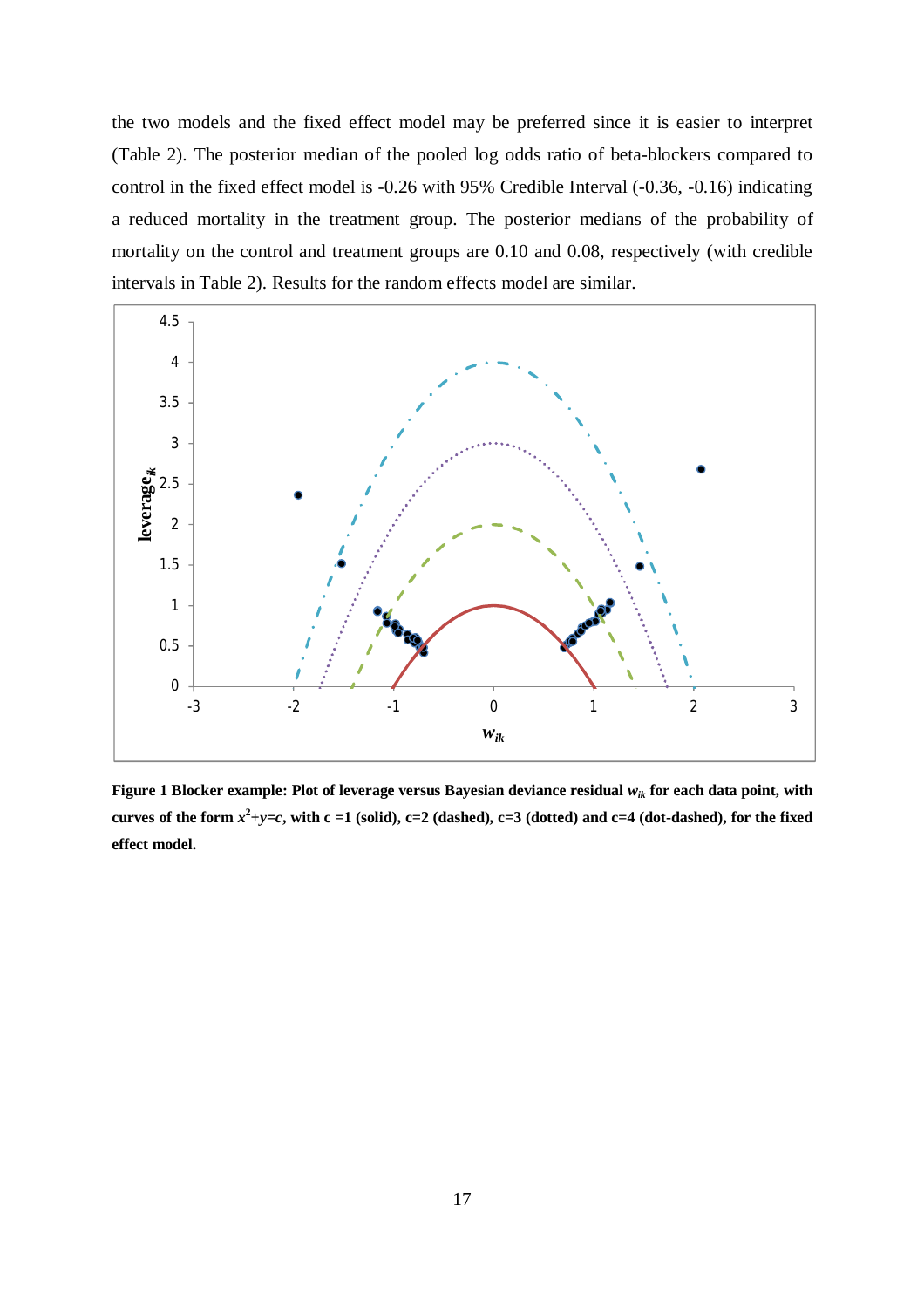

**Figure 2 Blocker example: Plot of leverage versus Bayesian deviance residual** *wik* **for each data point, with**  curves of the form  $x^2+y=c$ , with c =1 (solid), c=2 (dashed), c=3 (dotted) and c=4 (dot-dashed), for the **random effects model.**

The logit model assumes linearity of effects on the logit scale. A number of authors, notably Deeks,<sup>36</sup> have rightly emphasised the importance of using a scale in which effects are additive, as is required by the linear model. Choice of scale can be guided by goodness of fit, or by lower between-study heterogeneity, but there is seldom enough data to make this choice reliably, and logical considerations (see below) may play a larger role. Quite distinct from choice of scale for modelling, is the issue of how to report treatment effects. Thus, while one might assume linearity of effects on the logit scale, the investigator, given information on the absolute effect of one treatment, is free to derive treatment effects on other scales, such as Risk Difference (RD), Relative Risk (RR), or Numbers Needed to Treat (NNT). The computer code provided in the Appendix shows how this can be done. An advantage of Bayesian MCMC is that appropriate distributions, and therefore credible intervals, are automatically generated for all these quantities.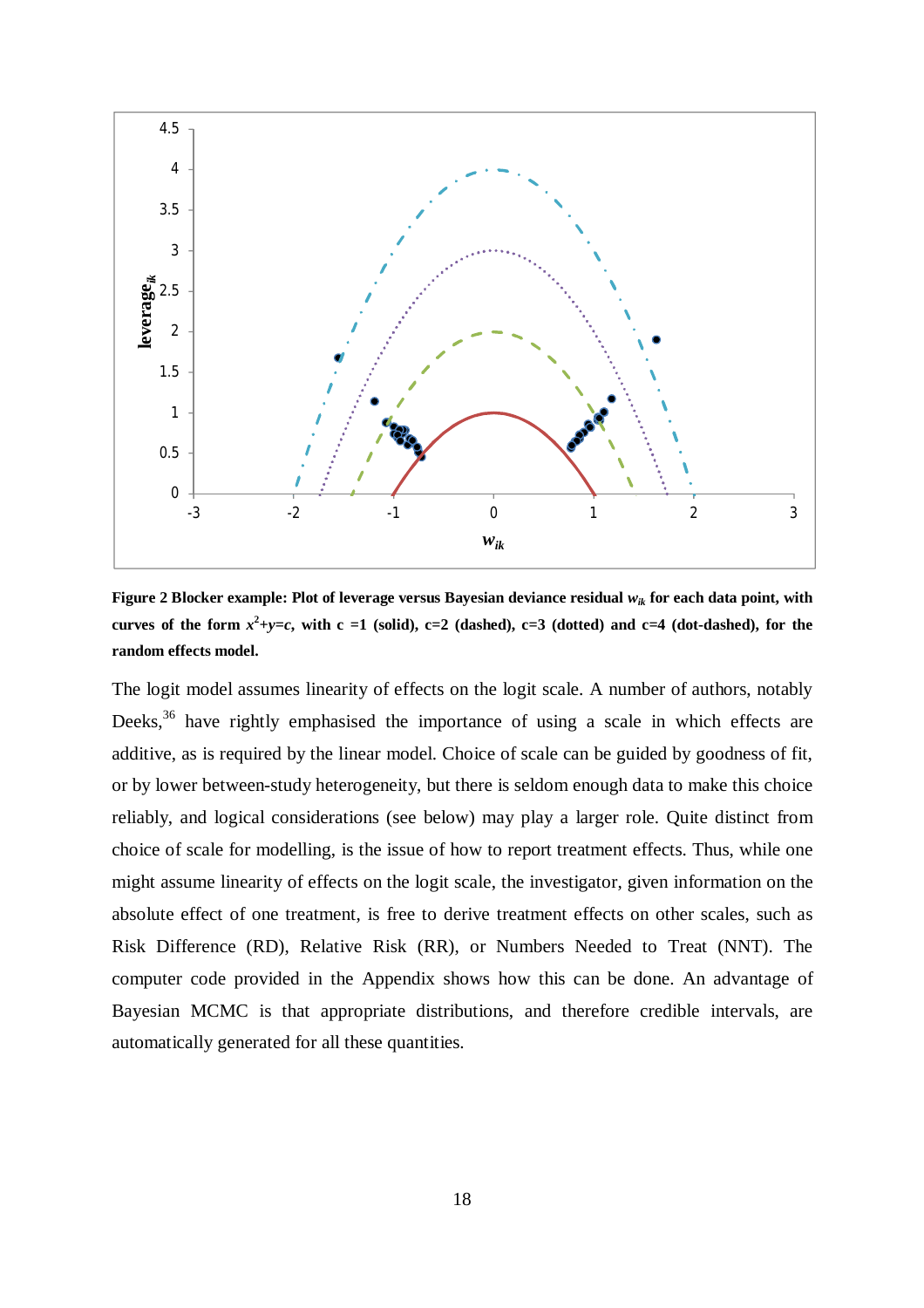#### **3 GENERALISED LINEAR MODELS**

We now extend our treatment to models other than the well-known logit link for data with a binomial likelihood. The essential idea is that the basic apparatus of the meta-analysis remains the same, but the *likelihood* and the *link function* can change to reflect the nature of the data (continuous, rate, categorical), and the sampling process that generated it (Normal, Poisson, Multinomial, etc). In GLM theory, $12$  a likelihood is defined in terms of some unknown parameters  $\gamma$  (for example a Binomial likelihood as in Section 2), while a link function, *g*(∙), maps the parameters of interest onto the plus/minus infinity range. Our metaanalysis model for the logit link in equation (3), now becomes a GLM taking the form

$$
g(\gamma) = \theta_{ik} = \mu_i + \delta_{i,bk} I_{\{k \neq 1\}}
$$
\n<sup>(5)</sup>

where *g* is an appropriate link function (for example the logit link), and  $\theta_{ik}$  is the linear predictor, usually a continuous measure of the treatment effect in arm *k* of trial *i* (for example the log-odds). As before,  $\mu_i$  are the trial-specific baseline effects in a trial *i*, treated as unrelated nuisance parameters. The  $\delta_{i,bk}$  are the trial-specific treatment effect of the treatment in arm  $k$  relative to the control treatment in arm  $b$  ( $b=1$ ) in that trial, and

$$
\delta_{i,12} \sim N(d_{12}, \sigma^2) \tag{6}
$$

as in equation (1).

|                                    | <b>Link function</b>      | <b>Inverse link function</b>        |                                |
|------------------------------------|---------------------------|-------------------------------------|--------------------------------|
| Link                               | $\theta = g(\gamma)$      | $\gamma = g^{-1}(\theta)$           | <b>Likelihood</b>              |
| Identity                           |                           | $\theta$                            | Normal                         |
| Logit                              | $\gamma_{(1-\gamma)}$     | $exp(\theta)$<br>$1 + \exp(\theta)$ | <b>Binomial</b><br>Multinomial |
| Log                                | $ln(\gamma)$              | $exp(\theta)$                       | Poisson                        |
| Complementary log-log<br>(cloglog) | $\ln \{-\ln(1-\gamma)\}\$ | $1-\exp\{-\exp(\theta)\}\$          | <b>Binomial</b><br>Multinomial |
| Reciprocal link                    | $1/\gamma$                | $1/\theta$                          | Gamma                          |
| Probit                             | $\Phi^{-1}(\gamma)$       | $\Phi(\theta)$                      | <b>Binomial</b><br>Multinomial |

**Table 3 Commonly used link functions and their inverse with reference to which likelihoods they can be applied to.**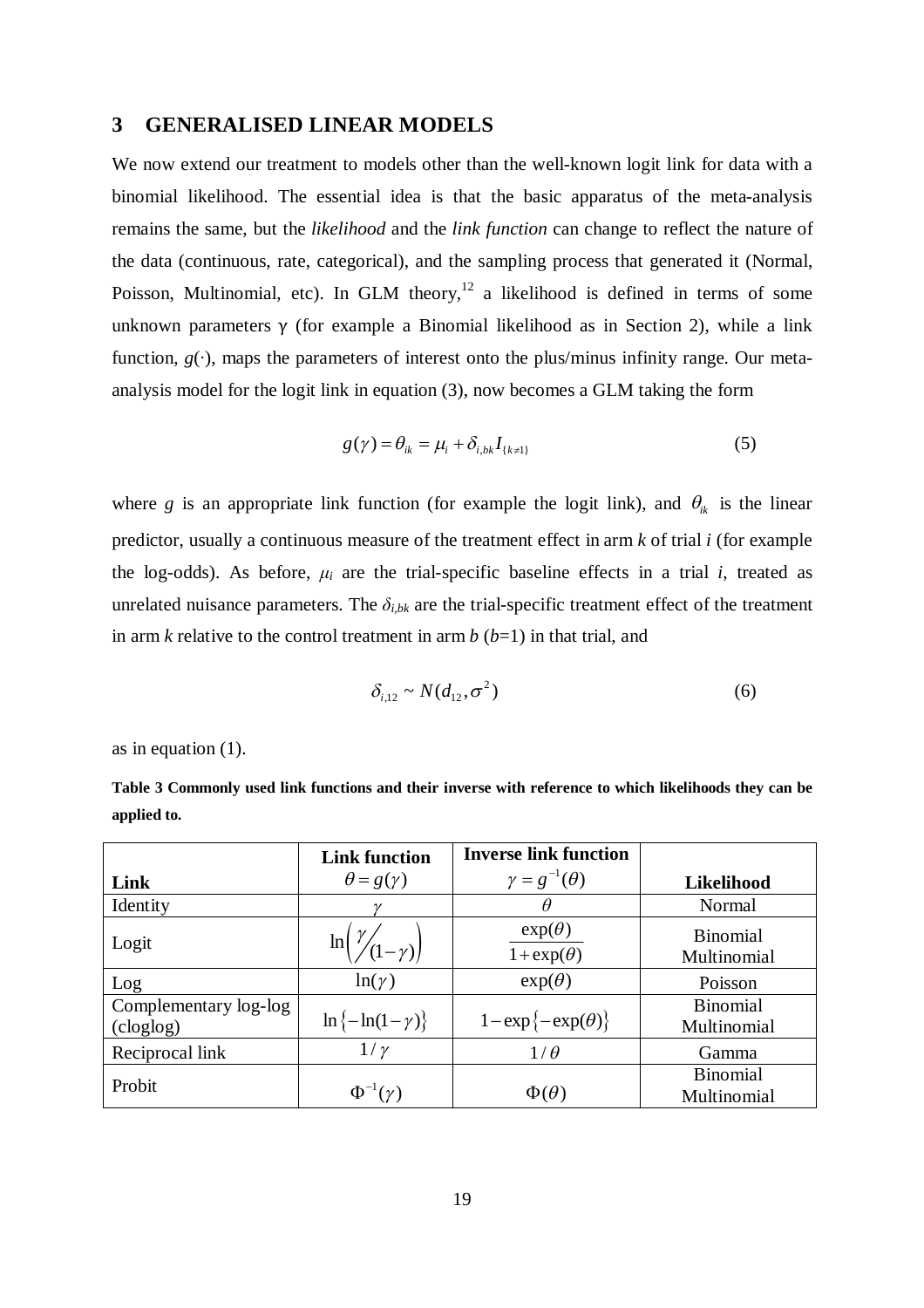We now turn to consider the different types of outcome data generated in trials, and the GLMs required to analyses them. In each case, the basic model for meta-analysis remains the same (equations (5) and (6)). What changes are the likelihood and the link function. In a Bayesian framework, we also need to pay careful attention to the specification of the priors for the variance parameter. Table 3 has details of the most commonly used likelihoods, link and inverse link functions. The formulae for the residual deviance and the predicted values needed to calculate  $p<sub>D</sub>$  for all the different likelihoods described are available in Table 4.

| Likelihood                                                                                             | Model<br>prediction                  | <b>Residual Deviance</b>                                                                                                                                                                                                      |
|--------------------------------------------------------------------------------------------------------|--------------------------------------|-------------------------------------------------------------------------------------------------------------------------------------------------------------------------------------------------------------------------------|
| $r_{ik} \sim \text{Binomial}(p_{ik}, n_{ik})$                                                          |                                      | $\hat{r}_{ik} = n_{ik} p_{ik} \left[ \sum_{i} \sum_{k} 2 \left( r_{ik} \log \left( \frac{r_{ik}}{\hat{r}_{ik}} \right) + (n_{ik} - r_{ik}) \log \left( \frac{n_{ik} - r_{ik}}{n_{ik} - \hat{r}_{ik}} \right) \right) \right]$ |
| $r_{ik} \sim \text{Poisson}(\lambda_{ik} E_{ik})$                                                      | $\hat{r}_{ik} = \lambda_{ik} E_{ik}$ | $\sum_{i}\sum_{k}2\left((\hat{r}_{ik}-r_{ik})+r_{ik}\log\left(\frac{r_{ik}}{\hat{r}_{ik}}\right)\right)$                                                                                                                      |
| $y_{ik} \sim N(\bar{y}_{ik}, s e_{ik}^2)$<br>$se_{ik}$ assumed known                                   | $\overline{y}_{ik}$                  | $\sum_{k}\sum_{k}\left(\frac{(y_{ik}-\overline{y}_{ik})^2}{se_n^2}\right)$                                                                                                                                                    |
| $r_{i,k,1:J}$ , ~ Multinomial $(p_{i,k,1:J}, n_{ik})$   $\hat{r}_{ikj} = n_{ik} p_{ikj}$               |                                      | $\sum_{i}\sum_{k}2\bigg \sum_{i}r_{ikj}\log\bigg(\frac{r_{ikj}}{\hat{r}_{ik}}\bigg)\bigg $                                                                                                                                    |
| Multivariate Normal<br>$y_{i,1:k} \sim N_k \left( \overline{y}_{i,1:k}, \Sigma_{(k \times k)} \right)$ | $\overline{y}_{i,1:k}$               | $\sum (y_{i,1:k} - \overline{y}_{i,1:k})^T \Sigma^{-1} (y_{i,1:k} - \overline{y}_{i,1:k})$                                                                                                                                    |

**Table 4 Formulae for the residual deviance and model predictors for common likelihoods**

#### **3.1 RATE DATA: POISSON LIKELIHOOD AND LOG LINK**

When the data available for the RCTs included in the meta-analysis is in the form of counts over a certain time period (which may be different for each trial), a Poisson likelihood and a log link is used. Examples would be the number of deaths, or the number of patients in whom a device failed. But, rather than having a denominator *number* at risk, what is supplied is a total number of *person-years* at risk. For patients who do not reach the end event, the time at risk is the same as their follow-up time. For those that do, it is the time from the start of the trial to the event: in this way the method allows for censored observations.

Defining  $r_{ik}$  as the number of events occurring in arm  $k$  of trial  $i$  during the trial follow-up period,  $E_{ik}$  as the exposure time in person-years and  $\lambda_{ik}$  as the rate at which events occur in arm *k* of trial *i*, we can write the likelihood as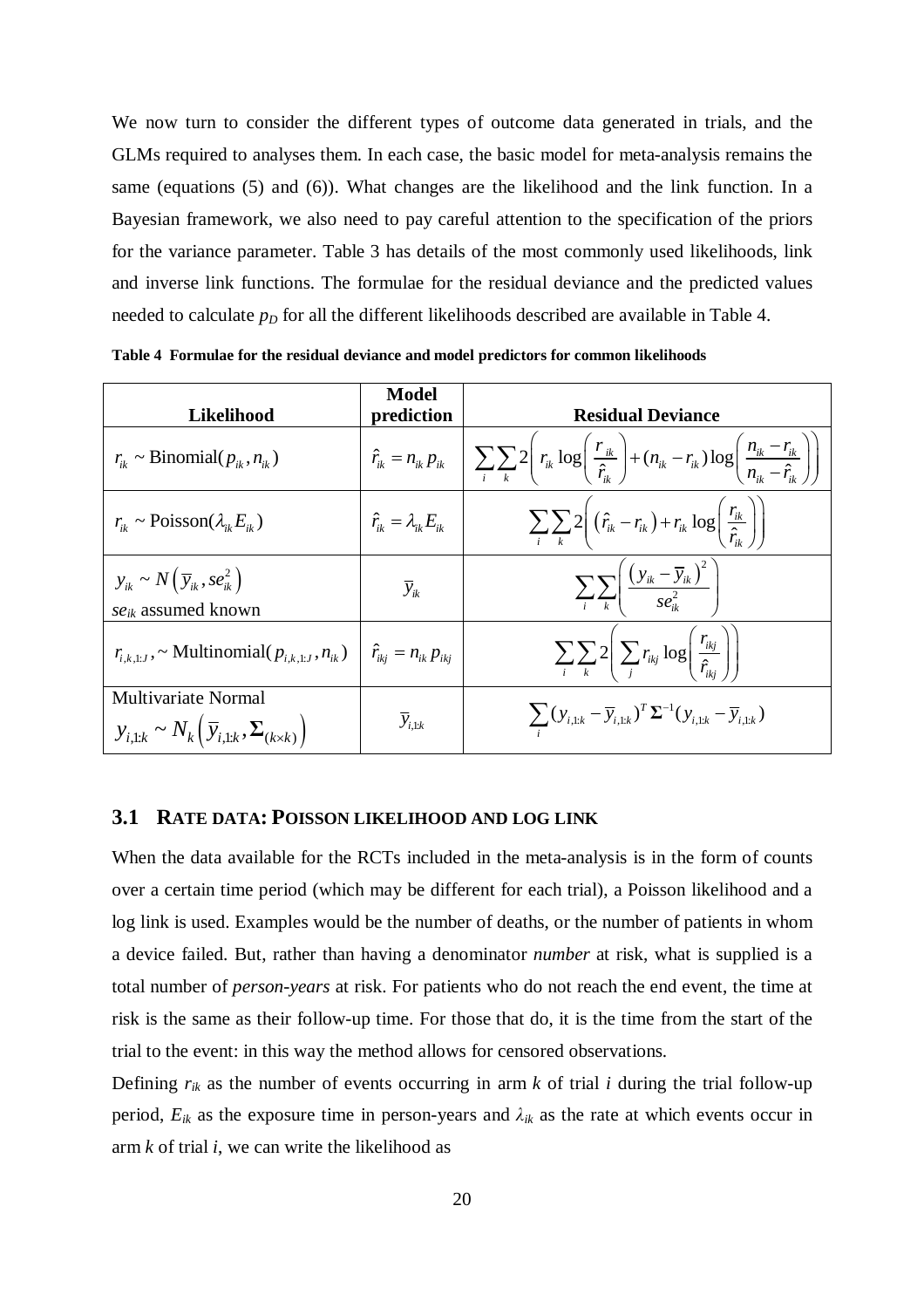# $r_{ik} \sim \text{Poisson}(\lambda_{ik} E_{ik})$

The parameter of interest is the hazard, the rate at which the events occur in each trial arm, and this is modelled on the log scale. The linear predictor in equation (5) is therefore on the log-rate scale:

$$
\theta_{ik} = \log(\lambda_{ik}) = \mu_i + \delta_{i,bk} I_{\{k \neq 1\}}
$$
\n(7)

A key assumption of this model is that in each arm of each trial the hazard is constant over the follow-up period. This can only be the case in homogeneous populations where all patients have the same hazard rate. In populations with constant but heterogeneous rates, the average hazard must necessarily decrease over time, as those with higher hazard rates tend to reach their end-points earlier and exit from the risk set.

These models are also useful for certain *repeated* event data. Examples would be the number of accidents, where each individual may have more than one accident. Here one would model the total number of accidents in each arm, that is, the average number of accidents multiplied by the number of patients. The Poisson model can also be used for observations repeated in space rather than time: for example the number of teeth requiring fillings. Using the Poisson model for repeated event data makes the additional assumption that the events are independent, so that, for example, an accident is no more likely in an individual who has already had an accident than in one who has not. Readers may consult previous work $37-39$  for examples. Dietary Fat Examples 2(a) and 2(b) in the Appendix illustrate random and fixed effects meta-analyses of this sort.

### **3.2 RATE DATA: BINOMIAL LIKELIHOOD AND CLOGLOG LINK**

In some meta-analyses, each included trial reports the proportion of patients reaching an endpoint at a specified follow-up time, but the trials do not all have the same follow-up time. Defining  $r_{ik}$  as the number of events in arm *k* of trial *i*, with follow-up time  $f_i$  (measured in days, weeks etc), then the likelihood for the data generating process is Binomial, as in equation (2). Using a logit model implies one of the following assumptions: that all patients who reach the end-point do so by some specific follow-up time, and further follow-up would make no difference; or that the proportional odds assumption holds. This assumption implies a complex form for the hazard rates.<sup>40</sup> If longer follow-up results in more events, the standard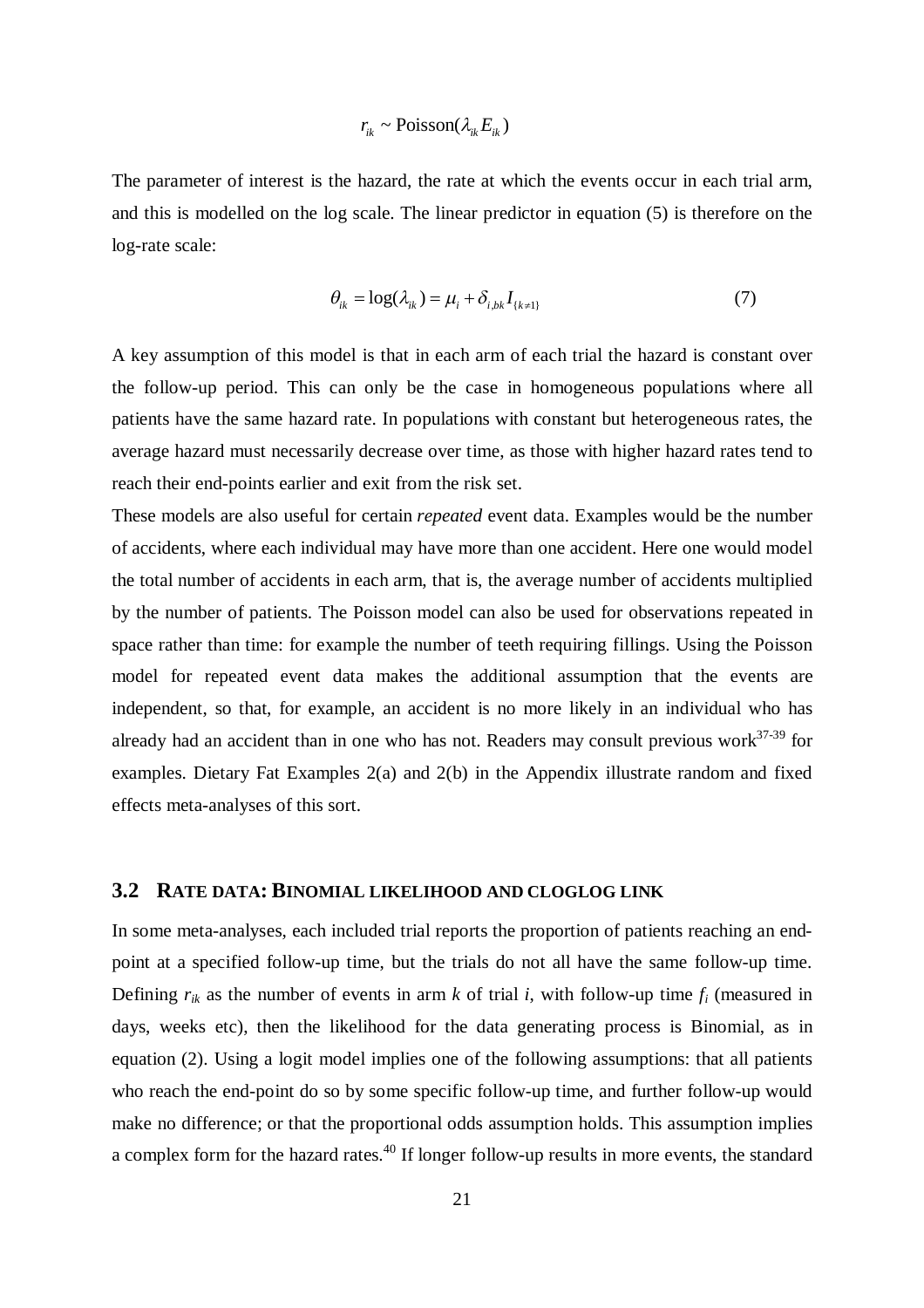logit model is hard to interpret. The simplest way to account for the different length of follow-up in each trial, is to assume an underlying Poisson process for each trial arm, with a constant event rate  $\lambda_{ik}$ , so that  $T_{ik}$ , the time until an event occurs in arm k of trial *i*, has an exponential distribution

$$
T_{ik} \sim Exp(\lambda_{ik})
$$

The probability that there are no events by time  $f_i$  in arm  $k$  of trial  $i$ , the survival function, can be written as

$$
\Pr(T_{ik} > f_i) = \exp(-\lambda_{ik} f_i)
$$

Then, for each trial *i*,  $p_{ik}$ , the probability of an event in arm *k* of trial *i* after follow-up time  $f_i$ can be written as

$$
p_{ik} = 1 - \Pr(T_{ik} > f_i) = 1 - \exp(-\lambda_{ik} f_i)
$$
\n(8)

which is time dependent.

We now model the event rate  $\lambda_{ik}$ , taking into account the different follow-up times  $f_i$ . Since equation (8) is a non-linear function of  $log(\lambda_{ik})$  the complementary log-log (cloglog) link function<sup>41</sup> (Table 3) is used to obtain a generalised linear model for  $log(\lambda_{ik})$  giving  $\theta_{ik} = \text{cloglog}( p_{ik} ) = \text{log}( f_i ) + \text{log}(\lambda_{ik})$ , and  $\text{log}(\lambda_{ik})$  is modelled as in equation (7):

$$
\theta_{ik} = \text{cloglog}(p_{ik}) = \text{log}(f_i) + \mu_i + \delta_{i,bk} I_{\{k \neq 1\}}
$$

with the treatment effects  $\delta_{i,k}$  representing log-hazard ratios. The Diabetes Example, programs 3(a) and 3(b) in the Appendix, illustrates a cloglog meta-analysis.

The assumptions made in this model are the same as those for the Poisson rate models, namely that the hazards are constant over the entire duration of follow-up. This implies homogeneity of the hazard across patients in each trial, a strong assumption, as noted above. Nonetheless, this assumption may be preferable to assuming that the follow-up time makes no difference to the number of events. The clinical plausibility of these assumptions should be discussed and supported by citing relevant literature, or by examination of evidence of changes in outcome rates over the follow-up period in the included trials.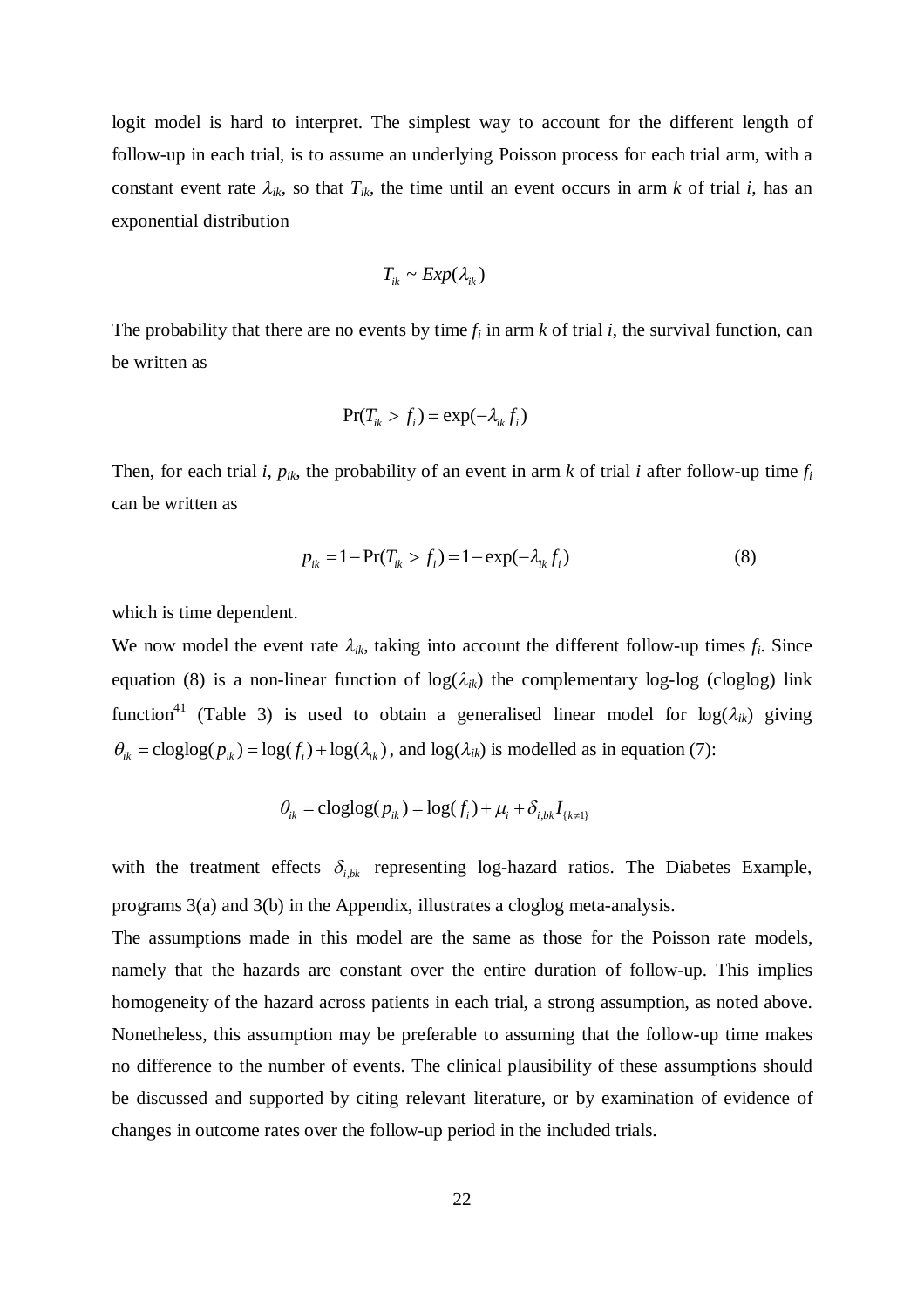When the constant hazards assumption is not reasonable, but further follow-up time is believed to result in more events, extensions are available that allow for time-varying rates. One approach is to adopt piece-wise constant hazards. These models can be fitted if there is data reported at multiple follow-up times within the same study.<sup>42,43</sup> An alternative is to fit a Weibull model, which involves an additional "shape" parameter  $\alpha$ :

$$
Pr(T_{ik} > f_i) = exp[(-\lambda_{ik} f_i)^{\alpha}]
$$

which leads to:

$$
\theta_{ik} = \text{cloglog}(p_{ik}) = \alpha(\text{log}(f_i) + \mu_i + \delta_{i,bk} I_{\{k \neq 1\}})
$$

Although no longer a GLM, since a non-linear predictor is used, these extensions lead to major liberalisation of modelling, but require more data. The additional Weibull parameter, for example, can only be adequately identified if there is data on a wide range of follow-up times, and if investigators are content to assume the *same* shape parameter for all treatments.

#### **3.3 COMPETING RISKS: MULTINOMIAL LIKELIHOOD AND LOG LINK**

A competing risk analysis is appropriate where multiple, mutually exclusive end-points have been defined, and patients leave the risk set if any one of them is reached. For example, in trials of treatments for schizophrenia<sup>44</sup> observations continued until patients either relapsed, discontinued treatment due to intolerable side effects, or discontinued for other reasons. Patients who remain stable to the end of the study are censored. The statistical dependencies between the competing outcomes need to be taken into account in the model. These dependencies are essentially within-trial, negative correlations between outcomes, applying in each arm of each trial. They arise because the occurrence of outcome events is a stochastic process, and if more patients should by chance reach one outcome, then fewer must reach the others.

Trials report  $r_{ikj}$ , the number of patients in arm  $k$  of trial  $i$  reaching each of the mutually exclusive end-points  $j=1,2,...J$ , at the end of follow-up in trial  $i, f_i$ . In this case the responses *rikj* will follow a multinomial distribution:

$$
r_{i,k,j=1,\dots,J} \sim \text{Multinomial}(p_{i,k,j=1,\dots,J}, n_{ik}) \text{ with } \sum_{j=1}^{J} p_{i,k,j} = 1
$$
 (9)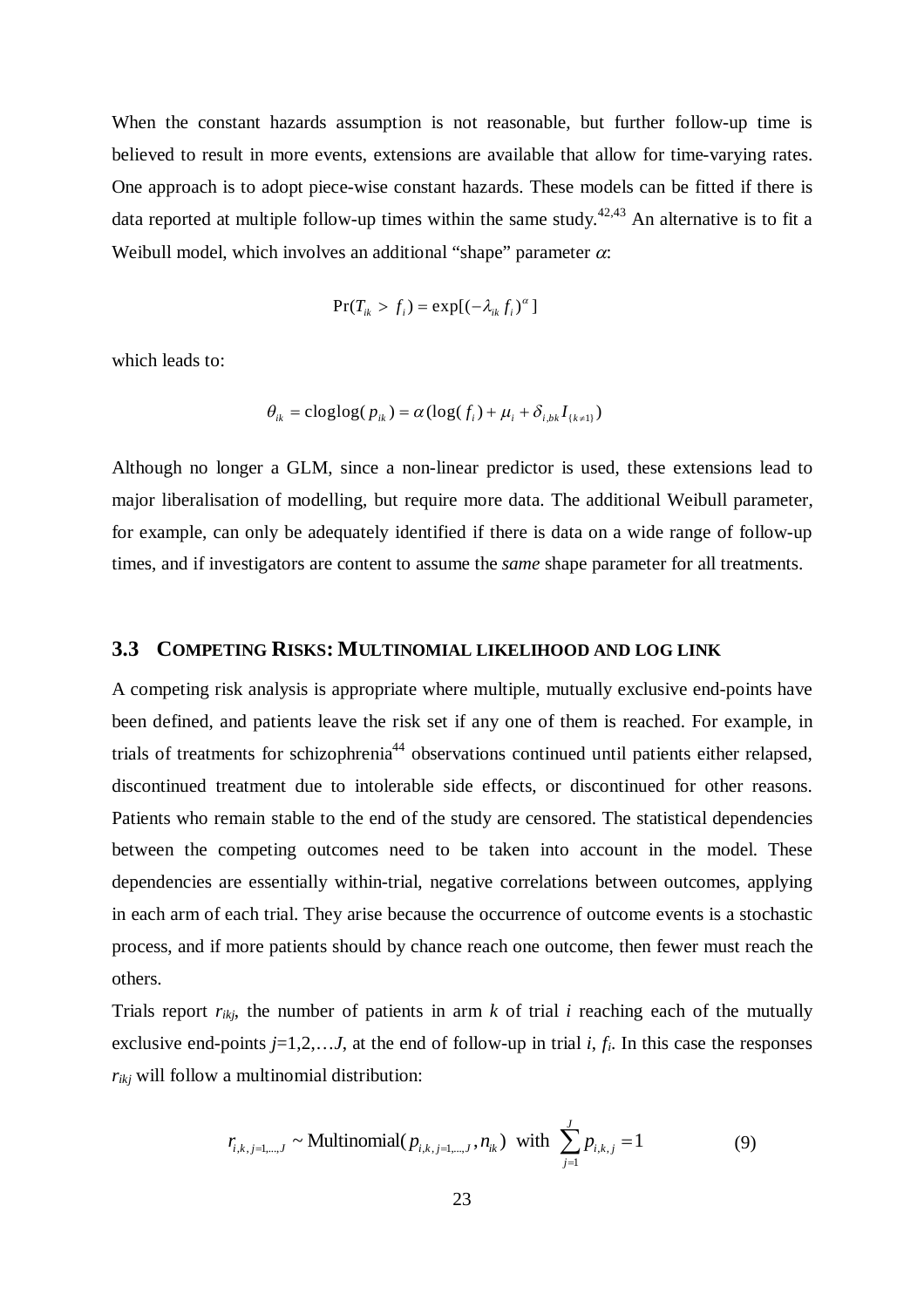and the parameters of interest are the rates (hazards) at which patients move from their initial state to any of the end-points *j*,  $\lambda_{ikj}$ . Note that the  $J<sup>th</sup>$  endpoint represents the censored observations, i.e. patients who do not reach any of the other end-points before the end of follow-up.

If we assume constant hazards  $\lambda_{ikj}$  acting over the period of observation  $f_i$  in years, weeks etc, the probability that outcome *j* has occurred by the end of the observation period for arm *k* in trial *j* is:

$$
p_{ikj}(f_i) = \frac{\lambda_{ikj}}{\sum_{u=1}^{J-1} \lambda_{iku}} [1 - \exp(-f_i \sum_{u=1}^{J-1} \lambda_{iku})], \quad j = 1, 2, 3, ..., J-1
$$

The probability of remaining in the initial state, that is the probability of being censored, is simply 1 minus the sum of the probabilities of arriving at any of the *J*-1 absorbing states, ie:

$$
p_{ikJ}(f_i) = 1 - \sum_{u=1}^{J-1} p_{iku}(f_i)
$$

The parameters of interest are the hazards,  $\lambda_{ikj}$ , and these are modelled on the log scale

$$
\theta_{ikj} = \log(\lambda_{ikj}) = \mu_{ij} + \delta_{i,bk,j} I_{\{k \neq 1\}}
$$

The trial-specific treatment effects  $\delta_{i,bk,j}$  of the treatment in arm k relative to the control treatment in arm *b* of that trial for outcome *j*, are assumed to follow a normal distribution

$$
\delta_{i,12,j} \sim N(d_{12j}, \sigma_j^2)
$$

The between-trials variance of the random effects distribution,  $\sigma_j^2$ , is specific to each outcome *j*. Three models for the variance can be considered: a fixed effect model, where  $\sigma_i^2$ =0; a Random Effects Single Variance model where the between-trial variance  $\sigma_j^2 = \sigma^2$ , reflecting the assumption that the between-trials variation is the same for each outcome; and a Random Effect Different Variances model where  $\sigma_i^2$  denotes a different between-trials variation for each outcome *j*. See the Schizophrenia Example 4 in the Appendix for an illustration.

These competing risks models share the same assumptions as the cloglog models presented in Section 3.2 to which they are closely related: constant hazards over time, implying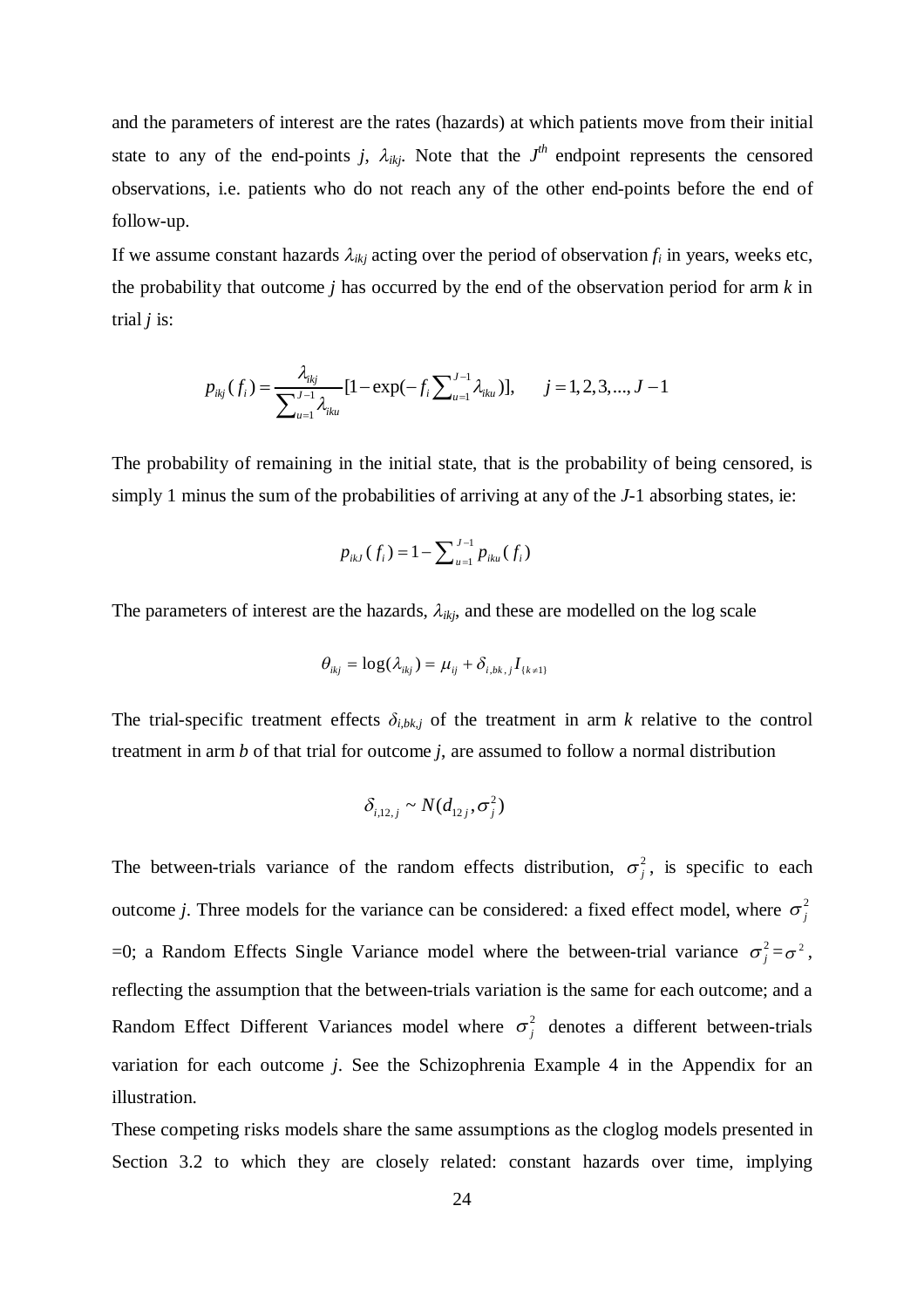proportional hazards, for each outcome. A further assumption is that the ratios of the risks attaching to each outcome must also remain constant over time (proportional competing risks). Further extensions where the assumptions are relaxed are available.<sup>45</sup>

#### **3.4 CONTINUOUS DATA: NORMAL LIKELIHOOD AND IDENTITY LINK**

With continuous outcome data the meta-analysis is based on the sample means, *yik*, with standard errors *seik*. As long as the sample sizes are not too small, the Central Limit Theorem allows us to assume that, even in cases where the underlying data are skewed, the sample means are approximately normally distributed, so that the likelihood can be written as

$$
y_{ik} \sim N(\theta_{ik}, s e_{ik}^2)
$$

The parameter of interest is the mean,  $\theta_{ik}$ , of this continuous measure which is unconstrained on the real line. The identity link is used (Table 3) and the linear model can be written on the natural scale as

$$
\theta_{ik} = \mu_i + \delta_{i,bk} I_{\{k \neq 1\}} \tag{10}
$$

See the Parkinson's Example, programs 5(a) and 5(b) in the Appendix, for WinBUGS code.

#### *3.4.1 Before/after studies: change from baseline measures*

In cases where the original trial outcome is continuous and measured at baseline and at a prespecified follow-up point the most common method is to base the meta-analysis on the mean change from baseline for each patient and an appropriate measure of uncertainty (e.g. the variance or standard error) which takes into account any within-patient correlation. It should be noted that the most efficient and least biased statistic to use is the mean of the final reading, having adjusted for baseline via regression/ANCOVA. Although this is seldom reported, when available these should be the preferred outcome measures.<sup>5</sup>

The likelihood for the mean change from baseline in arm *k* of trial *i*,  $y_{ik}^{\Delta}$ , with change variance  $V_{ik}^{\Delta}$  can be assumed normal such that

$$
y_{ik}^{\Delta} \sim N\left(\theta_{ik}, V_{ik}^{\Delta}\right)
$$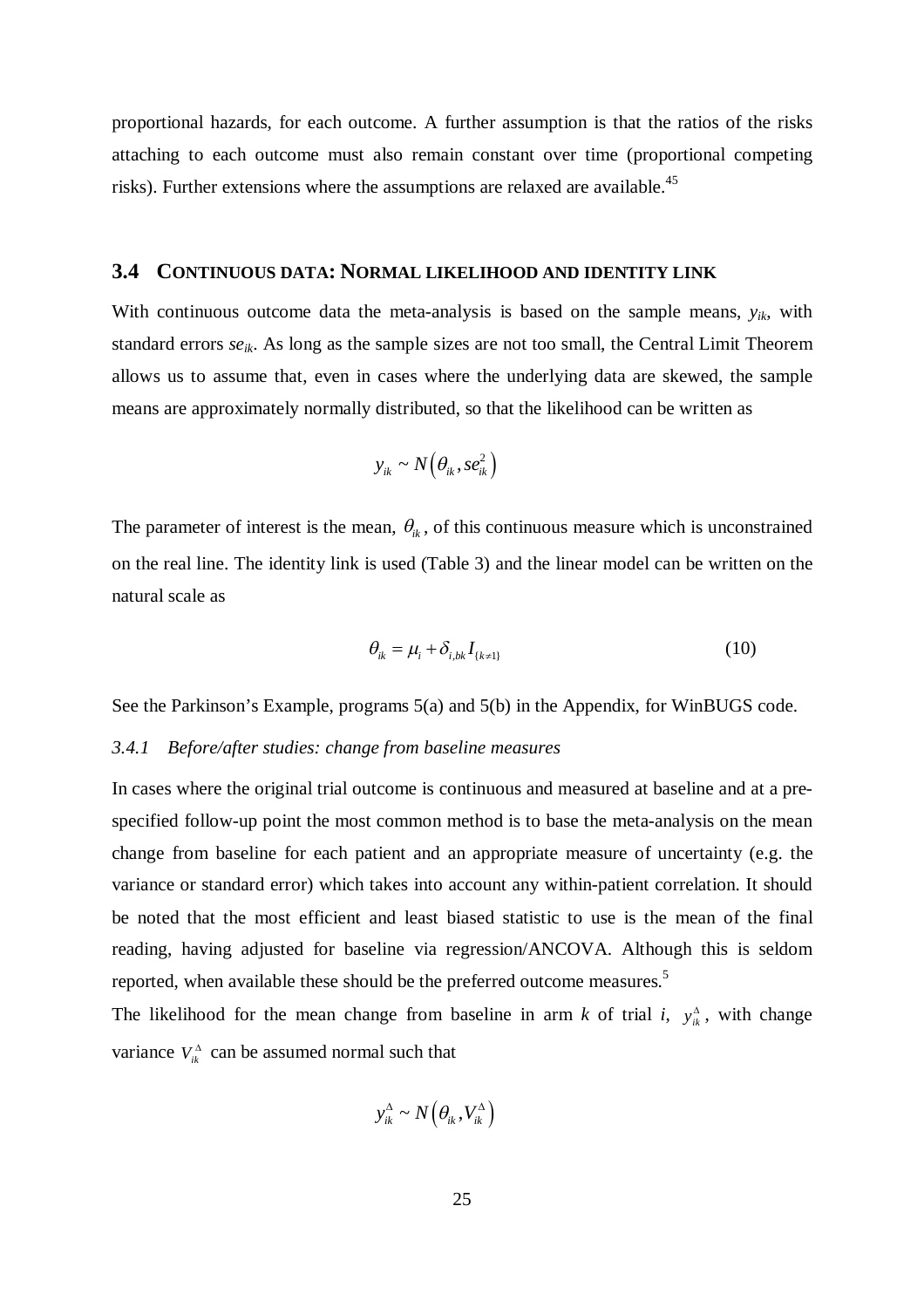The parameter of interest is the mean,  $\theta_{ik}$ , of this continuous measure which is unconstrained on the real line. The identity link is used (Table 3) and the linear model can be written on the natural scale as in equation (10).

However, in practice many studies fail to report an adequate measure of the uncertainty for the before-after difference in outcome and instead report the mean and variance,  $y_{ik}^{(b)}$  and  $V_{\mu}^{(b)}$ , (or other measure of uncertainty) at baseline (before), and at follow-up times (after),  $y_{ik}^{(a)}$  and  $V_{ik}^{(a)}$ , separately. While the mean change from baseline can be easily calculated as

$$
y_{ik}^{\Delta} = y_{ik}^{(b)} - y_{ik}^{(a)}
$$

to calculate  $V_{ik}^{\Delta}$  for such trials, information on the within-patient correlation  $\rho$  is required since

$$
V_{ik}^{\Delta} = V_{ik}^{(b)} + V_{ik}^{(a)} - 2 \rho \sqrt{V_{ik}^{(b)} V_{ik}^{(a)}}
$$

Information on the correlation  $\rho$  is seldom available. It may be possible to obtain information from a review of similar trials using the same outcome measures, or else a reasonable value for *ρ*, often 0.5 (which is considered conservative) or 0.7,<sup>46</sup> can be used alongside sensitivity analyses.<sup>5,47</sup> A more sophisticated approach, which takes into account the uncertainty in the correlation, is to use whatever information is available within the dataset, from trials that report both the before/after variances and the change variance (see Section 4), and possibly external trials as well, to obtain an evidence-based prior distribution for the correlation, or even to estimate the correlation and the treatment effect simultaneously within the same analysis. 48

#### **3.5 TREATMENT DIFFERENCES**

Trial results are sometimes only available as overall, trial-based summary measures, for example as mean differences between treatments, log-odds ratios, log-risk ratios, log-hazard ratios, risk differences, or some other trial summary statistic and its sample variance. In this case we can assume a normal distribution for the continuous measure of treatment effect of arm *k* relative to arm 1 in trial *i*,  $y_k$ , with variance  $V_k$ , such that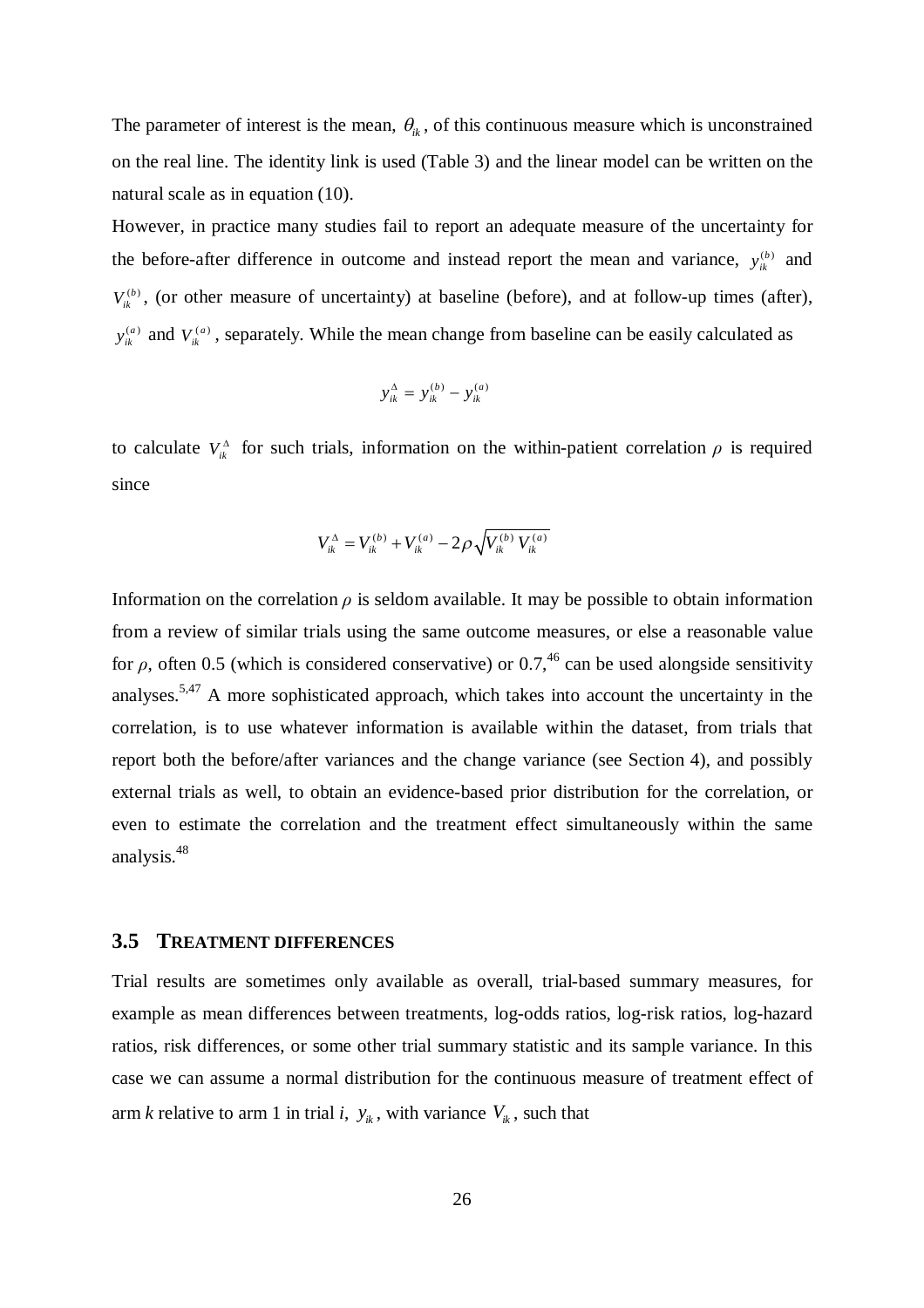$$
y_{ik} \sim N(\theta_{ik}, V_{ik})
$$

The parameters of interest are the trial-specific mean treatment effects  $\theta_{ik}$ . An identity link is used and since no trial-specific effects of the baseline or control treatment can be estimated the linear predictor is reduced to  $\theta_{ik} = \delta_{i,bk}$ . The trial baselines are eliminated and the  $\delta_{i,bk}$ are, exactly as in all previous models, assumed to come from a random effects distribution  $\delta_{i,12} \sim N(d_{12}, \sigma^2)$  or to be fixed  $\delta_{i,12} = d_{12}$ . Examples 7 (Parkinson's Differences) in the Appendix can be consulted.

Readers will recognise that this is overwhelmingly the most common form of meta-analysis, especially amongst the Frequentist methods. The case where the *yik* are log-odds ratios, and an inverse-variance weighting is applied, with variance based on the normal theory approximation, remains a main-stay in applied meta-analytic studies. We refer to some of the key literature comparing different meta-analytic estimators and methods in the discussion.

An important caveat about synthesis based on treatment differences relates to multi-arm trials. In Section 5 we show how the framework developed so far applies to syntheses that include multi-arm trials. However, trial-level data based on treatment differences present some special problems because, unlike data aggregated at the arm-level, there are correlations between the treatment differences *that require adjustment to the likelihood*. Details are given in Section 5.1. The WinBUGS coding we provide (Example 7) incorporates these adjustments. This point is also taken up in our discussion of alternative software (Section 7).

#### *3.5.1 Standardised mean differences*

There are a series of standardised mean difference (SMD) measures commonly used with psychological or neurological outcome measures. These can be synthesised in exactly the same way as any other treatment effect summary. We include some specific comments here relating to the special issues they raise.

The main role of the SMD is to facilitate combining results from trials which have reported outcomes measured on different continuous scales. For example, some trials might use the Hamilton Depression scale, others the Montgomery-Asberg Depression Rating Scale. The idea is that the two scales are measuring essentially the same quantity, and that results can be placed on a common scale if the mean difference between the two arms in each trial is divided by its standard deviation. The best known SMD measures are Cohen's  $d^{49}$ , and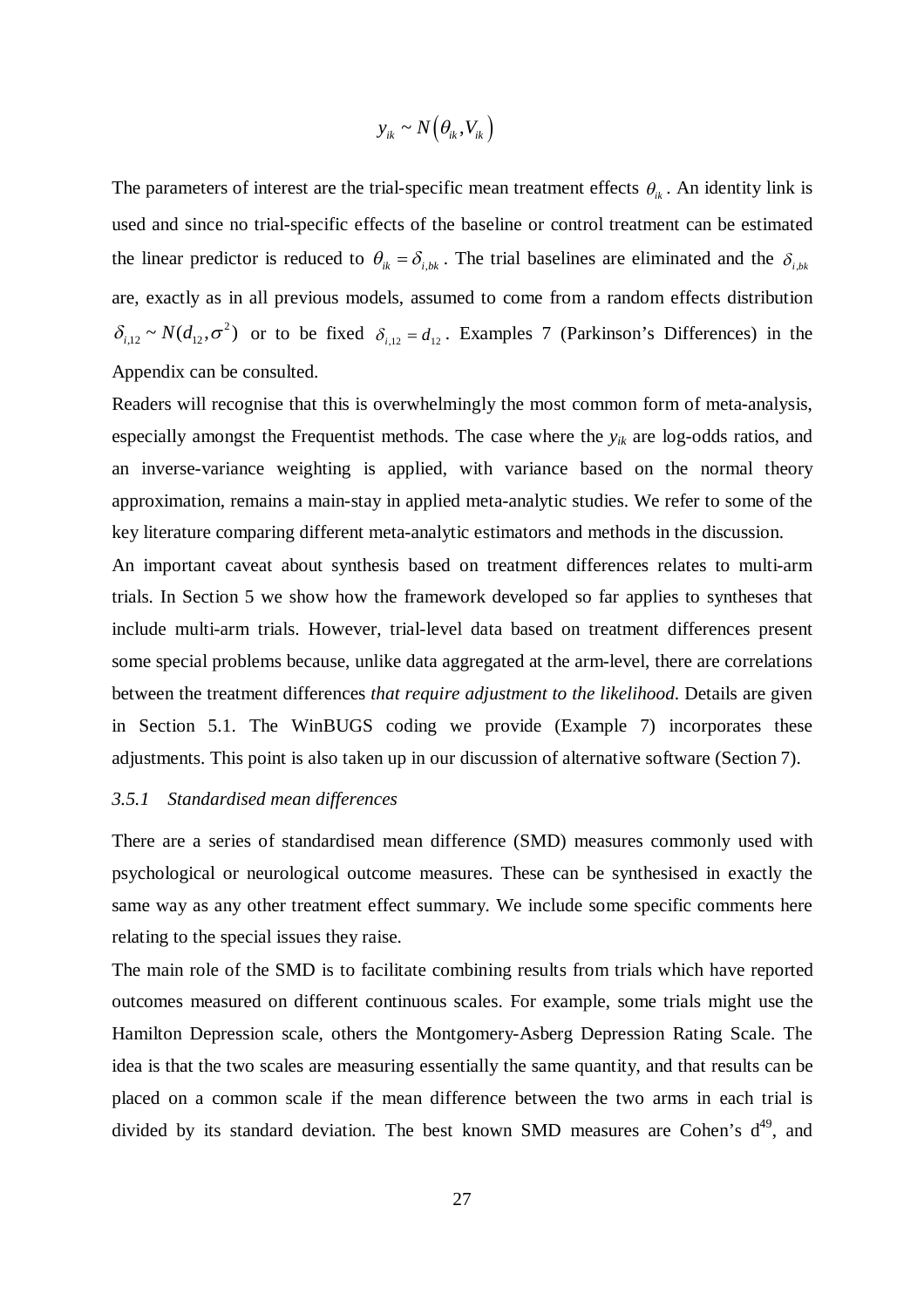Hedges' adjusted g,<sup>50</sup> which differ only in how the pooled standard deviation is defined and the fact that Hedges' g is adjusted for small sample bias:

Cohen's d = 
$$
\frac{\text{difference in means}}{\sqrt{\frac{(n_1 - 1)s_1^2 + (n_2 - 1)s_2^2}{n_1 + n_2}}}
$$
  
Hedges' (adjusted) g = 
$$
\frac{\text{difference in means}}{\sqrt{\frac{(n_1 - 1)s_1^2 + (n_2 - 1)s_2^2}{n_1 + n_2 - 2}} \times \left(1 - \frac{3}{4(n_1 + n_2) - 9}\right)
$$
(11)

where  $n_1$  and  $n_2$  represent the sample sizes and  $s_1$  and  $s_2$  the standard errors of the means in arms 1 and 2 of a given trial.

However, dividing estimates through by the sample standard deviation introduces additional heterogeneity in two ways. First, standard deviations are themselves subject to sampling error, and secondly, the use of SMD opens the results to various kinds of distortion because trials vary in how narrowly defined the patient population is. For example we would expect trials with narrow inclusion criteria such as "severe depression", to have smaller sample standard deviations, and thus larger SMDs, than trials on patients with "severe to moderate depression". A procedure that would produce more interpretable results would be to divide all estimates from a given test instrument by the standard deviation obtained in a representative population sample, external to the trial.

The Cochrane Collaboration recommends the use of Hedges' g (equation (11)), while noting that interpretation of the overall intervention effect is difficult.<sup>5</sup> It recommends re-expressing the pooled SMD in terms of effect sizes as small, medium or large (according to some rules of thumb), transforming the pooled SMD into an Odds Ratio, or re-expressing the SMD in the units of one or more of the original measurement instruments, 5 although it is conceded none of these manoeuvres mitigates the drawbacks mentioned above.

SMDs are sometimes used for non-continuous outcomes. For example in a review of topical fluoride therapies to reduce caries in children and adolescents, the outcomes were the number of new caries observed but the mean number of caries in each trial arm were modelled as SMD.<sup>51</sup> Where possible, it is preferable to use the appropriate GLM, in this case a Poisson likelihood and log link, as this is likely to reduce heterogeneity.<sup>38</sup>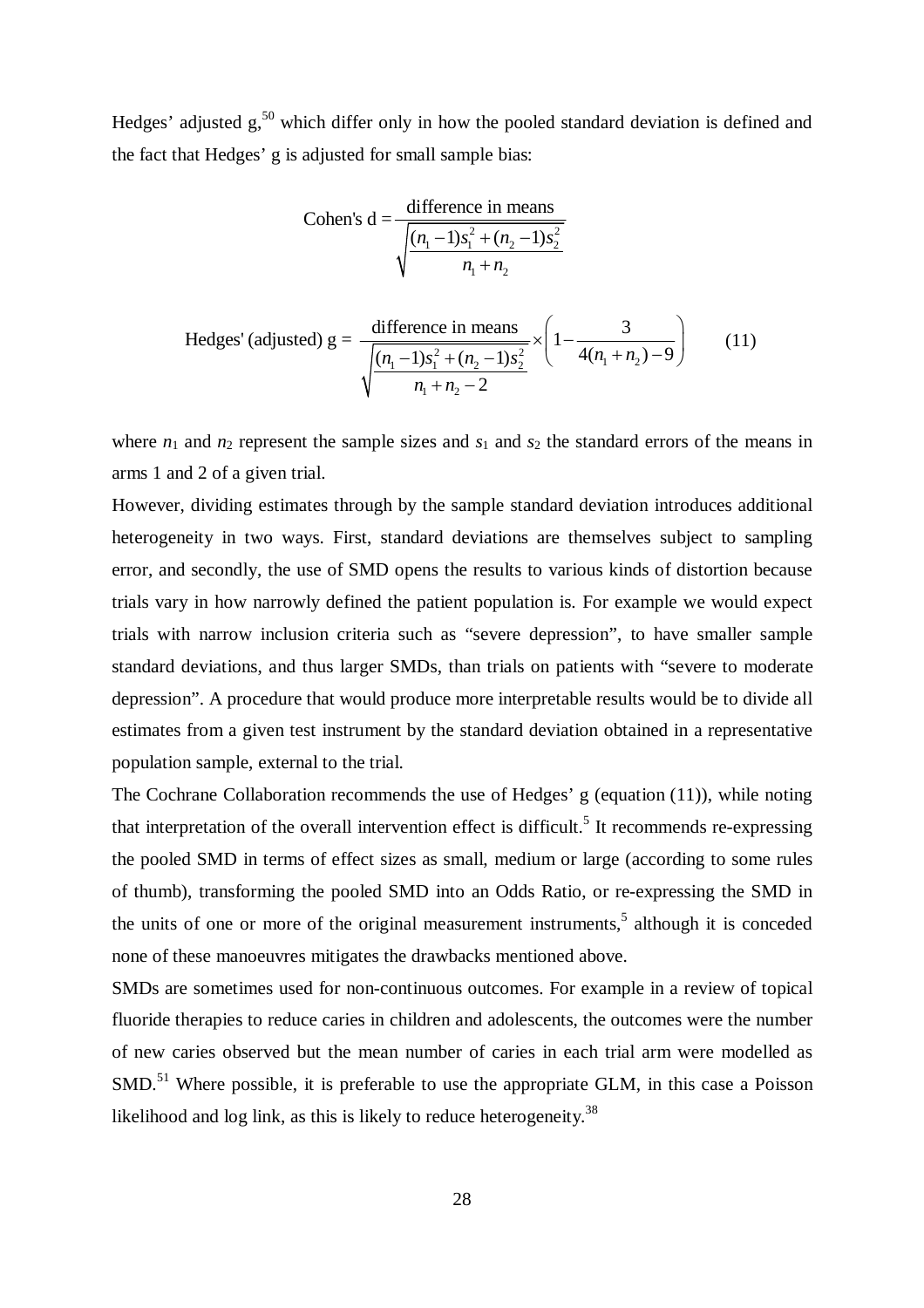# **3.6 ORDERED CATEGORICAL DATA: MULTINOMIAL LIKELIHOOD AND PROBIT LINK**

In some applications, the data generated by the trial may be continuous but the outcome measure categorised, using *one or more* pre-defined cut-offs. Examples include the PASI (Psoriasis Area Severity Index) and the ACR (American College of Rheumatology) scales, where it is common to report the percentage of patients who have improved by more than certain benchmark relative amounts. Thus ACR-20 would represent the proportion of patients who have improved by at least 20% on the ACR scale, PASI-75 the proportion who have improved by at least 75% on the PASI scale. Trials may report ACR-20, ACR-50 and ACR-70, or only one or two of these end-points. We can provide a coherent model and make efficient use of such data by assuming that the treatment effect is the same regardless of the cut-off. This assumption can be checked informally by examining the relative treatment effects at different cut-offs in each trial and seeing if they are approximately the same. In particular, there should not be a systematic relationship between the relative effects at different cut-off points. The residual deviance check of model fit is also a useful guide.

The likelihood is the same as in the competing risk analysis: trials report  $r_{ikj}$ , the number of patients in arm  $k$  of trial  $i$  belonging to different, mutually exclusive categories  $j=1,2,...J$ , where these categories represent the different thresholds (e.g. 20%, 50% or 70% improvement), on a common underlying continuous scale. The responses for each arm *k* of trial *i* in category *j* will follow a multinomial distribution as defined in equation (9) and the parameters of interest are the probabilities,  $p_{ikj}$ , that a patient in arm  $k$  of trial  $i$  belongs to category *j*. We may use the probit link function to map  $p_{ikj}$  onto the real line. This is the inverse of the normal cumulative distribution function  $\Phi$  (see Table 3). The model can be written as

$$
\theta_{ikj} = \Phi^{-1}(p_{ikj}) = \mu_{ij} + \delta_{i,bk} I_{\{k \neq 1\}}
$$

or equivalently

$$
p_{ikj} = \Phi(\mu_{ij} + \delta_{i,bk} I_{\{k \neq 1\}})
$$

In this setup, the pooled effect of taking the experimental treatment instead of the control is to change the probit score (or Z score) of the control arm, by  $\delta_{i,bk}$  standard deviations. This can be translated back into probabilities of events by noting that when the pooled treatment effect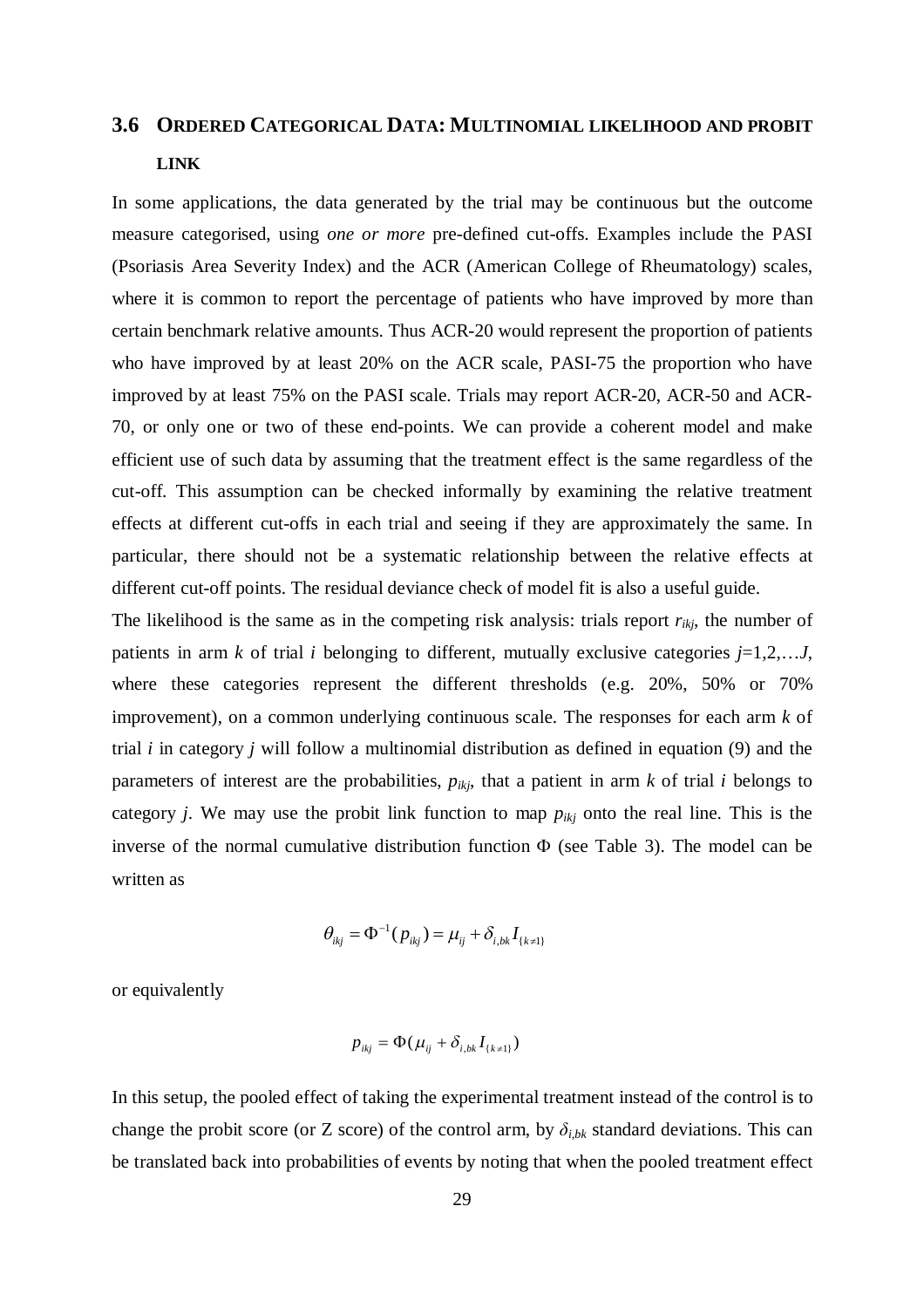$d_{12} > 0$ , then for a patient population with an underlying probability  $\pi_i$  of an event in category *j*, the experimental treatment will increase this probability to  $\Phi(\Phi^{-1}(\pi_j) + d_{12})$ .

The model is set-up with the assumption that there is an underlying continuous variable which has been categorised by specifying different cut-offs, *zij*, which correspond to the point at which an individual moves from one category to the next in trial *i*. Several options are available regarding the relationship between outcomes within each arm. Re-writing the model as

$$
p_{ikj} = \Phi(\mu_i + z_{ij} + \delta_{i,bk} I_{\{k \neq 1\}})
$$

we can consider the terms *zij* as the differences on the standard normal scale between the response to category *j* and the response to category *j-*1 in all the arms of trial *i.* One option is to assume a 'fixed effect'  $z_{ij} = z_j$  for each of the *J*-1 categories over all trials *i*, or a 'random effect' in which the trial-specific terms are drawn from a distribution, but are the same for each arm within a trial, taking care to ensure that the *z<sup>j</sup>* are increasing with category (i.e. are ordered). Choice of model can be made on the basis of DIC.

Example 6 (Psoriasis) in the Appendix, illustrates fixed and random effects meta-analyses with fixed effects  $z_i$ . Examples of very similar analyses can be found in the health technology assessment literature on psoriasis,<sup>52</sup> psoriatic arthritis<sup>53</sup> and rheumatoid arthritis,<sup>54</sup> although in some cases random effect models were placed on baselines, which is not the practice we recommend. The model, and the WinBUGS coding, are appropriate in cases where different trials use different thresholds, or when different trials report different numbers of thresholds, as is the case in the Psoriasis Example 6. There is, in fact, no particular requirement for trials to even use the same underlying scale, in this case the PASI: this could however require an expansion of the number of categories.

Unless the response probabilities are very extreme the probit model will be undistinguishable from the logit model in terms of model fit or DIC. Choosing which link function to use should therefore be based on the data generating process and on the interpretability of the results.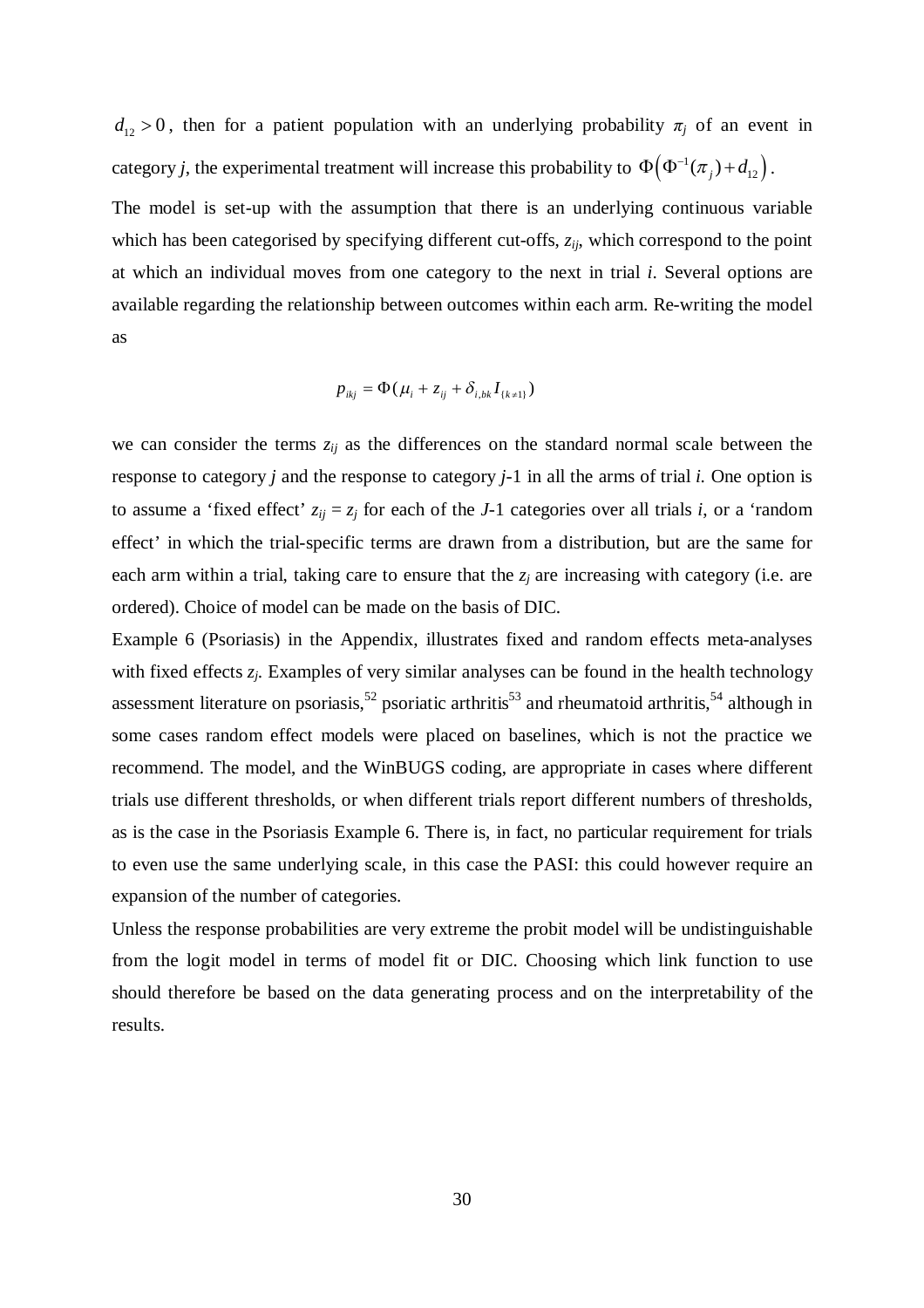# **3.7 ADDITIVE AND MULTIPLICATIVE EFFECTS WITH BINOMIAL DATA, AND OTHER NON-CANONICAL LINKS**

It was mentioned earlier (Section 2.1) that the appropriate scale of measurement, and thus the appropriate link function, was the one in which effects were linear. It is common to see Log Relative Risks (LRR) and Risk Differences (RD) modelled using the treatment difference approach (Section 3.4), but there are advantages to adopting an arm-based analysis with Binomial likelihoods (see discussion). To perform an arm-based analysis using the RD or LRR requires special programming, because, unlike the "canonical"<sup>12</sup> logit models, there is otherwise nothing to prevent the fitted probabilities in a risk difference or log risk model from being outside the natural zero-to-one range for probabilities. Suitable adjustments to coding have been published for Frequentist software,{Wacholder, 1986 84 /id} or more recently for WinBUGS.<sup>56</sup> A Risk Difference model would be:

$$
\mu_i \sim Uniform(0,1)
$$
  

$$
p_{ik} = \mu_i + \min(\max(\delta_{i,bk}, -\mu_i), (1-\mu_i))I_{\{k\neq 1\}}
$$

The effect of this construction is to guarantee that *both* the baseline probability  $\mu_i$  and  $\mu_i + \delta_{i,bk}$  remain in the interval (0,1) with  $\delta_{i,bk}$  interpreted as a Risk Difference. For a Relative Risk model:

$$
\exp(\mu_i) \sim Uniform(0,1)
$$

$$
\log(p_{ik}) = \mu_i + \min(\delta_{i,bk}, -\mu_i) I_{\{k \neq 1\}}
$$

Here,  $\delta_{i,k}$  is a Log Relative Risk. Warn et al.<sup>56</sup> should be consulted for further details of the WinBUGS coding and considerations on prior distributions.

Our experience with these models is that they can sometimes be less stable, and issues of convergence and starting values need especially close attention. One can readily avoid their use, of course, by using estimates of Relative Risk or Risk Difference as data. But this approach runs into difficulties when multi-arm trials are included (see Sections 5.1 and 7).

### **4 SHARED PARAMETER MODELS**

Shared parameter models allow the user to generate a single coherent synthesis when trials report results in different formats. For example some trials may report binomial data for each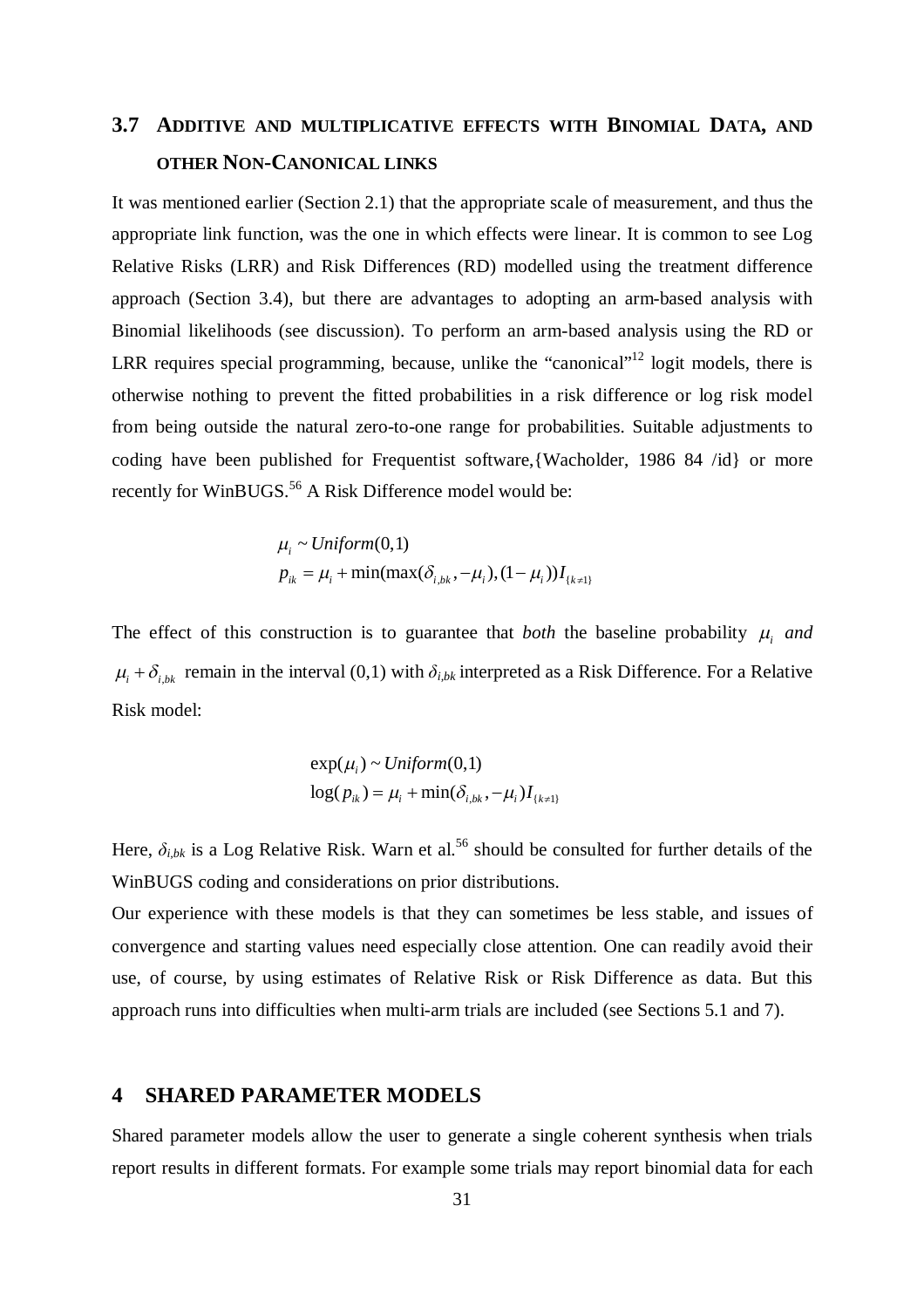arm, while others report only the estimated log odds ratios and their variances; or some may report numbers of events and time at risk, while others give binomial data at given follow-up times. In either case the trial-specific relative effects  $\delta_{i,bk}$  represent the shared parameters, which are generated from a common distribution regardless of which format trial *i* is reported in.

So if in a meta-analysis of *M* trials,  $M_1$  trials report the mean of a continuous outcome for each arm of the trial, and the remaining trials report only the difference in the means of each experimental arm relative to control, a shared parameter model to obtain a single pooled estimate, can be written as a combination of the models presented in Section 3.4 such that

$$
y_{ik} \sim N\big(\theta_{ik}, s e_{ik}^2\big)
$$

where

$$
\theta_{ik} = \begin{cases} \mu_i + \delta_{i,bk} I_{\{k \neq 1\}} & \text{for } i = 1, ..., M_1; k = 1, 2, ..., a_i \\ \delta_{i,bk} & \text{for } i = M_1 + 1, ..., M; k = 2, ..., a_i \end{cases}
$$

and  $a_i$  represents the number of arms in trial  $i$  ( $a_i=2,3,...$ ). The trial-specific treatment effects  $\delta_{i,bk}$  come from a common random effects distribution  $\delta_{i,12} \sim N(d_{12}, \sigma^2)$  as before.

Separate likelihood statements could also be defined, so for example in a meta-analysis with a binomial outcome, the *M*<sup>1</sup> trials reporting the binomial counts in each trial arm could be combined with the trials reporting only the log-odds ratio of each experimental treatment relative to control and its variance. In this case the binomial data would be modelled as in Section 2.1 and the continuous log-odds ratio data could be modelled as in Section 3.5, with the shared parameter being the trial-specific treatment effects  $\delta_{i,bk}$  as before. For a fixed effect model,  $\delta_{i,l2}$  can be replaced by  $d_{12}$  in the model specification.

These models can be easily coded in WinBUGS by having different loops for each of the data types, taking care to index the trial-specific treatment effects appropriately.

Examples of shared parameter models will primarily include cases where some trials report results for each arm, whether proportions, rates, or continuous outcomes, and other trials report only the between-arm differences. A common model for log rates could be shared between trials with Poisson outcomes and time-at-risk and trials with Binomial data with a cloglog link; log rate ratios with identity link and normal approximation sample variance could form a third type of data for a shared log rate model. These models can be used to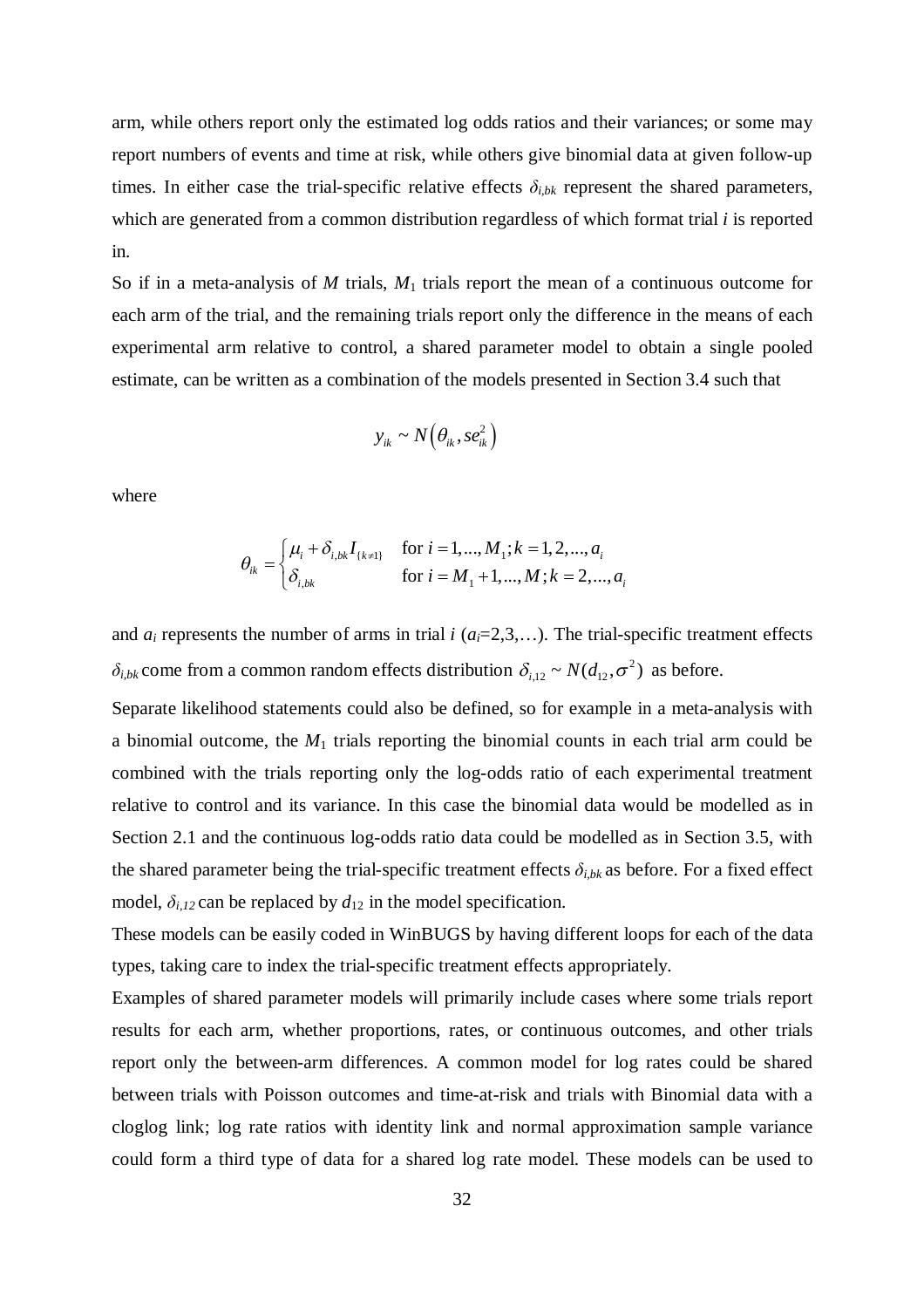combine studies reporting outcomes as mean differences or as binomial data<sup>57</sup> and to combine data on survival endpoints which have been summarised either by using a hazard ratio or as number of events out of the total number of patients.<sup>58</sup> Another possibility would be to combine trials reporting test results at one or more cut-points using a probit link with binomial or multinomial likelihoods, with data on continuous outcomes transformed to a standard normal deviate scale.

To combine trials which report continuous outcome measures on different scales with trials reporting binary outcomes created by dichotomising the underlying continuous scale, authors have suggested converting the odds ratios calculated from the dichotomous response into a SMD,<sup>5,59</sup> or converting both the binary and continuous measures into log-odds ratios for pooling.<sup>60</sup> These methods could be used within a shared parameter model.

Examples 7 and 8 (Parkinson's differences and shared parameter) in the Appendix are shared parameter models.

# **5 EXTENSION TO INDIRECT COMPARISONS AND NETWORK META-ANALYSIS**

In Section 2 we defined a set of *M* trials over which the study-specific treatment effects of treatment 2 compared to treatment 1,  $\delta_{i,12}$ , were exchangeable with mean  $d_{12}$  and variance  $\sigma_{12}^2$ . We now suppose that, within the same set of trials (i.e. trials which are relevant to the same research question), comparisons of treatments 1 and 3 are also made. To carry out a pairwise random effects meta-analysis of treatment 1 v 3, we would now assume that the study-specific treatment effects of treatment 3 compared to treatment 1,  $\delta_{i,13}$ , are also exchangeable such that  $\delta_{i,13} \sim N(d_{13}, \sigma_{13}^2)$ . If so, it can then be shown that the study-specific treatment effects of treatment 3 compared to 2,  $\delta_{i,23}$ , are also exchangeable:

$$
\delta_{i,23} \sim N\left(d_{23}, \sigma_{23}^2\right)
$$

This follows from the transitivity relation  $\delta_{i,23} = \delta_{i,13} - \delta_{i,12}$ . It can further be shown<sup>61</sup> that this implies

$$
d_{23} = d_{13} - d_{12} \tag{12}
$$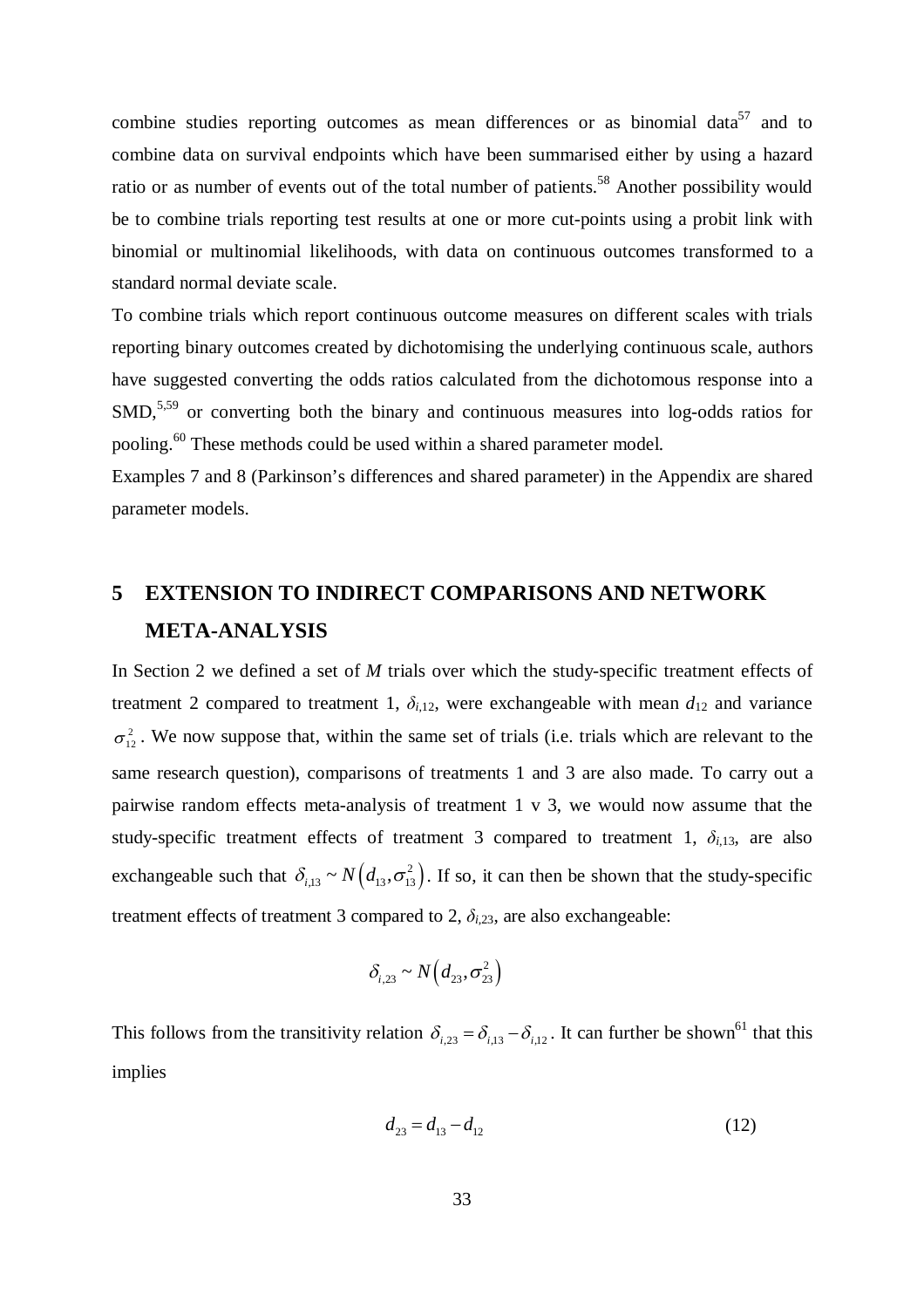and

$$
\sigma_{23}^2 = \sigma_{12}^2 + \sigma_{13}^2 - 2\rho_{23}^{(1)}\sigma_{12}\sigma_{13}
$$

where  $\rho_{23}^{(1)}$  represents the correlation between the relative effects of treatment 3 compared to treatment 1, and the relative effect of treatment 2 compared to treatment 1 within a trial (see Lu & Ades<sup>61</sup>). For simplicity we will assume equal variances in all subsequent methods, i.e.  $\sigma_{12}^2 = \sigma_{13}^2 = \sigma_{23}^2 = \sigma^2$ , and this implies that the correlation between any two treatment contrasts in a multi-arm trial is 0.5.<sup>19</sup> For heterogeneous variance models see Lu & Ades.<sup>61</sup>

The exchangeability assumptions regarding the treatment effects  $\delta_{i,12}$  and  $\delta_{i,13}$  therefore make it possible to derive indirect comparisons of treatment 3 vs treatment 2, from trials of treatment 1 vs 2 and 1 vs 3, and also allow us to include trials of treatments 2 vs 3 in a coherent synthesis with the 1 vs 2 and 1 vs 3 trials.

Note the relationship between the standard assumptions of pair-wise meta-analysis, and those required for indirect and mixed treatment comparisons. For a random effects pair-wise metaanalysis, we need to assume exchangeability of the effects  $\delta_{i,12}$  over the 1 vs 2 trials, and also exchangeability of the effects  $\delta_{i,13}$  over the 1 vs 3 trials. For network meta-analysis, we must assume the exchangeability of both treatment effects over both 1 vs 2 *and* 1 vs 3 trials. The theory extends readily to additional treatments  $k = 4,5, \ldots, S$ . In each case we must assume the exchangeability of the  $\delta$ 's across the entire set of trials. Then the within-trial transitivity relation is enough to imply the exchangeability of all the treatment effects  $\delta_{i,x}$ . The *consistency equations*<sup>21</sup>

$$
d_{23} = d_{13} - d_{12}
$$
  
\n
$$
d_{24} = d_{14} - d_{12}
$$
  
\n
$$
\vdots
$$
  
\n
$$
d_{(s-1),s} = d_{1s} - d_{1,(s-1)}
$$

are also therefore implied; they are assumptions required by indirect comparisons and MTC, but, given that we are assuming that all trials are relevant to the same research question, they are not *additional* assumptions. However, whilst in theory, consistency of the treatment effects must hold, there may be inconsistency in the evidence. Methods to assess evidence consistency are addressed in TSD4.<sup>28</sup> The consistency equations can also be seen as an example of the distinction between the (*s*-1) *basic* parameters<sup>62</sup>  $d_{12}$ ,  $d_{13}$ ,  $d_{14}$ , ...,  $d_{1s}$  on which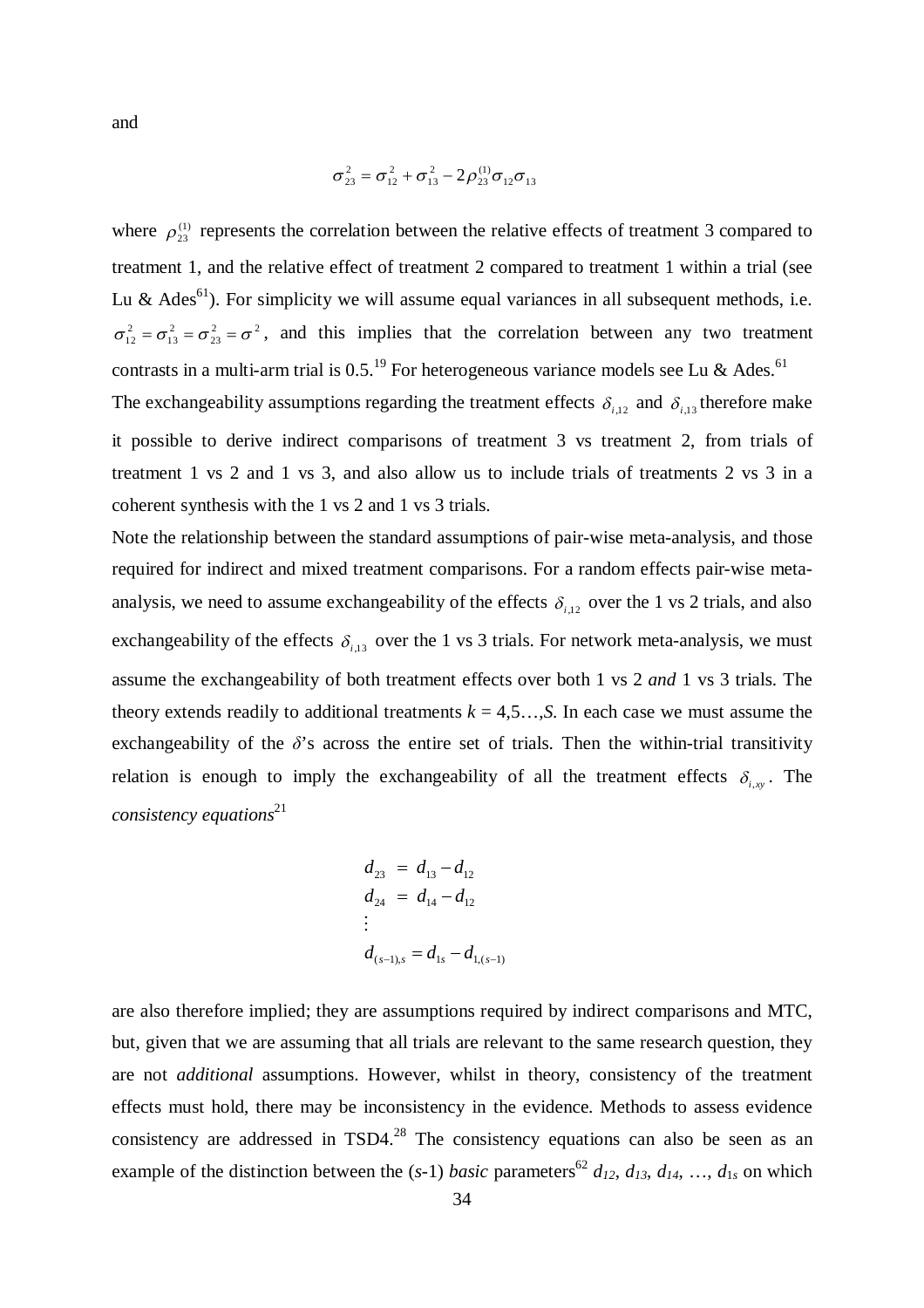prior distributions are placed, and the *functional* parameters which are functions of the basic parameters, and represent the remaining contrasts. It is precisely the reduction in the number of dimensions, from the number of functions on which there are data to the number of basic parameters, that allows all data, whether directly informing basic or functional parameters, to be combined within a coherent (internally consistent) model.

Now that several treatments are being compared, we clarify our notation a little, and have the trial-specific treatment effects of the treatment in arm *k*, relative to the control treatment (in arm 1), drawn from a common random effects distribution:

$$
\delta_{i,1k} \sim N(d_{t_{i1},t_{ik}}, \sigma^2)
$$

where  $d_{t_i, t_k}$  represents the mean effect of the treatment in arm *k* in trial *i*,  $t_{ik}$ , compared to the treatment in arm 1 of trial *i*,  $t_{i1}$ , and  $\sigma^2$  represents the between-trial variability in treatment effects (heterogeneity). For trials that compare treatments 1 and 2  $d_{t_i,t_k} = d_{12}$ , for trials that compare treatments 2 and 3  $d_{t_i,t_k} = d_{23}$  and so on. The pooled treatment effect of treatment 3 compared to treatment 2,  $d_{23}$ , is then obtained from equation (12).

The WinBUGS code provided in the Appendix will extend to MTC. Examples 3 to 8 in the Appendix illustrate analyses with multiple treatments.

### **5.1 INCORPORATING MULTI-ARM TRIALS**

Suppose we have a number of multi-arm trials involving the treatments of interest, 1,2,3,4,… Among commonly suggested stratagems are combining all active arms into one, or splitting the control group between all relevant experimental groups, or ignoring all but two of the trial arms.<sup>5</sup> None of these are satisfactory. The question of how to conduct a meta-analysis of the multi-arms trials has been considered in a Bayesian framework by Lu & Ades,<sup>20</sup> and in a frequentist framework by Lumley<sup>22</sup> and Chootrakool & Shi.<sup>63</sup>

Based on the same exchangeability assumptions above, a single multi-arm trial will estimate a vector of random effects  $\delta$ <sub>i</sub>. For example a three-arm trial will produce two random effects and a four-arm trial three. Assuming, as before, that the relative effects all have the same between-trial variance we have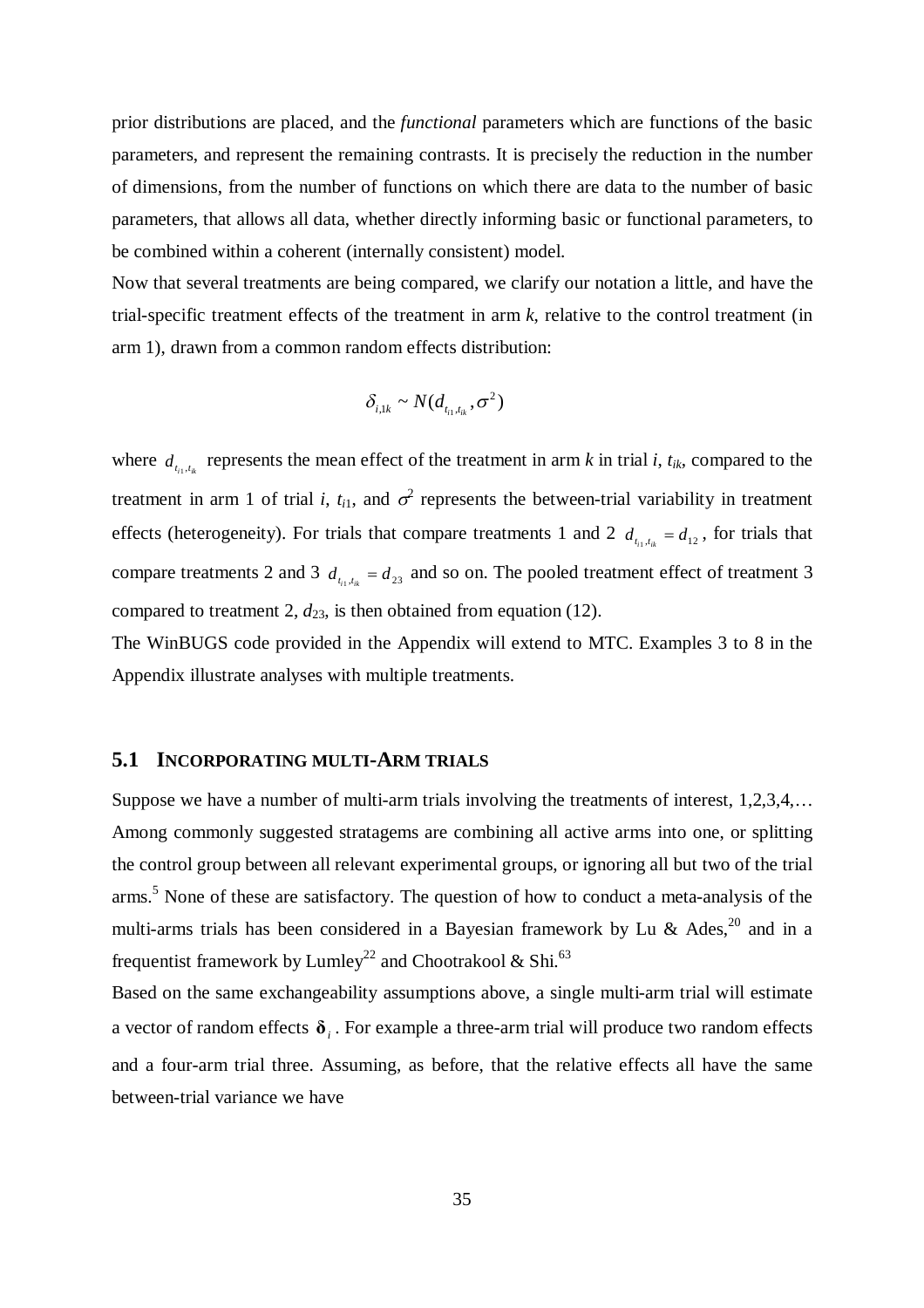$$
\delta_i = \begin{pmatrix} \delta_{i,12} \\ \vdots \\ \delta_{i,1a_i} \end{pmatrix} \sim N_{a_i-1} \begin{pmatrix} d_{t_{i_1t_{i_2}}} \\ \vdots \\ d_{t_{i_1,t_{i_a}}} \end{pmatrix}, \begin{pmatrix} \sigma^2 & \sigma^2/2 & \dots & \sigma^2/2 \\ \vdots & \vdots & \ddots & \vdots \\ \sigma^2/2 & \sigma^2/2 & \dots & \sigma^2 \end{pmatrix}
$$
 (13)

where  $\delta$ <sub>*i*</sub> is the vector of random effects, which follows a multivariate normal distribution,  $a_i$ represents the number of arms in trial *i*  $(a_i=2,3,...)$  and  $d_{t_{i_1}t_{i_k}} = d_{1,t_{i_k}} - d_{1,t_{i_1}}$ . Then the conditional univariate distributions for the random effect of arm *k*>2, given all arms from 2 to  $k-1$ , is (see eg. Raiffa & Schlaiffer<sup>64</sup>)

$$
\delta_{i,1k} \left| \begin{pmatrix} \delta_{i,12} \\ \vdots \\ \delta_{i,1(k-1)} \end{pmatrix} \right| \sim N \left( \left( d_{1,t_{ik}} - d_{1,t_{i1}} \right) + \frac{1}{k-1} \sum_{j=1}^{k-1} \left[ \delta_{i,1j} - \left( d_{1,t_{ij}} - d_{1,t_{i1}} \right) \right], \frac{k}{2(k-1)} \sigma^2 \right) (14)
$$

Either the multivariate distribution in equation (13) or the conditional distributions in equation (14) must be used to estimate the random effects for each multi-arm study so that the between-arm correlations between parameters are taken into account. The code presented in the Appendix uses the formulation in equation (14) as it allows for a more generic code which works for trials with any number of arms.

This formulation provides another interpretation of the exchangeability assumptions made in the previous section, and indeed another way of deducing the consistency relations. This is that we may consider a connected network of *M* trials involving *S* treatments to originate from *M S*-arm trials, but that some of the arms are missing at random (MAR). (Note that MAR does not mean that the choice of arms is random, but that the missingness of arms is unrelated to the efficacy of the treatment). It should be noted that the general formulation is no different from the model presented by Higgins & Whitehead.<sup>19</sup>

The WinBUGS code provided in the Appendix is based on a conditional distribution formulation of the multivariate normal distribution. It therefore exactly instantiates the theory behind network meta-analysis that relates it to pair-wise meta-analysis. The code in the Appendix will analyse pair-wise meta-analysis, indirect comparisons, network meta-analysis (MTC) and multi-arm trials without distinction.

#### *5.1.1 Multi-arm trials with treatment differences (trial-based summaries)*

As mentioned in Section 3.5, when results from multi-arm trials are presented as (continuous) treatment differences relative to the control arm (arm 1), a correlation between the treatment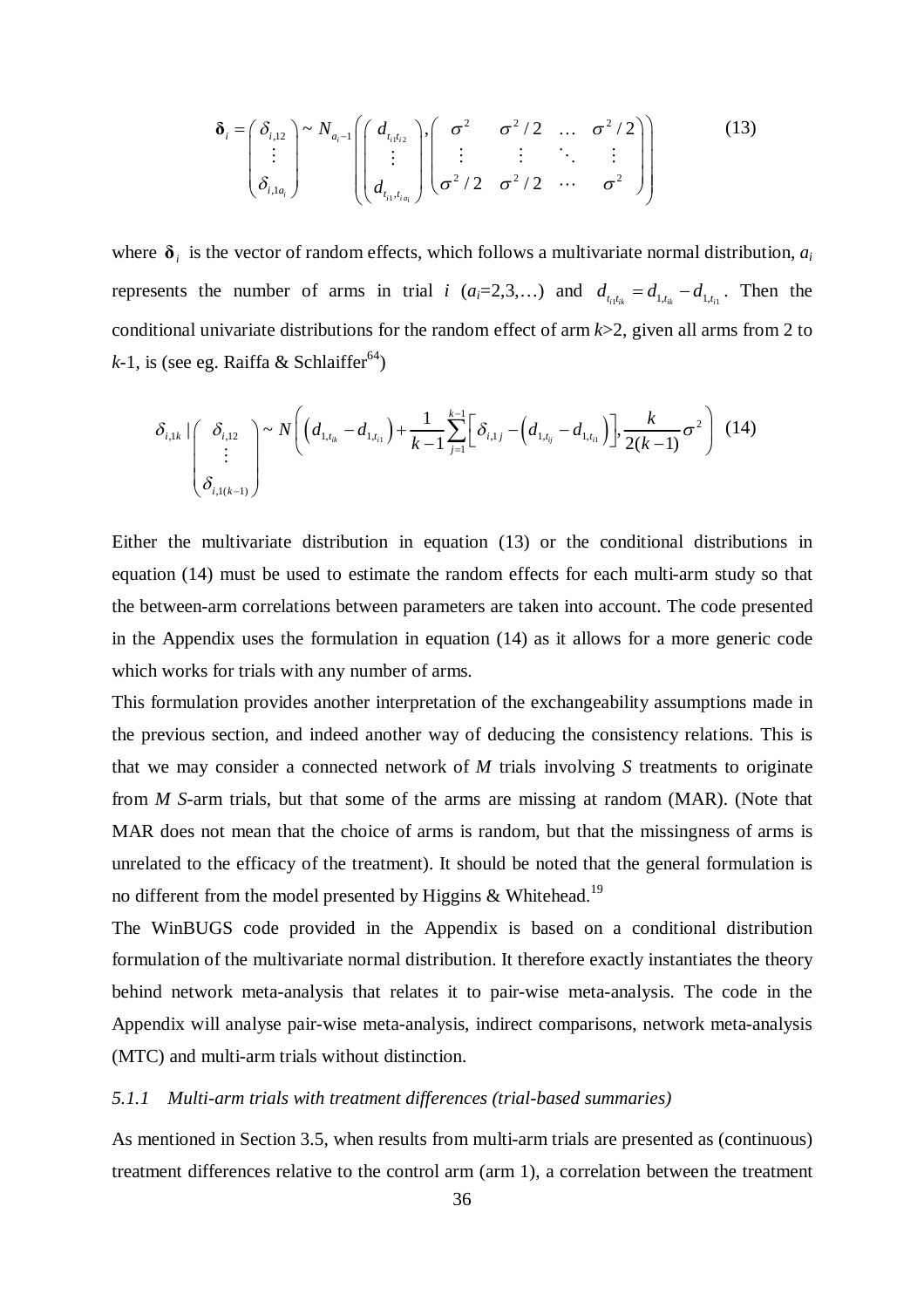differences is induced, since all differences are taken relative to the same control arm. Unlike the correlations between the relative effect parameters, this correlation is inherent in the *data*, and so requires an adjustment to the likelihood. A trial with  $a_i$  arms produces  $a_i$ -1 treatment differences which are correlated. The covariance between differences taken with respect to the same control arm is equal to the observed variance for the common control arm. So for example in a three arm trial comparing treatments A, B and C, letting  $y_{AB}$  and  $y_{AC}$  represent the treatment differences of treatments B and C relative to treatment A, we know that

$$
Var(y_{AB} - y_{AC}) = Var(y_{AB}) + Var(y_{AC}) - 2Cov(y_{AB}, y_{AC})
$$
 (15)

and,

$$
Var(y_{AB}) = Var(y_A) + Var(y_B)
$$
  
\n
$$
Var(y_{AC}) = Var(y_A) + Var(y_C)
$$
\n(16)

with, *y<sub>A</sub>*, *y<sub>B</sub>* and *y<sub>C</sub>* representing the original measurements on each arm of the trial, because, in a randomised controlled trial the measurements in each trial arm are independent. By successive replacement of the expressions in equation (16) into equation (15), we have:

$$
Cov(y_{AB}, y_{AC}) = Var(y_A)
$$

So, the likelihood for a trial *i* with *a<sup>i</sup>* arms would be defined as multivariate normal

$$
\begin{pmatrix}\ny_{i2} \\
y_{i3} \\
\vdots \\
y_{i,a_i}\n\end{pmatrix} \sim N_{a_i-1} \begin{pmatrix}\n\theta_{i2} \\
\theta_{i3} \\
\vdots \\
\theta_{i,a_i}\n\end{pmatrix},\n\begin{bmatrix}\nV_{i2} & se_{i1}^2 & \cdots & se_{i1}^2 \\
se_{i1}^2 & V_{i3} & \cdots & se_{i1}^2 \\
\vdots & \vdots & \ddots & \vdots \\
se_{i1}^2 & se_{i1}^2 & \cdots & V_{i,a_i}\n\end{bmatrix}
$$

where the diagonal elements in the variance-covariance matrix represent the variances of the treatment differences and the off-diagonal elements represent the observed variance in the control arm in trial *i*, denoted by  $se<sub>i1</sub><sup>2</sup>$  (see Section 3.4). For example, when the treatment differences are given as log-odds ratios,  $se_{i}^2$  is the variance of the log-odds for arm 1 of trial *i*. Example 7 (Parkinson's Difference) in the Appendix includes a three-arm trial in a metaanalysis of treatment differences where the variance of the common arm,  $se_{i}^2$ , is known. When  $se_{i}^2$  is not reported, an approximation should be made, perhaps based on the variances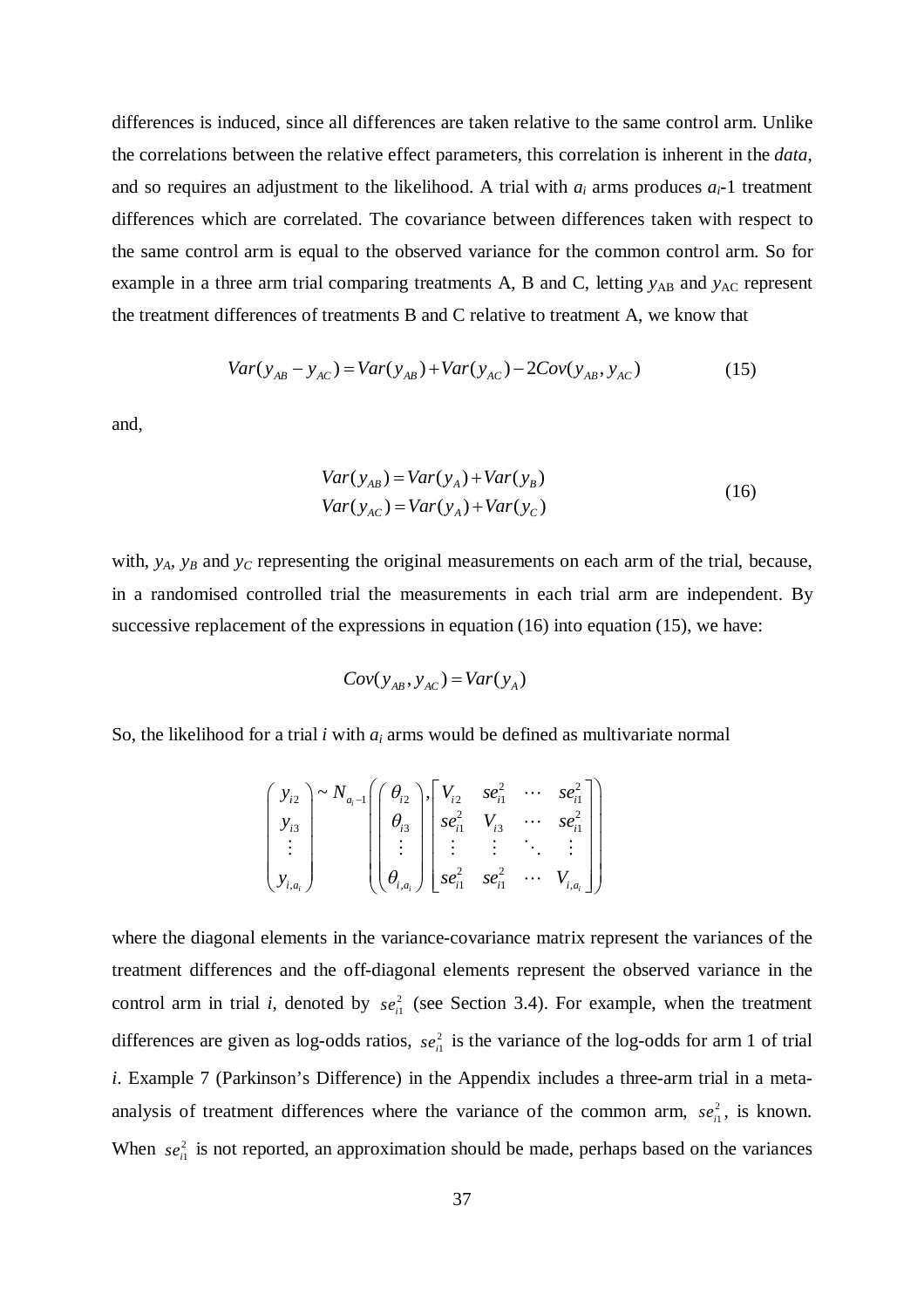of the differences.<sup>58</sup> If the value of the control variance is available only for some of the included trials, that information can be used to estimate the parameters of a distribution for the control variance (assumed to be common). This estimated distribution can then be used to predict the variance of the control arm, in the trials where it is missing. This method has been used, in a slightly different context, to predict missing variances.<sup>65</sup> Riley<sup>66</sup> provides a review of methods to impute unknown within-study correlations within the context of multivariate meta-analysis. These methods can also be applied to network meta-analysis with multi-arm trials.

## **6 TECHNICAL ISSUES IN BAYESIAN MCMC**

The use of the WinBUGS Bayesian MCMC software has advantages (Section 7), but it also requires some care. Users are strongly advised to acquire a good understanding of Bayesian theory,<sup>67</sup> and to follow advice given in the WinBUGS manual. Particular care must be taken in checking convergence, and we suggest that at least three chains are run, starting from widely different (yet sensible) initial values. The diagnostics recommended in the literature should be used to check convergence. 68,69 Users should *also* ensure that, after convergence, each chain is sampling from the same posterior. Posteriors should be examined visually for spikes and unwanted peculiarities, and both the initial "burn-in" and the posterior samples should be conservatively large. The number of iterations for both must be reported in the analysis. An often cited guideline suggests that the Monte Carlo error, which reflects both the number of simulations and the degree of autocorrelation, should be no more than 5% of the posterior standard deviation of the parameters of interest.

Beyond these warnings, which apply to all Bayesian MCMC analyses, evidence synthesis models have particular properties which may require careful examination: choice of reference treatment, choice of prior distributions and zero counts in binomial and Poisson data.

#### **6.1 CHOICE OF REFERENCE TREATMENT**

While the likelihood is not altered by a change in which treatment is taken to be "Treatment 1", the choice of the reference treatment can affect the posterior estimates because priors cannot be totally non-informative. However, for the vague priors we suggest throughout for  $\mu_i$ and  $d_{1k}$  (see below) we expect the effect to be negligible. Choice should therefore be based on ease of interpretation, with placebo or standard treatment usually taken as Treatment 1. In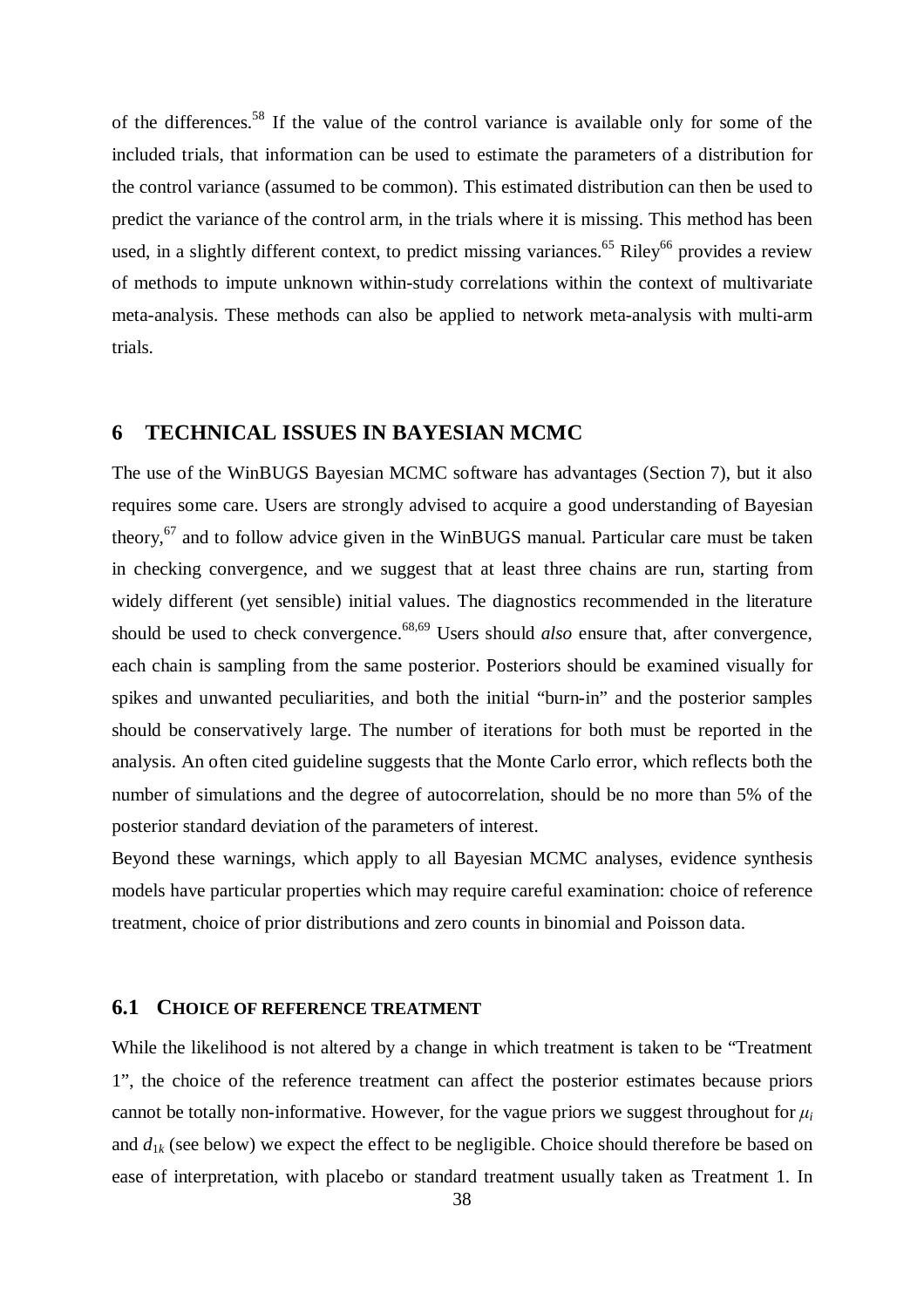larger networks, it is preferable to choose as Treatment 1 a treatment that is in the "centre" of the network. In other words, choose the treatment that has been trialled against the highest number of other treatments. The purpose of this is to reduce strong correlations that may otherwise be induced between mean treatment effects for each pair of treatments *k* and *h*, *d1k* and  $d_{1h}$ : these can slow convergence and make for inefficient sampling from the posterior.

## **6.2 CHOICE OF PRIORS**

We recommend vague or flat priors, such as  $N(0, 100^2)$ , throughout for  $\mu_i$  and  $d_{1k}$ . Informative priors for relative effect measures would require special justification.

It has become standard practice to also set vague priors for the between-trial variances. For binomial with logit links models, the usual practice is to place a Uniform prior on the standard deviation, for example  $\sigma \sim$  Uniform(0,2). The upper limit of 2 represents a huge range of trial-specific treatment effects. For example if the median treatment effect was an odds ratio of 1.5, then we would expect 95% of trials to have *true* odds ratios between 0.2 and 11. For rate models, whether with log or cloglog linking functions, uniform priors on  $\sigma$ may also be used, but investigators need to be aware of the scale: a prior that is vague for a rate per year may not be so vague for a rate per month. Similarly, for continuous outcomes close attention to the scale of measurement is essential. For trials with blood pressure as the outcome *σ* ~ Uniform(0,100) may be considered vague. The posterior distribution of *σ* should always be inspected to ensure that it is sufficiently different from the prior as this would otherwise indicate that the prior is dominating the data and no posterior updating has taken place.

An alternative approach, which was once popular but has since fallen out of favour, is to set a vague Gamma prior on the precision, for example  $1/\sigma^2 \sim \text{Gamma}(0.001, 0.001)$ . This approach gives a low prior weight to unfeasibly large  $\sigma$  on the logit scale. The disadvantage is that this puts more weight on values of  $\sigma$  near zero. On the other hand, there are occasions where it may be an advantage that this prior rules out values of  $\sigma$  *at* zero, because it is not uncommon, particularly when data is sparse, that MCMC sampling can "get stuck" at  $\sigma = 0$ , leading to spikes in the posterior distribution of both  $\sigma$  and the treatment effect parameters  $d_{1k}$ . In these cases a Gamma prior may improve numerical stability and speed convergence. However they are formulated, there are major disadvantages in routinely using vague priors, although this has become a widely accepted practice. In the absence of large numbers of large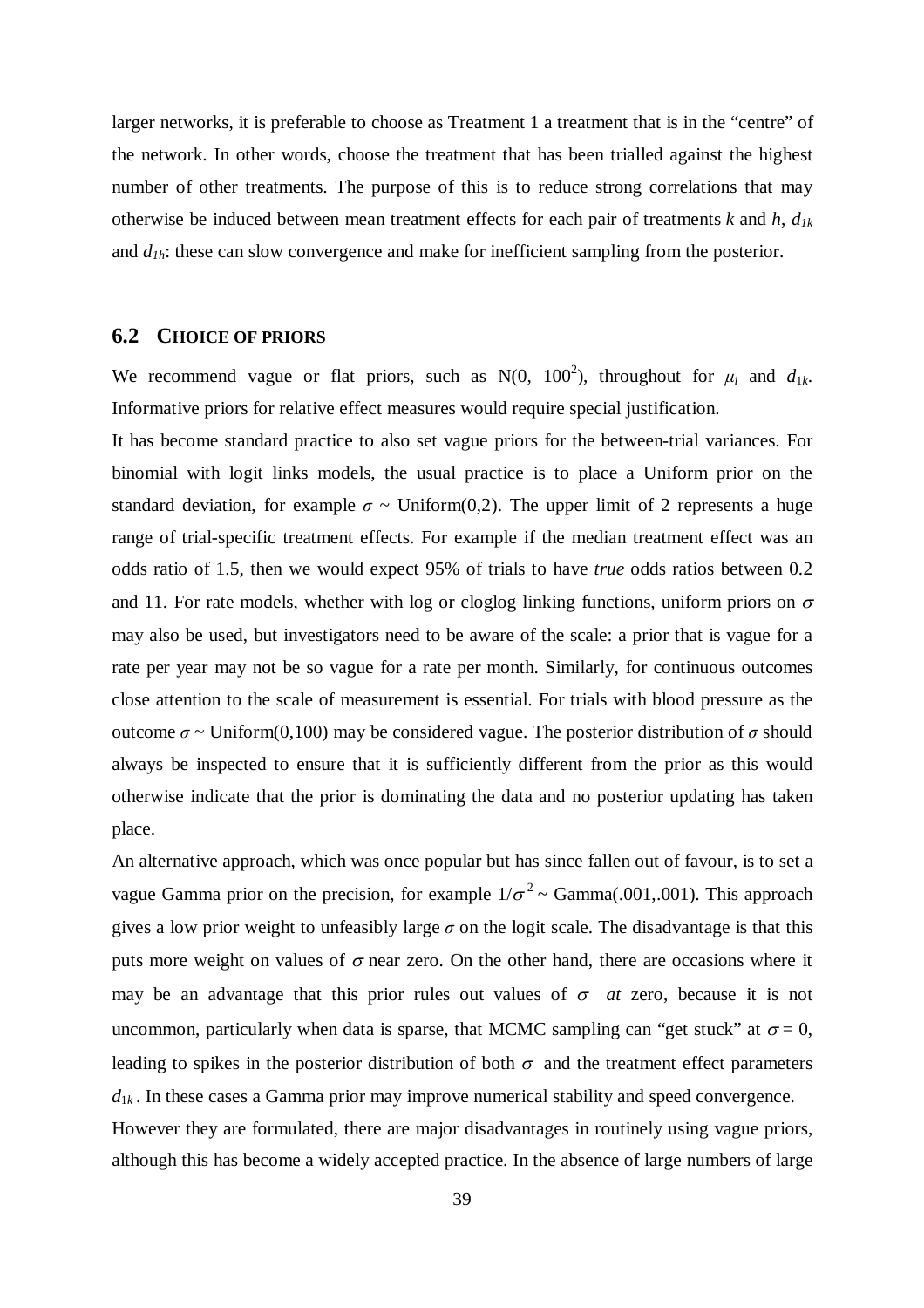trials, the posterior distribution of  $\sigma$  will be poorly identified and likely to include values that, on reflection, are implausibly high or possibly implausibly low. Two further alternatives may be found useful when there is insufficient data to adequately estimate the between-trials variation. The first is the use of external data.<sup>19</sup> If there is insufficient data in the metaanalysis, it may be reasonable to use an estimate for  $\sigma$  from a larger meta-analysis on the same trial outcome involving a similar treatment for the same condition. The posterior distribution, or a posterior predictive distribution, from such an analysis could be used to approximate an informative prior. The derivation of suitable priors from large numbers of meta-analyses is currently being actively researched.

If there is no data on similar treatments and outcomes that can be used, an informative prior can be elicited from a clinician who knows the field. This can be done by posing the question in this way. "Suppose we accept that different trials, even if infinitely large, can produce different effect sizes. If the average effect was an odds ratio of 1.8 (choose a plausible average), what do you think an extremely high and an extremely low effect would be, in a very large trial?" Based on the answer to this it should be possible, by trial and error, to construct an informative Gamma prior for  $1/\sigma^2$ , or a Normal prior for  $\sigma$ , subject to  $\sigma > 0$ . For further discussion of priors for variance parameters see Lambert et al*.* <sup>70</sup> and Spiegelhalter et al*.* 67

## **6.3 ZERO CELLS**

Because Binomial and Poisson likelihoods with zero cells are allowed, special precautions do not usually need to be taken in the case of the occasional trial with a zero cell count. This is a major strength of the Bayesian MCMC approach, because some popular frequentist approaches for log odds ratios or log relative risks have to add an arbitrary constant, usually 0.5, to cells in order to obtain non-infinite estimates of treatment effects and non-infinite variance, but in so doing they generate biased estimates of effect size.<sup>71,72</sup>

However, in extreme cases where several trials have zero cells and many of the trials are small, the models we have recommended can be numerically unstable, either failing to converge, or converging to a posterior with very high standard deviation on some of the treatment effects. This is unlikely to happen with fixed effect models, and it can often be remedied in random effects models by using a (more) informative prior on the variance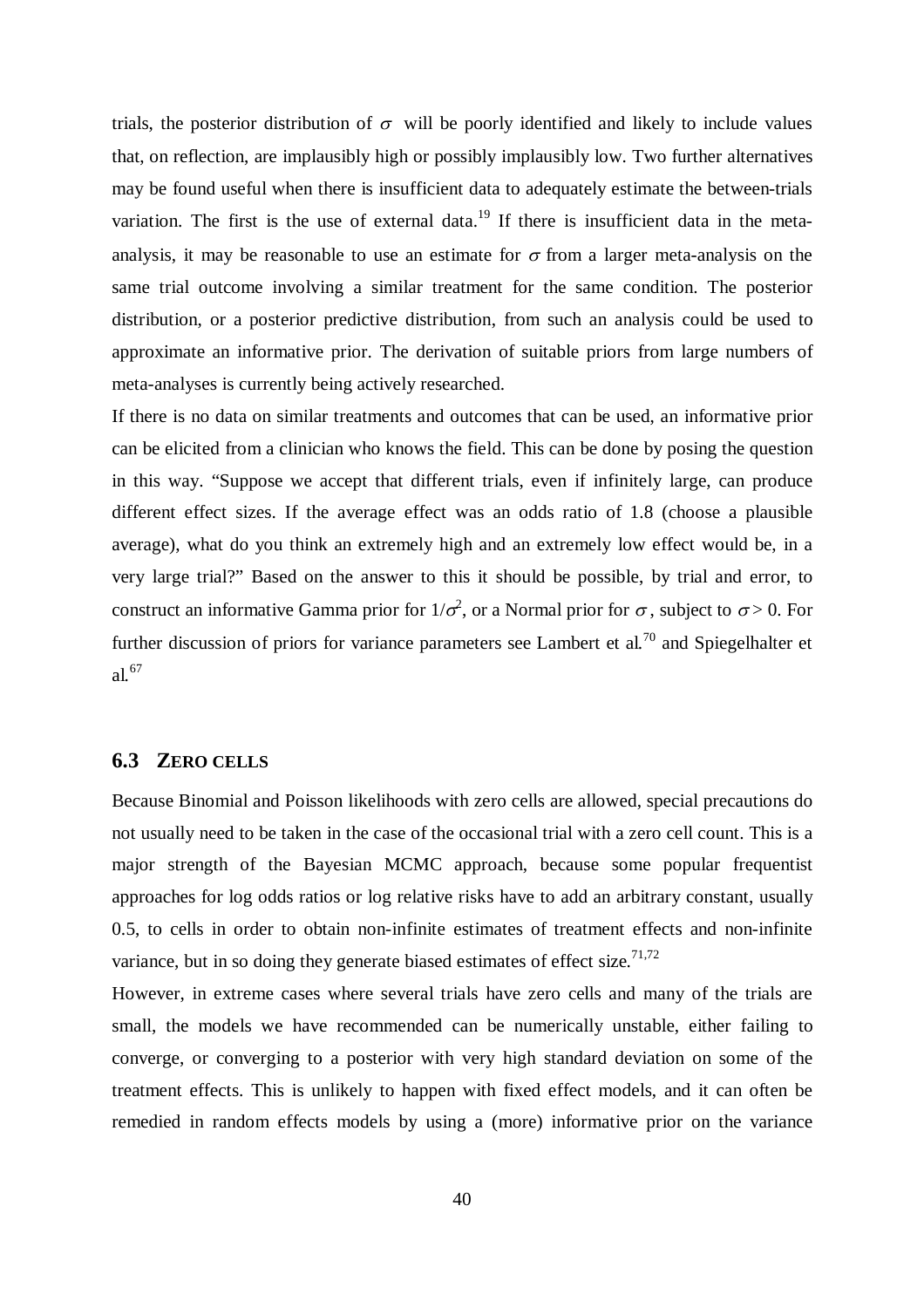parameter. A last resort, recognising the assumptions being made, is to put a random effect model on the treatment baselines  $\mu_i$  as well as the relative treatment effects  $d_{1k}$ .

A specific problem arises in sparse networks, in which for example there is only one trial making the comparison X vs Y, and treatment Y only appears in this one trial. If the trial contains a zero cell, it may not be possible to estimate a treatment effect. One solution is to revert to the practice of adding 1 to the denominator and 0.5 to the numerator, or the 0.5 can be replaced with a fraction that is closer to the expected treatment effect to reduce bias.<sup>72</sup> The problem can also be solved by placing a distribution on the baseline model. Trials with zero cells in *both* arms do not contribute evidence in the treatment effect and can be excluded, unless a model has been assumed for the baselines (see  $TSD5^{29}$ ).

Readers should be aware that, when evaluating model fit using the residual deviance, this will always appear large (i.e. >1) for individual data points where there are zero cells. This is because none of the models presented can actually predict a zero cell since probabilities at zero or one are ruled out. Also no leverage can be calculated for these points.

## **7 NON-BAYESIAN APPROACHES AND COMPUTATIONAL ISSUES**

In this section we briefly review the advantages of the Bayesian MCMC approach to synthesis for probabilistic decision modelling. Bayesian methods are clearly convenient in this context, but frequentist analyses can be used to approximate Bayesian posterior sampling, as we describe below. We then provide some pointers to the literature that examines the statistical properties of alternative Bayesian and frequentist meta-analytic estimators. Finally, we describe frequentist software that can be used for evidence synthesis. The statistical reliability of the different synthesis methods is, of course, an entirely separate issue from the accuracy of different computational approaches to implementing the synthesis method.

# **7.1 BAYESIAN VERSUS FREQUENTIST APPROACHES IN THE CONTEXT OF DECISION MAKING**

One of the advantages of the Bayesian MCMC approach is that sampling from the posterior distribution fulfils at the same time the need for posterior inference and the MC approach to probabilistic modelling. Although inference in the form of significance tests and interval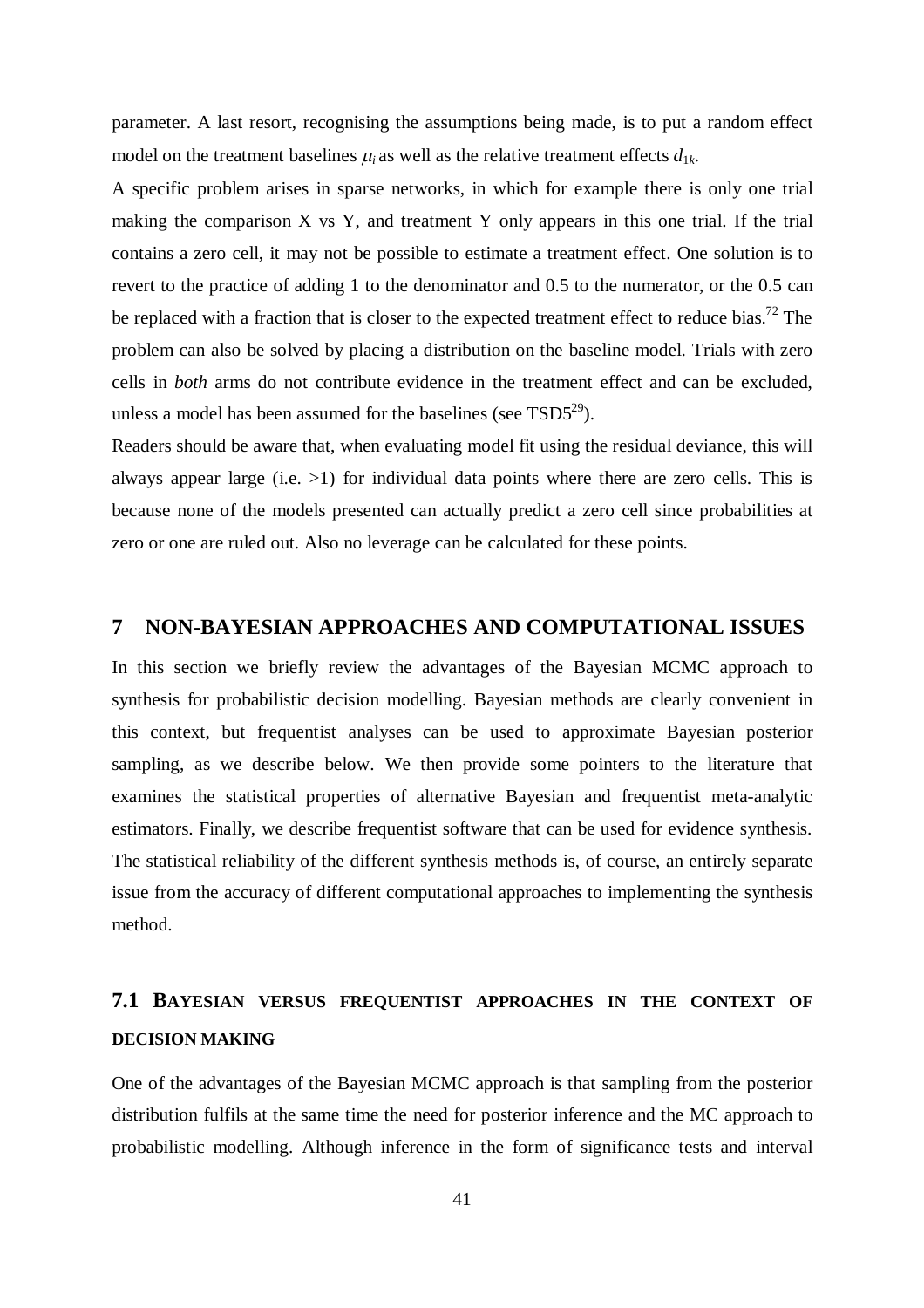estimation tends to be set aside when a decision maker follows the rules of cost effectiveness analysis  $(CEA)$ ,<sup>73</sup> conclusions from CEA may be highly sensitive to the model that is assumed from the data. Statistical model critique and model choice are, therefore critical to CEA, whether conducted in a Bayesian or frequentist framework.

Posterior sampling in addition retains the correlation between parameters that is induced by their joint estimation from the same data. For this reason, when there are closed loops in the evidence structure, it is essential to either use the posterior samples from WinBUGS in the decision model or to take steps to propagate the correlations through the model (see below). Distributions based on the posterior marginal summaries are not adequate.

Perfectly valid evidence synthesis is also, of course, produced by frequentist software (see below), and the question then arises of how the results from such analyses can be used in a probabilistic decision modelling context. For pair-wise meta-analysis and indirect comparisons, as long as they are restricted to two-arm trials, and do not involve covariates on baselines or treatment effects, it is simple to use the maximum likelihood (ML) estimates and their standard errors to create parameter distributions for forward MC sampling. Where multi-arm trials or MTC evidence structures (in other words where there are loops in the evidence structure), or baseline models, or covariates are involved, two approaches are possible. One is the bootstrap,<sup>74</sup> which requires re-sampling from the data, and the other is to use the ML parameter estimates of all the parameters and their covariance matrix to form a multivariate normal distribution from which to carry out MC sampling. The latter is technically easier, and the bootstrap runs into difficulties when there are zero cells. This multivariate distribution obtained should be *approximately* the same as a Bayesian posterior distribution.

## **7.2. COMPARISON OF META-ANALYTIC METHODS**

While there is no *technical* reason why frequentist methods cannot be used, there are a wide variety of estimators to choose between for count data, which in specific circumstances can produce different results. There is a useful literature comparing meta-analytic estimators for binomial data, based on simulation studies. Bradburn et  $al<sup>71</sup>$  discuss the biases arising from the common practice of adding 0.5, or other amounts, to zero cells, and it is an undoubted advantage of methods using exact binomial and Poisson likelihoods, like Bayesian MCMC, that these problems are very largely avoided (though see Section 6.3). Simulation studies on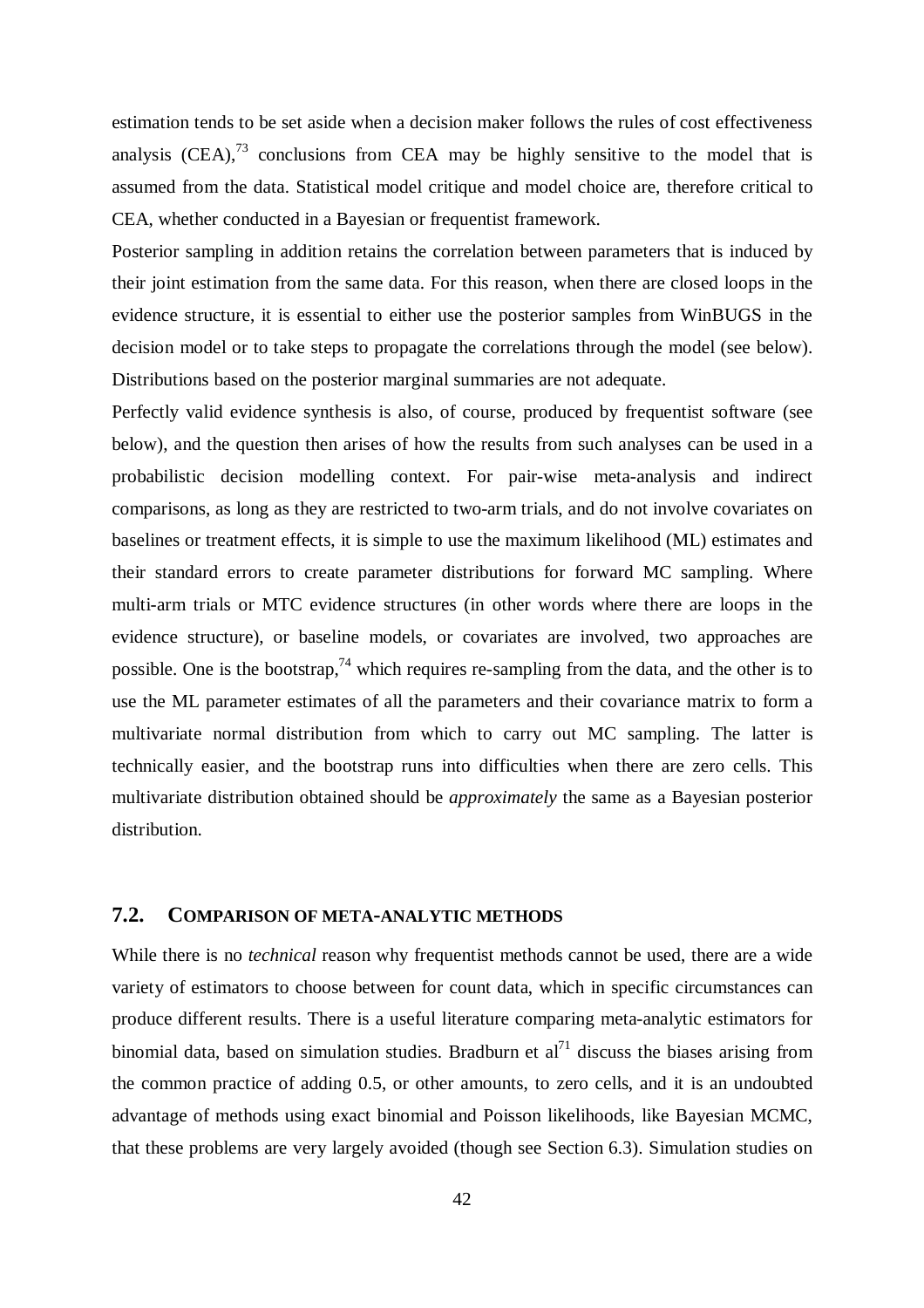fixed effect estimators<sup>72</sup> have shown that Bayesian MCMC has performed well, and ranks with Mantel Haenszel<sup>75</sup> and Exact method<sup>76</sup> estimators, and is superior to the Peto method<sup>77</sup> and inverse-variance weighting in a wide range of situations. There is a useful simulation study of tests of heterogeneity for binomial data.<sup>78</sup>

There has, however, been little work comparing Bayesian and non-Bayesian approaches in the context of random effect models, nor on our proposal that a choice can be made between random and fixed effect models on the basis of the DIC statistics.

It should be emphasised that except for the Exact method (which only applies to fixed effects models), *none* of the frequentist methods use the Binomial, Multinomial or Poisson likelihoods, but instead rely on normal approximations. This should not create problems as long as low cells counts are rare.

Furthermore, in random effects models, the MCMC implementation automatically takes into account the uncertainty in the between-study heterogeneity parameter  $\sigma^2$ . Whilst this is also possible using frequentist approaches,<sup>79,80</sup> it is rarely done in practice, possibly because such models are not currently implemented in user-friendly frequentist software.

## **7.3. COMPARISON OF EVIDENCE SYNTHESIS SOFTWARE**

In this section we provide a brief review of frequentist software for evidence synthesis, and where possible a comparison with the Bayesian MCMC WinBUGS software. We will refer to existing literature where possible. Alternative software for pair-wise meta-analysis has been developed over the past two decades, both as stand-alone applications and as 'macro' routines for pre-existing packages. Probably the most comprehensive and up-to-date routines for existing software are those developed and freely distributed for  $STATA^{81}$  and  $R.^{82}$  Stand alone packages include Comprehensive Meta-Analysis,  $83$  Meta-Analyst $84$  and MIX $85$  as well as the Cochrane Collaboration software RevMan. <sup>86</sup> If pair-wise meta-analysis is all that is required, and appropriate estimators are used, this software is perfectly adequate to produce estimates and corresponding standard errors to inform a distribution in a probabilistic decision model.

These approaches can also be used to carry out two pairwise meta-analyses from which an "indirect" comparison can be formed. This is effectively an implementation of the Bucher method for indirect comparisons<sup>87</sup> (and a simple example of an MTC network). Note that in a random effects context, this approach allows for separate and unrelated meta-analyses for AB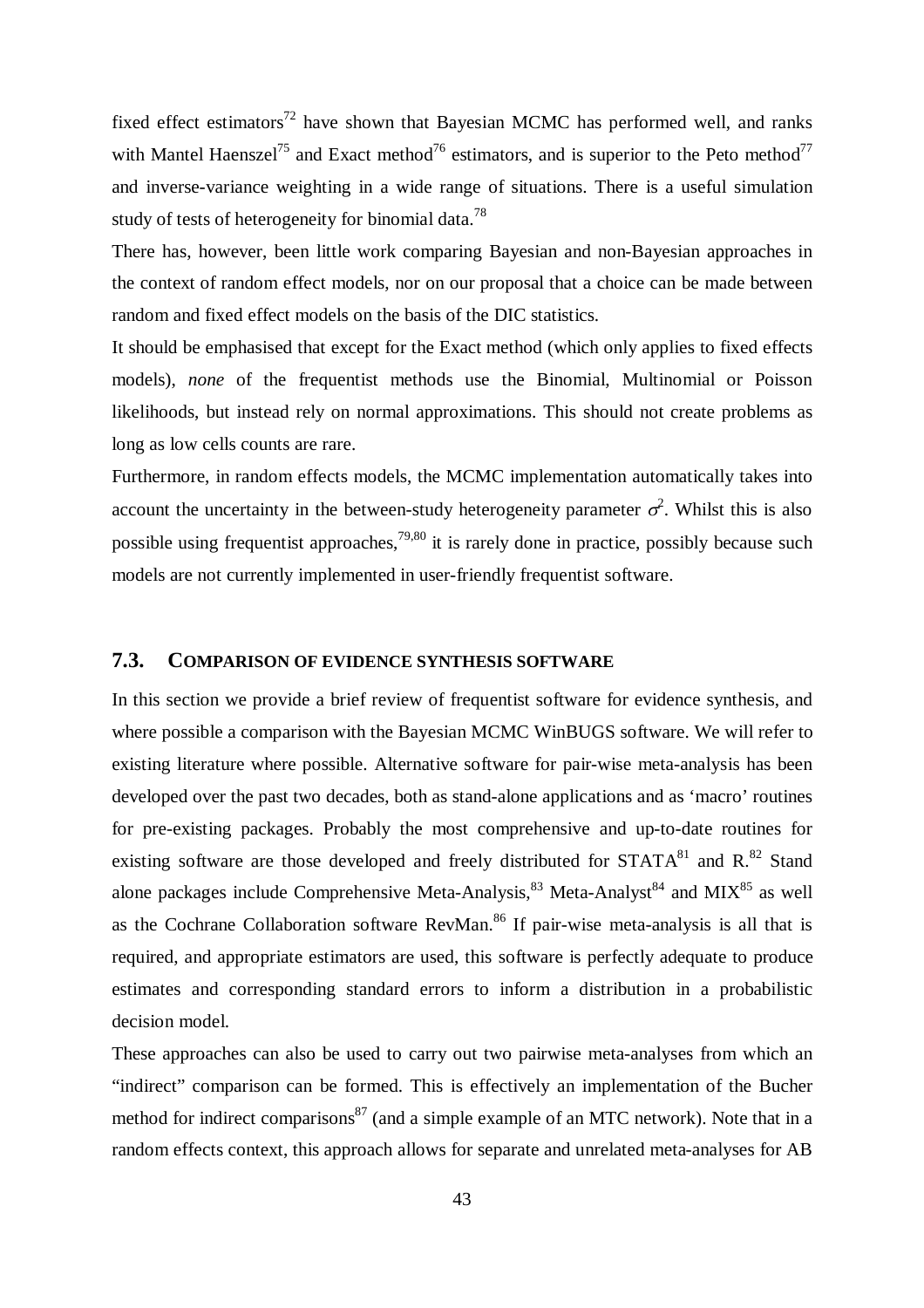and AC whereas all models considered in this guide (and software examples in the Appendix) have considered a common random effect. (Note that this could also be achieved in any simulation package, including WinBUGS, by setting up distributions for the AB and AC effects, and then subtracting one from the other to form a distribution for the BC effect).

It would appear no stand-alone software to fit MTC models to arbitrarily complex networks exists. Perhaps the most general code for frequentist software is that developed by Lumley.<sup>22</sup> However, this fits a different model from the one described in this paper which does not assume consistency of direct and indirect evidence and will be discussed in TSD4.<sup>28</sup>

It is also important to note that most frequentist software for MTC is based on data on triallevel differences, and not data aggregated at arm-level. As we saw in Section 5.1, when multi-arm trials are involved, it is essential to take account of both the correlation in parameters in random effect models, but also the correlations in the likelihood, which affect both fixed and random effect models. To the best of our knowledge, there is only one frequentist software module available for STATA, mvmeta, that takes account of the correlations at the data level.<sup>81,88</sup> Frequentist analysis can also be correctly carried out in SAS.<sup>89</sup> In our experience, failure to make the adjustment can give materially different results whenever multi-arm trials form a substantial proportion of the evidence for any treatment contrast.

## **8. FURTHER READING**

This brief introduction raises many further questions. Some of these are taken up in detail in the other technical guides in this series.  $TSD3^{35}$  for example covers issues of heterogeneity, looking at meta-regression and treatment effects in subgroups. Individual patient data has a particularly important role in meta-regression. Regression and other methods for bias adjustment, including publication bias and so-called "small-study bias" will also be covered. Similarly, the introduction of network meta-analysis (Section 5) raises questions about inconsistency between "direct" and "indirect" evidence, which will be addressed in TSD4.<sup>28</sup> Here we will restrict attention to further extensions involving multiple outcomes.

There are a huge variety of multiple outcome structures, only a minority of which have been examined in the context of evidence synthesis. One particularly important area for multiple outcome synthesis is where a set of eligible trials have been identified, but some report one outcome, some another, and perhaps others report both. The function of multiple outcome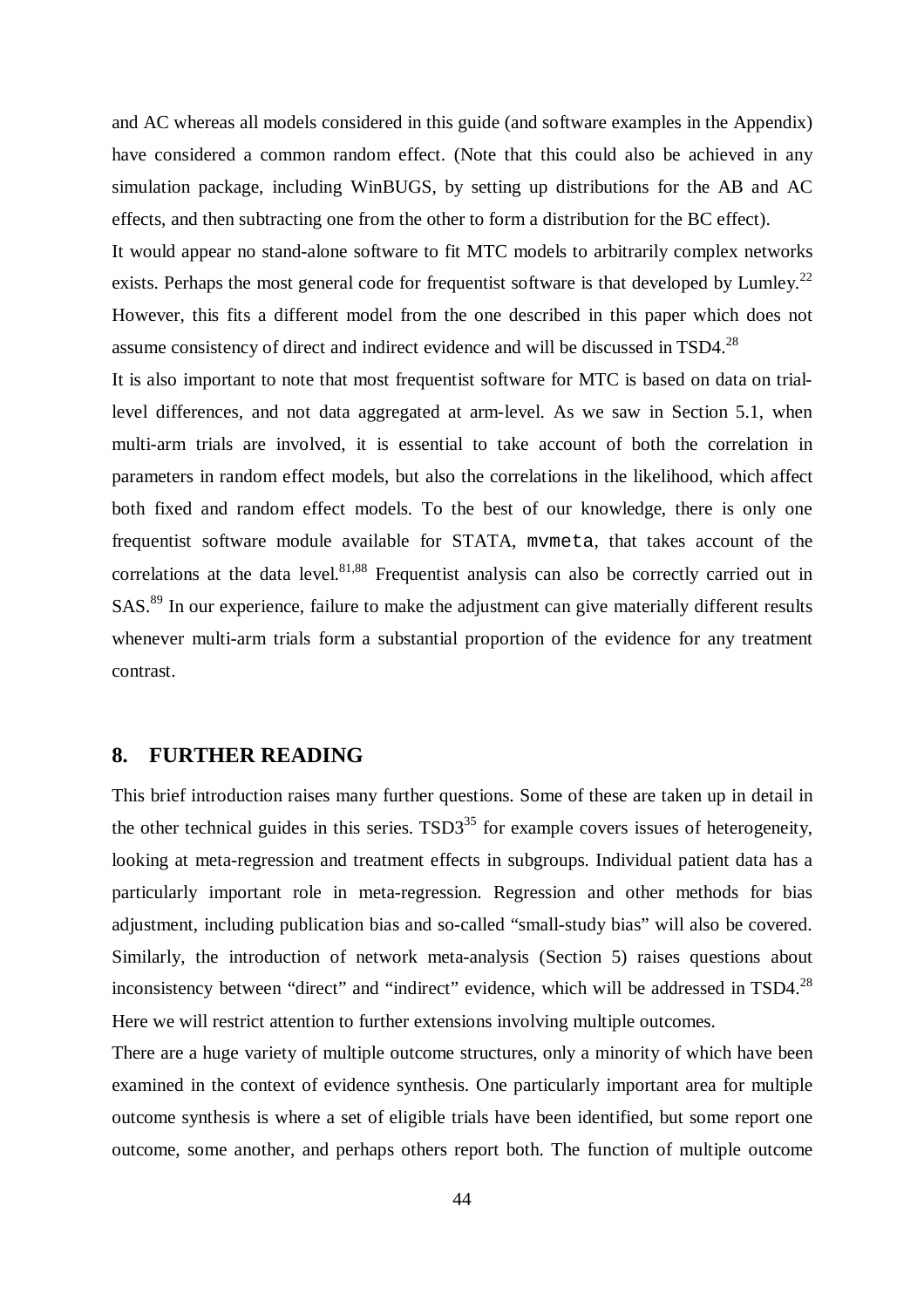synthesis in this case is to use all the available data, taking into account the correlation between outcomes at the within-trial (between-patient) level, and the between-trial level. Methods for doing this have been described by Riley and others.<sup>90,91</sup> Readers may also refer to earlier work also based on multivariate normal methods.<sup>92,93</sup>

A quite different form of multiple outcome synthesis occurs when different trials report a single outcome, but at different follow-up times. Further, some may report at several followup times. Lu et  $al^{42}$  describe a series of piece-wise-constant hazard models that extend the cloglog models of Section 3.2, in that treatment effects are allowed to vary between time intervals.

Multiple outcomes are often structurally related. For example, time-to-progression cannot post-date overall survival in cancer studies, and time to end of 'flu cannot post-date time to the end of symptoms in studies of influenza treatments. Where possible, these structural constraints should be built into the synthesis. Burch et al<sup>94</sup> and Welton et al<sup>95,96</sup> provide examples. A further form of structural relation can be seen in trials on treatments for myocardial infarction, where trial evidence on an early intermediary outcome, coronary patency, can be combined with trial evidence on mortality.<sup>13,97</sup>

Multiple reporting formats present further challenges for synthesis. Many of these are covered in the earlier section on shared parameter models (Section 4). A more complex example<sup>94,95</sup> involved a synthesis that combined trials reporting median time to an event, mean time to an event, and proportion experiencing the event before a certain time. Results may also be reported separately for different subgroups, or collapsed over subgroups. Here, too, methods exist that make it possible to combine all the available information. 98-101 Another example of multiple reporting formats would be trials reporting on binary, categorical or continuous scales.<sup>57</sup>

A final special topic is synthesis for Markov models. It seems clear that, for purposes of synthesis, it may be preferable to express Markov models in terms of transition rates rather than transition probabilities.<sup>102</sup> This facilitates combining information from studies run over different follow-up periods, as explained in Section 3.2. It also gives the flexibility to model different treatment effects on different transitions (e.g. competing risks, Section 3.3), which is difficult to achieve with logit models. A further option is to combine data from studies where certain transitions are unobserved.<sup>102</sup> Finally, it is worth mentioning that it is often open to question whereabouts in a Markov model a treatment effect is operating. Readers are referred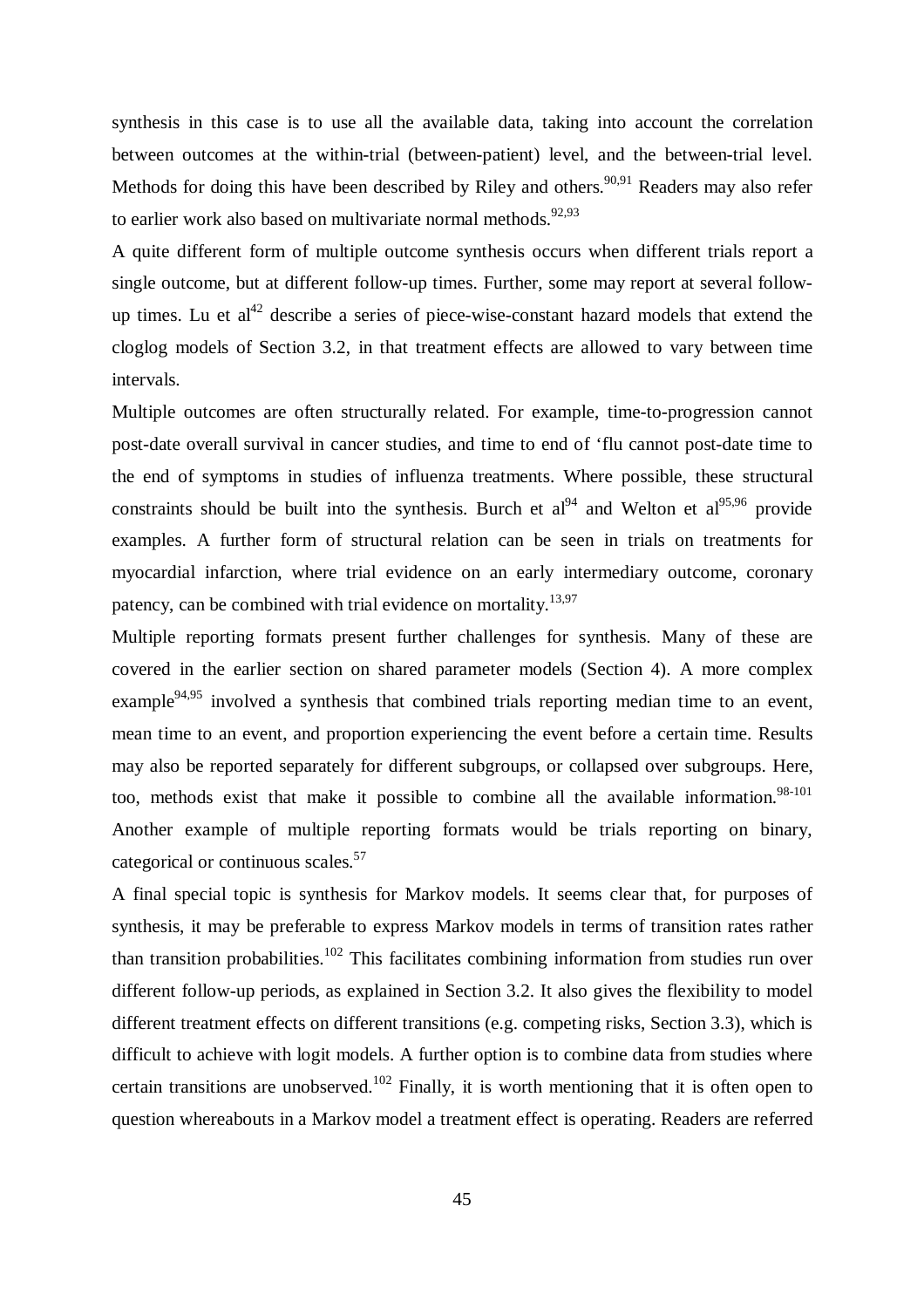to recent work $103$  showing how treatment effects can be parameterised, synthesised and estimated in Markov rate models.

## **9. DISCUSSION**

Our objective in this document has been to present a single unified account of evidence synthesis of aggregate data from RCTs, specifically but not exclusively for use in probabilistic decision making. In order to cover the variety of outcomes that are reported, and the range of data transformations required to obtain approximate linearity, we have set this within the familiar framework of Generalised Linear Models. This leads to a modular approach: different likelihoods and link functions may be employed, but the "synthesis" operation, which occurs at the level of the linear predictor, takes the exact same form in every case. The linear predictor, furthermore, is a regression model of a very specific type, with *K*-1 treatment effect parameters for any *K* treatment network, offering a single model for pairwise meta-analysis, indirect comparisons, network meta-analysis (mixed treatment comparisons), and synthesis of multi-arm trials in any combination. This has all been presented in a Bayesian MCMC context and supported by code for WinBUGS 1.4.3.<sup>26</sup> The use of WinBUGS dovetails with the GLM approach, as it allows us to take full advantage of the modularity implied by GLMs.

This document brings together a great deal of previous work on Bayesian meta-analysis and MTC methods, and on meta-analysis methods for particular outcomes, into a single accessible and unified treatment and with a modular approach to computation. One aspect that may be considered novel is the application to synthesis of multi-arm trials. Although it would be relatively simple to extend all the commonly used estimators for use in metaanalysis of multiple trials on the same *K* comparators, this does not appear to have been done. In our framework, however, the transitivity and exchangeability assumptions required for MTC automatically deliver multiple-treatment meta-analysis, and vice versa.

In the course of the document we have raised the question: what is the relation between the arm-based analyses assumed in our models and software, with the far more common trialbased summaries where the difference between treatments is taken as the data. With count data, there has always been a strong case for adopting an arm-based approach because it avoids normal approximations for the likelihood, and difficulties with zero cells. We have, however, brought to light a further problem with the arm-based approach, which is that with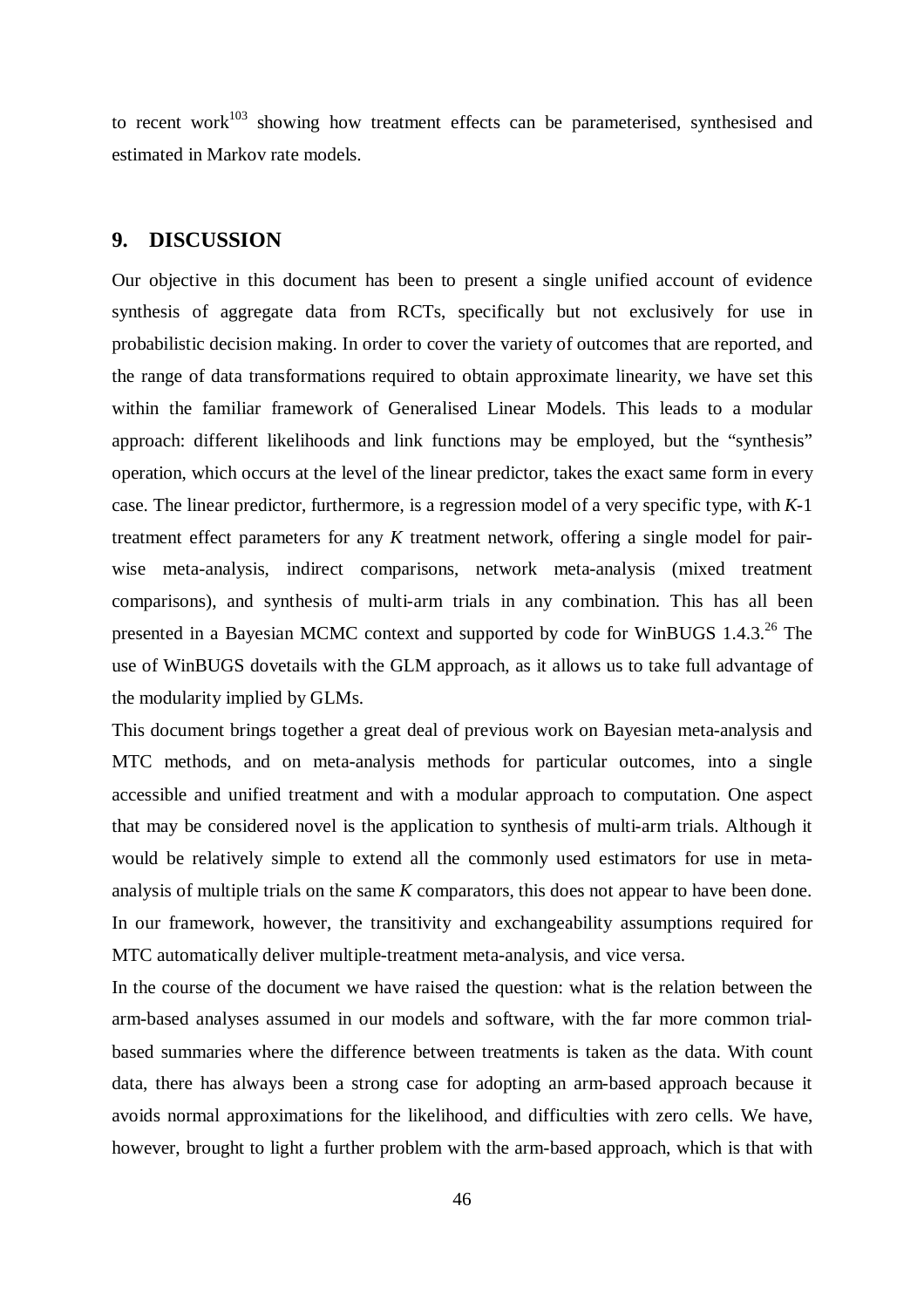multi-arm trials a correction must be made to the likelihood to account for correlations in the data. This applies to continuous outcome data as well as count data, and to both fixed and random effect models. With the appropriate correction to the likelihood, the results from armbased and treatment difference-based analyses are identical. Since all frequentist software for synthesis currently adopts the trial-level treatment difference approach, we can give a quite specific recommendation that this software should be avoided for multi-treatment syntheses with multi-arm trials, unless the correlation between relative treatment effects from the same trail can be appropriately accounted for. For syntheses where all trials are two-arm, there is no reason why frequentist methods should not be used, as long as statistically sound estimators are used and appropriate steps are taken to propagate parameter uncertainty, including correlations, through the decision model.

Bayesian analysis is by no means a panacea: one area that clearly deserves more work is how to specify a "vague" prior distribution for the variance parameter. There can be little doubt that the vague priors that are generally recommended produce posteriors that are biased upwards. The extent of the bias is likely to be greater when the true variance is low, and when there is little data: either few trials or small trials, but this is also a problem when using frequentist estimators. The question could perhaps be resolved through a comprehensive simulation exercise. Although we can be reassured that the bias tends to be conservative, ultimately it may be preferable to use informative priors, perhaps tailored to particular outcomes and disease areas, based on studies of many hundreds of meta-analyses. This is currently an active research area.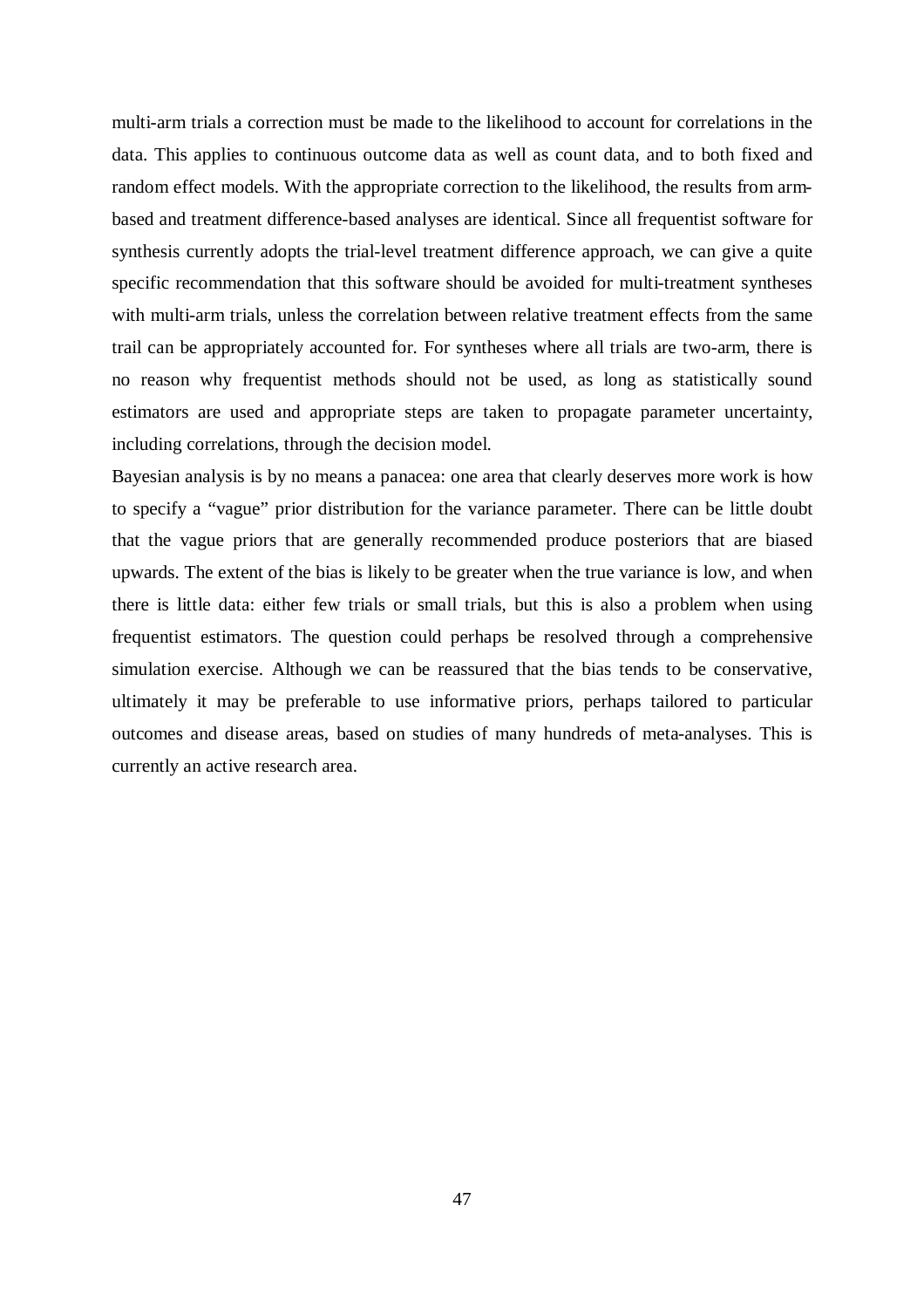#### **10. REFERENCES**

- 1. Zelen, M. The analysis of several 2 x 2 contingency tables. *Biometrika* 1971; 58(1):129-137.
- 2. DerSimonian, R., Laird, N. Meta-analysis in clinical trials. *Controlled Clinical Trials* 1986; 7(3):177-188.
- 3. Cooper, H., Hedges, L. The handbook of research synthesis. Russell Sage Foundation, New York, 1994.
- 4. Egger, M., Davey Smith, G., Altman, D.G. Systematic reviews in health care: metaanalysis in context. Second ed. BMJ publishing group, London; 2001.
- 5. Higgins, J.P.T., Green, S.E. Cochrane handbook for systematic reviews of interventions version 5.0.0 [updated February 2008]. *The Cochrane Collaboration* 2008.
- 6. Smith, T.C., Spiegelhalter, D.J., Thomas, A. Bayesian approaches to random effects meta analysis: A comparative study. *Statistics in Medicine* 1995; 14(24):2685-2699.
- 7. Sutton, A.J., Abrams, K.R. Bayesian methods in meta-analysis and evidence synthesis. *Statistical Methods in Medical Research* 2001; 10(4):277-303.
- 8. Sutton, A.J., Higgins, J. Recent developments in meta analysis. *Statistics in Medicine* 2008; 27(5):625-650.
- 9. Whitehead, A. Meta-analysis of controlled clinical trials. Wiley, Chichester; 2002.
- 10. Whitehead, A., Whitehead, J. A general parametric approach to the meta analysis of randomized clinical trials. *Statistics in Medicine* 1991; 10(11):1665-1677.
- 11. National Institute for health and Clinical Excellence. Guide to the methods of technology appraisal (updated June 2008). 2008. NICE, London.
- 12. McCullagh, P., Nelder, J.A. Generalized linear models. Chapman & Hall/CRC, 1989.
- 13. Ades, A.E. A chain of evidence with mixed comparisons: models for multi parameter synthesis and consistency of evidence. *Statistics in Medicine* 2003; 22(19):2995-3016.
- 14. Ades, A.E., Sculpher, M., Sutton, A.J., Abrams, K.R., Cooper, N., Welton, N.J. et al. Bayesian methods for evidence synthesis in cost-effectiveness analysis. *Pharmacoeconomics* 2006; 24(1):1-19.
- 15. Caldwell, D.M., Ades, A.E., Higgins, J.P.T. Simultaneous comparison of multiple treatments: combining direct and indirect evidence. *Bmj* 2005; 331(7521):897-900.
- 16. Gleser, L.J., Olkin, I. Stochastically dependent effect sizes. In: Cooper H., Hedges L., eds. *The handbook of research synthesis*. Russell Sage Foundation, New York; 1994; 339-355.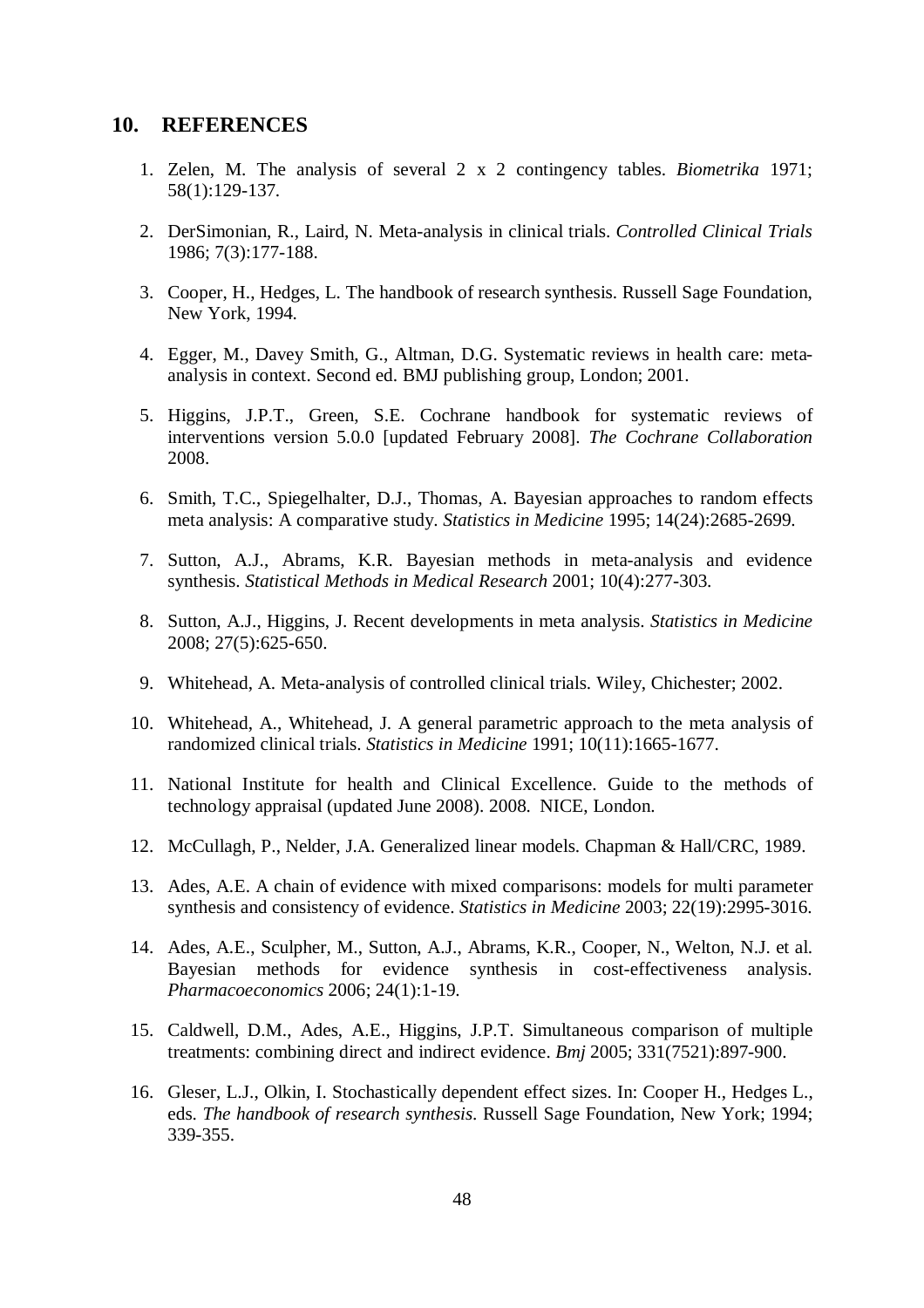- 17. Gleser, L.J., Olkin, I. Meta-analysis for 2 x 2 Tables with Multiple Treatment Groups. In: Stangl D.K., Berry D.A., eds. *Meta-analysis in medicine and health policy*. Marcel Dekker, New York; 2000.
- 18. Hasselblad, V. Meta-analysis of multi-treatment studies. *Medical Decision Making* 1998; 18:37-43.
- 19. Higgins, J.P.T., Whitehead, A. Borrowing strength from external trials in a meta analysis. *Statistics in Medicine* 1996; 15(24):2733-2749.
- 20. Lu, G., Ades, A.E. Combination of direct and indirect evidence in mixed treatment comparisons. *Statistics in Medicine* 2004; 23(20):3105-3124.
- 21. Lu, G., Ades, A.E. Assessing evidence inconsistency in mixed treatment comparisons. *Journal of the American Statistical Association* 2006; 101(474):447-459.
- 22. Lumley, T. Network meta analysis for indirect treatment comparisons. *Statistics in Medicine* 2002; 21(16):2313-2324.
- 23. Salanti, G., Higgins, J.P.T., Ades, A.E., Ioannidis, J.P.A. Evaluation of networks of randomized trials. *Statistical Methods in Medical Research* 2008; 17(3):279-301.
- 24. Glenny, A.M., Altman, D.G., Song, F., Sakarovitch, C., Deeks, J.J., D'amico, R. et al. Indirect comparisons of competing interventions. *Health Technology Assessment* 2005; 9(26):1-149.
- 25. Parmigiani, G. Modeling in medical decision making: a Bayesian approach. Wiley, Chichester; 2002.
- 26. Spiegelhalter, D., Thomas, A., Best, N., Lunn, D. WinBUGS user manual version 1.4. 2003; available from http://www.mrc-bsu.cam.ac.uk/bugs/ (accessed 2007).
- 27. Spiegelhalter, D.J., Best, N.G., Carlin, B.P., Van der Linde, A. Bayesian measures of model complexity and fit. *Journal of the Royal Statistical Society Series B (Statistical Methodology)* 2002; 64(4):583-639.
- 28. Dias, S., Welton, N.J., Sutton, A.J., Caldwell, D.M., Lu, G., Ades, A.E. NICE DSU Technical Support Document 4: Inconsistency in networks of evidence based on randomised controlled trials. 2011; last updated April 2012; available from http://www.nicedsu.org.uk
- 29. Dias, S., Welton, N.J., Sutton, A.J., Ades, A.E. NICE DSU Technical Support Document 5: Evidence synthesis in the baseline natural history model. 2011; last updated April 2012; available from http://www.nicedsu.org.uk
- 30. Bernado, J.M., Smith, A.F.M. Bayesian theory. Fourth ed. John Wiley and Sons, New York; 1994.
- 31. Carlin, J.B. Meta-analysis for 2 x 2 tables: a Bayesian approach. *Statistics in Medicine* 1992; 11(2):141-158.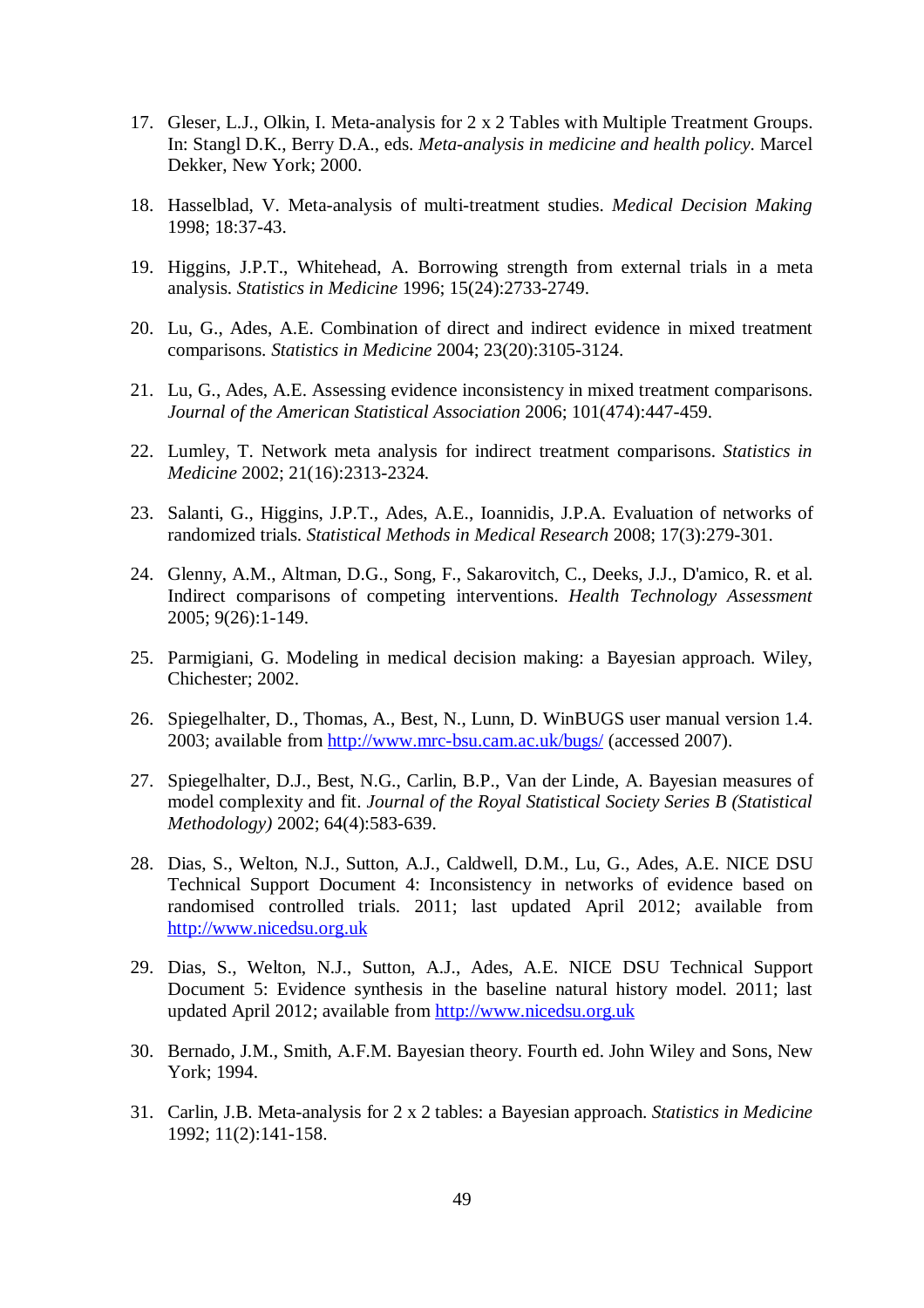- 32. Van Houwelingen, H.C., Zwinderman, K.H., Stijnen, T. A bivariate approach to meta analysis. *Statistics in Medicine* 1993; 12(24):2273-2284.
- 33. Van Houwelingen, H.C., Arends, L.R., Stijnen, T. Advanced methods in metaanalysis: multivariate approach and meta-regression. *Statistics in Medicine* 2002; 21:589-624.
- 34. Dempster, A.P. The direct use of likelihood for significance testing. *Statistics and Computing* 1997; 7(4):247-252.
- 35. Dias, S., Sutton, A.J., Welton, N.J., Ades, A.E. NICE DSU Technical Support Document 3: Heterogeneity: subgroups, meta-regression, bias and bias-adjustment. 2011; last updated April 2012; available from http://www.nicedsu.org.uk
- 36. Deeks, J.J. Issues in the selection of a summary statistic for meta analysis of clinical trials with binary outcomes. *Statistics in Medicine* 2002; 21(11):1575-1600.
- 37. Cooper, N.J., Sutton, A.J., Lu, G., Khunti, K. Mixed comparison of stroke prevention treatments in individuals with nonrheumatic atrial fibrillation. *Archives of Internal Medicine* 2006; 166(12):1269-1275.
- 38. Dias, S., Welton, N.J., Marinho, V.C.C., Salanti, G., Higgins, J.P.T., Ades, A.E. Estimation and adjustment of bias in randomized evidence by using mixed treatment comparison meta-analysis. *Journal of the Royal Statistical Society: Series A(Statistics in Society)* 2010; 173(3):613-629.
- 39. Guevara, J.P., Berlin, J.A., Wolf, F.M. Meta-analytic methods for pooling rates when follow-up duration varies: a case study. *BMC Medical Research Methodology* 2004; 4(1):17.
- 40. Collett, D. Modelling survival data in medical research. Chapman & Hall, London; 1994.
- 41. Prentice, R.L., Gloeckler, L.A. Regression analysis of grouped survival data with application to breast cancer data. *Biometrics* 1978;57-67.
- 42. Lu, G., Ades, A.E., Sutton, A.J., Cooper, N.J., Briggs, A.H., Caldwell, D.M. Metaanalysis of mixed treatment comparisons at multiple follow up times. *Statistics in Medicine* 2007; 26(20):3681-3699.
- 43. Stettler, C., Wandel, S., Allemann, S., Kastrati, A., Morice, M.C., Schomig, A. et al. Outcomes associated with drug-eluting and bare-metal stents: a collaborative network meta-analysis. *The Lancet* 2007; 370(9591):937-948.
- 44. NICE Collaborating Centre for Mental Health. Schizophrenia: core interventions in the treatment and management of schizophrenia in adults in primary and secondary care (update). 2010. NICE, London.
- 45. Ades, A.E., Mavranezouli, I., Dias, S., Welton, N.J., Whittington, C., Kendall, T. Network Meta Analysis with Competing Risk Outcomes. *Value in Health* 2010; 13:976-983.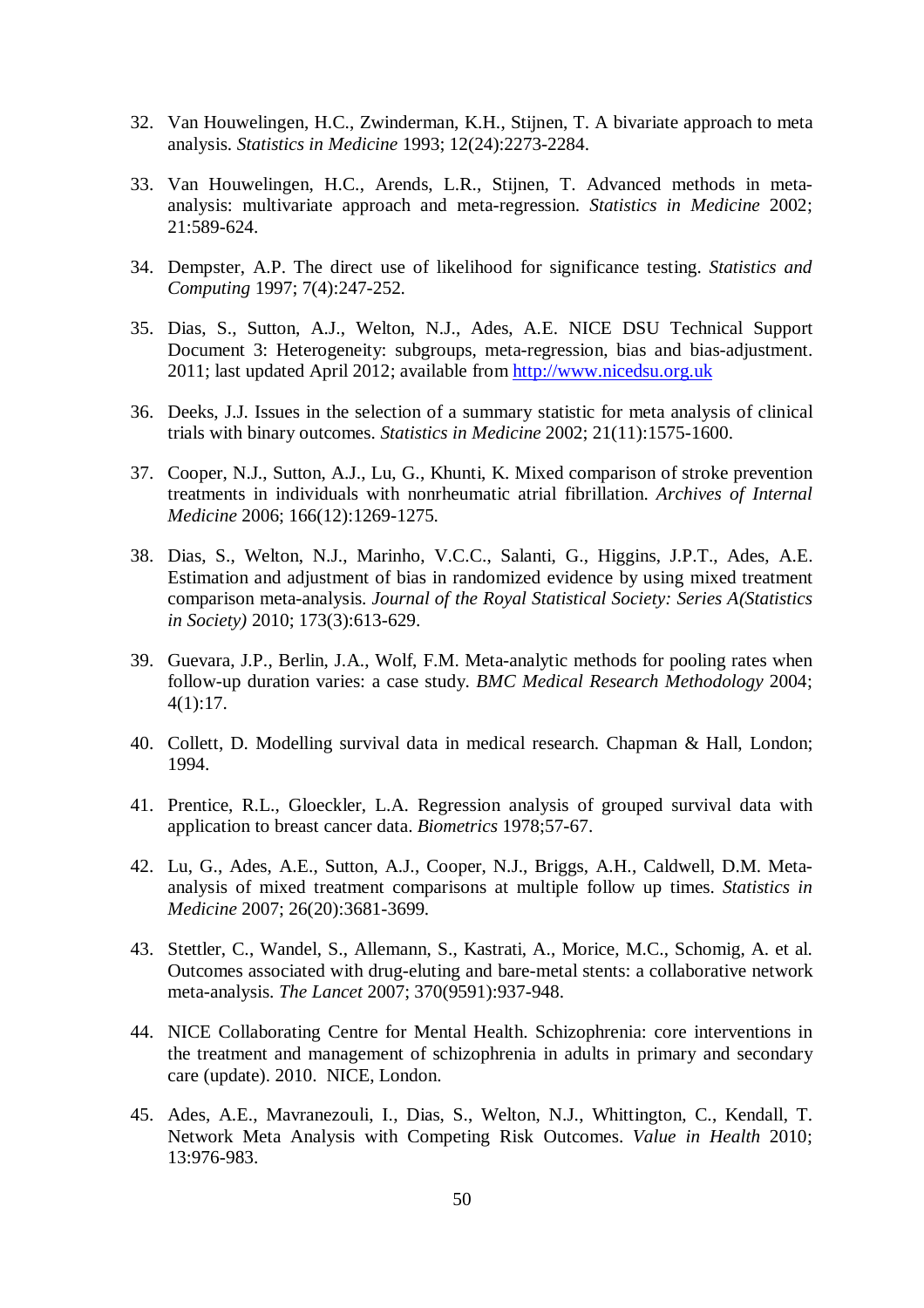- 46. Frison, L., Pocock, S.J. Repeated measures in clinical trials: analysis using mean summary statistics and its implications for design. *Statistics in Medicine* 1992; 11(13):1685-1704.
- 47. Follmann, D., Elliott, P., Suh, I., Cutler, J. Variance imputation for overviews of clinical trials with continuous response. *Journal of Clinical Epidemiology* 1992; 45(7):769-773.
- 48. Abrams, K.R., Gillies, C.L., Lambert, P.C. Meta analysis of heterogeneously reported trials assessing change from baseline. *Statistics in Medicine* 2005; 24(24):3823-3844.
- 49. Cohen, J. Statistical power analysis for the behavioral sciences. Academic Press, New York, 1969.
- 50. Hedges, L.V., Olkin, I. Statistical methods for meta-analysis. Academic Press New York: 1985.
- 51. Salanti, G., Marinho, V., Higgins, J.P.T. A case study of multiple-treatments metaanalysis demonstrates that covariates should be considered. *Journal of Clinical Epidemiology* 2009; 62(8):857-864.
- 52. Woolacott, N., Hawkins, N., Mason, A., Kainth, A., Khadjesari, Z., Vergel, Y.B. et al. Etanercept and efalizumab for the treatment of psoriasis: a systematic review. *Health Technology Assessment* 2006; 10(46):1-252.
- 53. Woolacott, N., Bravo Vergel, Y., Hawkins, N., Kainth, A., Khadjesari, Z., Misso, K. et al. Etanercept and infliximab for the treatment of psoriatic arthritis: a systematic review and economic evaluation. *Health Technology Assessment* 2006; 10(31):1-258.
- 54. Jobanputra, P., Barton, P., Bryan, S., Burls, A. The effectiveness of infliximab and etanercept for the treatment of rheumatoid arthritis: a systematic review and economic evaluation. *Health Technology Assessment* 2002; 6(21):1-110.
- 55. Wacholder, S. Binomial regression in GLIM: estimating risk ratios and risk differences. *American Journal of Epidemiology* 1986; 123(1):174-184.
- 56. Warn, D.E., Thompson, S.G., Spiegelhalter, D.J. Bayesian random effects metaanalysis of trials with binary outcomes: methods for the absolute risk difference and relative risk scales. *Statistics in Medicine* 2002; 21(11):1601-1623.
- 57. Dominici, F., Parmigiani, G., Wolpert, R.L., Hasselblad, V. Meta-Analysis of Migraine Headache Treatments: Combining Information from Heterogeneous Designs. *Journal of the American Statistical Association* 1999; 94(445):16-17.
- 58. Woods, B.S., Hawkins, N., Scott, D.A. Network meta-analysis on the log-hazard scale, combining count and hazard ratio statistics accounting for multi-arm trials: A tutorial. *BMC Medical Research Methodology* 2010; 10(1):54.
- 59. Chinn, S. A simple method for converting an odds ratio to effect size for use in metaanalysis. *Statistics in Medicine* 2000; 19(22):3127-3131.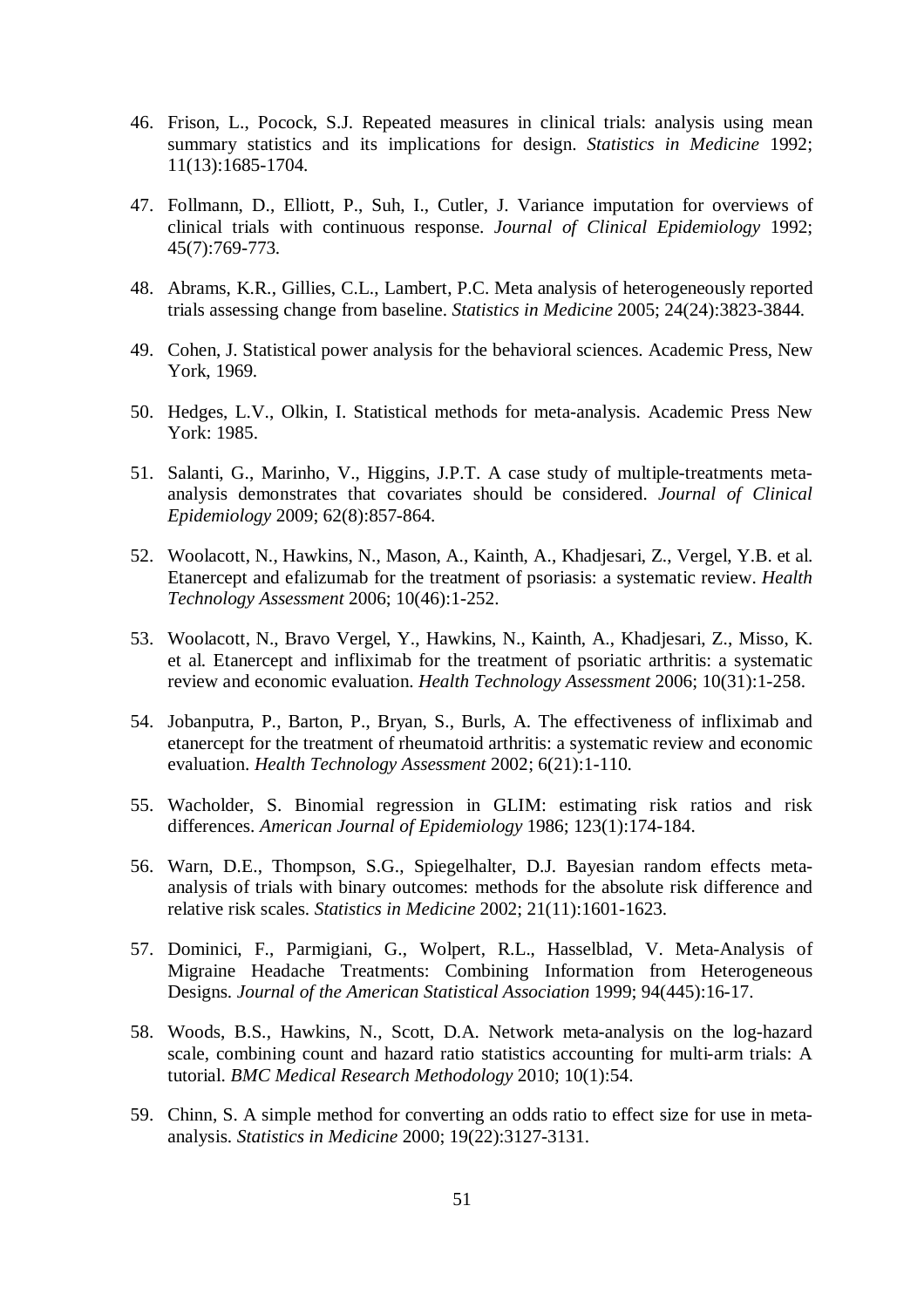- 60. Whitehead, A., Bailey, A.J., Elbourne, D. Combining summaries of binary outcomes with those of continuous outcomes in a meta-analysis. *Journal of Biopharmaceutical Statistics* 1999; 9(1):1-16.
- 61. Lu, G., Ades, A. Modeling between-trial variance structure in mixed treatment comparisons. *Biostatistics* 2009; 10(4):792-805.
- 62. Eddy, D.M., Hasselblad, V., Shachter, R.D. Meta-analysis by the confidence profile method. Academic Press, London, 1992.
- 63. Chootrakool, H., Shi, J.Q. Meta-analysis of multi-arm trials using empirical logistic transform. *The Open Medical Informatics Journal* 2008; 2:112-116.
- 64. Raiffa, H., Schlaiffer, R. Applied statistical decision theory, Wiley Classics Library edn. Wiley Interscience, New York, 1967.
- 65. Dakin, H.A., Welton, N.J., Ades, A.E., Collins, S., Orme, M., Kelly, S. Mixed treatment comparison of repeated measurements of a continuous endpoint: an example using topical treatments for primary open-angle glaucoma and ocluar hypertension. *Statistics in Medicine* 2011; 30:2511-2535.
- 66. Riley, R. Multivariate meta-analysis: the effect of ignoring with-study correlation. *Journal of the Royal Statistical Society Series A (Statistics in Society)* 2012; 172:789- 811.
- 67. Spiegelhalter, D.J., Abrams, K.R., Myles, J.P. Bayesian approaches to clinical trials and health-care evaluation. Wiley, New York; 2004.
- 68. Brooks, S.P., Gelman, A. Alternative methods for monitoring convergence of iterative simulations. *Journal of Computational and Graphical Statistics* 1998; 7(4):434-455.
- 69. Gelman, A. Inference and monitoring convergence. In: Gilks W.R., Richardson S., Spiegelhalter D.J., eds. *Markov chain Monte Carlo in practice*. Chapman & Hall, London; 1996; 131-143.
- 70. Lambert, P.C., Sutton, A.J., Burton, P.R., Abrams, K.R., Jones, D.R. How vague is vague? A simulation study of the impact of the use of vague prior distributions in MCMC using WinBUGS. *Statistics in Medicine* 2005; 24(15):2401-2428.
- 71. Bradburn, M.J., Deeks, J.J., Berlin, J.A., Russell Localio, A. Much ado about nothing: a comparison of the performance of meta analytical methods with rare events. *Statistics in Medicine* 2007; 26(1):53-77.
- 72. Sweeting, M., Sutton, A.J., Lambert, P.C. What to add to nothing? Use and avoidance of continuity corrections in meta-analysis of sparse data. *Statistics in Medicine* 2004; 23(9):1351-1375.
- 73. Claxton, K. The irrelevance of inference: a decision-making approach to the stochastic evaluation of health care technologies. *Journal of Health Economics* 1999; 18(3):341-364.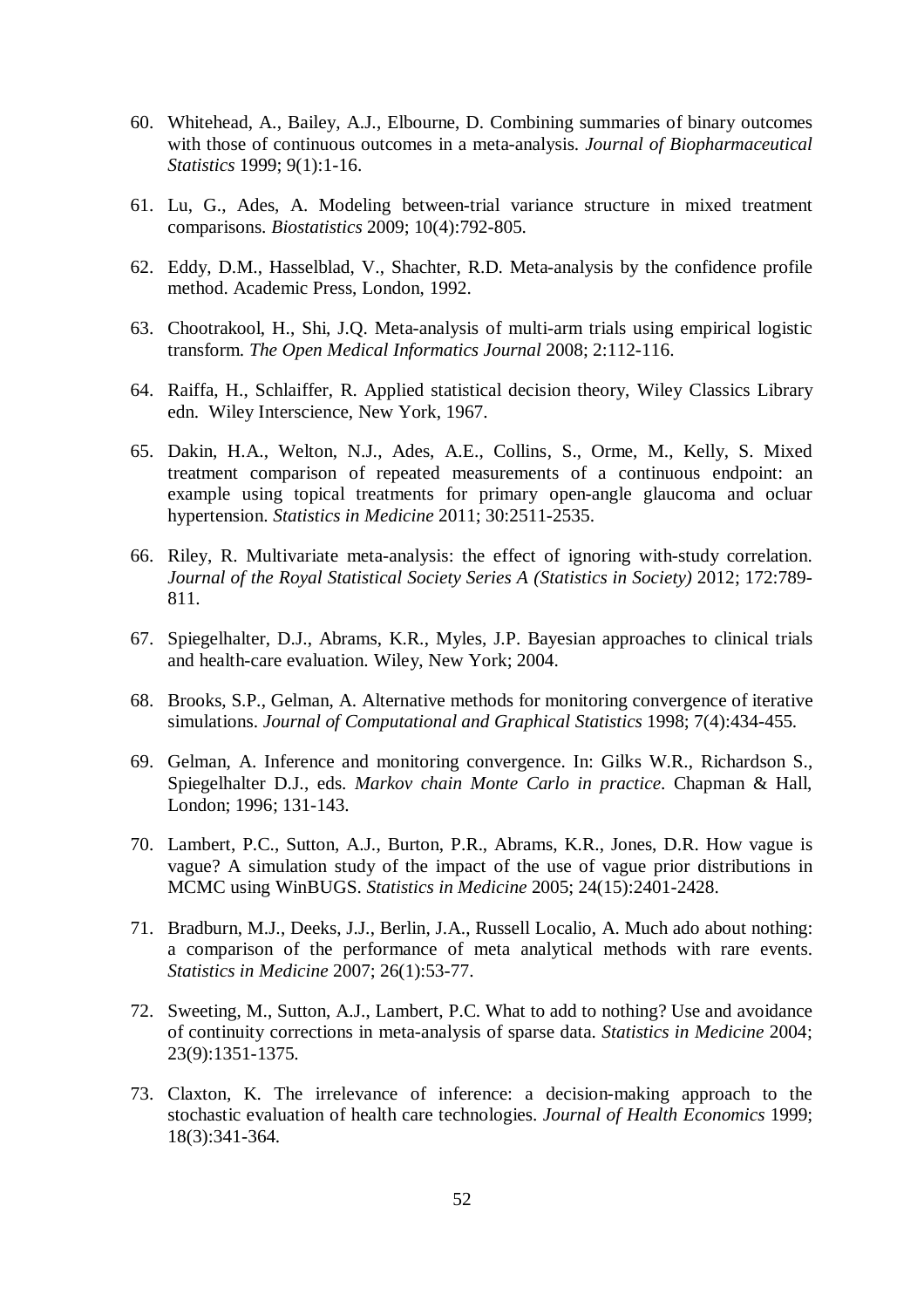- 74. Efron, B., Tibshirani, R. An introduction to the bootstrap. Chapman & Hall/CRC, New York; 1993.
- 75. Mantel, N., Haenszel, W. Statistical aspects of the analysis of data from retrospective studies. *Journal of the National Cancer Institute* 1959; 22(4):719-748.
- 76. Fleiss, J.L. Measures of effect size for categorical data. In: Cooper H., Hedges L., eds. *The handbook of research synthesis*. Russell Sage Foundation, New York; 1994; 245- 260.
- 77. Yusuf, S., Petro, R., Lewis, J., Collins, R., Sleight, P. Beta blockade before and after myocrdial infarction: an overview of randomised trials. *Progress in Cardiovascular Diseases* 1985; 27:335-371.
- 78. Gavaghan, D.J., Moore, R.A., McQuay, H.J. An evaluation of homogeneity tests in meta-analyses in pain using simulations of individual patient data. *Pain - Journal of the International Association for the Study of Pain* 2000; 85(3):415-424.
- 79. Biggerstaff, B.J., Tweedie, R.L. Incorporating variability in estimates of heterogeneity in the random effects model in meta-analysis. *Statistics in Medicine* 1997; 16(7):753- 768.
- 80. Hardy, R., Thompson, S. A likelihood approach to meta analysis with random effects. *Statistics in Medicine* 1996; 15(6):619-629.
- 81. Sterne, J. Meta-analysis in Stata: An updated collection from the Stata Journal. Stata Press Copyright, 2009.
- 82. Viechtbauer, W. Conducting meta-analyses in R with the metafor package. *Journal of Statistical Software* 2010.
- 83. Borenstein, M., Hedges, L., Higgins, J., Rothstein, H. Comprehensive meta-analysis version 2. *Englewood, NJ: Biostat* 2005.
- 84. Wallace, B.C., Schmid, C.H., Lau, J., Trikalinos, T.A. Meta-Analyst: software for meta-analysis of binary, continuous and diagnostic data. *BMC Medical Research Methodology* 2009; 9:80.
- 85. Bax, L., Yu, L.M., Ikeda, N., Tsuruta, H., Moons, K.G.M. Development and validation of MIX: comprehensive free software for meta-analysis of causal research data. *BMC Medical Research Methodology* 2006; 6(1).
- 86. The Nordic Cochrane Centre. Review Manager (RevMan). Version 5.0. *The Cochrane Collaboration* 2008.
- 87. Bucher, H.C., Guyatt, G.H., Griffith, L.E., Walter, S.D. The results of direct and indirect treatment comparisons in meta-analysis of randomized controlled trials. *Journal of Clinical Epidemiology* 1997; 50(6):683-691.
- 88. White, I.R. Multivariate random-effects meta-analysis: Updates to mvmeta. *Stata Journal* 2011; 11:255-270.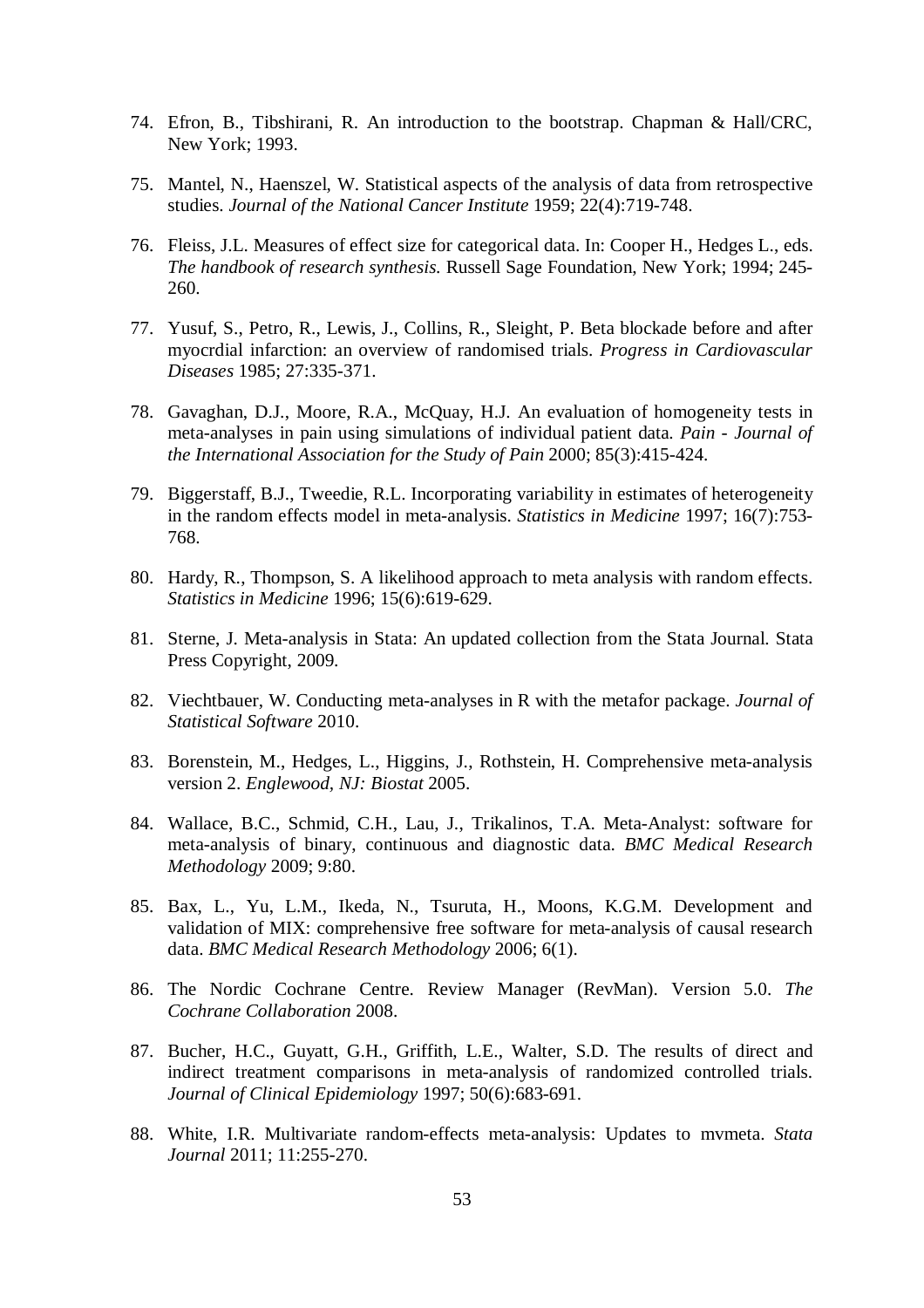- 89. Jones, B., Roger, J., Lane, P.W., Lawton, A., Fletcher, C., Cappellen, J.C. et al. Statistical approaches for conducting network meat-analysis in drug development. *Pharmaceutical Statistics* 2011; 10:523-531.
- 90. Riley, R.D., Abrams, K.R., Lambert, P.C., Sutton, A.J., Thompson, J.R. An evaluation of bivariate random effects meta analysis for the joint synthesis of two correlated outcomes. *Statistics in Medicine* 2007; 26(1):78-97.
- 91. Riley, R.D., Thompson, J.R., Abrams, K.R. An alternative model for bivariate random-effects meta-analysis when the within-study correlations are unknown. *Biostatistics* 2008; 9(1):172-186.
- 92. Arends, L.R., Hoes, A.W., Lubsen, J., Grobbee, D.E., Stijnen, T. Baseline risk as predictor of treatment benefit: three clinical meta-re-analyses. *Statistics in Medicine* 2000; 19(24):3497-3518.
- 93. Nam, I.S., Mengersen, K., Garthwaite, P. Multivariate meta analysis. *Statistics in Medicine* 2003; 22(14):2309-2333.
- 94. Burch, J., Paulden, M., Conti, S., Stock, C., Corbett, M., Welton, N.J. et al. Influenza - zanamivir, amantadine and oseltamivir (review): assessment report. 2008. NICE, London.
- 95. Welton, N.J., Cooper, N.J., Ades, A.E., Lu, G., Sutton, A.J. Mixed treatment comparison with multiple outcomes reported inconsistently across trials: evaluation of antivirals for treatment of influenza A and B. *Statistics in Medicine* 2008; 27(27):5620-5639.
- 96. Welton, N.J., Willis, S.R., Ades, A.E. Synthesis of survival and disease progression outcomes for health technology assessment of cancer therapies. *Research Synthesis Methods* 2010; 1:239-257.
- 97. Eddy, D.M., Hasselblad, V., Shachter, R.D. Analysis of alcohol and breast cancer. *Meta-analysis by the confidence profile method*. Academic Press, London; 1992; 271- 282.
- 98. Dominici, F. Combining contingency tables with missing dimensions. *Biometrics* 2000; 56(2):546-553.
- 99. Govan, L., Ades, A.E., Weir, C.J., Welton, N.J., Langhorne, P. Controlling ecological bias in evidence synthesis of trials reporting on collapsed and overlapping covariate categories. *Statistics in Medicine* 2010; 29(12):1340-1356.
- 100. Salanti, G., Higgins, J., White, I.R. Bayesian synthesis of epidemiological evidence with different combinations of exposure groups: application to a gene-geneenvironment interaction. *Statistics in Medicine* 2006; 25(24):4147-4163.
- 101. Welton, N.J., Johnstone, E.C., David, S.P., Munafo, M.R. A cost-effectiveness analysis of genetic testing of the DRD2 Taq1A polymorphism to aid treatment choice for smoking cessation. *Nicotine & Tobacco Research* 2008; 10(1):231-240.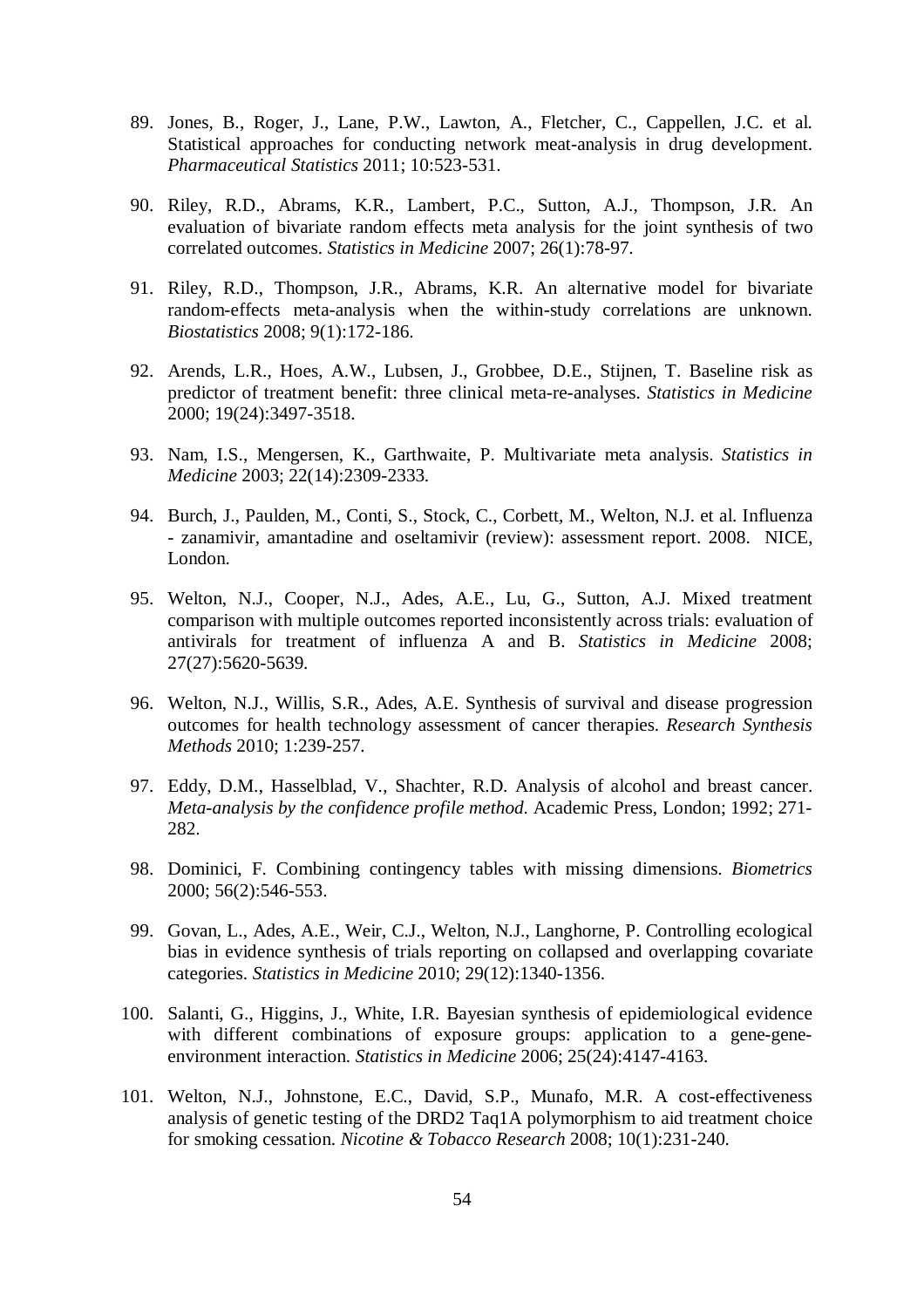- 102. Welton, N.J., Ades, A.E. Estimation of Markov chain transition probabilities and rates from fully and partially observed data: Uncertainty propagation, evidence synthesis, and model calibration. *Medical Decision Making* 2005; 25(6):633-645.
- 103. Price, M.J., Welton, N.J., Ades, A.E. Parameterization of treatment effects for meta analysis in multi state Markov models. *Statistics in Medicine* 2011; 30(2):140-151.
- 104. Hooper, L., Summerbell, C.D., Higgins, J.P., Thompson, R.L., Clements, G., Capps, N. et al. Reduced or modified dietary fat for preventing cardiovascular disease. *Cochrane Database of Systematic Reviews* 2001;(2):-CD002137.
- 105. Elliott, W.J., Meyer, P.M. Incident diabetes in clinical trials of antihypertensive drugs: a network meta-analysis. *The Lancet* 2007; 369(9557):201-207.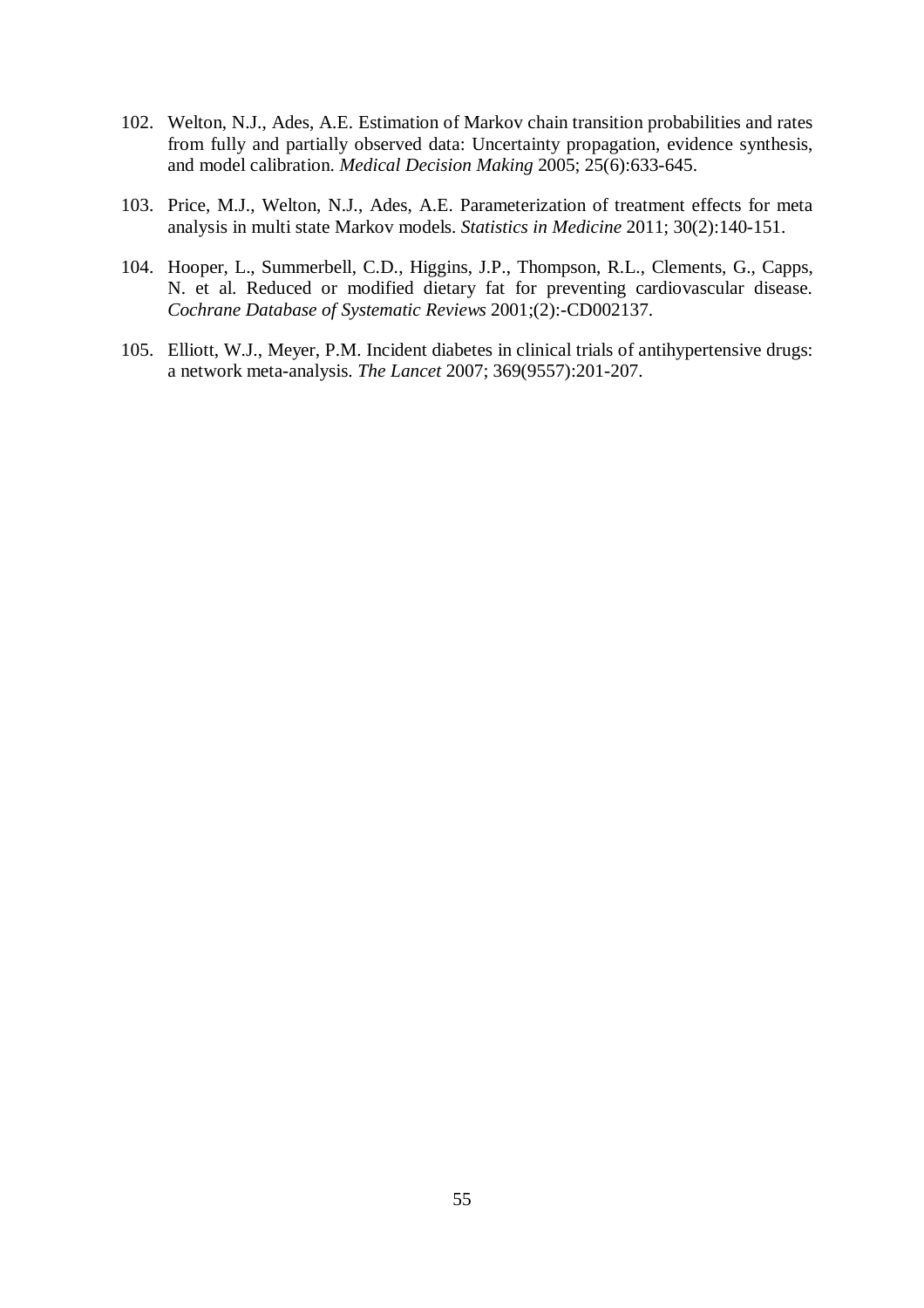## **APPENDIX: ILLUSTRATIVE EXAMPLES AND WINBUGS CODE**

This appendix gives illustrative WinBUGS code for all the link functions and likelihoods, as well as example code for shared parameter models. All programming code is fully annotated. The program codes are printed here, but are also available as WinBUGS system files at www.nicedsu.org.uk. Users are advised to download the WinBUGS files from the website instead of copying and pasting from this document. We have provided the codes as complete programs. However, the majority of each RE program is identical to other RE programs, and similarly for the FE programs. We have therefore highlighted the linear predictor in blue, and the likelihood and deviance calculations in red to emphasise the modular nature of the code. Tables A1 gives an index of the programmes and their relation to the descriptions in the text. Note that for each example there are random and fixed effects versions of the code. All fixed effects code can be run using the same data structure described for the random effects.

|                | Program | <b>Fixed or</b>       |                    | Link            | <b>Example</b>  | <b>Model</b>  |
|----------------|---------|-----------------------|--------------------|-----------------|-----------------|---------------|
|                | number  | <b>Random Effects</b> | Likelihood         | <b>Function</b> | name            | specification |
| 1              | (a)     | Random (2-arm)        | <b>Binomial</b>    | logit           | <b>Blocker</b>  | Section 2.1   |
|                | (b)     | Fixed (2-arm)         |                    |                 |                 |               |
|                | (c)     | Random                |                    |                 |                 |               |
|                | (d)     | Fixed                 |                    |                 |                 |               |
| $\overline{2}$ | (a)     | Random                | Poisson            | log             | Dietary fat     | Section 3.1   |
|                | (b)     | Fixed                 |                    |                 |                 |               |
| 3              | (a)     | Random                | <b>Binomial</b>    | cloglog         | <b>Diabetes</b> | Section 3.2   |
|                | (b)     | Fixed                 |                    |                 |                 |               |
|                |         |                       |                    |                 | Schizophren     |               |
| $\overline{4}$ | (a)     | Random                | Multinomial        | log             | ia              | Section 3.3   |
|                | (b)     | Fixed                 |                    |                 |                 |               |
| 5              | (a)     | Random                | Normal             | identity        | Parkinson's     | Section 3.4   |
|                | (b)     | Fixed                 |                    |                 |                 |               |
| 6              | (a)     | Random                | Multinomial        | probit          | Psoriasis       | Section 3.6   |
|                | (b)     | Fixed                 |                    |                 |                 |               |
| $\overline{7}$ | (a)     | Random                | Normal             | identity        | Parkinson's     | Section 3.5   |
|                | (b)     | Fixed                 | (difference data)  |                 |                 |               |
| 8              | (a)     | Random                | Normal             | identity        | Parkinson's     | Section 4     |
|                | (b)     | Fixed                 | (shared parameter) |                 |                 |               |

**Table A1 Index of WinBUGS code with details of examples and sections where they are described.**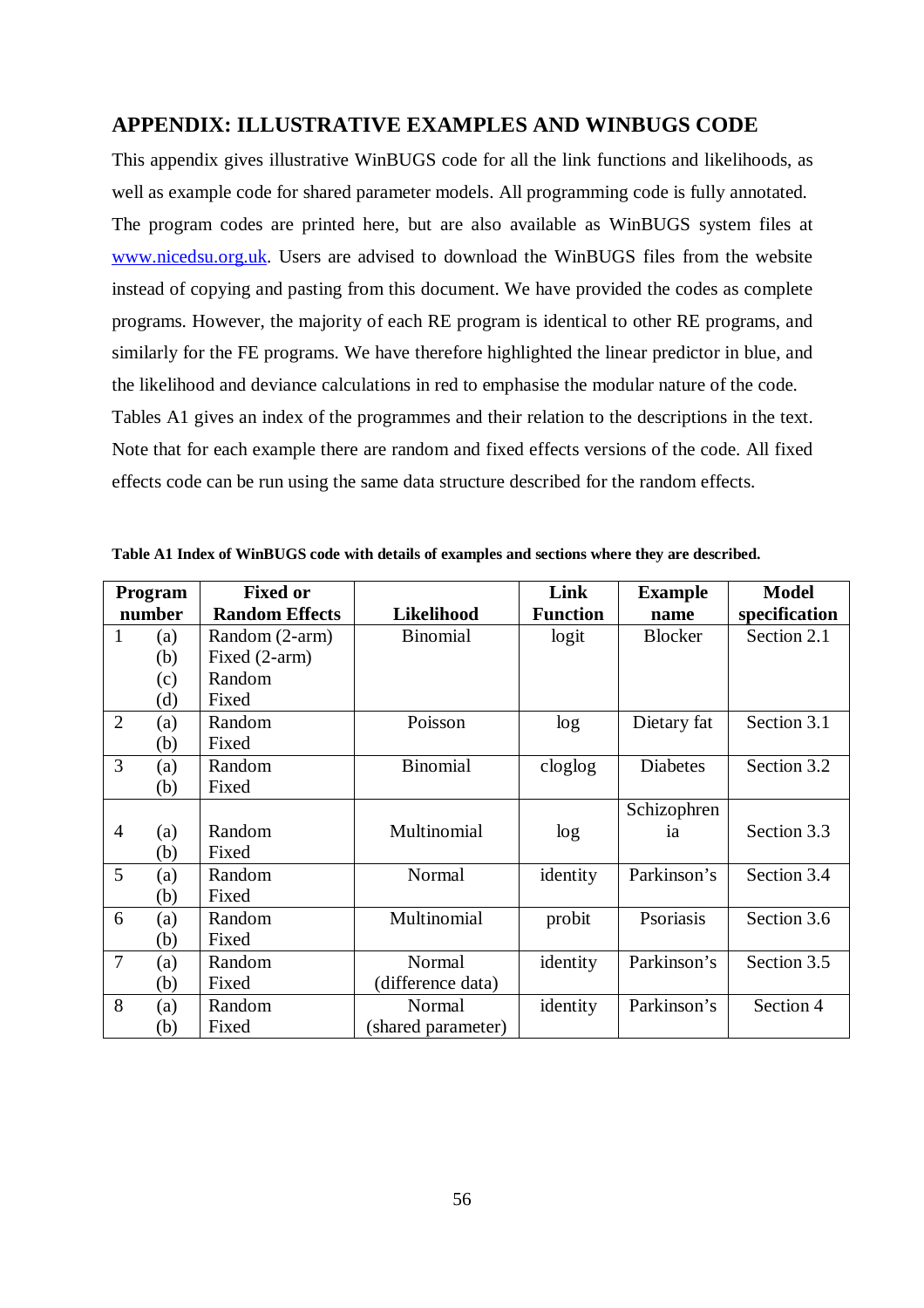#### **EXAMPLE 1. BLOCKER**

The first two programmes (Blocker  $1(a)$  and  $1(b)$ ) are somewhat apart from the other programmes: these programmes are only capable of processing syntheses of two treatments and 2-arm trials. We include them for the benefit of readers who may wish to start with the simplest possible case and see how the more general code that allows incorporation of multiarm trials is related to the simpler code. The Blocker example is described in Section 2.1.

## **Program 1(a): Binomial likelihood, logit link, Random Effects, two treatments (Blocker example). Two-arm trials Only**

```
# Binomial likelihood, logit link, pairwise meta-analysis (2 treatments)
# Random effects model
model{ # *** PROGRAM STARTS
for(i in 1:ns){ # LOOP THROUGH STUDIES
 delta[i,1] \lt 0 \lt 0 \lt + treatment effect is zero for control arm
 mu[i] \sim \text{donom}(0,0001) # vague priors for all trial baselines
 for (k in 1:2) { \qquad # LOOP THROUGH ARMS
   r[i,k] \sim \text{dbin}(p[i,k],n[i,k]) # binomial likelihood
   \text{logit}(p[i,k]) \leq \text{logit} + \text{delta}[k,k] # model for linear predictor
   rhat[i,k] \leq p[i,k] * n[i,k] \qquad \qquad \qquad \# expected value of the numerators
    dev[i,k] <- 2 * (r[i,k] * (log(r[i,k])-log(rhat[i,k])) #Deviance contribution
      + (n[i,k]-r[i,k]) * (log(n[i,k]-r[i,k]) - log(n[i,k]-rhat[i,k])))
   }
  resdev[i] <- sum(dev[i,]) # summed residual deviance contribution for this trial
 delta[i,2] ~ dnorm(d[2],tau) \qquad \qquad \qquad # trial-specific LOR distributions
 } 
totresdev <- sum(resdev[1] #Total Residual Devianced[1] <- 0 \# treatment effect is zero for reference treatment
d[2] \sim \text{dnorm}(0, 0001) # vague prior for treatment effect
sd \sim dunif(0,5) \qquad \qquad # vague prior for between-trial SD
tau <- pow(sd,-2) \qquad \qquad \qquad \qquad # between-trial precision = (1/between-trial variance)
} # *** PROGRAM ENDS
```
The data structure has two components: a list specifying the number of studies ns and the main body of data which is in a column format:  $r<sub>[,1]</sub>$  and  $r<sub>[,1]</sub>$  are the numerators and denominators for the first treatment;  $r<sub>[,2]</sub>$  and  $r<sub>[,2]</sub>$ , the numerators and denominators for the second listed treatment. Text can be included after the hash symbol (#) for ease of reference to the original data source.

# Data (Blocker example) list(ns=22)

| r[, 1] | n[, 1] | r[,2] | n[,2] | # | Study ID |
|--------|--------|-------|-------|---|----------|
| 3      | 39     | 3     | 38    | # | 1        |
| 14     | 116    | 7     | 114   | # | 2        |
| 11     | 93     | 5     | 69    | # | 3        |
| 127    | 1520   | 102   | 1533  | # | 4        |
| 27     | 365    | 28    | 355   | # | 5        |
| 6      | 52     | 4     | 59    | # | 6        |
| 152    | 939    | 98    | 945   | # | 7        |
| 48     | 471    | 60    | 632   | # | 8        |
| 37     | 282    | 25    | 278   | # | 9        |
| 188    | 1921   | 138   | 1916  | # | 10       |
| 52     | 583    | 64    | 873   | # | 11       |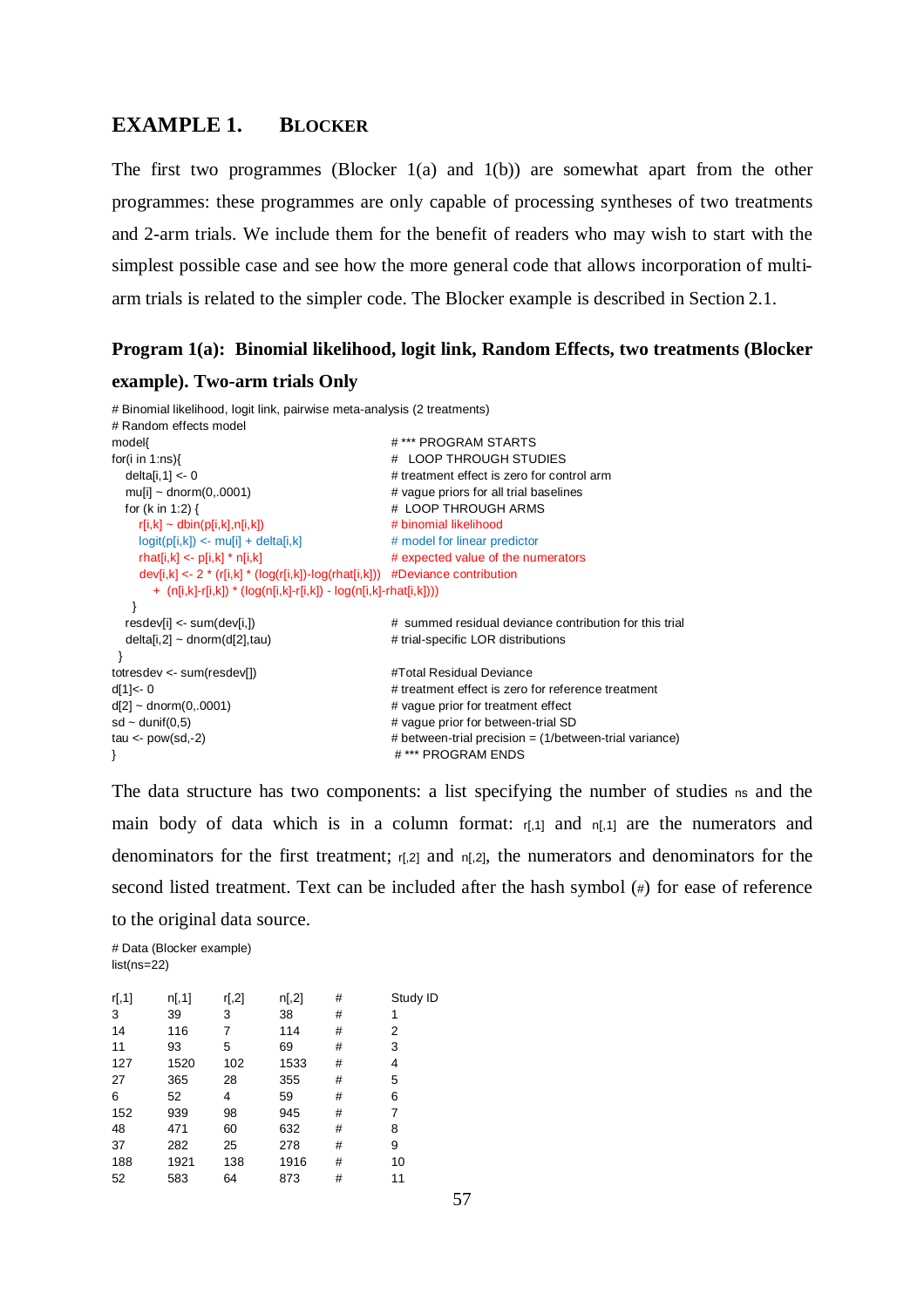| 47         | 266 | 45 | 263 | # | 12 |
|------------|-----|----|-----|---|----|
| 16         | 293 | 9  | 291 | # | 13 |
| 45         | 883 | 57 | 858 | # | 14 |
| 31         | 147 | 25 | 154 | # | 15 |
| 38         | 213 | 33 | 207 | # | 16 |
| 12         | 122 | 28 | 251 | # | 17 |
| 6          | 154 | 8  | 151 | # | 18 |
| 3          | 134 | 6  | 174 | # | 19 |
| 40         | 218 | 32 | 209 | # | 20 |
| 43         | 364 | 27 | 391 | # | 21 |
| 39         | 674 | 22 | 680 | # | 22 |
| <b>END</b> |     |    |     |   |    |

# Initial values #chain 1 list(d=c( NA, 0), sd=1, mu=c(0, 0, 0, 0, 0, 0, 0, 0, 0, 0, 0, 0, 0, 0, 0, 0, 0, 0, 0, 0, 0, 0)) #chain 2 list(d=c( NA, -1), sd=4, mu=c(-3, -3, -3, -3, -3, -3, -3, -3, -3, -3, -3, -3, -3, -3, -3, -3, -3, -3, -3, -3, -3, -3)) #chain 3  $list(d=c(NA, 2), sd=2, muc=1, 5, -1, -3, 7, -3, -4, -3, -3, 0, -3, -3, 0, 3, 5, -3, -3, -1, -3, -7, -3, -3))$ 

#### **Program 1(b): Binomial likelihood, logit link, Fixed Effects, two treatments (Blocker**

#### **example), Two-arm trials only.**

# Binomial likelihood, logit link, pairwise meta-analysis (2 treatments)

```
# Fixed effect model
model{ # *** PROGRAM STARTS
for(i in 1:ns){ # LOOP THROUGH STUDIES
                                         # vague priors for all trial baselines
  for (k in 1:2) { # LOOP THROUGH ARMS
    r[i,k] \sim \text{dbin}(p[i,k],n[i,k]) # binomial likelihood
    logit(p[i,k]) \leq mul[i] + d[k] # model for linear predictor
     rhat[i,k] <- p[i,k] * n[i,k] # expected value of the numerators 
     dev[i,k] <- 2 * (r[i,k] * (log(r[i,k])-log(rhat[i,k])) #Deviance contribution
       + (n[i,k]-r[i,k]) * (log(n[i,k]-r[i,k]) - log(n[i,k]-rhat[i,k]))) 
  }
   resdev[i] <- sum(dev[i,]) # summed residual deviance contribution for this trial
  } 
totresdev <- sum(resdev[]) #Total Residual Devianced[1]<- 0 # treatment effect is zero for reference treatment
d[2] \sim \text{dnorm}(0, 0001) # vague prior for treatment effect
} # *** PROGRAM ENDS 
# Initial values
#chain 1
list(d=c( NA, 0), mu=c(0, 0, 0, 0, 0, 0, 0, 0, 0, 0, 0, 0, 0, 0, 0, 0, 0, 0, 0, 0, 0, 0))
#chain 2
list(d=c( NA, -1), mu=c(-3, -3, -3, -3, -3, -3, -3, -3, -3, -3, -3, -3, -3, -3, -3, -3, -3, -3, -3, -3, -3, -3))
#chain 3
list(d=c(NA, 2), mu=c(-3, 5, -1, -3, 7, -3, -4, -3, -3, 0, -3, -3, 0, 3, 5, -3, -3, -1, -3, -7, -3, -3))
```
All code presented below is completely general and will be suitable for fitting pairwise or network meta-analyses with any number of treatments and multi-arm trials. We also provide an indication of the relevant parameters to monitor for inference and model checking for the various programs.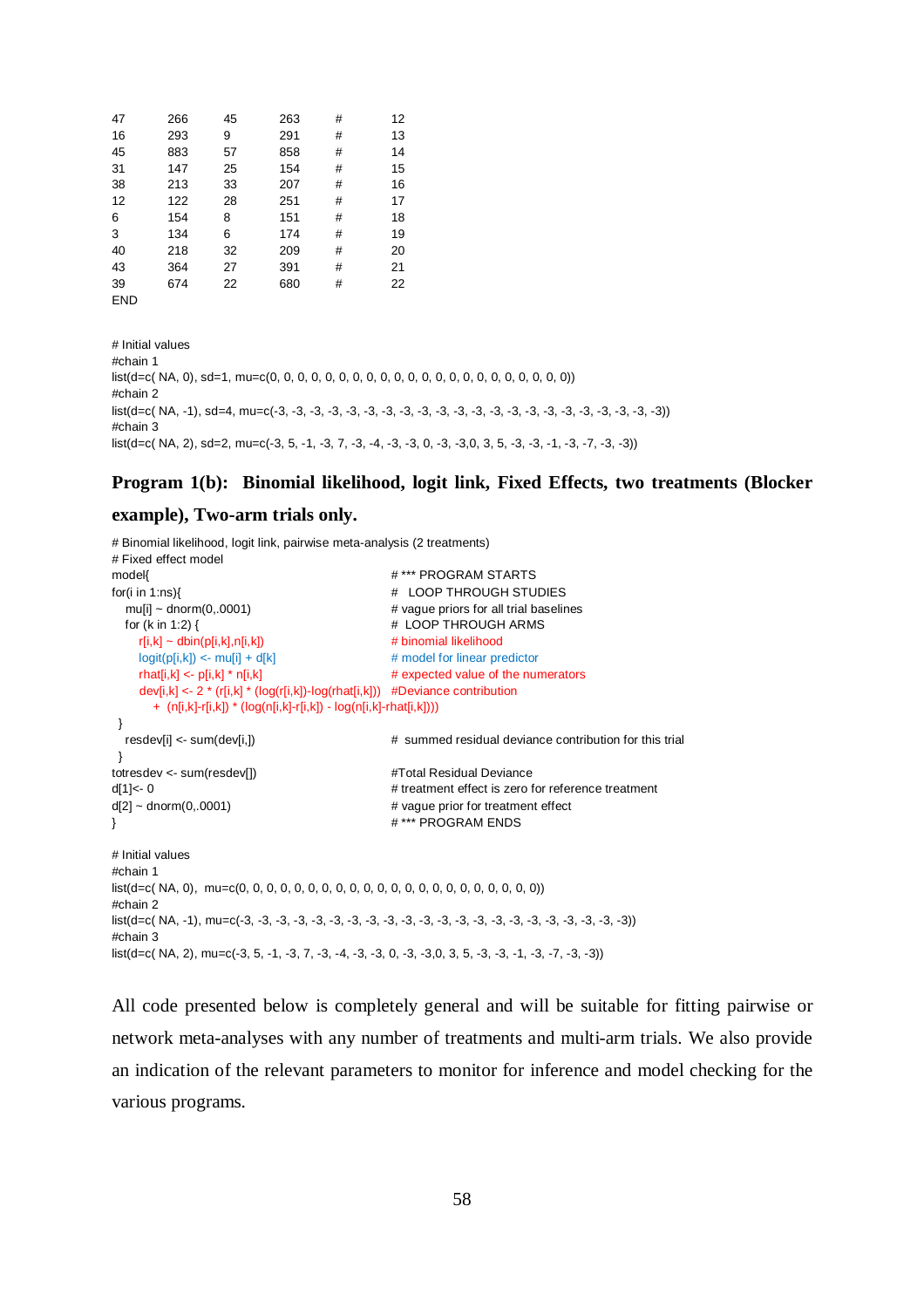The nodes to monitor for the fixed effects models are the same as those for the random effects models, except that there is no heterogeneity parameter.

This example and results are described in Section 2.1 of the paper (Table 1 and Table 2). The WinBUGS code for random effects is given in program 1(c) and the fixed effects code is given in program 1(d).

**Program 1(c): Binomial likelihood, logit link, Random Effects (Blocker example)**

```
# Binomial likelihood, logit link
# Random effects model for multi-arm trials
model{<br>
\#*** PROGRAM STARTS
for(i in 1:ns){ # LOOP THROUGH STUDIES
  w[i,1] <- 0 \blacksquare \blacksquare # adjustment for multi-arm trials is zero for control arm
  delta[i,1] <- 0 \neq treatment effect is zero for control arm
  mu[i] ~ dnorm(0,.0001) \qquad \qquad # vague priors for all trial baselines
  for (k in 1:na[i]) { \qquad # LOOP THROUGH ARMS
     r[i,k] \sim \text{dbin}(p[i,k],n[i,k]) # binomial likelihood
     logit(p[i,k]) <- mu[i] + delta[i,k] # model for linear predictor
     rhat[i,k] <- p[i,k] * n[i,k] \qquad \qquad # expected value of the numerators
     dev[i,k] <- 2 * (r[i,k] * (log(r[i,k])-log(rhat[i,k])) #Deviance contribution
       + (n[i,k]-r[i,k]) * (log(n[i,k]-r[i,k]) - log(n[i,k]-rhat[i,k]))) 
   }
   resdev[i] <- sum(dev[i,1:na[i]]) # summed residual deviance contribution for this trial
  for (k in 2:na[i]) { \# LOOP THROUGH ARMS
      delta[i,k] ~ dnorm(md[i,k],taud[i,k]) # trial-specific LOR distributions
     md[i,k] <- d[t[i,k]] - d[t[i,1]] + sw[i,k] \# mean of LOR distributions (with multi-arm trial correction)
     taud[i,k] <- tau *2*(k-1)/k * * precision of LOR distributions (with multi-arm trial correction)
     w[i,k] <- (delta[i,k] - d[t[i,k]] + d[t[i,1]]) # adjustment for multi-arm RCTs
     sw[i,k] <- sum(w[i,1:k-1])/(k-1) \# cumulative adjustment for multi-arm trials
     }
 } 
totresdev <- sum(resdev[]) #Total Residual Devianced[1] <- 0 \leq 0
for (k \text{ in } 2\text{ in } k] \sim \text{dnorm}(0.0001) } \qquad \qquad \text{#} \text{ value priors for treatment effects}sd ~ dunif(0,5) \qquad \qquad \qquad \qquad \qquad \qquad \qquad \qquad \qquad \qquad \qquad \qquad \qquad \qquad \qquad \qquad \qquad \qquad \qquad \qquad \qquad \qquad \qquad \qquad \qquad \qquad \qquad \qquad \qquad \qquad \qquad \qquad \qquad \qquad \tau <- pow(sd,-2) example and the two method of the two methods with the term in the term in the two methods of the term in the term in the two methods of the term in the term in the term in the term in the term in the ter
} # *** PROGRAM ENDS
```
Alternative prior distributions can be used for the Random Effects Variance. For example, the last two lines above can be replaced by a vague Gamma prior on the precision parameter, which is sometimes also referred to as a vague inverse Gamma prior on the variance:

| $tau \sim$ dgamma $(.001, .001)$ | # vague gamma prior on the precision |
|----------------------------------|--------------------------------------|
| sd $\lt$ - pow(tau,-0.5)         |                                      |

See Section 6.2 in the main document for further discussion of prior distributions.

Additional code can be added before the closing brace to estimate all the pair-wise Log Odds Ratios and Odds Ratios, to generate ranking statistics and the probability that each treatment is the best treatment, and to produce estimates of absolute effects, given additional information on the absolute treatment effect on one of the treatments. In addition, given an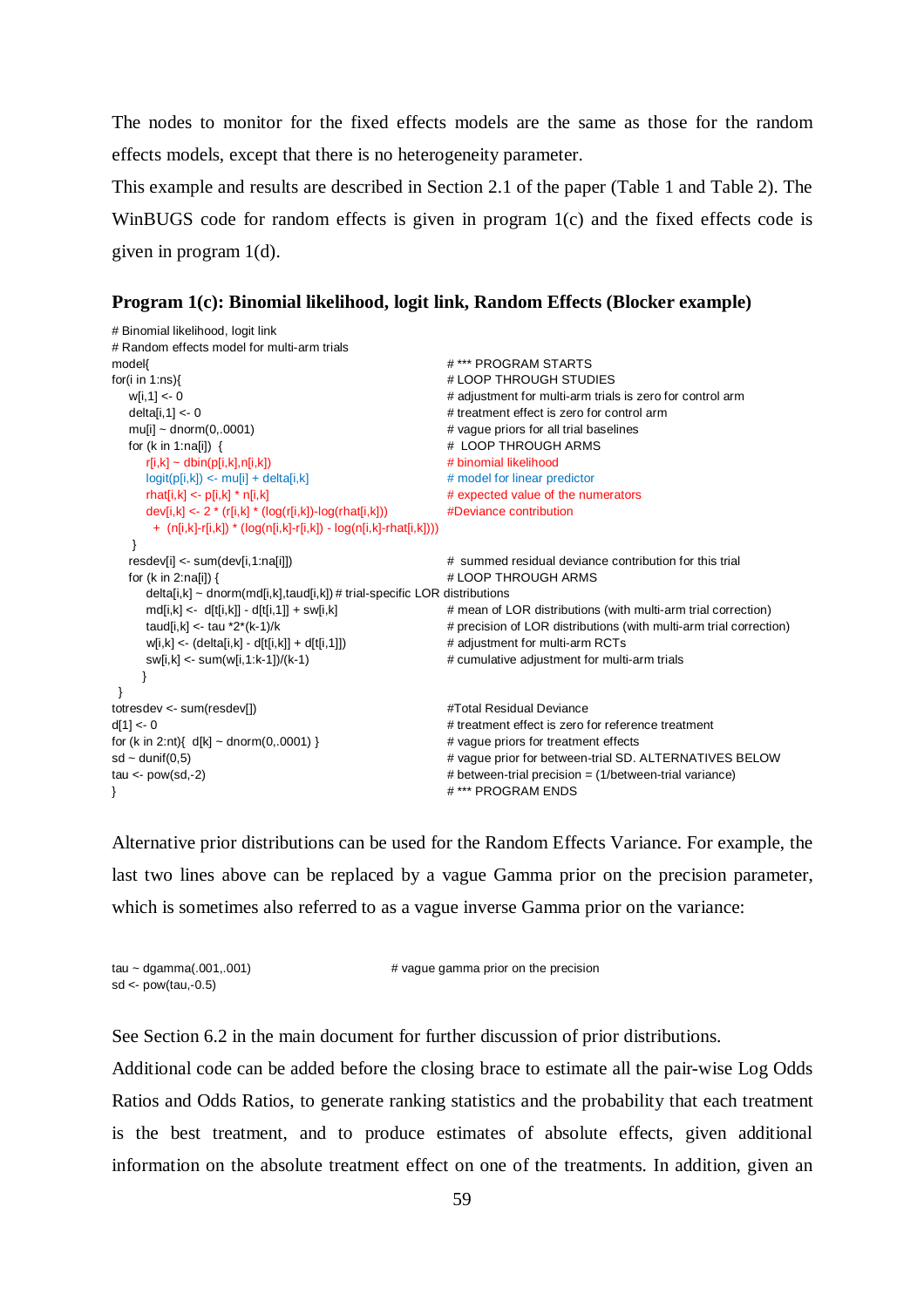assumption about the absolute effect of one treatment, it is possible to express the treatment effect on other scales (risk difference, relative risk), or number needed to treat, *and* to obtain confidence intervals for all these quantities. This is illustrated below.

```
################################################################################
# Extra code for all odds ratios and log odds ratios, ranking, and absolute effects, and relative effects
# on alternative scales: Numbers Needed to Treat, Risk Difference, Relative Risks
################################################################################
# pairwise ORs and LORs for all possible pair-wise comparisons, if nt>2
for (c in 1:(nt-1)) { 
  for (k \text{ in } (c+1):nt) {
      or[c,k] < \exp(d[k] - d[c])|or[c,k] < (d[k]-d[c]) } 
   }
# ranking on relative scale
for (k in 1:nt) { 
   rk[k] \leq nt+1-rank(d[], k) # assumes events are "good"
# rk[k] <- rank(d[],k) # assumes events are "bad"
   best[k] \lt- equals(rk[k], 1) #calculate probability that treat k is best
   for (h in 1:nt){ prob[h,k] < - equals(rk[k],h) } # calculates probability that treat k is h-th best
   }
# Provide estimates of treatment effects T[k] on the natural (probability) scale 
# Given a Mean Effect, meanA, for 'standard' treatment 1, with precision (1/variance) precA
A \sim dnorm(meanA,precA)
for (k in 1:nt) { logit(T[k]) < -A + d[k] }
# Provide estimates of number needed to treat NNT[k], Risk Difference RD[k], 
# and Relative Risk RR[k], for each treatment, relative to treatment 1
for (k in 2:nt) { 
  NNT[k] < -1/(T[k] - T[1]) # assumes events are "good"
# NNT[k] <- 1/(T[1]-T[k]) # assumes events are "bad"
  RD[k] < T[k] - T[1] RR[k] <- T[k]/T[1]
```
}

The data structure has two components: a list specifying the number of treatments nt and number of studies ns. Both data components need to be loaded into WinBUGS for the program to run. The main body of data is in a vector format, in the order  $r<sub>1</sub>,11$  then  $r<sub>1</sub>,11$ , the numerators and denominators for the first treatment, then  $r<sub>1</sub>,2$  then  $r<sub>1</sub>,2$ , the numerators and denominators for the second listed treatment, then  $t<sub>1</sub>$ , and  $t<sub>1</sub>$ , and  $t<sub>2</sub>$ , the treatment number identifiers for the first and second listed treatments, and finally the number of arms in each trial, na[]. The purpose for this structure becomes clearer in datasets with multi-arm trials. An important feature of the code presented is the assumption that the treatments are always presented in ascending (numerical) order and that treatment 1 is taken as the reference treatment. This rule is crucial when conducting network meta-analysis to ensure the correct relative effects are estimated.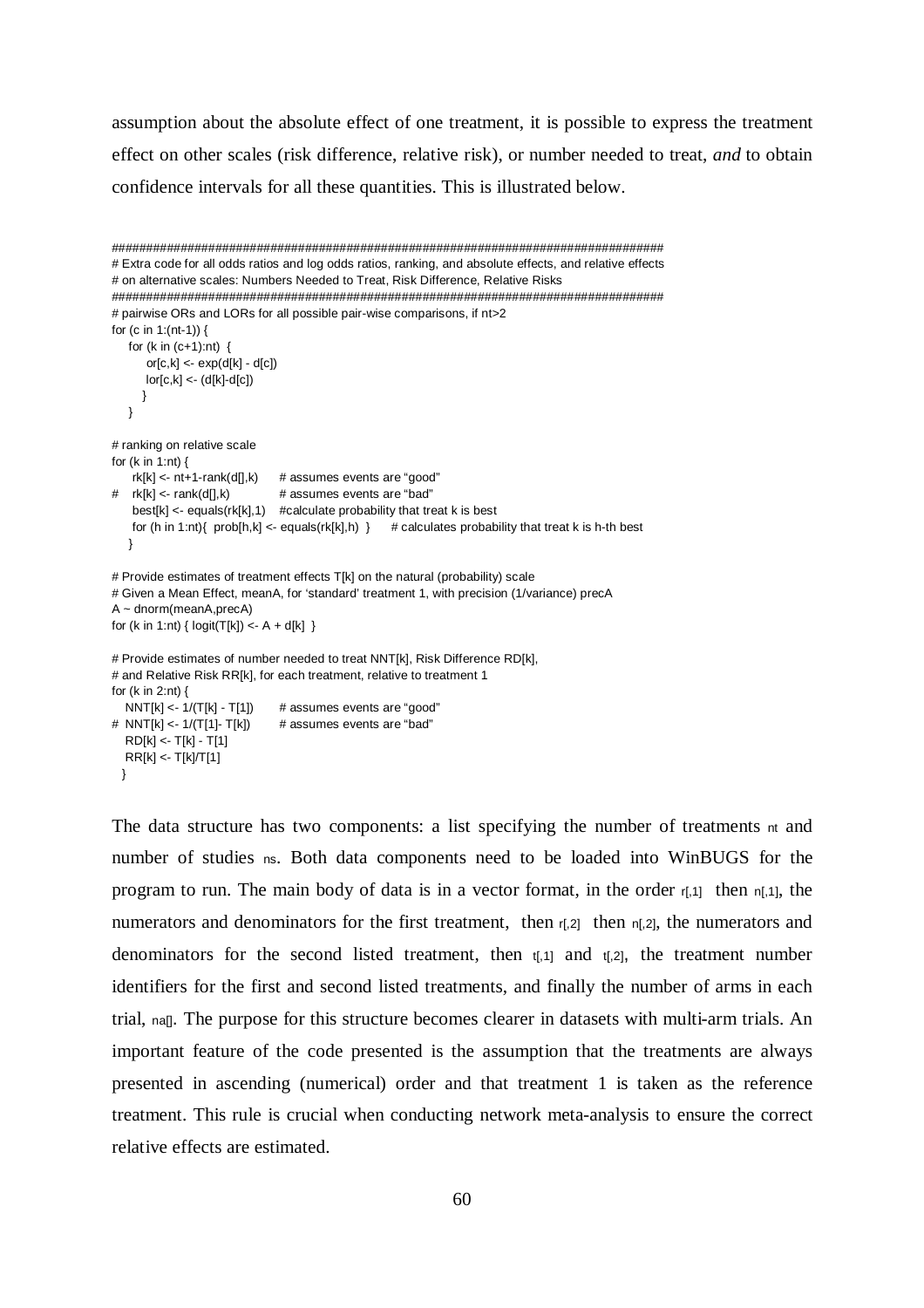We strongly recommend the use of the column data format shown here in preference to the list format that WinBUGS also allows, and the use of comments to add trial names or references. This facilitates data checking.

|            | $list(nt=2, ns=22)$ |                |       |        |       |      |
|------------|---------------------|----------------|-------|--------|-------|------|
| r[, 1]     | n[, 1]              | r[,2]          | n[,2] | t[, 1] | t[,2] | na[] |
| 3          | 39                  | 3              | 38    | 1      | 2     | 2    |
| 14         | 116                 | $\overline{7}$ | 114   | 1      | 2     | 2    |
| 11         | 93                  | 5              | 69    | 1      | 2     | 2    |
| 127        | 1520                | 102            | 1533  | 1      | 2     | 2    |
| 27         | 365                 | 28             | 355   | 1      | 2     | 2    |
| 6          | 52                  | 4              | 59    | 1      | 2     | 2    |
| 152        | 939                 | 98             | 945   | 1      | 2     | 2    |
| 48         | 471                 | 60             | 632   | 1      | 2     | 2    |
| 37         | 282                 | 25             | 278   | 1      | 2     | 2    |
| 188        | 1921                | 138            | 1916  | 1      | 2     | 2    |
| 52         | 583                 | 64             | 873   | 1      | 2     | 2    |
| 47         | 266                 | 45             | 263   | 1      | 2     | 2    |
| 16         | 293                 | 9              | 291   | 1      | 2     | 2    |
| 45         | 883                 | 57             | 858   | 1      | 2     | 2    |
| 31         | 147                 | 25             | 154   | 1      | 2     | 2    |
| 38         | 213                 | 33             | 207   | 1      | 2     | 2    |
| 12         | 122                 | 28             | 251   | 1      | 2     | 2    |
| 6          | 154                 | 8              | 151   | 1      | 2     | 2    |
| 3          | 134                 | 6              | 174   | 1      | 2     | 2    |
| 40         | 218                 | 32             | 209   | 1      | 2     | 2    |
| 43         | 364                 | 27             | 391   | 1      | 2     | 2    |
| 39         | 674                 | 22             | 680   | 1      | 2     | 2    |
| <b>FND</b> |                     |                |       |        |       |      |

# Data (Blocker example)

# Initial values # Initial values for delta can be generated by WinBUGS. #chain 1 list(d=c( NA, 0), sd=1, mu=c(0, 0, 0, 0, 0, 0, 0, 0, 0, 0, 0, 0, 0, 0, 0, 0, 0, 0, 0, 0, 0, 0)) #chain 2 list(d=c( NA, -1), sd=4, mu=c(-3, -3, -3, -3, -3, -3, -3, -3, -3, -3, -3, -3, -3, -3, -3, -3, -3, -3, -3, -3, -3, -3)) #chain 3 list(d=c( NA, 2), sd=2, mu=c(-3, 5, -1, -3, 7, -3, -4, -3, -3, 0, -3, -3,0, 3, 5, -3, -3, -1, -3, -7, -3, -3))

To obtain the posterior summaries of the parameters of interest for inference, the nodes <sup>d</sup> and sd (in the random effects model only) need to be monitored. To obtain the posterior means of the parameters required to assess model fit and model comparison, dev, totresdev and the DIC (from the WinBUGS DIC tool), need to be monitored. In addition, to calculate the leverage for each data point and to draw leverage plots, rhat needs to be monitored.

## **Program 1(d): Binomial likelihood, logit link, Fixed Effects (Blocker example)**

| # Binomial likelihood, logit link |                                        |
|-----------------------------------|----------------------------------------|
| # Fixed effects model             |                                        |
| model{                            | # *** PROGRAM STARTS                   |
| for(i in $1:ns$ ){                | # LOOP THROUGH STUDIES                 |
| muli $\sim$ dnorm(0,.0001)        | # vague priors for all trial baselines |
| for $(k \in \{1:n   \in \{1\} \}$ | # LOOP THROUGH ARMS                    |
|                                   | 61                                     |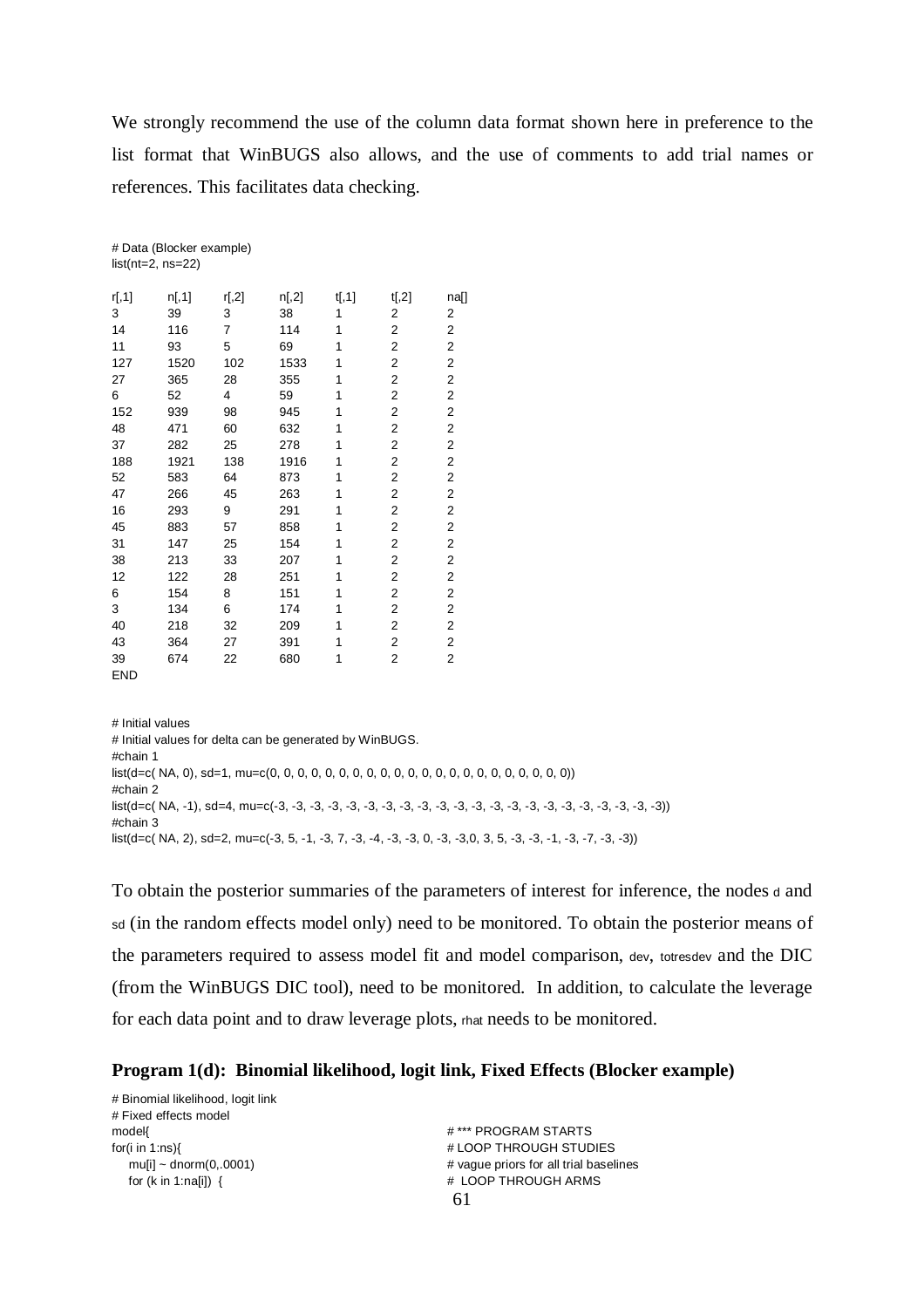```
r[i,k] \sim \text{dbin}(p[i,k],n[i,k]) # binomial likelihood
     logit(p[i,k]) \leq muf[i] + d[t[i,k]] - d[t[i,1]] # model for linear predictor
     rhat[i,k] <- p[i,k] * n[i,k] \qquad \qquad # expected value of the numerators
      dev[i,k] <- 2 * (r[i,k] * (log(r[i,k])-log(rhat[i,k])) #Deviance contribution
        + (n[i,k]-r[i,k]) * (log(n[i,k]-r[i,k]) - log(n[i,k]-rhat[i,k]))) 
     }
  resdev[i] <- sum(dev[i,1:na[i]]) \qquad # summed residual deviance contribution for this trial
   } 
totresdev <- sum(resdev[]) #Total Residual Devianced[1]<-0 # treatment effect is zero for reference treatment
for (k \text{ in } 2\text{ :}nt) \{ \text{ d}[k] \sim \text{dnorm}(0.0001) \} # vague priors for treatment effects
} # *** PROGRAM ENDS 
# Initial values
#chain 1
list(d=c( NA, 0), mu=c(0, 0, 0, 0, 0, 0, 0, 0, 0, 0, 0, 0, 0, 0, 0, 0, 0, 0, 0, 0, 0, 0))
#chain 2
list(d=c( NA, -1), mu=c(-3, -3, -3, -3, -3, -3, -3, -3, -3, -3, -3, -3, -3, -3, -3, -3, -3, -3, -3, -3, -3, -3))
#chain 3
list(d=c(NA, 2), mu=c(-3, 5, -1, -3, 7, -3, -4, -3, -3, 0, -3, -3, 0, 3, 5, -3, -3, -3, -7, -3, -3))
```
## **EXAMPLE 2. DIETARY FAT**

In a Cochrane Review of randomised controlled trials to assess the effect of change in dietary fats on total and cardiovascular mortality,  $104$  data extracted was in the form of rates and given as the number of events per person-years observed (Table A2).

|                              |                | <b>Treatment</b> |                 |                                                                               | Person-yrs obs |                         |     | <b>Total mortality</b> |                         | <b>Number randomised</b> |       |          |
|------------------------------|----------------|------------------|-----------------|-------------------------------------------------------------------------------|----------------|-------------------------|-----|------------------------|-------------------------|--------------------------|-------|----------|
|                              |                |                  |                 | control_diet_diet 2  control_diet_diet 2   control diet_diet 2   control_diet |                |                         |     |                        |                         |                          |       | diet 2   |
| <b>Study name and ID</b>     | t <sub>1</sub> |                  | $t[,2]$ $t[,3]$ |                                                                               |                | $E[,1]$ $E[,2]$ $E[,3]$ |     |                        | $r[,1]$ $r[,2]$ $r[,3]$ | n[,1]                    | n[,2] | $n[$ ,3] |
| 1.DART                       | Ι.             | $\overline{c}$   |                 | 1917                                                                          | 1925           |                         | 113 | 111                    |                         | 1015                     | 1018  |          |
| 2. London Corn /Olive        | $\mathbf{I}$   | 2                | $\overline{2}$  | 43.6                                                                          | 41.3           | 38                      | 1   | 5                      | 3                       | 26                       | 28    | 26       |
| 3.London Low Fat             |                | 2                |                 | 393.5 373.9                                                                   |                |                         | 24  | 20                     |                         | 129                      | 123   |          |
| 4. Minnesota Coronary        |                | $\overline{2}$   |                 | 4715                                                                          | 4823           |                         | 248 | 269                    |                         | 4516                     | 4516  |          |
| 5.MRC Soya                   |                | $\overline{2}$   |                 | 715                                                                           | 751            |                         | 31  | 28                     |                         | 194                      | 199   |          |
| 6.Oslo Diet-Heart            |                | $\overline{2}$   |                 | 885                                                                           | 895            |                         | 65  | 48                     |                         | 206                      | 206   |          |
| 7.STARS                      |                | $\overline{2}$   |                 | 87.8                                                                          | 91             |                         | 3   | 1                      |                         | 30                       | 30    |          |
| 8. Sydney Diet-Heart         | 1              | $\overline{2}$   |                 | 1011                                                                          | 939            |                         | 28  | 39                     |                         | 237                      | 221   |          |
| 9. Veterans Administration   |                | 2                |                 | 1544                                                                          | 1588           |                         | 177 | 174                    |                         | 422                      | 424   |          |
| 10. Veterans Diet & Skin CAI |                | $\overline{c}$   |                 | 125                                                                           | 123            |                         | 2   | 1                      |                         | 67                       | 66    |          |

**Table A2 Dietary fat example: Study names and treatment codes for the 10 included studies and personyears and total mortality observed in each study.**

Most of the trials compared only one reduced fat dietary intervention with a control diet (nonreduced fat). However, the 'London Corn/Olive' trial compared two types of reduced fat diets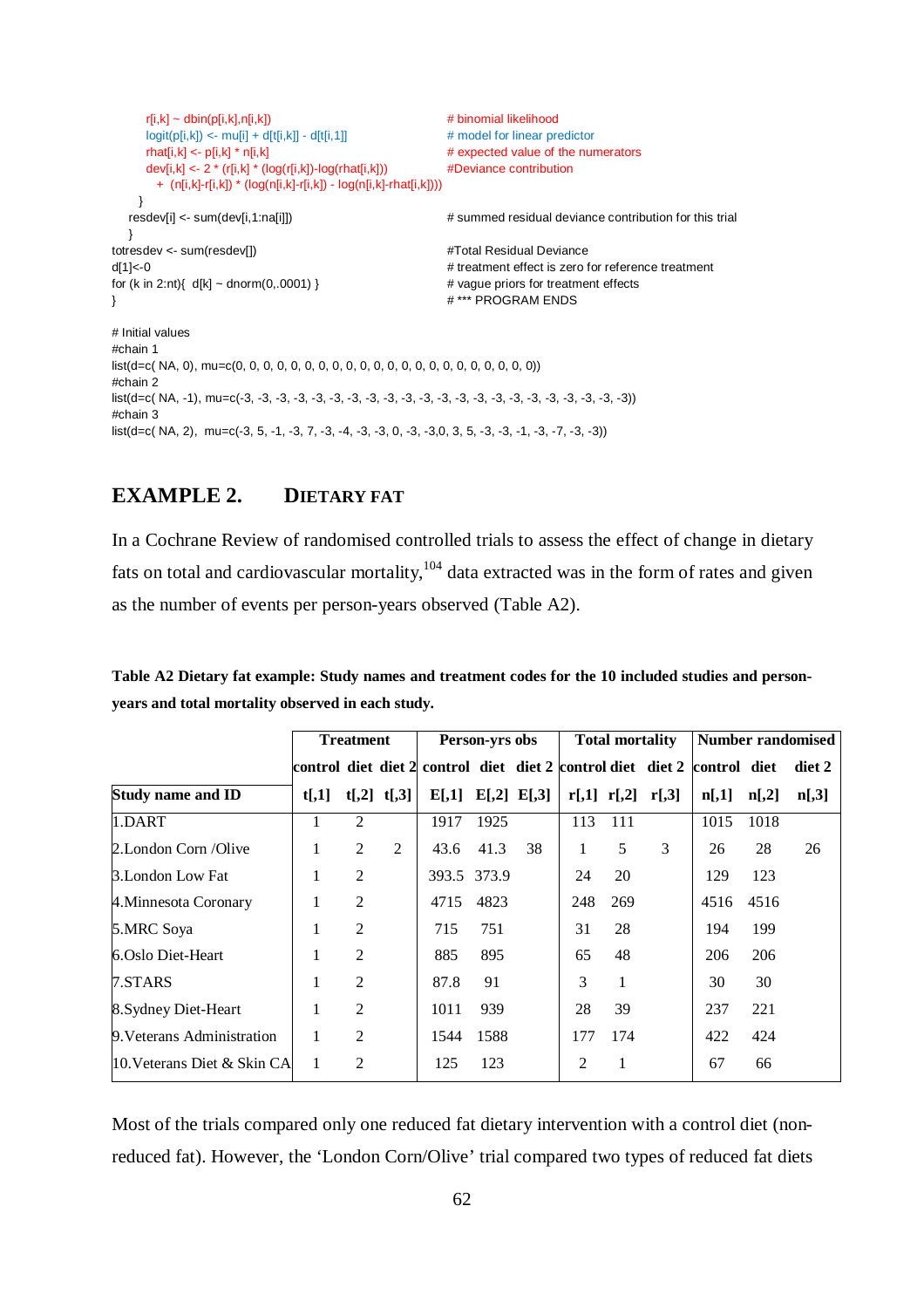against control (for more details see Hooper et al.<sup>104</sup>). For the purpose of this example we considered the two different types of diet as the same intervention (treatment 2), but kept the treatment arms separately, so that in a random effects model, this trial will provide two correlated estimates of the trial-specific treatment effect  $\delta_{i,j}$  and in the fixed effects model, both arms will contribute to the estimate of the common treatment effect  $d_{12}$ .

The model for this type of data is outlined in Section 3.1. The WinBUGS code for random effects is given in program 2(a) and the fixed effects code is given in program 2(b).

#### **Program 2(a): Poisson likelihood, log link, Random Effects (Dietary fat example)**

```
# Poisson likelihood, log link
# Random effects model for multi-arm trials
model{<br>
#*** PROGRAM STARTS
for(i in 1:ns){ # LOOP THROUGH STUDIES
   w[i,1] <- 0 # adjustment for multi-arm trials is zero for control arm
  delta[i,1] <- 0 \# treatment effect is zero for control arm
  muli\alpha - dnorm(0..0001) \alpha + \alpha + \alpha + \alpha + \alpha + \alpha + \alpha + \alpha + \alpha + \alpha + \alpha + \alpha + \alpha + \alpha + \alpha + \alpha + \alpha + \alpha + \alpha + \alpha + \alpha + \alpha + \alpha + \alpha + \alpha + \alpha + \alpha + \alpha +
  for (k in 1:na[i]) { \qquad # LOOP THROUGH ARMS
    r[i,k] \sim dpois(theta[i,k]) \qquad # Poisson likelihood
    theta[i,k] <- lambda[i,k]*E[i,k] \# failure rate * exposure
    log(lambda[i,k]) \leq mu[i] + delta[i,k] # model for linear predictor
      dev[i,k] <- 2*((theta[i,k]-r[i,k]) + r[i,k]*log(r[i,k]/theta[i,k])) #Deviance contribution
 }
  resdev[i] <- sum(dev[i,1:na[i]]) <br>for (k in 2:na[i]) \frac{1}{4} summed residual deviance contribution for this trial<br>for (k in 2:na[i]) {
                                                         # LOOP THROUGH ARMS
    delta[i,k] \sim \text{dnorm}(m d[i,k], \text{taud}[i,k]) # trial-specific LOR distributions
     md[i,k] <- d[t[i,k]] - d[t[i,1]] + sw[i,k] \qquad # mean of LOR distributions (with multi-arm trial correction)
     taud[i,k] <- tau *2*(k-1)/k # precision of LOR distributions (with multi-arm trial correction)
    w[i,k] <- (delta[i,k] - d[t[i,k]] + d[t[i,1]]) \qquad \qquad \qquad \qquad \qquad \qquad \qquad \qquad \qquad \qquad \qquad adjustment for multi-arm RCTs
    sw[i,k] <- sum(w[i,1:k-1])/(k-1) \qquad # cumulative adjustment for multi-arm trials
    }
  } 
totresdev <- sum(resdev[]) #Total Residual Devianced[1]<-0 # treatment effect is zero for reference treatment
for (k in 2:nt){ d[k] ~ dnorm(0,.0001) } # vague priors for treatment effects
sd \sim dunif(0,5) \qquad \qquad # vague prior for between-trial SD
tau <- pow(sd,-2) example and the term of the term of the term of the term of the term of the term of the term of the term of the term of the term of term of the term of the term of term of term of term of term of term of 
} # *** PROGRAM ENDS
```
As before, additional code can be added to monitor all the *K*(*K*-1)/2 log hazard ratios and hazard ratios when there are more than 2 treatments:

```
# pairwise HRs and LHRs for all possible pair-wise comparisons, if nt>2
for (c in 1:(nt-1)) { 
    for (k \text{ in } (c+1):nt) {
          \ln(c, k] < (d[k]-d[c])log(hr[c,k]) \leftarrow hr[c,k] } 
    }
```
or to rank treatments and monitor the probabilities that each is best, and to generate absolute rates for each treatment. For example if, on the basis of some external data we believe that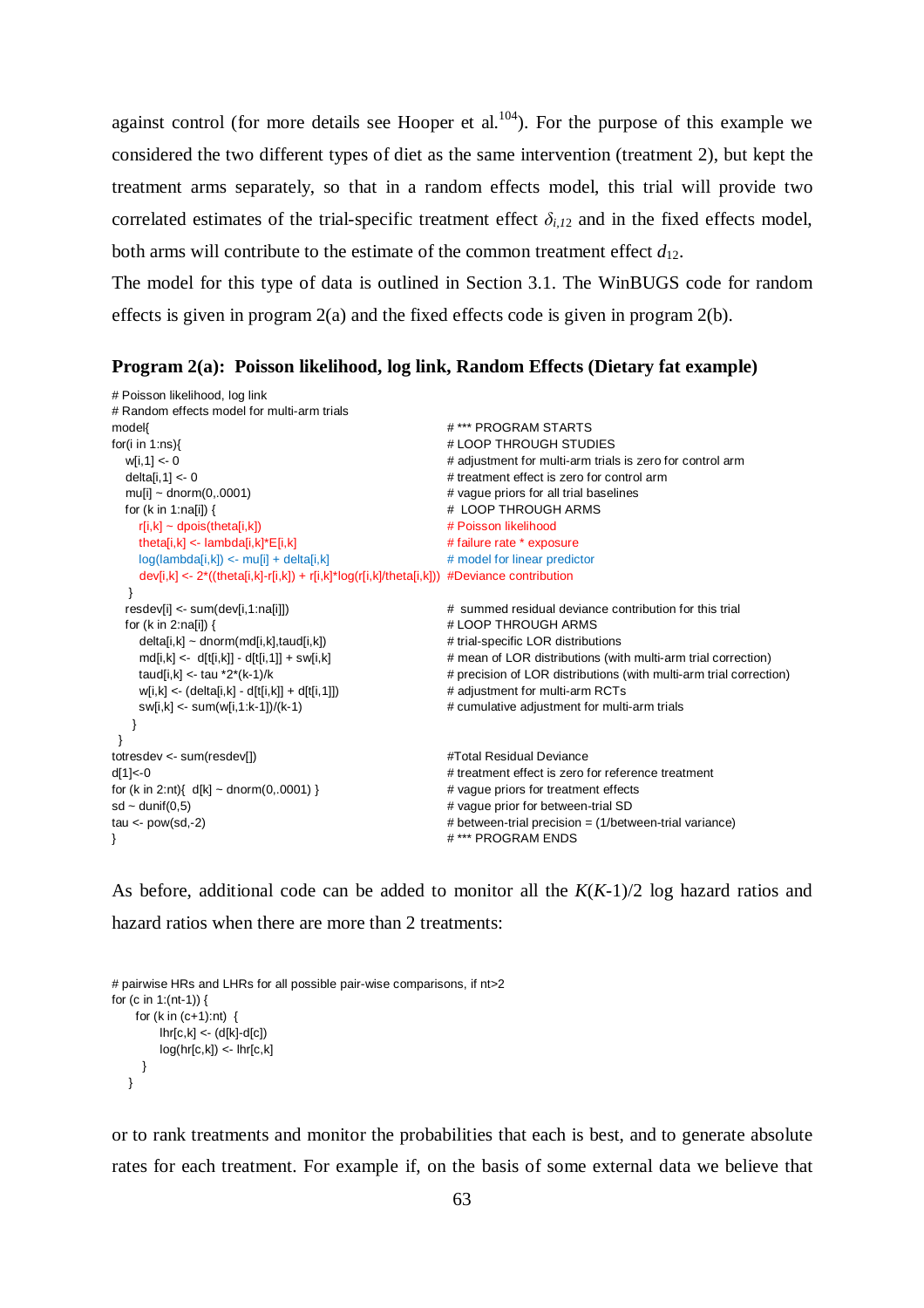the log-rate for Treatment 1 has mean -3, and precision 1.77, then we can generate absolute rates for other treatments as follows:

 $A - \text{dnorm}(-3, 1.77)$ for (k in 1:nt) {  $log(T[k]) < -A + d[k]$  }

A further variable that may be required for cost-effectiveness modelling might be the proportion of patients that would be expected to have an event, after a follow-up of, say, 3 months, under each treatment. In this example the rates are per year, so:

for (k in 1:nt) {  $p[k] < -1$ -exp(-T[k]\*0.25) }

# Data (Dietary fat example)

The data structure again has two components: a list specifying the number of treatments nt and number of studies ns. Both data components need to be loaded into WinBUGS for the program to run. The main body of data is in a vector format, and we need to allow for a 3-arm trial. Three places are therefore required to specify the treatments  $t_{i,j}$ , the exposure times  $E_{i,j}$ and the number of events r[,] in each arm; "NA" indicates that the data is missing for a particular cell. As before nall is the number of arms in each study. Text can be included after a hash symbol for ease of reference to the original data source.

|            | $list(ns=10, nt=2)$ |           |        |       |           |        |        |           |                |                             |
|------------|---------------------|-----------|--------|-------|-----------|--------|--------|-----------|----------------|-----------------------------|
| t[, 1]     | t[, 2]              | t[,3]     | E[, 1] | E[,2] | E[,3]     | r[, 1] | r[, 2] | r[,3]     | na[]           | #ID                         |
| 1          | 2                   | <b>NA</b> | 1917   | 1925  | <b>NA</b> | 113    | 111    | <b>NA</b> | 2              | #2 DART                     |
| 1          | 2                   | 2         | 43.6   | 41.3  | 38        |        | 5      | 3         | 3              | #10 London Corn /Olive      |
| 1          | 2                   | <b>NA</b> | 393.5  | 373.9 | <b>NA</b> | 24     | 20     | <b>NA</b> | 2              | #11 London Low Fat          |
| 1          | $\overline{2}$      | <b>NA</b> | 4715   | 4823  | <b>NA</b> | 248    | 269    | <b>NA</b> | 2              | #14 Minnesota Coronary      |
| 1          | 2                   | NA        | 715    | 751   | <b>NA</b> | 31     | 28     | <b>NA</b> | 2              | #15 MRC Soya                |
| 1          | 2                   | NA        | 885    | 895   | <b>NA</b> | 65     | 48     | <b>NA</b> | 2              | #18 Oslo Diet-Heart         |
| 1          | 2                   | NA        | 87.8   | 91    | <b>NA</b> | 3      | 1      | <b>NA</b> | 2              | #22 STARS                   |
| 1          | 2                   | <b>NA</b> | 1011   | 939   | <b>NA</b> | 28     | 39     | <b>NA</b> | $\overline{2}$ | #23 Sydney Diet-Heart       |
| 1          | 2                   | <b>NA</b> | 1544   | 1588  | <b>NA</b> | 177    | 174    | <b>NA</b> | 2              | #26 Veterans Administration |
| <b>END</b> | 2                   | NA        | 125    | 123   | <b>NA</b> | 2      | 1      | <b>NA</b> | 2              | #27 Veterans Diet & Skin CA |

# Initial Values # Initial values for delta can be generated by WinBUGS. #chain 1  $list(d=c(NA, 0), sd=1, mu=c(0, 0, 0, 0, 0, 0, 0, 0, 0))$ #chain 2  $list(d=c(NA, -1), sd=4, mu=c(-3, -3, -3, -3, -3, -3, -3, -3, -3, -3))$ #chain 3  $list(d=c(NA, 2), sd=2, mu=c(-3, 5, -1, -3, 7, -3, -4, -3, -3, 0))$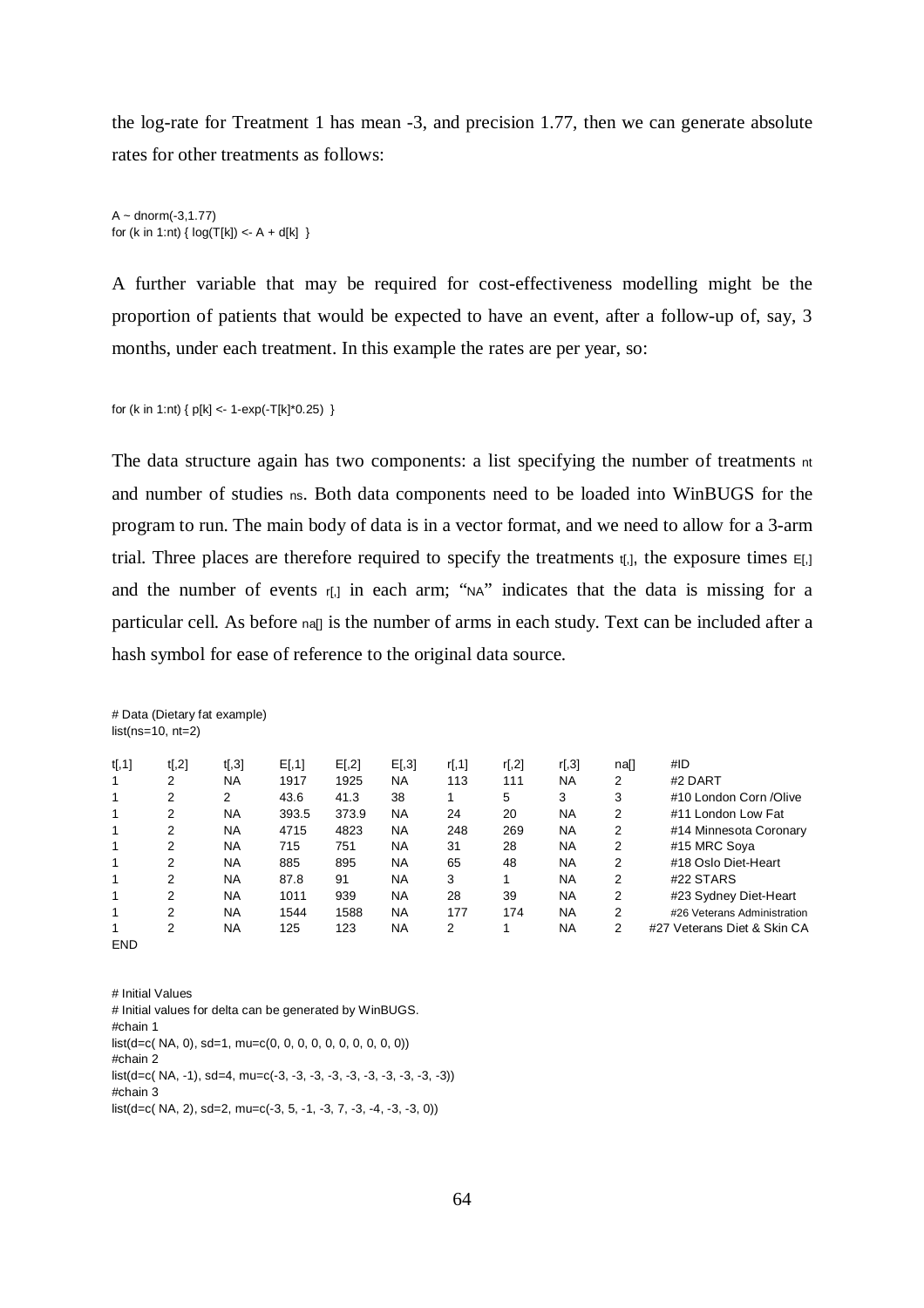To get the posterior summaries of the parameters of interest for inference, the nodes <sup>d</sup> and sd (in the random effects model only) need to be monitored. To obtain the posterior means of the parameters required to assess model fit and model comparison, dev, totresdev and the DIC (from the WinBUGS the DIC tool), need to be monitored. In addition, to calculate the leverage for each data point and to draw leverage plots, theta needs to be monitored.

## **Program 2(b): Poisson likelihood, log link, Fixed Effects (Dietary fat)**

```
# Poisson likelihood, log link
# Fixed effects model for multi-arm trials
model{ # *** PROGRAM STARTS
for(i in 1:ns){ # LOOP THROUGH STUDIES
  mu[i] ~ dnorm(0,.0001) example and the multiple of the multiple of the multiple of the multiple of the multiple of the multiple of the multiple of the multiple of the multiple of the multiple of the multiple of the multipl
   for (k in 1:na[i]) { # LOOP THROUGH ARMS
     r[i,k] \sim dpois(theta[i,k]) \# Poisson likelihood
     theta[i,k] <- lambda[i,k]*E[i,k] # event rate * exposure
     log(lambda[i,k]) \leq mult[i,k]] + d[t[i,k]] - d[t[i,1]] # model for linear predictor
      dev[i,k] <- 2*((theta[i,k]-r[i,k]) + r[i,k]*log(r[i,k]/theta[i,k])) #Deviance contribution
    }
   resdev[i] <- sum(dev[i,1:na[i]]) # summed residual deviance contribution for this trial
  } 
totresdev <- sum(resdev[]) \qquad \qquad \qquad \qquad #Total Residual Deviance
d[1]<-0 # treatment effect is zero for reference treatment
for (k in 2:nt){ d[k] \sim dnorm(0,.0001) } # vague priors for treatment effects
\mathcal{H} \rightarrow \mathcal{H} \rightarrow \mathcal{H} \rightarrow \mathcal{H} \rightarrow \mathcal{H} \rightarrow \mathcal{H} \rightarrow \mathcal{H} \rightarrow \mathcal{H} \rightarrow \mathcal{H} \rightarrow \mathcal{H} \rightarrow \mathcal{H} \rightarrow \mathcal{H} \rightarrow \mathcal{H} \rightarrow \mathcal{H} \rightarrow \mathcal{H} \rightarrow \mathcal{H} \rightarrow \mathcal{H} \rightarrow \mathcal{H} \rightarrow \mathcal{H} \rightarrow \mathcal{H} \rightarrow # Initial Values
#chain 1
list(d=c(NA, 0), mu=c(0, 0, 0, 0, 0, 0, 0, 0, 0))#chain 2
```
## **RESULTS**

#chain 3

 $list(d=c(NA, -1), mu=c(-3, -3, -3, -3, -3, -3, -3, -3, -3, -3))$ 

 $list(d=c(NA, 2), mu=c(-3, 5, -1, -3, 7, -3, -4, -3, -3, 0))$ 

The results from the two models (3 chains: 20,000 iterations after a burn-in of 20,000 for the FE model and 100,000 iterations after a burn-in of 100,000 for the RE model) are compared in Table A3. The random and fixed effects models are indistinguishable in terms of model fit, and both appear to fit the data well in that *Dres* is close to 21, the number of data points. The posterior median of the pooled log-rate of a reduced fat diet, compared to the control diet is - 0.01 in the FE model with 95% Credible Interval (-0.11, 0.10) suggesting no difference in the number of cardiovascular mortalities in each group. The posterior medians of the absolute rates of mortality (and their 95% Credible intervals), having assumed that the log-rate of mortality on the control diet has mean -3 and precision 1.77, on the control and reduced fat diets are the same (Table A3).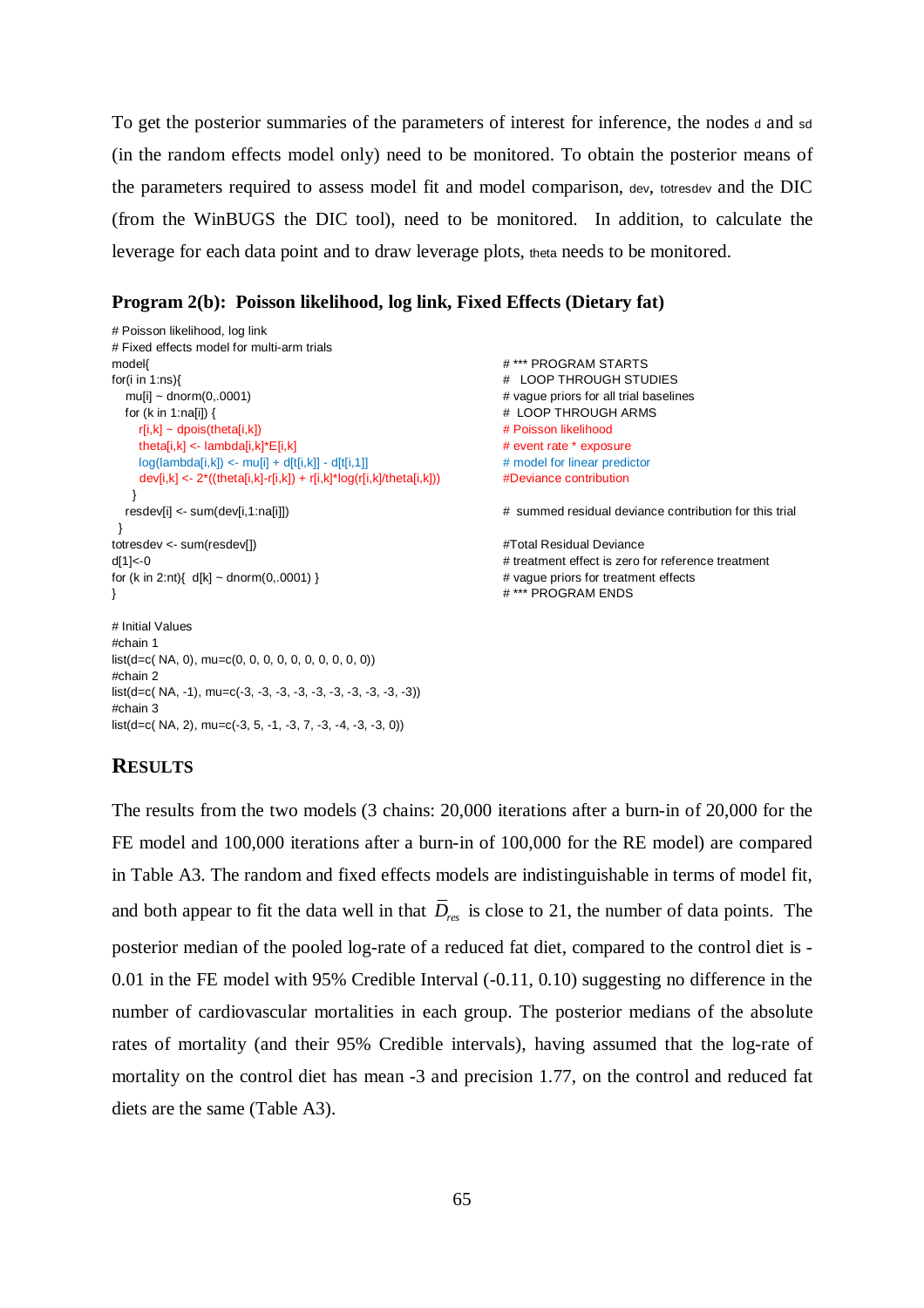**Table A3 Dietary fat example: posterior mean, standard deviation (sd), median and 95% Credible interval (CrI) for both the fixed and random effects models for the treatment effect**  $d_{12}$ **, absolute effects of the control diet**  $(T_1)$  **and the reduced fat diet**  $(T_2)$  **for a log-rate of mortality on the control diet with mean -3 and precision 1.77, heterogeneity parameter** *τ* **and model fit statistics.**

|                                        |       | <b>FE</b> model         |                 | <b>RE</b> model |  |                      |                                      |  |  |  |
|----------------------------------------|-------|-------------------------|-----------------|-----------------|--|----------------------|--------------------------------------|--|--|--|
|                                        |       | mean sd median          | <b>CrI</b>      |                 |  | mean sd median       | <b>CrI</b>                           |  |  |  |
| $d_{12}$                               |       | $-0.01$ $0.054$ $-0.01$ | $(-0.11, 0.10)$ |                 |  |                      | $-0.02$ 0.09 $-0.01$ $(-0.19, 0.16)$ |  |  |  |
| $T_1$                                  |       | $0.06$ $0.04$ $0.05$    | (0.01, 0.18)    |                 |  | $0.06$ 0.04 0.05     | (0.01, 0.18)                         |  |  |  |
| $T_2$                                  |       | $0.06$ $0.04$ $0.05$    | (0.01, 0.18)    | $0.06$ 0.04     |  | 0.05                 | (0.01, 0.18)                         |  |  |  |
| $\tau$                                 |       |                         |                 |                 |  | $0.13$ $0.12$ $0.10$ | (0.00, 0.43)                         |  |  |  |
| $\bar{D}_{\scriptscriptstyle res}{}^*$ | 22.32 |                         |                 | 21.5            |  |                      |                                      |  |  |  |
| $p_D$                                  | 10.9  |                         |                 | 13.3            |  |                      |                                      |  |  |  |
| <b>DIC</b>                             | 33.2  |                         |                 | 34.8            |  |                      |                                      |  |  |  |

\* Compare to 21 data points

## **EXAMPLE 3. DIABETES**

Here we show code for a linear model on the log rate scale based on binomial data gathered at different follow-up times. We use as an illustration a network meta-analysis to assess the incidence of diabetes in randomised controlled trials of antihypertensive drugs.<sup>105</sup> The outcome was new cases of diabetes observed over the trial duration period (measured in years) for 6 different drugs: Diuretic (treatment 1), Placebo (treatment 2), β blocker (treatment 3), CCB (treatment 4), ACE inhibitor (treatment 5) and ARB (treatment 6). In this example of a network meta-analysis, the reference treatment chosen was diuretic, as recommended in this field – for more details see Elliott & Meyer.<sup>105</sup> The data are presented in Table A4 and the network diagram in Figure A3.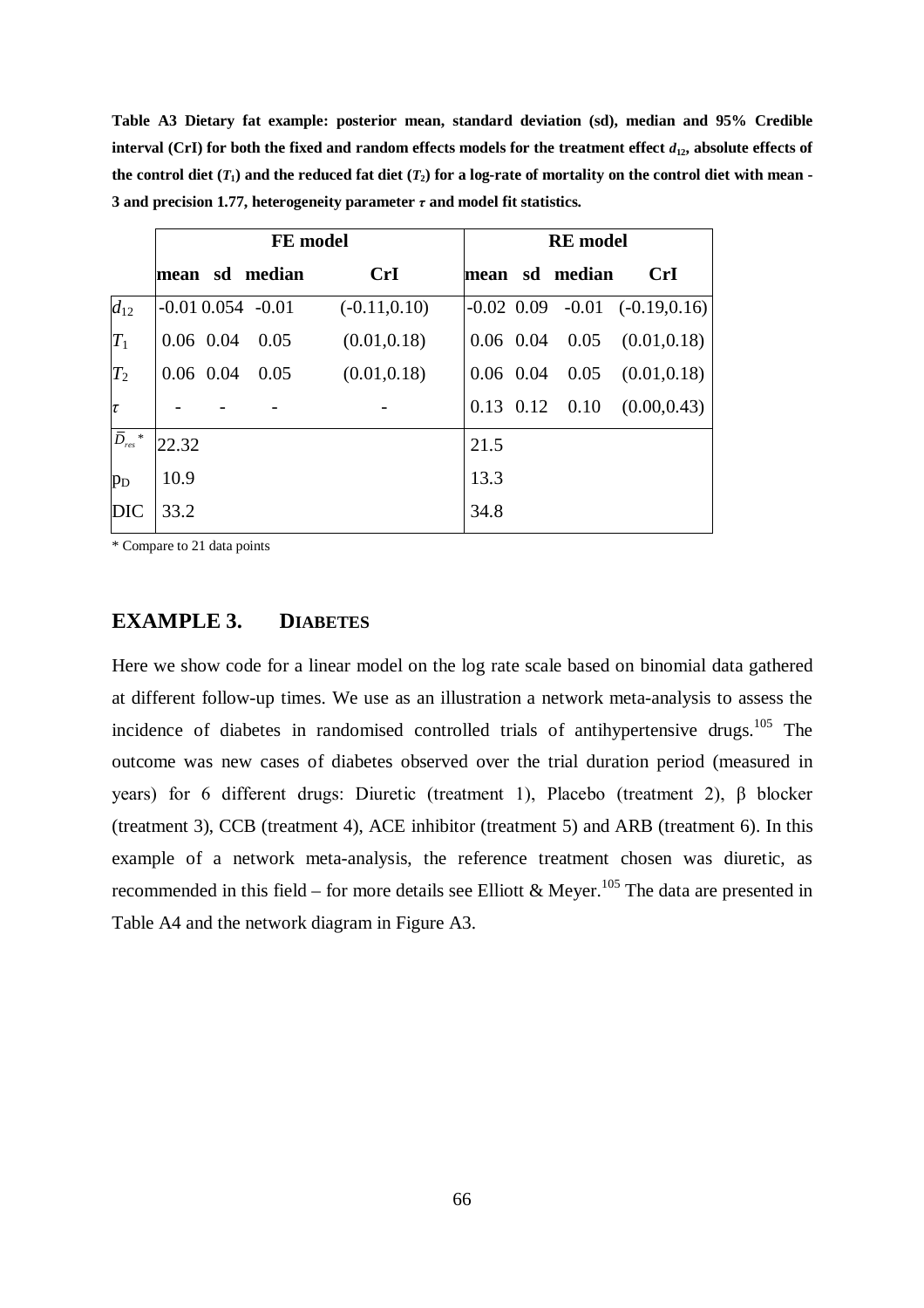**Table A4 Diabetes example: study names, follow-up time in years, treatments compared, total number of new cases of diabetes and number of patients in each trial arm, where Diuretic = treatment 1, Placebo =**  treatment 2, β blocker = treatment 3,  $CCB$  = treatment 4,  $ACE$  inhibitor = treatment 5 and  $ARB$  = **treatment 6.**<sup>105</sup>

|                 |                        |                |                  |                  | New cases of            |              |       |       |                     |                                 |
|-----------------|------------------------|----------------|------------------|------------------|-------------------------|--------------|-------|-------|---------------------|---------------------------------|
|                 | <b>Study Follow-up</b> |                | <b>Treatment</b> |                  |                         | diabetes     |       |       |                     | <b>Total number of patients</b> |
|                 | (in years)             | arm 1          | arm <sub>2</sub> | arm <sub>3</sub> | $arm 1$ arm $2$ arm $3$ |              |       |       | $arm 1$ arm 2 arm 3 |                                 |
| <b>Study ID</b> | time[]                 | t[,1]          | t[,2]            | $t[$ ,3]         | r[,1]                   | r[,2]        | r[,3] | n[,1] | n[,2]               | $n[$ ,3]                        |
| 1.MRC-E         | $\overline{5.8}$       | $\mathbf{1}$   | $\overline{2}$   | $\overline{3}$   | 43                      | 34           | 37    | 1081  | 2213                | 1102                            |
| 2.EWPH          | 4.7                    | $\,1\,$        | $\sqrt{2}$       |                  | 29                      | 20           |       | 416   | 424                 |                                 |
| 3.SHEP          | 3                      | $\mathbf{1}$   | $\overline{2}$   |                  | 140                     | 118          |       | 1631  | 1578                |                                 |
| 4.HAPPHY        | 3.8                    | $\mathbf{1}$   | 3                |                  | 75                      | 86           |       | 3272  | 3297                |                                 |
| 5.ALLHAT        | $\overline{4}$         | $\mathbf{1}$   | $\overline{4}$   | 5                | 302                     | 154          | 119   | 6766  | 3954                | 4096                            |
| 6.INSIGHT       | 3                      | $\mathbf{1}$   | $\overline{4}$   |                  | 176                     | 136          |       | 2511  | 2508                |                                 |
| 7.ANBP-2        | 4.1                    | $\mathbf{1}$   | $\sqrt{5}$       |                  | 200                     | 138          |       | 2826  | 2800                |                                 |
| 8.ALPINE        | $\mathbf{1}$           | $\mathbf{1}$   | 6                |                  | $\,8\,$                 | $\mathbf{1}$ |       | 196   | 196                 |                                 |
| 9.FEVER         | 3.3                    | $\sqrt{2}$     | $\overline{4}$   |                  | 154                     | 177          |       | 4870  | 4841                |                                 |
| 10.DREAM        | 3                      | $\sqrt{2}$     | $\mathfrak s$    |                  | 489                     | 449          |       | 2646  | 2623                |                                 |
| 11.HOPE         | 4.5                    | $\overline{2}$ | 5                |                  | 155                     | 102          |       | 2883  | 2837                |                                 |
| 12.PEACE        | 4.8                    | $\sqrt{2}$     | $\mathfrak s$    |                  | 399                     | 335          |       | 3472  | 3432                |                                 |
| 13.CHARM        | 3.1                    | $\sqrt{2}$     | 6                |                  | 202                     | 163          |       | 2721  | 2715                |                                 |
| 14.SCOPE        | 3.7                    | $\sqrt{2}$     | 6                |                  | 115                     | 93           |       | 2175  | 2167                |                                 |
| 15.AASK         | 3.8                    | 3              | $\overline{4}$   | 5                | 70                      | 32           | 45    | 405   | 202                 | 410                             |
| 16.STOP-2       | $\overline{4}$         | 3              | $\overline{4}$   | 5                | 97                      | 95           | 93    | 1960  | 1965                | 1970                            |
| 17.ASCOT        | 5.5                    | $\mathfrak{Z}$ | $\overline{4}$   |                  | 799                     | 567          |       | 7040  | 7072                |                                 |
| 18.NORDIL       | 4.5                    | 3              | $\overline{4}$   |                  | 251                     | 216          |       | 5059  | 5095                |                                 |
| 19.INVEST       | $\overline{4}$         | $\mathfrak{Z}$ | $\overline{4}$   |                  | 665                     | 569          |       | 8078  | 8098                |                                 |
| 20.CAPPP        | 6.1                    | $\mathfrak{Z}$ | $\mathfrak s$    |                  | 380                     | 337          |       | 5230  | 5183                |                                 |
| 21.LIFE         | 4.8                    | $\mathfrak{Z}$ | 6                |                  | 320                     | 242          |       | 3979  | 4020                |                                 |
| 22.VALUE        | 4.2                    | $\overline{4}$ | 6                |                  | 845                     | 690          |       | 5074  | 5087                |                                 |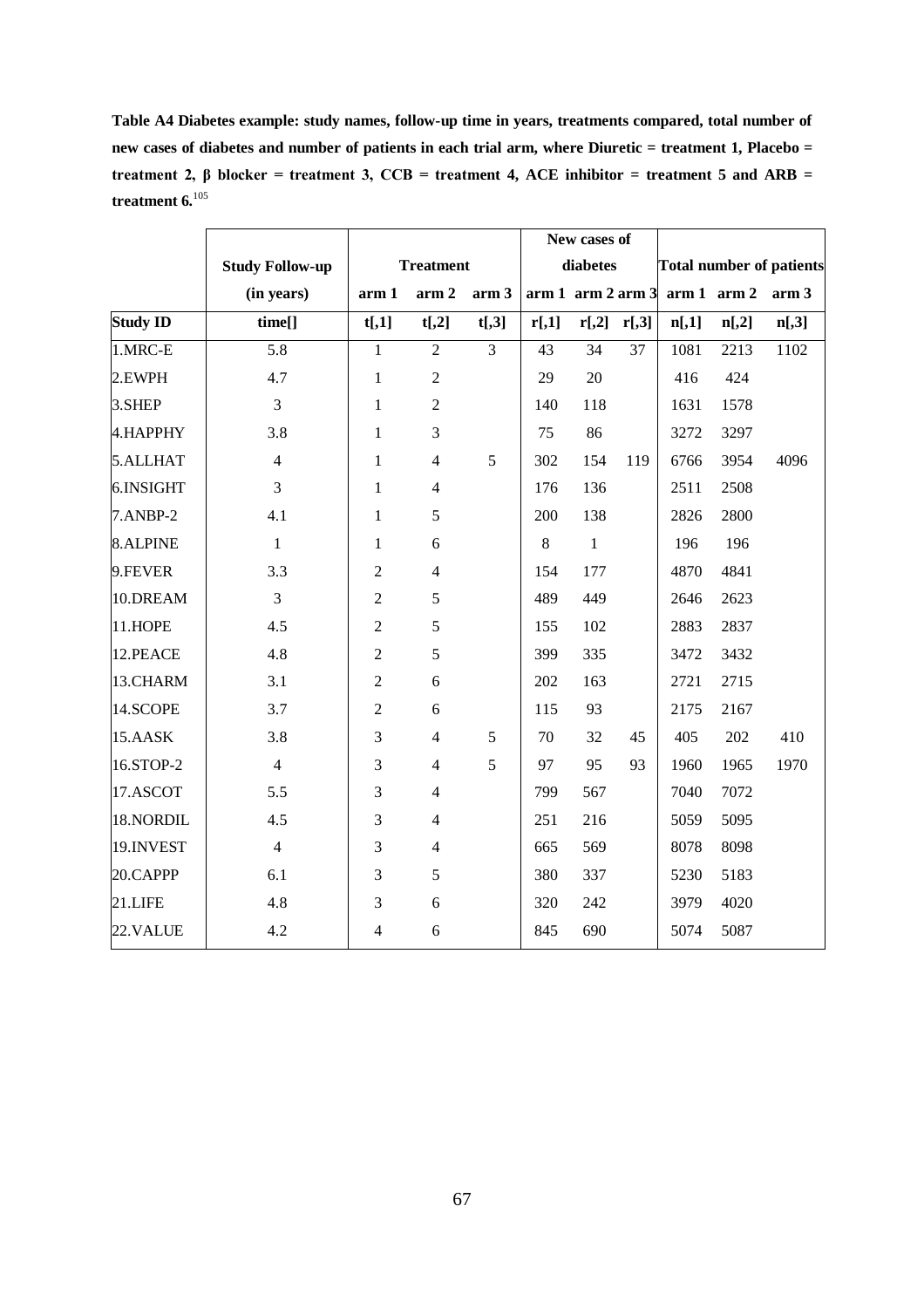

**Figure A3 Diabetes network: each edge represents a treatment, connecting lines indicate pairs of treatments which have been directly compared in randomised trials. The numbers on the lines indicate the numbers of trials making that comparison and the numbers by the treatment names are the treatment codes used in the modelling.**

The model for this type of data is outlined in Section 3.2. The WinBUGS code for random effects is given in program 3(a) and the fixed effects code is given in program 3(b).

```
Program 3(a): Binomial likelihood, cloglog link, Random Effects (Diabetes example)
```

```
# Binomial likelihood, cloglog link
# Random effects model for multi-arm trials
model{ # *** PROGRAM STARTS
for(i in 1:ns){ # LOOP THROUGH STUDIES
  w[i,1] <- 0 \blacksquare + adjustment for multi-arm trials is zero for control arm
  delta[i,1] <- 0 \blacksquare = 1 treatment effect is zero for control arm
  mu[i] ~ dnorm(0,.0001) # vague priors for all trial baselines
  for (k in 1:na[i]) { \qquad # LOOP THROUGH ARMS
    r[i,k] \sim \text{dbin}(p[i,k],n[i,k]) # Binomial likelihood
    c\text{loglog}(p[i,k]) \leq -\text{log}(time[i]) + mu[i] + delta[i,k] # model for linear predictor
     rhat[i,k] <- p[i,k] * n[i,k] # expected value of the numerators 
    dev[i,k] <- 2 * (r[i,k] * (log(r[i,k])-log(rhat[i,k]))
       + (n[i,k]-r[i,k]) * (log(n[i,k]-r[i,k]) - log(n[i,k]-rhat[i,k]))) #Deviance contribution
}
  resdev[i] <- sum(dev[i,1:na[i]]) \qquad \qquad \qquad \qquad \qquad summed residual deviance contribution for this trial
  for (k in 2:na[i]) { \qquad # LOOP THROUGH ARMS
    delta[i,k] ~ dnorm(md[i,k],taud[i,k]) \qquad # trial-specific LOR distributions
    md[i,k] <- d[t[i,k]] - d[t[i,1]] + sw[i,k] \# mean of LOR distributions (with multi-arm correction)
    taud[i,k] <- tau *2*(k-1)/k \qquad # precision of LOR distributions (with multi-arm correction)
     w[i,k] <- (delta[i,k] - d[t[i,k]] + d[t[i,1]]) # adjustment for multi-arm RCTs
    sw[i,k] <- sum(w[i,1:k-1])/(k-1) \qquad # cumulative adjustment for multi-arm trials
    }
  } 
totresdev <- sum(resdev[]) \qquad \qquad \qquad #Total Residual Deviance
d[1]<-0 # treatment effect is zero for reference treatment
for (k \text{ in } 2\text{ :}nt) \{ d[k] \sim \text{dnorm}(0, 0001) \} # vague priors for treatment effects
```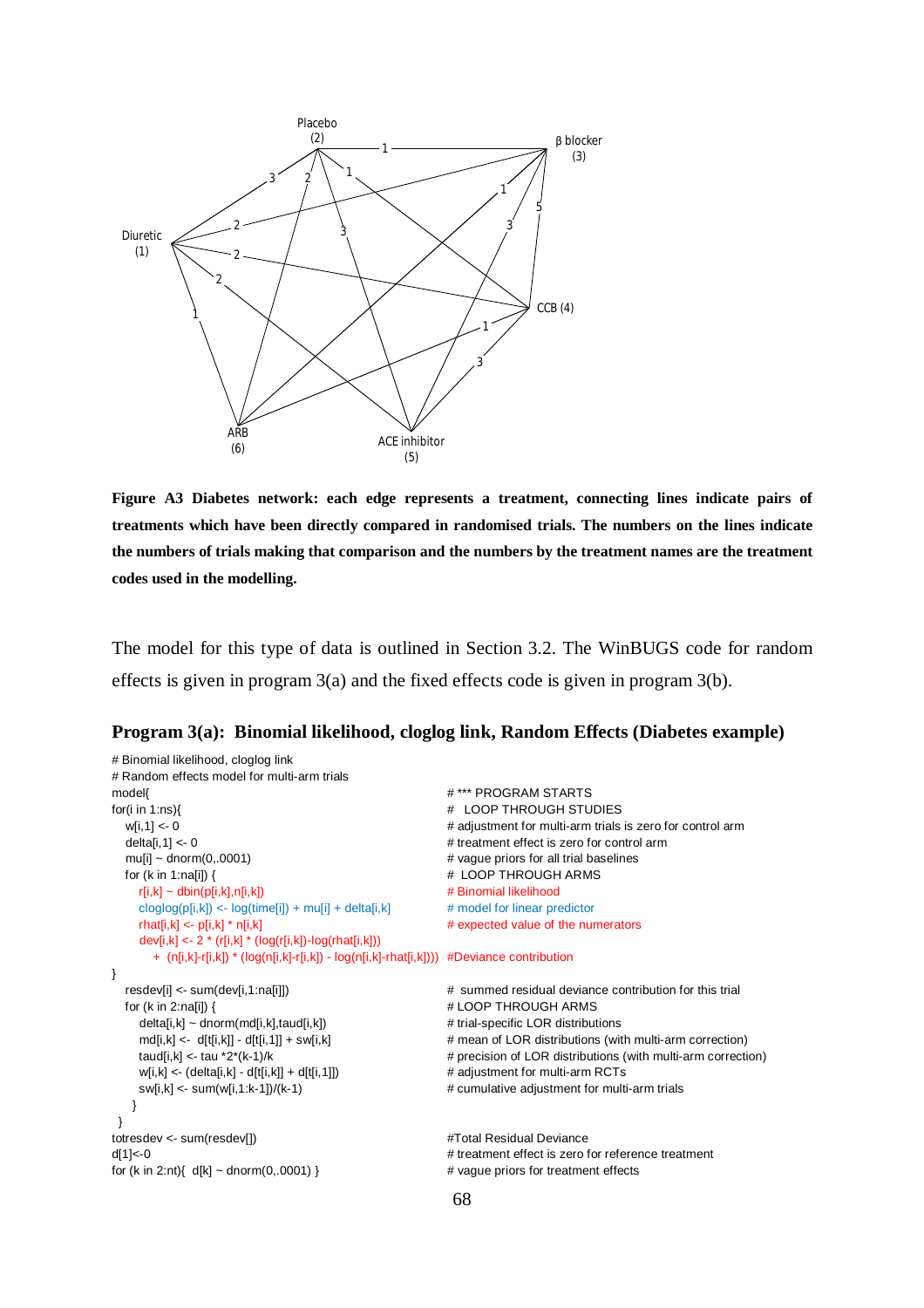Additional code to generate all the treatment contrasts, absolute effects, ranking can be added, as with the Poisson – log link models. To generate absolute probabilities for each treatment, if, on the basis of some external data, we believe that the cloglog of the probability of an event for Treatment 1, after a time period of 3 years, has mean -4.2, and precision 1.11, then we can generate absolute probabilities for other treatments as follows:

 $A -$  dnorm(-4.2,1.11) for (k in 1:nt) {  $cloglog(T[k]) < -log(3) + A + d[k]$  }

# Data (Diabetes example)

The main body of data is in the same format as the binomial likelihood with logit link in Example 1, with an additional vector for follow-up time, times Note that treatments are ordered numerically so that the treatment in arm 2 has a higher code than the treatment in arm 1, and the treatment in arm 3 has a higher code than the treatment in arm 2. This is essential to ensure the correct relative effects are obtained.

|              | $list(ns=22, nt=6)$     |        |        |                |       |       |           |           |           |                |               |
|--------------|-------------------------|--------|--------|----------------|-------|-------|-----------|-----------|-----------|----------------|---------------|
| time[]       | t[, 1]                  | r[, 1] | n[, 1] | t[,2]          | r[,2] | n[,2] | t[,3]     | r[,3]     | n[,3]     | na[]           | #Study        |
| 5.8          | 1                       | 43     | 1081   | 2              | 34    | 2213  | 3         | 37        | 1102      | 3              | #MRC-E 38     |
| 4.7          | 1                       | 29     | 416    | $\overline{2}$ | 20    | 424   | <b>NA</b> | <b>NA</b> | NA        | $\overline{2}$ | #EWPH<br>-32  |
| 3            | 1                       | 140    | 1631   | 2              | 118   | 1578  | <b>NA</b> | <b>NA</b> | <b>NA</b> | 2              | #SHEP<br>42   |
| 3.8          | 1                       | 75     | 3272   | 3              | 86    | 3297  | <b>NA</b> | <b>NA</b> | <b>NA</b> | 2              | #HAPPHY33     |
| 4            | 1                       | 302    | 6766   | 4              | 154   | 3954  | 5         | 119       | 4096      | 3              | #ALLHAT 26    |
| 3            | 1                       | 176    | 2511   | 4              | 136   | 2508  | <b>NA</b> | <b>NA</b> | <b>NA</b> | 2              | #INSIGHT35    |
| 4.1          | 1                       | 200    | 2826   | 5              | 138   | 2800  | <b>NA</b> | <b>NA</b> | <b>NA</b> | $\overline{2}$ | #ANBP-2 18    |
| $\mathbf{1}$ | 1                       | 8      | 196    | 6              | 1     | 196   | <b>NA</b> | <b>NA</b> | <b>NA</b> | 2              | #ALPINE 27    |
| 3.3          | 2                       | 154    | 4870   | 4              | 177   | 4841  | <b>NA</b> | <b>NA</b> | <b>NA</b> | $\overline{2}$ | #FEVER 20     |
| 3            | $\overline{2}$          | 489    | 2646   | 5              | 449   | 2623  | <b>NA</b> | <b>NA</b> | <b>NA</b> | $\overline{2}$ | #DREAM 31     |
| 4.5          | $\overline{\mathbf{c}}$ | 155    | 2883   | 5              | 102   | 2837  | <b>NA</b> | <b>NA</b> | <b>NA</b> | $\overline{2}$ | #HOPE<br>- 34 |
| 4.8          | 2                       | 399    | 3472   | 5              | 335   | 3432  | <b>NA</b> | <b>NA</b> | <b>NA</b> | 2              | #PEACE 40     |
| 3.1          | 2                       | 202    | 2721   | 6              | 163   | 2715  | <b>NA</b> | <b>NA</b> | <b>NA</b> | 2              | #CHARM 30     |
| 3.7          | 2                       | 115    | 2175   | 6              | 93    | 2167  | <b>NA</b> | <b>NA</b> | <b>NA</b> | 2              | #SCOPE 41     |
| 3.8          | 3                       | 70     | 405    | 4              | 32    | 202   | 5         | 45        | 410       | 3              | #AASK<br>- 25 |
| 4            | 3                       | 97     | 1960   | 4              | 95    | 1965  | 5         | 93        | 1970      | 3              | #STOP-2 43    |
| 5.5          | 3                       | 799    | 7040   | 4              | 567   | 7072  | <b>NA</b> | <b>NA</b> | NA        | $\overline{2}$ | #ASCOT 28     |
| 4.5          | 3                       | 251    | 5059   | 4              | 216   | 5095  | <b>NA</b> | <b>NA</b> | <b>NA</b> | $\overline{2}$ | #NORDIL 39    |
| 4            | 3                       | 665    | 8078   | 4              | 569   | 8098  | <b>NA</b> | <b>NA</b> | <b>NA</b> | $\overline{2}$ | #INVEST 36    |
| 6.1          | 3                       | 380    | 5230   | 5              | 337   | 5183  | NA        | <b>NA</b> | <b>NA</b> | 2              | #CAPPP 29     |
| 4.8          | 3                       | 320    | 3979   | 6              | 242   | 4020  | <b>NA</b> | <b>NA</b> | <b>NA</b> | $\overline{2}$ | 37<br>#LIFE   |
| 4.2          | 4                       | 845    | 5074   | 6              | 690   | 5087  | NA        | <b>NA</b> | <b>NA</b> | 2              | #VALUE 44     |
| <b>FND</b>   |                         |        |        |                |       |       |           |           |           |                |               |

# Initial Values # In this case it is advisable to initialise delta to avoid numerical errors #chain 1 list(d=c(NA,0,0,0,0,0), sd=1, mu=c(0,0,0,0,0, 0,0,0,0,0, 0,0,0,0,0, 0,0,0,0,0, 0,0),

69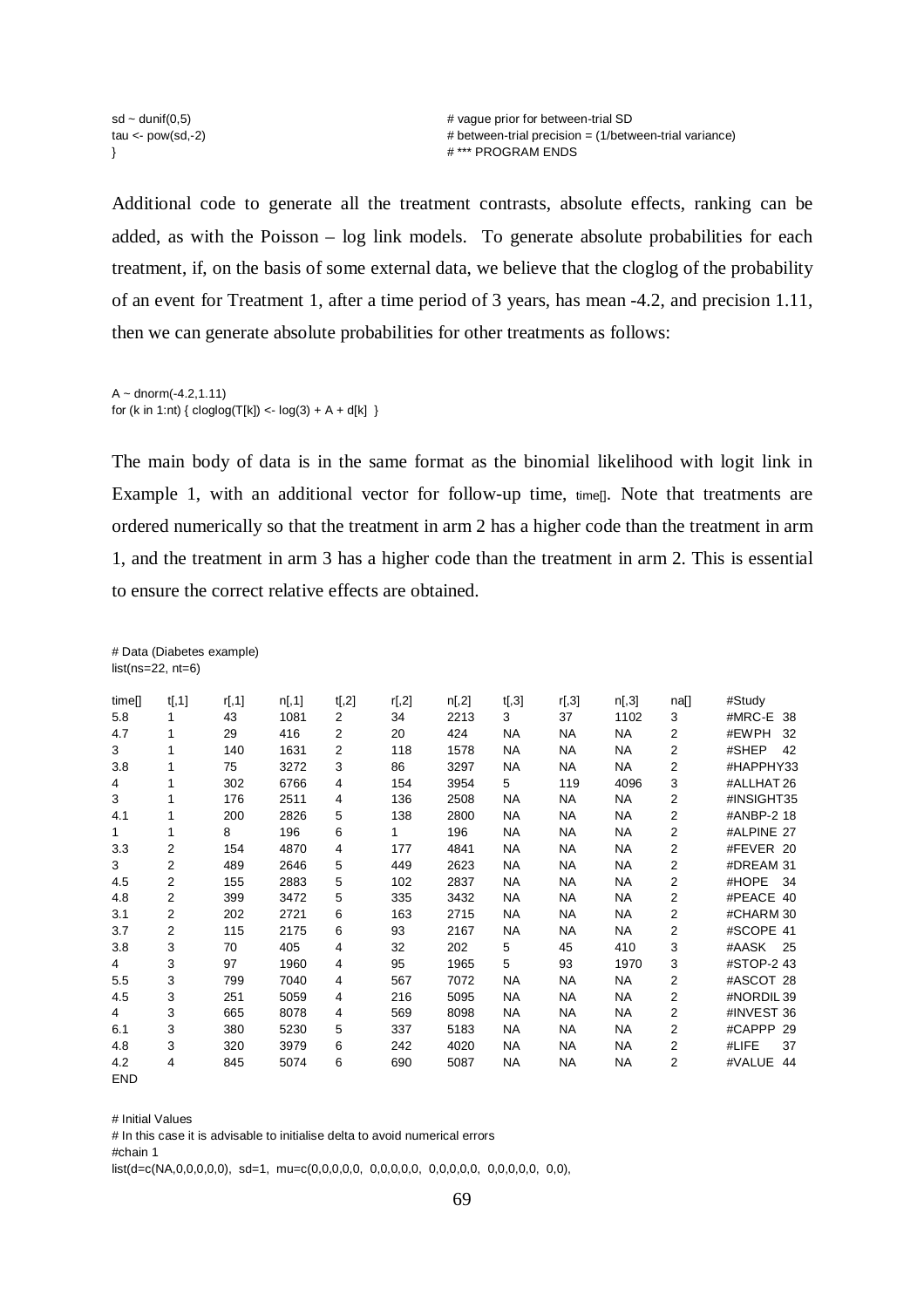```
delta= structure(.Data= c(NA, 0, 0, NA, 0, NA, NA, 0, NA, NA, 0, NA, NA, 0, 0, NA, 0, NA, NA, 0, NA, NA, 0, NA, NA, 0, NA, NA, 
0, NA, NA, 0, NA, NA, 0, NA, NA, 0, NA, NA, 0, NA, NA, 0,0, NA, 0, 0, NA, 0, NA, NA, 0, NA, NA, 0, NA, NA, 0, NA, NA, 0, NA, 
NA, 0, NA), .Dim=c(22, 3)))
#chain 2
list(d=c(NA,-1,4,-1,2,3), sd=3, mu=c(1,1,0,1,0,0,0,1,0,0,0,0,1,1,0,0,0,0,1,1),delta= structure(.Data= c(NA, 0, 0, NA, 0, NA, NA, 0, NA, NA, 0, NA, NA, 0, 0, NA, 0, NA, NA, 0, NA, NA, 0, NA, NA, 0, NA, NA, 
0, NA, NA, 0, NA, NA, 0, NA, NA, 0, NA, NA, 0, NA, NA, 0,0, NA, 0, 0, NA, 0, NA, NA, 0, NA, NA, 0, NA, NA, 0, NA, NA, 0, NA, 
NA, 0, NA), .Dim=c(22, 3)))
#chain 3
list(d=c(NA, 1, 4, -3, -2, 3), sd=4.5, mu=c(1, 1, 0, 1, 0, 0, 0, 1, 1, 0, 0, 0, 1, 1, 0, -2, 0, 0, 1, 1),delta= structure(.Data= c(NA, 0, 0, NA, 0, NA, NA, 0, NA, NA, 0, NA, NA, 0, 0, NA, 0, NA, NA, 0, NA, NA, 0, NA, NA, 0, NA, NA, 
0, NA, NA, 0, NA, NA, 0, NA, NA, 0, NA, NA, 0, NA, NA, 0,0, NA, 0, 0, NA, 0, NA, NA, 0, NA, NA, 0, NA, NA, 0, NA, NA, 0, NA, 
NA, 0, NA), .Dim=c(22, 3)))
```
#### **Program 3(b): Binomial likelihood, cloglog link, Fixed Effects (Diabetes example)**

```
# Binomial likelihood, cloglog link
# Fixed effects model 
model{ # *** PROGRAM STARTS
for(i in 1:ns){ # LOOP THROUGH STUDIES
  mu[i] ~ dnorm(0,.0001)  4 vague priors for all trial baselines
  for (k in 1:na[i]) { \# LOOP THROUGH ARMS
     r[i,k] ~ dbin(p[i,k],n[i,k]) # Binomial likelihood
    cloglog(p[i,k]) \le log(time[i]) + mu[i] + d[t[i,k]] - d[t[i,1]] # model for linear predictor
     rhat[i,k] <- p[i,k] * n[i,k] # expected value of the numerators 
    dev[i,k] <- 2 * (r[i,k] * (log(r[i,k])-log(rhat[i,k]))
       + (n[i,k]-r[i,k]) * (log(n[i,k]-r[i,k]) - log(n[i,k]-rhat[i,k]))) #Deviance contribution
}
   resdev[i] <- sum(dev[i,1:na[i]]) # summed residual deviance contribution for this trial
} 
totresdev <- sum(resdev[]) \qquad \qquad \qquad \qquad #Total Residual Deviance
d[1]<-0 \blacksquarefor (k in 2:nt){ d[k] ~ dnorm(0,.0001) } # vague priors for treatment effects
\frac{1}{2} \frac{1}{2} \frac{1}{2} \frac{1}{2} \frac{1}{2} \frac{1}{2} \frac{1}{2} \frac{1}{2} \frac{1}{2} \frac{1}{2} \frac{1}{2} \frac{1}{2} \frac{1}{2} \frac{1}{2} \frac{1}{2} \frac{1}{2} \frac{1}{2} \frac{1}{2} \frac{1}{2} \frac{1}{2} \frac{1}{2} \frac{1}{2} # Initial Values 
#chain 1
list(d=c(NA,0,0,0,0,0), mu=c(0,0,0,0,0, 0,0,0,0,0, 0,0,0,0,0, 0,0,0,0,0, 0,0) )
#chain 2
list(d=c(NA,1,1,1,1,1), mu=c(0,0,0,0,0, 0,0,0,0,0, 0,0,0,0,0, 0,0,0,0,0, 0,0) )
#chain 3
```
## **RESULTS**

Both fixed and random effects models were fitted (3 chains: 100,000 iterations after a burn-in of 50,000). From the results presented in Table A5, we see that the fixed effects model has a very poor fit and the random effects model should be preferred for inference.

list(d=c(NA,1,1,1,1,2), mu=c(0,0,0,0,0, 0,0,0,0,0, 0,0,0,0,0, 0,0,0,0,0, 0,0) )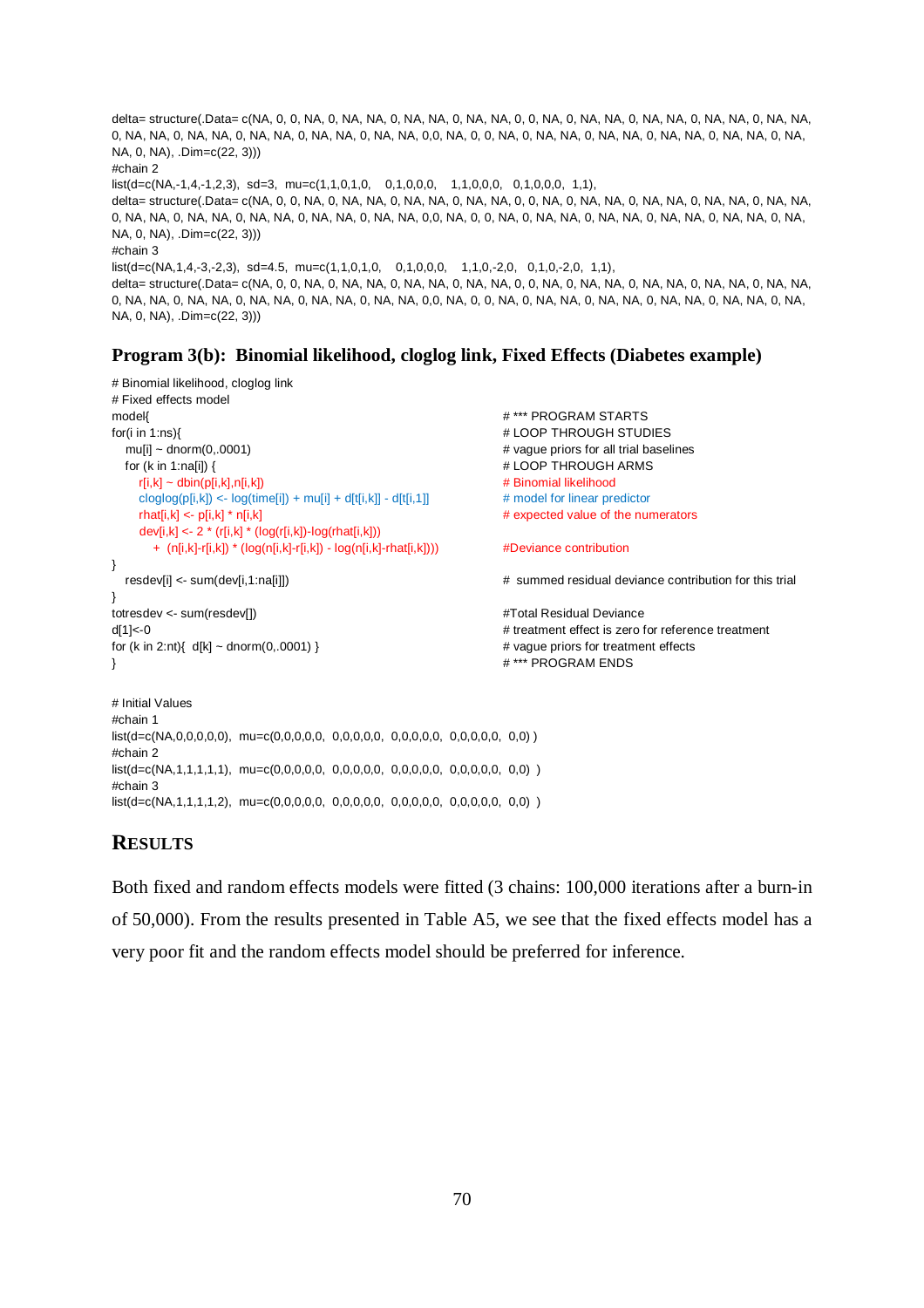**Table A5 Diabetes example: posterior mean, standard deviation (sd), median and 95% Credible interval (CrI) for both the fixed and random effects models for the treatment effects of Placebo (***d***12), β blocker**  ( $d_{13}$ ), CCB ( $d_{14}$ ), ACE inhibitor ( $d_{15}$ ) and ARB ( $d_{16}$ ) relative to Diuretic; absolute effects of diuretic ( $T_1$ ) Placebo  $(T_2)$ ,  $\beta$  blocker  $(T_3)$ , CCB  $(T_4)$ , ACE inhibitor  $(T_5)$  and ARB  $(T_6)$ ; heterogeneity parameter  $\tau$  and **model fit statistics.**

|                                               |              |      | FE model          |                                            | <b>RE</b> model |      |         |                 |  |  |
|-----------------------------------------------|--------------|------|-------------------|--------------------------------------------|-----------------|------|---------|-----------------|--|--|
|                                               | mean         |      | sd median         | <b>CrI</b>                                 | mean            | sd   | median  | <b>CrI</b>      |  |  |
| $d_{12}$                                      | $-0.25$      | 0.06 |                   | $-0.25$ $(-0.36,-0.14)$ $-0.29$ 0.09       |                 |      | $-0.29$ | $(-0.47,-0.12)$ |  |  |
| $d_{13}$                                      | $-0.06$      | 0.06 | $-0.06$           | $(-0.17, 0.05)$ $\left[-0.07, 0.09\right]$ |                 |      | $-0.07$ | $(-0.25, 0.10)$ |  |  |
| $d_{14}$                                      | $-0.25$      | 0.05 | $-0.25$           | $(-0.36,-0.15)$ $\left -0.24\ 0.08\right $ |                 |      | $-0.24$ | $(-0.41,-0.08)$ |  |  |
| $d_{15}$                                      | $-0.36$ 0.05 |      | $-0.36$           | $(-0.46,-0.25)$ -0.40 0.09                 |                 |      | $-0.40$ | $(-0.58,-0.24)$ |  |  |
| $d_{16}$                                      | $-0.45$ 0.06 |      | $-0.45$           | $(-0.58,-0.33)$ $\left[-0.47\ 0.11\right]$ |                 |      | $-0.47$ | $(-0.70,-0.27)$ |  |  |
| $T_{1}$                                       |              |      | 0.065 0.067 0.044 | $(0.01, 0.25)$ 0.065 0.067                 |                 |      | 0.044   | (0.01, 0.25)    |  |  |
| $\scriptstyle T_2$                            |              |      | 0.052 0.055 0.034 | $(0.01, 0.20)$ 0.050 0.053                 |                 |      | 0.033   | (0.01, 0.20)    |  |  |
| $T_3$                                         |              |      | 0.062 0.064 0.042 | $(0.01, 0.24)$ 0.061 0.064                 |                 |      | 0.041   | (0.01, 0.24)    |  |  |
| $\overline{T}_4$                              |              |      | 0.051 0.055 0.034 | $(0.01, 0.20)$ 0.052 0.056                 |                 |      | 0.035   | (0.01, 0.20)    |  |  |
| $T_5$                                         |              |      | 0.047 0.050 0.031 | $(0.00, 0.18)$ 0.045 0.048                 |                 |      | 0.030   | (0.00, 0.18)    |  |  |
| $\scriptstyle T_6$                            |              |      | 0.043 0.046 0.028 | $(0.00, 0.17)$ 0.042 0.046                 |                 |      | 0.028   | (0.00, 0.17)    |  |  |
| τ                                             |              |      |                   |                                            | 0.13            | 0.04 | 0.12    | (0.05, 0.23)    |  |  |
| $\ast$<br>$\bar{D}_{\scriptscriptstyle{res}}$ | 78.25        |      |                   |                                            | 53.7            |      |         |                 |  |  |
| pD                                            | 27.0         |      |                   |                                            | 38.0            |      |         |                 |  |  |
| DIC                                           | 105.2        |      |                   |                                            | 91.7            |      |         |                 |  |  |

\* Compare to 48 data points

The posterior median of the pooled treatment effects, on the complementary log-log scale, of treatments 2 to 6 relative to the reference treatment show a beneficial effect of all the treatment with the exception of treatment 3 (Table A5).

The posterior medians of the absolute probabilities of developing diabetes after a period of three years, assuming that the cloglog of the probability of developing diabetes on Placebo has mean -4.2 and precision 1.11, on each of the treatments are between 3 and 4% (Table A5).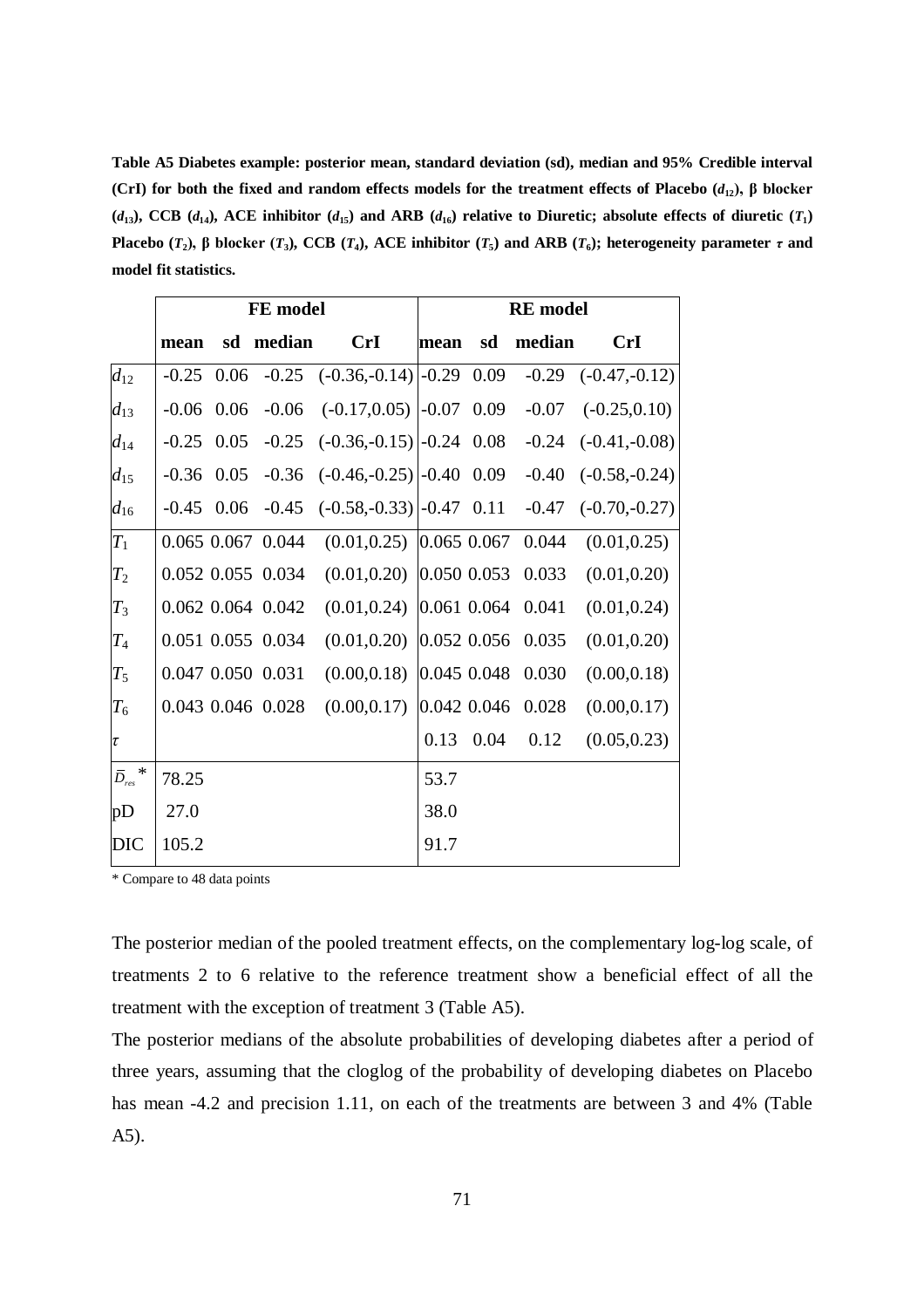## **EXAMPLE 4. SCHIZOPHRENIA**

In a network meta-analysis of trials of antipsychotic medication for the prevention of relapse in people with schizophrenia, 17 trials comparing 9 treatments including placebo were included.<sup>45</sup> The data available from each trial are the number of patients in each of three outcome states at the end of follow-up. The outcome states are: relapse (*j*=1), discontinuation of treatment due to intolerable side effects  $(j=2)$ , and discontinuation for other reasons  $(j=3)$ , which might include inefficacy of treatment that did not fulfil all criteria for relapse, or loss to follow-up. Patients not reaching any of these end-points at the end of follow-up were considered as censored observations, and still in remission (*j*=4) (for more details see Ades et al.<sup>45</sup>). The data are presented in Table A6 and the network diagram in Figure A4.

**Table A6 Schizophrenia example: study names, follow-up time in weeks, treatments compared, total number of events for each of the four states and total number of patients in each trial arm, where Placebo**   $=$  treatment 1, Olanzapine  $= 2$ , Amisulpride  $= 3$ , Zotepine  $= 4$ , Aripripazole  $= 5$ , Ziprasidone  $= 6$ , **Paliperidone = 7, Haloperidol = 8, Risperidone = 9.**<sup>45</sup>

|                |               |                  |                | number of events |                  |                  |                 |               |                     |                  |                  |          |             |
|----------------|---------------|------------------|----------------|------------------|------------------|------------------|-----------------|---------------|---------------------|------------------|------------------|----------|-------------|
|                | follow-       |                  |                |                  |                  |                  | discontinuation |               |                     |                  |                  |          |             |
|                |               |                  | treatment      |                  | relapse          |                  | due to          |               | discontinuation for | Patient still in |                  |          | total no of |
|                | up<br>(weeks) |                  |                |                  |                  | intolerable side |                 | other reasons |                     | remission        |                  | patients |             |
|                |               |                  |                |                  |                  |                  | effects         |               |                     |                  |                  |          |             |
|                |               | arm <sub>1</sub> | arm 2          | arm <sub>1</sub> | arm <sub>2</sub> | arm 1            | arm 2           | arm 1         | arm 2               | arm 1            | arm <sub>2</sub> |          | arm 1 arm 2 |
| Study          | f[]           | t[,1]            | $t[$ ,2]       | r[,1,1]          | r[,2,1]          | r[,1,2]          | r[,2,2]         | r[,1,3]       | r[,2,3]             | r[,1,4]          | r[,2,4]          | n[,1]    | $n[$ ,2]    |
| 1              | 42            | 1                | $\overline{2}$ | 28               | 9                | 12               | 2               | 15            | 19                  | 47               | 194              | 102      | 224         |
| $\overline{2}$ | 46            | 1                | $\overline{2}$ | 7                | 10               | $\Omega$         | $\overline{2}$  | 4             | 16                  | $\overline{2}$   | 17               | 13       | 45          |
| 3              | 46            | 1                | 2              | 5                | 6                | 2                | 10              | 5             | 15                  | $\overline{2}$   | 17               | 14       | 48          |
| 4              | 26            | 1                | 3              | 5                | 4                | 5                | 1               | 39            | 26                  | 23               | 38               | 72       | 69          |
| 5              | 26            | 1                | $\overline{4}$ | 21               | 4                | 4                | 16              | 24            | 21                  | 9                | 20               | 58       | 61          |
| 6              | 26            | 1                | 5              | 85               | 50               | 13               | 16              | 12            | 18                  | 45               | 71               | 155      | 155         |
| 7              | 52            | 1                | 6              | 43               | 71               | 11               | 19              | 7             | 28                  | 10               | 88               | 71       | 206         |
| 8              | 47            | 1                | 7              | 52               | 23               | 1                | 3               | 7             | 17                  | 41               | 61               | 101      | 104         |
| 9              | 28            | $\overline{2}$   | 6              | 11               | 8                | 6                | 5               | 44            | 33                  | 10               | 9                | 71       | 55          |
| 10             | 52            | $\mathfrak{2}$   | 8              | 87               | 34               | 54               | 20              | 170           | 50                  | 316              | 76               | 627      | 180         |
| 11             | 52            | $\overline{2}$   | 8              | 28               | 29               | 9                | 14              | 26            | 25                  | 78               | 66               | 141      | 134         |
| 12             | 28            | 2                | 9              | 20               | 53               | 17               | 17              | 36            | 18                  | 99               | 79               | 172      | 167         |
| 13             | 52            | 3                | 8              | 5                | 9                | 3                | 5               | 2             | 2                   | 19               | 15               | 29       | 31          |
| 14             | 52            | 8                | 9              | 65               | 41               | 29               | 22              | 80            | 60                  | 14               | 54               | 188      | 177         |
| 15             | 104           | 8                | 9              | 8                | 4                | $\theta$         | 3               | 4             | $\overline{4}$      | 18               | 22               | 30       | 33          |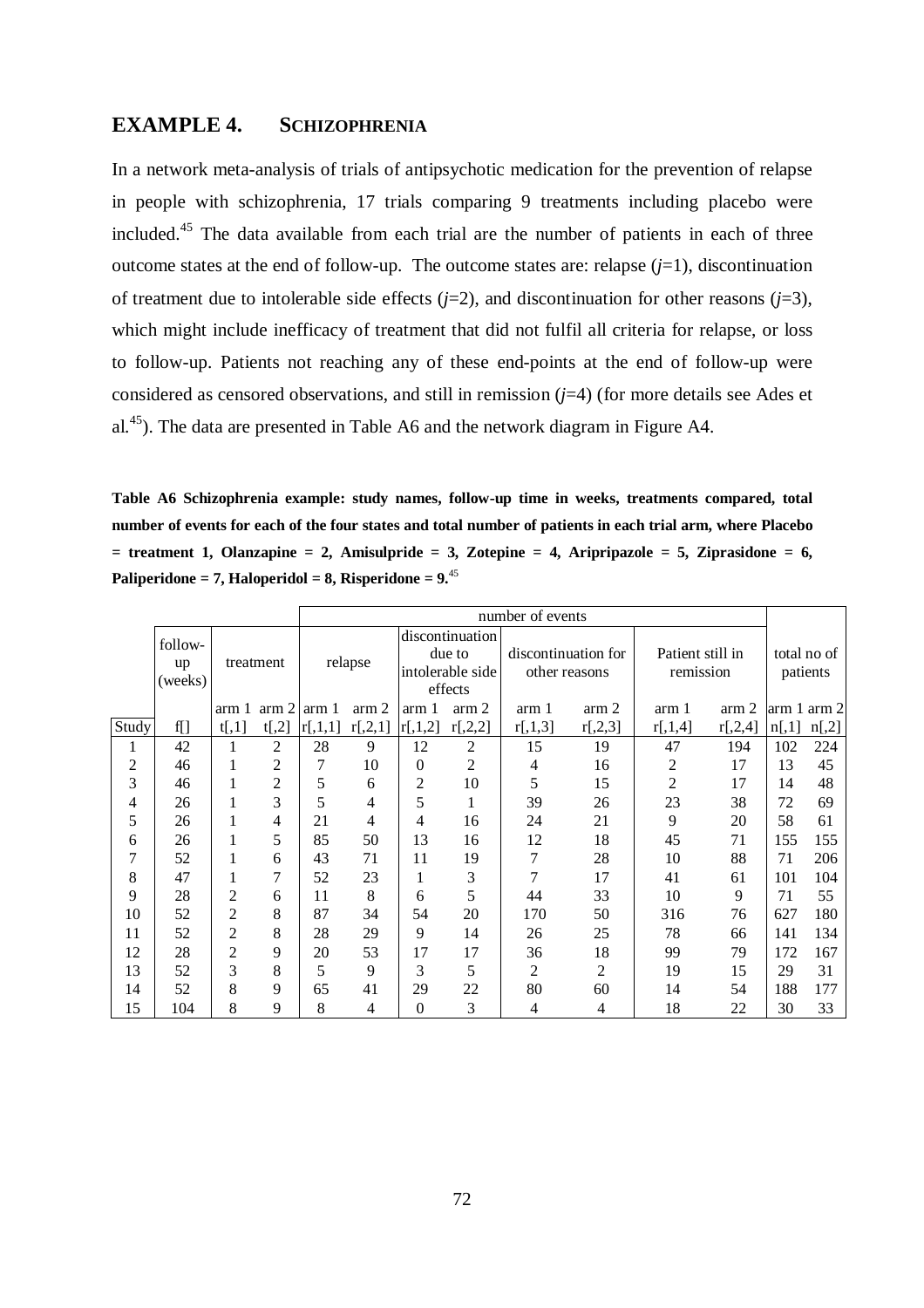

**Figure A4 Schizophrenia network: each edge represents a treatment, connecting lines indicate pairs of treatments which have been directly compared in randomised trials. The numbers on the lines indicate the numbers of trials making that comparison and the numbers by the treatment names are the treatment codes used in the modelling.**

A random effects model with different between-trial variation for each outcome and a fixed effects model were fitted, as outlined in Section 3.3. The WinBUGS code for the random effects model is given in program 4(a), and the fixed effect code is given in program 4(b).

# **Program 4(a): Multinomial likelihood (with competing risks), log link, Random Effects (Schizophrenia example)**

```
# Multinomial likelihood, log link (competing risks)
# Random effects model for multi-arm trials
model{ # *** PROGRAM STARTS
for(i in 1:ns){ # LOOP THROUGH STUDIES
  for (m in 1:3) { # LOOP OVER 3 ENDPOINTS
   w[i,1,m] <- 0 \le 0 \le + adjustment for multi-arm trials is zero for control arm
   delta[i,1,m] <- 0 # treatment effect is zero for control arm
   mu[i,m] \sim \text{donom}(0,0001) \qquad \qquad \qquad \text{# vague priors for all trial baselines} } 
 for (k in 1:na[i]) { \qquad # LOOP THROUGH ARMS
    r[i,k,1:4] ~ dmulti(p[i,k,1:4],n[i,k]) # multinomial likelihood
    p[i,k,4] <- 1 - sum(p[i,k,1:3])
    slam[i,k] <- sum(lamda[i,k,]) # sum of the 3 hazard rates
   for (m in 1:4) { \# LOOP OVER ALL ENDPOINTS
     rhat[i,k,m] <- p[i,k,m]*n[i,k] # predicted number events
      dv[i,k,m] <- 2*r[i,k,m]*log(r[i,k,m]/rhat[i,k,m]) #Deviance contribution
     }
    dev[i,k] <- sum(dv[i,k,]) # deviance contribution for arm
   for (m in 1:3) { \qquad # LOOP THROUGH 3 ENDPOINTS
# cumulative pr(failed) at each end point (per year), data in weeks
      p[i,k,m] <- lamda[i,k,m] * (1-exp(-slam[i,k]*f[i]/52))/slam[i,k]
```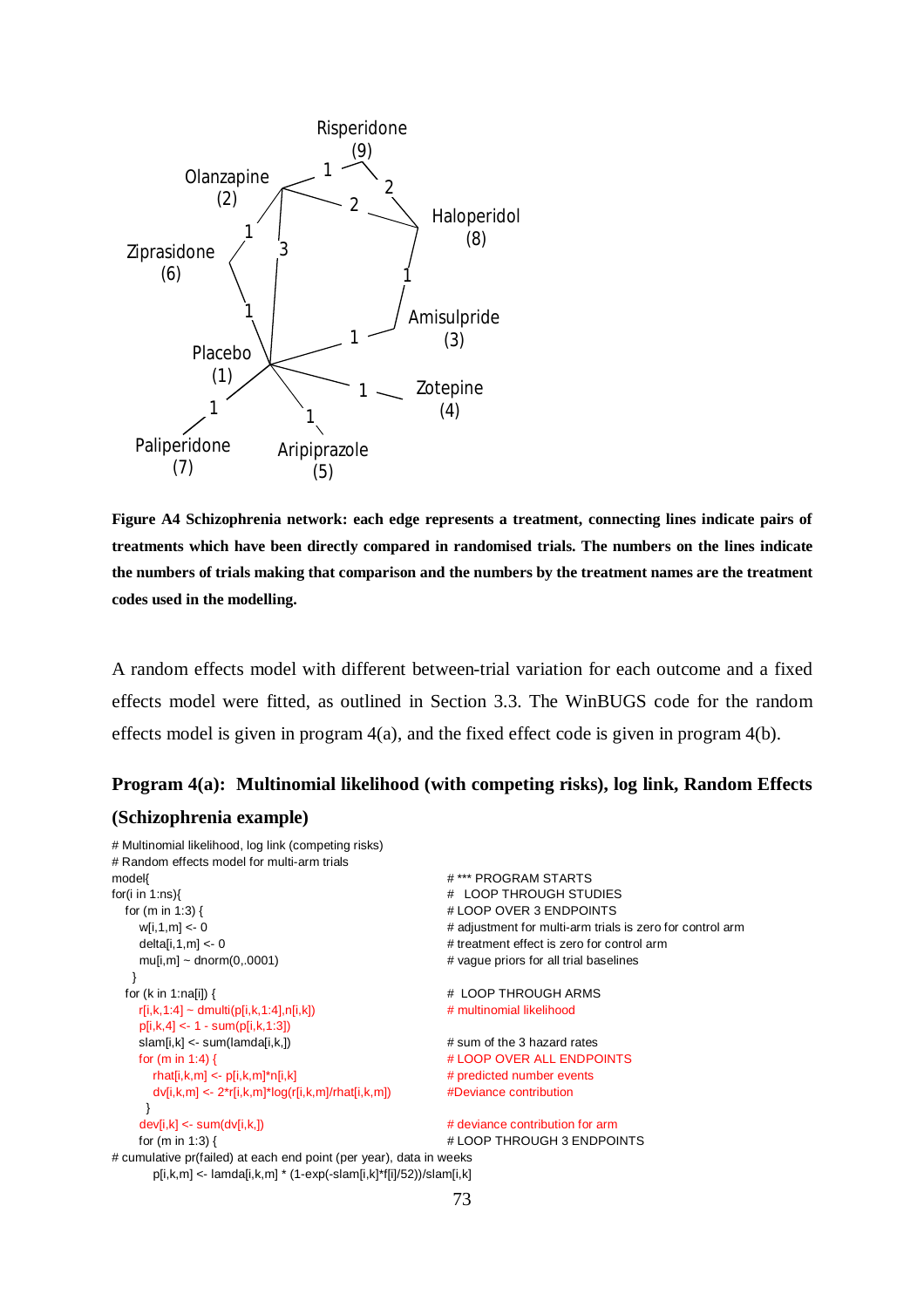```
log(lamda[i,k,m]) <- mu[i,m] + delta[i,k,m] # model for linear predictor for each outcome
    for (k in 2:na[i]) { \qquad # LOOP THROUGH ARMS
       delta[i,k,m] ~ dnorm(md[i,k,m],taud[i,k,m])
      md[i,k,m] <- d[t[i,k],m] - d[t[i,1],m] + sw[i,k,m] \qquad # mean of LHR distributions (with multi-arm correction)
      taud[i,k,m] <- tau[m] *2*(k-1)/k \qquad # precision of LHR distributions with multi-arm correction
      w[i,k,m] < - (delta[i,k,m] - d[t[i,k],m] + d[t[i,1],m]) # adjustment for multi-arm RCTs
      sw[i,k,m] <- sum(w[i,1:k-1,m])/(k-1) \qquad \qquad \qquad \qquad \qquad # cumulative adjustment for multi-arm trials
      }
    }
   resdev[i] <- sum(dev[i,1:na[i]]) # summed residual deviance contribution for this trial
 } 
totresdev <- sum(resdev[]) #Total Residual Deviancefor (m in 1:3) { \qquad # LOOP THROUGH 3 END-POINTS
   d[1,m]<-0 # treatment effect is zero for reference treatment
  for (k in 2:nt){ d[k,m] \sim dnorm(0,0001) } \qquad \qquad # vague priors for treatment effects
  sd[m] ~ dunif(0,5) example and the state of the state of the state of the state of the state of the state of the state of the state of the state of the state of the state of the state of the state of the state of the state
   tau[m] <- pow(sd[m],-2) # between-trial precision = (1/between-trial variance)
 }
} # *** PROGRAM ENDS
```
Additional code to monitor all treatment contrasts and rank treatments can be added as before. Given values for the mean for each outcome, meanA = c(-0.078,-1.723,-0.7185), and precision, precA = c(1.6, 1.05, 0.61), of the hazards for each endpoint on Treatment 1, from external sources, absolute effects, and absolute probabilities of the competing outcomes occurring within a given time period,  $timeA$ , say, a 1-month ( $1/12=0.083$  years) interval, could be monitored as follows:

```
for (k in 1:nt) {pslam(k] <- sum(T[k,]) } #LOOP THROUGH TREATMENTS, summing the 3 rates
for (m in 1:3) { \qquad # LOOP THROUGH 3 END-POINTS
  A[m] ~ dnorm(meanA[m],precA[m])
 for (k in 1:nt) { \# LOOP THROUGH TREATMENTS
    log(T[k,m]) \leq A[m] + d[k,m]cumpr[k,m] <- T[k,m] * (1-exp(-pslam[k]*timeA))/pslam[k] # cumulative pr(failed) at each end point
   }
 }
```
The data structure again consists of a list specifying the number of treatments nt and number of studies ns, with the main body of data in a vector format; if represents the follow-up time in that trial. Only two columns are required for each arm variable since there are no multi-arm trials:  $t_{1,1}$  then  $t_{1,2}$  the treatment codes; then  $r_{1,k,j}$  the number of events for the *k*-th treatment, outcome *j*; then  $n[,1]$  and  $n[,2]$  the total number of individuals in each trial arm; and finally the number of arms in the study, na[], and the study identifiers commented out. Both data components need to be loaded into WinBUGS for the program to run.

# Data (Schizophrenia example) list(ns=15, nt=9) f[] t[,1] t[,2] r[,1,1] r[,2,1] r[,1,2] r[,2,2] r[,1,3] r[,2,3] r[,1,4] r[,2,4] n[,1] n[,2] na[] #study ID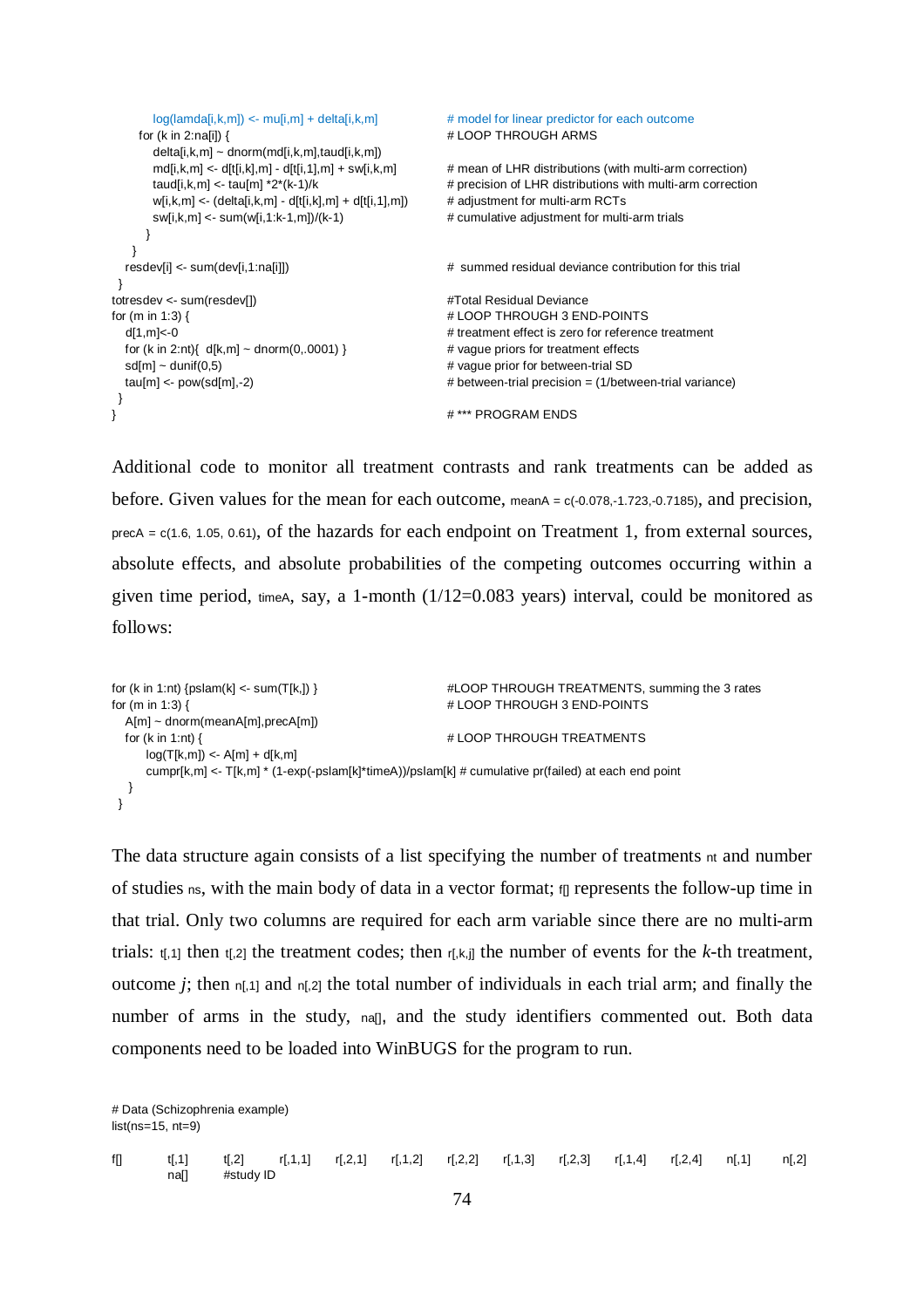| 42  | 1                                | $\overline{2}$ | 28             | 9      | 12           | $\overline{2}$ | 15             | 19             | 47               | 194              | 102 | 224 |
|-----|----------------------------------|----------------|----------------|--------|--------------|----------------|----------------|----------------|------------------|------------------|-----|-----|
|     | $\overline{2}$                   | #1             |                |        |              |                |                |                |                  |                  |     |     |
| 46  | 1                                | $\overline{2}$ | $\overline{7}$ | $10\,$ | 0            | $\sqrt{2}$     | 4              | $16\,$         | $\sqrt{2}$       | 17               | 13  | 45  |
|     | $\overline{2}$                   | $\#2$          |                |        |              |                |                |                |                  |                  |     |     |
| 46  | 1                                | $\overline{2}$ | 5              | 6      | $\mathbf{2}$ | $10$           | $\mathbf 5$    | 15             | $\sqrt{2}$       | 17               | 14  | 48  |
|     | 2                                | #3             |                |        |              |                |                |                |                  |                  |     |     |
| 26  | 1                                | 3              | 5              | 4      | 5            | 1              | 39             | 26             | 23               | 38               | 72  | 69  |
|     | $\overline{\mathbf{c}}$          | #4             |                |        |              |                |                |                |                  |                  |     |     |
| 26  | 1                                | 4              | 21             | 4      | 4            | 16             | 24             | 21             | $\boldsymbol{9}$ | 20               | 58  | 61  |
|     | $\overline{c}$                   | #5             |                |        |              |                |                |                |                  |                  |     |     |
| 26  | 1                                | 5              | 85             | 50     | 13           | 16             | 12             | $18$           | 45               | 71               | 155 | 155 |
|     | $\overline{\mathbf{c}}$          | #6             |                |        |              |                |                |                |                  |                  |     |     |
| 52  | 1                                | 6              | 43             | $71\,$ | 11           | 19             | $\overline{7}$ | 28             | 10               | 88               | 71  | 206 |
|     | 2                                | #7             |                |        |              |                |                |                |                  |                  |     |     |
| 47  | 1                                | $\overline{7}$ | 52             | 23     | 1            | 3              | $\overline{7}$ | 17             | 41               | 61               | 101 | 104 |
|     | $\overline{\mathbf{c}}$          | #8             |                |        |              |                |                |                |                  |                  |     |     |
| 28  | $\mathbf{2}$                     | 6              | 11             | 8      | 6            | $\sqrt{5}$     | 44             | 33             | 10               | $\boldsymbol{9}$ | 71  | 55  |
|     | $\overline{\mathbf{c}}$          | #9             |                |        |              |                |                |                |                  |                  |     |     |
| 52  | $\mathbf{2}$                     | 8              | 87             | 34     | 54           | 20             | 170            | 50             | 316              | 76               | 627 | 180 |
| 52  | $\overline{c}$<br>$\overline{c}$ | #10            | 28             | 29     | 9            | 14             | 26             | 25             | 78               |                  | 141 | 134 |
|     | $\overline{\mathbf{c}}$          | 8<br>#11       |                |        |              |                |                |                |                  | 66               |     |     |
| 28  | $\overline{c}$                   | 9              | 20             | 53     | 17           | 17             | 36             | 18             | 99               | 79               | 172 | 167 |
|     | $\overline{\mathbf{c}}$          | #12            |                |        |              |                |                |                |                  |                  |     |     |
| 52  | 3                                | 8              | 5              | 9      | 3            | 5              | $\sqrt{2}$     | $\overline{2}$ | 19               | 15               | 29  | 31  |
|     | $\overline{\mathbf{c}}$          | #13            |                |        |              |                |                |                |                  |                  |     |     |
| 52  | 8                                | 9              | 65             | 41     | 29           | 22             | 80             | 60             | 14               | 54               | 188 | 177 |
|     | $\overline{2}$                   | #14            |                |        |              |                |                |                |                  |                  |     |     |
| 104 | 8                                | 9              | 8              | 4      | 0            | $\mathsf 3$    | 4              | 4              | 18               | 22               | 30  | 33  |
|     | $\overline{c}$                   | #15            |                |        |              |                |                |                |                  |                  |     |     |
|     |                                  |                |                |        |              |                |                |                |                  |                  |     |     |

END

# Initial Values

# In this case it is advisable to initialise delta to avoid numerical errors

#chain 1

list(d= structure(.Data= c(NA, NA, NA, 0,0,0, 0,0,0, 0,0,0, 0,0,0, 0,0,0, 0,0,0, 0,0,0, 0,0,0), .Dim=c(9, 3)), sd=c(1, 1, 1),

mu= structure(.Data= c(0,0,0, 0,0,0, 0,0,0, 0,0,0, 0,0,0, 0,0,0, 0,0,0, 0,0,0, 0,0,0, 0,0,0, 0,0,0, 0,0,0, 0,0,0, 0,0,0, 0,0,0), .Dim=c(15, 3)),

delta= structure(.Data= c(NA,NA,NA, 0,0,0, NA,NA,NA, 0,0,0, NA,NA,NA, 0,0,0, NA,NA,NA, 0,0,0, NA,NA,NA, 0,0,0, NA,NA,NA, 0,0,0, NA,NA,NA, 0,0,0, NA,NA,NA, 0,0,0, NA,NA,NA, 0,0,0, NA,NA,NA, 0,0,0, NA,NA,NA, 0,0,0, NA,NA,NA, 0,0,0, NA,NA,NA, 0,0,0, NA,NA,NA, 0,0,0, NA,NA,NA, 0,0,0), .Dim=c(15, 2, 3)) )

#### #chain 2

 $list$ (d= structure(.Data= c(NA, NA, NA, 1,0,1, 0,0,1, 0,0,0, 0,0,1, 0,0,0, 0,0,0, 0,0,1,0, 0,0,1), .Dim=c(9, 3)), sd=c(1, 2, 1.5), mu= structure(.Data= c(0,0,0, 0,0,0, 0,0,0, 0,0,0, 0,0,0, 0,0,0, 0,0,0, 0,0,0, 0,0,0, 0,0,0, 0,0,0, 0,0,0, 0,0,0, 0,0,0), .Dim=c(15, 3)), delta= structure(.Data= c(NA,NA,NA, 0,0,0, NA,NA,NA, 0,0,0, NA,NA,NA, 0,0,0, NA,NA,NA, 0,0,0, NA,NA,NA, 0,0,0, NA,NA,NA, 0,0,0, NA,NA,NA, 0,0,0, NA,NA,NA, 0,0,0, NA,NA,NA, 0,0,0, NA,NA,NA, 0,0,0, NA,NA,NA, 0,0,0, NA,NA,NA, 0,0,0, NA,NA,NA, 0,0,0, NA,NA,NA, 0,0,0, NA,NA,NA, 0,0,0), .Dim=c(15, 2, 3)) )

#### #chain 3

list(d= structure(.Data= c(NA, NA, NA, -1,0,-1, 0,0,-1, 0,0,0, 0,0,-1, 0,0,0, 0,0,0, 0,-1,0, 0,0,-1), .Dim=c(9, 3)), sd=c(1, 2, 1.5),

mu= structure(.Data= c(0,1,0, 0,1,0, 0,0,0, 0,0,1, 0,0,0, 0,0,1, 0,0,0, 0,0,1, 0,0,0, 0,1,0, 0,1,0, 0,0,0, 0,0,0, 1,0,1, 0,0,0), .Dim=c(15, 3)),

delta= structure(.Data= c(NA,NA,NA, 0,0,0, NA,NA,NA, 0,0,0, NA,NA,NA, 0,0,0, NA,NA,NA, 0,0,0, NA,NA,NA, 0,0,0, NA,NA,NA, 0,0,0, NA,NA,NA, 0,0,0, NA,NA,NA, 0,0,0, NA,NA,NA, 0,0,0, NA,NA,NA, 0,0,0, NA,NA,NA, 0,0,0, NA,NA,NA, 0,0,0, NA,NA,NA, 0,0,0, NA,NA,NA, 0,0,0, NA,NA,NA, 0,0,0), .Dim=c(15, 2, 3)) )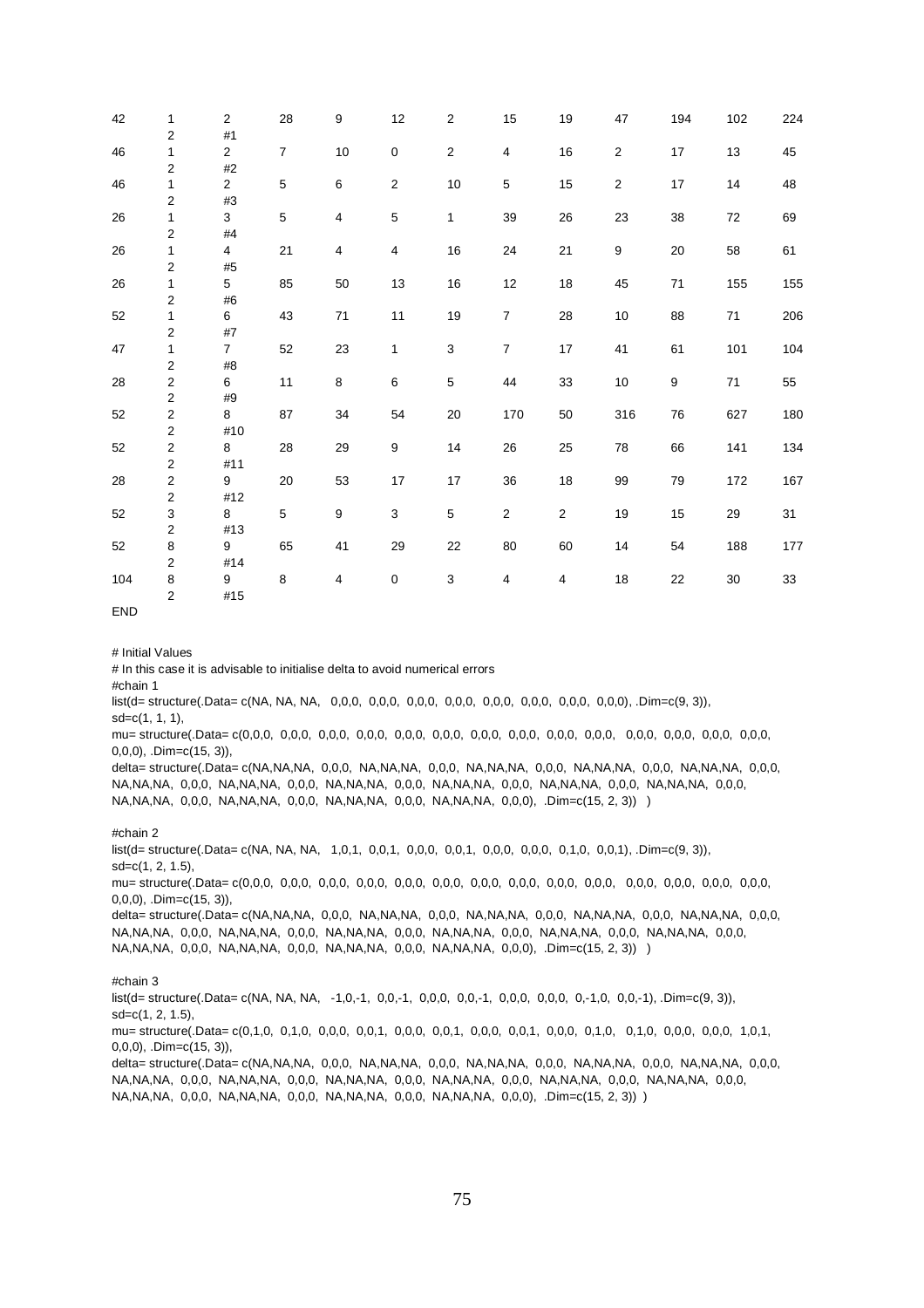Readers experimenting with this example need to be aware of difficulties with starting values. We have found one set of starting values which converges, but to a different posterior. Examples like this remind us of the importance of careful attention to the technical aspects of fitting models by Bayesian MCMC, and the need to look at the results obtained with different starting values. This is also an example where inverse gamma priors on the between trial variance leads to faster convergence, and avoids spikes in the posterior distributions.<sup>45</sup>

## **Program 4(b): Multinomial likelihood (with competing risks), log link, Fixed Effects**

## **(Schizophrenia example)**

```
# Multinomial likelihood, log link (competing risks)
# Fixed effects model for multi-arm trials
model{ # *** PROGRAM STARTS
for(i in 1:ns){ # LOOP THROUGH STUDIES
 for (m in 1:3) { \qquad # LOOP OVER 3 ENDPOINTS
   w[i,1,m] <- 0 \blacksquare = 0 \blacksquare # adjustment for multi-arm trials is zero for control arm
   delta[i,1,m] <- 0 \neq treatment effect is zero for control arm
    mu[i,m] ~ dnorm(0,.0001) # vague priors for all trial baselines
 }
 for (k in 1:na[i]) { \qquad # LOOP THROUGH ARMS
   r[i,k,1:4] ~ dmulti(p[i,k,1:4],n[i,k]) \qquad \qquad \qquad \qquad # multinomial likelihood
   p[i,k,4] < -1 - sum(p[i,k,1:3])slam[i,k] <- sum(lamda[i,k,]) \qquad \qquad \qquad # sum of the 3 hazard rates
   for (m in 1:4) { \# LOOP OVER ALL ENDPOINTS
     rhat[i,k,m] <- p[i,k,m]*n[i,k] \# predicted number events (adjusting zero fitted values)
      dv[i,k,m] <- 2*r[i,k,m]*log(r[i,k,m]/rhat[i,k,m]) #Deviance contribution
     }
   dev[i,k] <- sum(dev[i,k,]) \qquad \qquad \qquad \qquad # deviance contribution for arms
   for (m in 1:3) { \qquad # LOOP THORUGH ENDPOINTS
      p[i,k,m] <- lamda[i,k,m] * (1-exp(-slam[i,k]*f[i]/52))/slam[i,k] # cumulative pr(failed) at each end point
     log(lamda[i,k,m]) \leq muf[i,m] + df[i,k,m] - df[i,1,m] # model for linear predictor
     }
   }
  resdev[i] <- sum(dev[i,1:na[i]]) # summed residual deviance contribution for this trial
 } 
totresdev <- sum(resdev[]) #Total Residual Deviancefor (m in 1:3) { \# LOOP THORUGH ENDPOINTS
  d[1,m]<-0 # treatment effect is zero for reference treatment
 for (k \text{ in } 2\text{ :}nt) \{ d[k,m] \sim \text{dnorm}(0,0001) \} # vague priors for treatment effects
 }
} # *** PROGRAM ENDS
```
#### # Initial Values

```
#chain 1
```
list(d= structure(.Data= c(NA, NA, NA, 0,0,0, 0,0,0, 0,0,0, 0,0,0, 0,0,0, 0,0,0, 0,0,0, 0,0,0), .Dim=c(9, 3)), mu= structure(.Data= c(0,0,0, 0,0,0, 0,0,0, 0,0,0, 0,0,0, 0,0,0, 0,0,0, 0,0,0, 0,0,0, 0,0,0, 0,0,0, 0,0,0, 0,0,0, 0,0,0,  $(0,0,0)$ , .Dim=c $(15, 3)$ ) )

#### #chain 2

 $list(d = structure( .Data = c(NA, NA, NA, 1,0,1, 0,0,1, 0,0,0, 0,0,1, 0,0,0, 0,0,0, 0,1),$  . $Dim=c(9, 3)),$ mu= structure(.Data= c(0,0,0, 0,0,0, 0,0,0, 0,0,0, 0,0,0, 0,0,0, 0,0,0, 0,0,0, 0,0,0, 0,0,0, 0,0,0, 0,0,0, 0,0,0, 0,0,0, 0,0,0, 0,0,0, 0,0,0,  $(0,0,0)$ , .Dim=c(15, 3)) )

#### #chain 3

list(d= structure(.Data= c(NA, NA, NA, -1,0,-1, 0,0,-1, 0,0,0, 0,0,-1, 0,0,0, 0,0,0, 0,-1,0, 0,0,-1), .Dim=c(9, 3)), mu= structure(.Data= c(0,5,0, 0,5,0, 0,0,0, 0,0,5, 0,0,0, 0,0,5, 0,0,0, 0,0,5, 0,0,0, 0,5,0, 0,5,0, 0,0,0, 0,0,0, 3,0,3, 0,0,0), .Dim=c(15, 3)))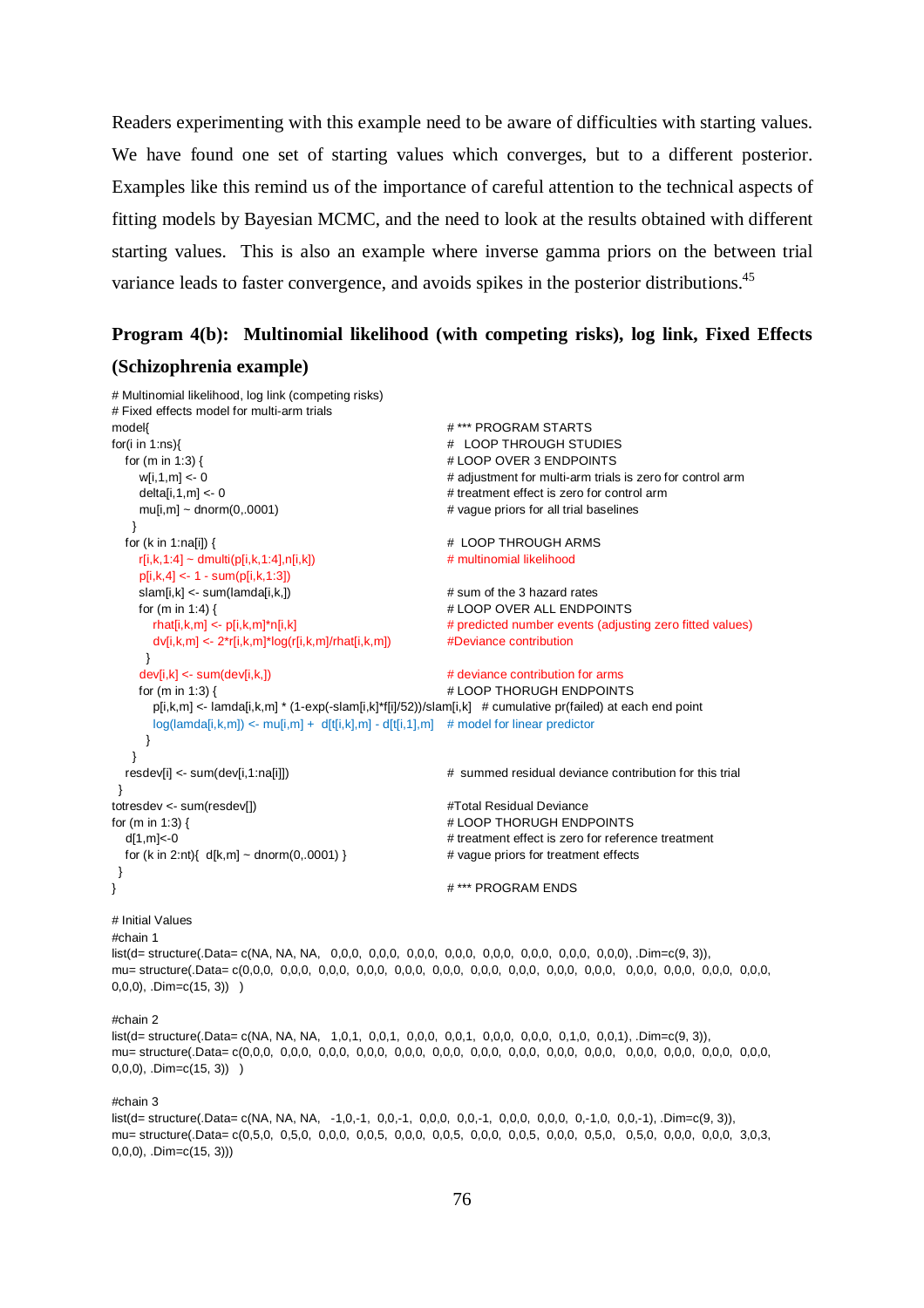### **RESULTS**

Results (based on 3 chains: 100,000 iterations after a burn-in of 50,000 for the FE model and 100,000 iterations after a burn-in of 10,000 for the RE model) are presented in Table A7. Note that the follow-up time data are entered in weeks, while the analysis delivers annual rates. The model fit statistics suggest that the random effects model is a better fit to the data and the DIC shows that this model should be preferred. The log-hazard rates for each of the competing events and the absolute probabilities of the competing outcomes occurring within 1 month (assuming a baseline log-hazard as detailed above) are given in Table A7. For a graphical representation of which treatment is best for each of the competing outcomes and further comments see Ades et al.<sup>45</sup>

**Table A7 Schizophrenia example: posterior mean, standard deviation (sd), median and 95% Credible interval (CrI) for both the fixed and random effects models for the treatment effects of Olanzapine**  $(d_{12})$ **,** Amisulpride  $(d_{13})$ , Zotepine  $(d_{14})$ , Aripripazole  $(d_{15})$ , Ziprasidone  $(d_{16})$ , Paliperidone  $(d_{17})$ , Haloperidol  $(d_{18})$ and Risperidone  $(d_{19})$  relative to Placebo, absolute probabilities of reaching each of the outcomes for Placebo (Pr<sub>1</sub>), Olanzapine (Pr<sub>2</sub>), Amisulpride (Pr<sub>3</sub>), Zotepine (Pr<sub>4</sub>), Aripripazole (Pr<sub>5</sub>), Ziprasidone (Pr<sub>6</sub>), **Paliperidone** ( $Pr_7$ ), Haloperidol ( $Pr_8$ ) and Risperidone ( $Pr_9$ ); heterogeneity parameter  $\tau$  for each of the **three outcomes, and model fit statistics for the fixed and random effects models.**

|          |         |      | FE model |                 | <b>RE</b> model |      |         |                 |  |  |
|----------|---------|------|----------|-----------------|-----------------|------|---------|-----------------|--|--|
|          | mean    | sd   | median   | <b>CrI</b>      | mean            | sd   | median  | <b>CrI</b>      |  |  |
|          |         |      |          | <b>Relapse</b>  |                 |      |         |                 |  |  |
| $d_{12}$ | $-1.57$ | 0.23 | $-1.57$  | $(-2.01,-1.13)$ | $-1.46$         | 0.48 | $-1.47$ | $(-2.39,-0.50)$ |  |  |
| $d_{13}$ | $-1.15$ | 0.48 | $-1.14$  | $(-2.10,-0.22)$ | $-0.97$         | 0.80 | $-0.97$ | $(-2.53, 0.63)$ |  |  |
| $d_{14}$ | $-2.10$ | 0.23 | $-0.52$  | $(-0.96,-0.06)$ | $-2.10$         | 0.99 | $-2.08$ | $(-4.11,-0.19)$ |  |  |
| $d_{15}$ | $-0.73$ | 0.19 | $-0.72$  | $(-1.10,-0.36)$ | $-0.73$         | 0.82 | $-0.73$ | $(-2.37, 0.92)$ |  |  |
| $d_{16}$ | $-1.12$ | 0.20 | $-1.12$  | $(-1.50,-0.73)$ | $-1.23$         | 0.65 | $-1.23$ | $(-2.56, 0.05)$ |  |  |
| $d_{17}$ | $-1.02$ | 0.26 | $-1.01$  | $(-1.53,-0.53)$ | $-1.02$         | 0.84 | $-1.02$ | $(-2.70, 0.66)$ |  |  |
| $d_{18}$ | $-0.90$ | 0.26 | $-0.90$  | $(-1.41,-0.38)$ | $-0.69$         | 0.64 | $-0.71$ | $(-1.93, 0.63)$ |  |  |
| $d_{19}$ | $-1.27$ | 0.28 | $-1.27$  | $(-1.82,-0.71)$ | $-1.12$         | 0.74 | $-1.13$ | $(-2.59, 0.37)$ |  |  |
| $Pr_1$   | 0.09    | 0.07 | 0.07     | (0.02, 0.29)    | 0.09            | 0.07 | 0.07    | (0.02, 0.29)    |  |  |
| $Pr_2$   | 0.02    | 0.02 | 0.02     | (0.00, 0.08)    | 0.03            | 0.03 | 0.02    | (0.00, 0.10)    |  |  |
| $Pr_3$   | 0.03    | 0.04 | 0.02     | (0.00, 0.14)    | 0.05            | 0.07 | 0.03    | (0.00, 0.23)    |  |  |
| $Pr_4$   | 0.01    | 0.02 | 0.01     | (0.00, 0.06)    | 0.02            | 0.04 | 0.01    | (0.00, 0.10)    |  |  |
| $Pr_5$   | 0.05    | 0.04 | 0.03     | (0.01, 0.16)    | 0.06            | 0.08 | 0.03    | (0.00, 0.27)    |  |  |
| $Pr_6$   | 0.03    | 0.03 | 0.02     | (0.00, 0.11)    | 0.03            | 0.05 | 0.02    | (0.00, 0.15)    |  |  |
| $Pr_7$   | 0.03    | 0.03 | 0.02     | (0.00, 0.12)    | 0.04            | 0.06 | 0.02    | (0.00, 0.20)    |  |  |
| $Pr_8$   | 0.04    | 0.04 | 0.03     | (0.01, 0.14)    | 0.06            | 0.07 | 0.04    | (0.00, 0.24)    |  |  |
| $Pr_9$   | 0.03    | 0.03 | 0.02     | (0.00, 0.10)    | 0.04            | 0.06 | 0.02    | (0.00, 0.19)    |  |  |
| τ        |         |      |          |                 | 0.73            | 0.32 | 0.66    | (0.30, 1.53)    |  |  |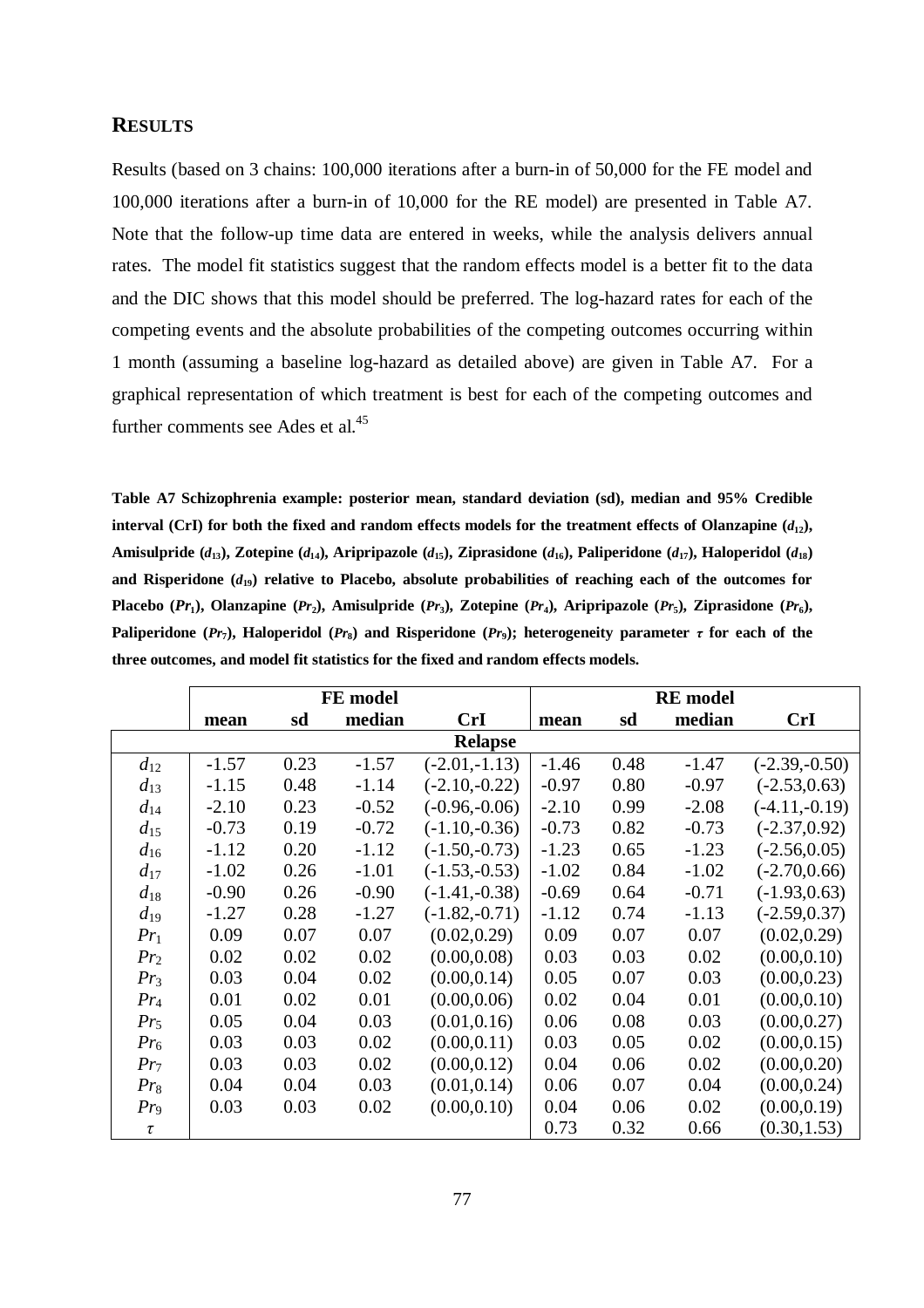| Discontinuation due to side effects |         |      |         |                                      |         |      |         |                 |  |  |  |
|-------------------------------------|---------|------|---------|--------------------------------------|---------|------|---------|-----------------|--|--|--|
| $d_{12}$                            | $-1.33$ | 0.34 | $-1.33$ | $(-2.01,-0.67)$                      | $-1.07$ | 0.89 | $-1.14$ | $(-2.67, 0.97)$ |  |  |  |
| $d_{13}$                            | $-1.67$ | 0.68 | $-1.64$ | $(-3.09,-0.41)$                      | $-1.75$ | 1.39 | $-1.72$ | $(-4.63, 0.99)$ |  |  |  |
| $d_{14}$                            | 1.15    | 0.59 | 1.12    | (0.06, 2.41)                         | 1.14    | 1.56 | 1.12    | $(-2.05, 4.34)$ |  |  |  |
| $d_{15}$                            | 0.02    | 0.38 | 0.02    | $(-0.72, 0.78)$                      | 0.02    | 1.49 | 0.02    | $(-3.10, 3.12)$ |  |  |  |
| $d_{16}$                            | $-1.05$ | 0.34 | $-1.06$ | $(-1.71,-0.35)$                      | $-0.98$ | 1.16 | $-1.02$ | $(-3.28, 1.52)$ |  |  |  |
| $d_{17}$                            | 1.31    | 1.43 | 1.16    | $(-1.10, 4.58)$                      | 1.35    | 2.05 | 1.24    | $(-2.48, 5.76)$ |  |  |  |
| $d_{18}$                            | $-0.90$ | 0.39 | $-0.90$ | $(-1.67,-0.15)$                      | $-0.84$ | 1.14 | $-0.86$ | $(-3.16, 1.56)$ |  |  |  |
| $d_{19}$                            | $-1.34$ | 0.42 | $-1.33$ | $(-2.17,-0.52)$                      | $-0.71$ | 1.40 | $-0.89$ | $(-3.08, 2.63)$ |  |  |  |
| $Pr_1$                              | 0.02    | 0.02 | 0.01    | (0.00, 0.09)                         | 0.02    | 0.03 | 0.01    | (0.00, 0.09)    |  |  |  |
| Pr <sub>2</sub>                     | 0.01    | 0.01 | 0.00    | (0.00, 0.03)                         | 0.01    | 0.04 | 0.00    | (0.00, 0.07)    |  |  |  |
| $Pr_3$                              | 0.01    | 0.01 | 0.00    | (0.00, 0.03)                         | 0.01    | 0.05 | 0.00    | (0.00, 0.06)    |  |  |  |
| $Pr_4$                              | 0.08    | 0.10 | 0.04    | (0.00, 0.35)                         | 0.12    | 0.19 | 0.04    | (0.00, 0.82)    |  |  |  |
| $Pr_5$                              | 0.02    | 0.03 | 0.01    | (0.00, 0.10)                         | 0.05    | 0.12 | 0.01    | (0.00, 0.38)    |  |  |  |
| $Pr_6$                              | 0.01    | 0.01 | 0.00    | (0.00, 0.04)                         | 0.02    | 0.06 | 0.01    | (0.00, 0.11)    |  |  |  |
| Pr <sub>7</sub>                     | 0.13    | 0.20 | 0.04    | (0.00, 0.84)                         | 0.16    | 0.26 | 0.05    | (0.00, 0.97)    |  |  |  |
| $Pr_8$                              | 0.01    | 0.01 | 0.01    | (0.00, 0.04)                         | 0.02    | 0.06 | 0.01    | (0.00, 0.11)    |  |  |  |
| $Pr_9$                              | 0.01    | 0.01 | 0.00    | (0.00, 0.03)                         | 0.03    | 0.10 | 0.01    | (0.00, 0.26)    |  |  |  |
| $\tau$                              |         |      |         |                                      | 1.20    | 0.80 | 1.03    | (0.14, 3.31)    |  |  |  |
|                                     |         |      |         | Discontinuation due to other reasons |         |      |         |                 |  |  |  |
| $d_{12}$                            | $-0.52$ | 0.23 | $-0.52$ | $(-0.96,-0.06)$                      | $-0.51$ | 0.26 | $-0.52$ | $(-0.99, 0.03)$ |  |  |  |
| $d_{13}$                            | $-0.60$ | 0.25 | $-0.60$ | $(-1.11,-0.11)$                      | $-0.59$ | 0.33 | $-0.60$ | $(-1.23, 0.07)$ |  |  |  |
| $d_{14}$                            | $-0.48$ | 0.32 | $-0.48$ | $(-1.10, 0.15)$                      | $-0.48$ | 0.40 | $-0.49$ | $(-1.25, 0.30)$ |  |  |  |
| $d_{15}$                            | 0.24    | 0.38 | 0.23    | $(-0.50, 1.00)$                      | 0.23    | 0.46 | 0.24    | $(-0.64, 1.11)$ |  |  |  |
| $d_{16}$                            | $-0.44$ | 0.27 | $-0.44$ | $(-0.96, 0.10)$                      | $-0.44$ | 0.33 | $-0.45$ | $(-1.06, 0.24)$ |  |  |  |
| $d_{17}$                            | 0.74    | 0.47 | 0.73    | $(-0.13, 1.70)$                      | 0.75    | 0.52 | 0.76    | $(-0.26, 1.79)$ |  |  |  |
| $d_{18}$                            | $-0.43$ | 0.26 | $-0.44$ | $(-0.94, 0.08)$                      | $-0.43$ | 0.32 | $-0.43$ | $(-1.04, 0.22)$ |  |  |  |
| $d_{19}$                            | $-1.07$ | 0.29 | $-1.07$ | $(-1.64,-0.51)$                      | $-1.08$ | 0.36 | $-1.10$ | $(-1.76,-0.33)$ |  |  |  |
| $Pr_1$                              | 0.07    | 0.10 | 0.04    | (0.00, 0.37)                         | 0.07    | 0.10 | 0.04    | (0.00, 0.37)    |  |  |  |
| Pr <sub>2</sub>                     | 0.05    | 0.08 | 0.02    | (0.00, 0.26)                         | 0.05    | 0.08 | 0.02    | (0.00, 0.27)    |  |  |  |
| $Pr_3$                              | 0.05    | 0.07 | 0.02    | (0.00, 0.24)                         | 0.05    | 0.07 | 0.02    | (0.00, 0.25)    |  |  |  |
| $Pr_4$                              | 0.05    | 0.08 | 0.02    | (0.00, 0.27)                         | 0.05    | 0.08 | 0.02    | (0.00, 0.27)    |  |  |  |
| $Pr_5$                              | 0.10    | 0.13 | 0.05    | (0.00, 0.49)                         | 0.09    | 0.13 | 0.05    | (0.00, 0.49)    |  |  |  |
| $Pr_6$                              | 0.05    | 0.08 | 0.03    | (0.00, 0.28)                         | 0.05    | 0.08 | 0.02    | (0.00, 0.29)    |  |  |  |
| Pr <sub>7</sub>                     | 0.14    | 0.17 | 0.07    | (0.00, 0.66)                         | 0.13    | 0.17 | 0.07    | (0.00, 0.66)    |  |  |  |
| $Pr_8$                              | 0.05    | 0.08 | 0.03    | (0.00, 0.28)                         | 0.05    | 0.08 | 0.02    | (0.00, 0.29)    |  |  |  |
| $Pr_9$                              | 0.03    | 0.05 | 0.01    | (0.00, 0.16)                         | 0.03    | 0.05 | 0.01    | (0.00, 0.16)    |  |  |  |
| τ                                   |         |      |         |                                      | 0.17    | 0.16 | 0.13    | (0.00, 0.59)    |  |  |  |
| $\bar{D}_{res}$ *                   | 120.0   |      |         |                                      | 89.1    |      |         |                 |  |  |  |
| pD                                  | 68.5    |      |         |                                      | 80.2    |      |         |                 |  |  |  |
| $\rm DIC$                           | 188.5   |      |         |                                      | 169.3   |      |         |                 |  |  |  |

\*compare to 90 data points

# **EXAMPLE 5. PARKINSON'S**

The data presented in Table A8 are the mean off-time reduction in patients given dopamine Agonists as adjunct therapy in Parkinson's disease. The data available are the mean, standard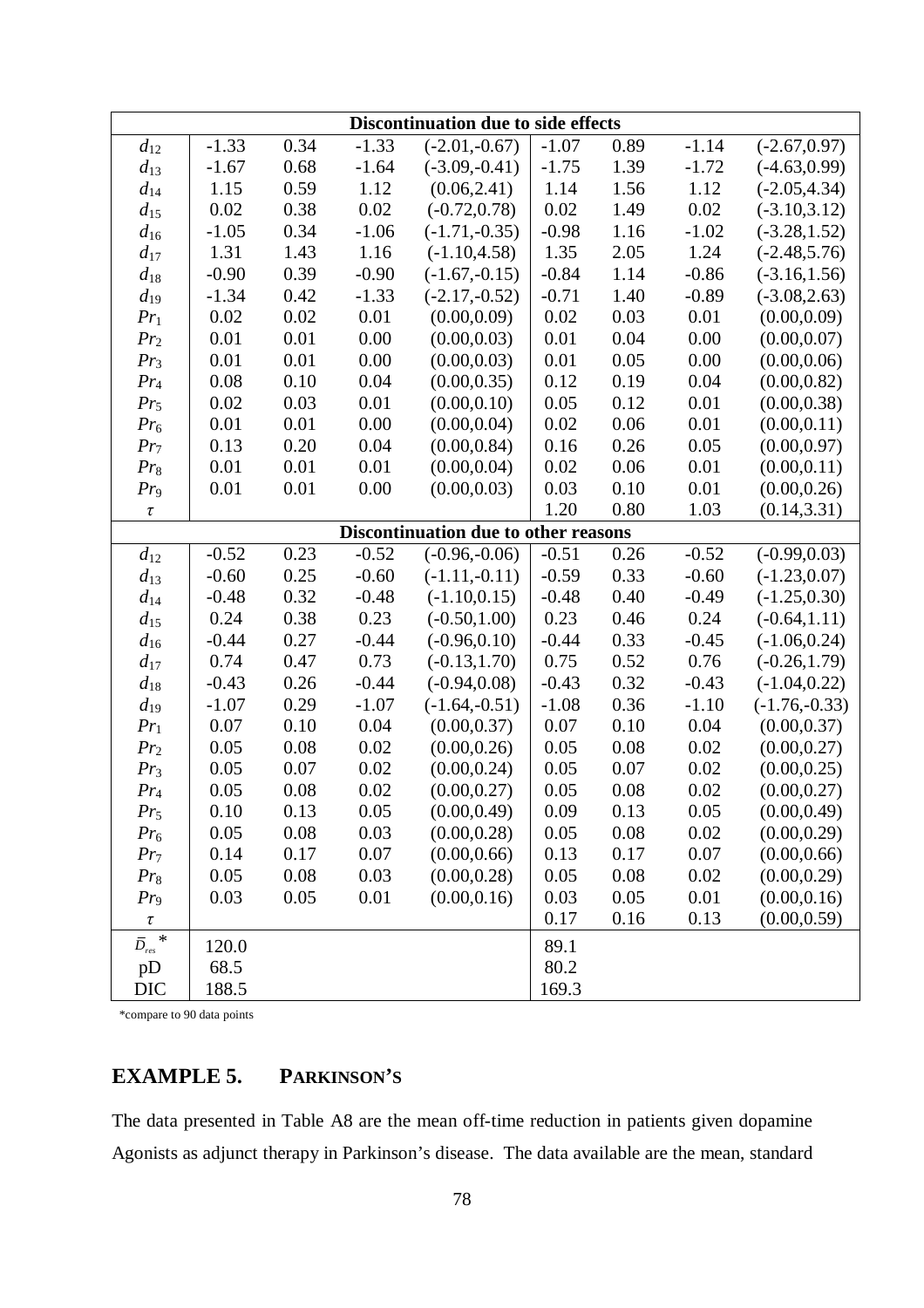deviation and number of patients in each trial arm, for 7 studies of five different drugs: placebo, coded 1, and five active drugs coded 2 to 5. The network diagram is presented in Figure A5. The authors are grateful to Jeroen Jansen of Mapi Values for giving us access to this data.

| Table A8 Parkinson's example: study names, treatments compared, mean off-time reduction with its         |
|----------------------------------------------------------------------------------------------------------|
| standard deviation, total number of patients in each trial arm; treatment differences and standard error |
| of the differences; where treatment 1 is a placebo and treatments 2-5 are active drugs.                  |

| <b>Study</b>   | <b>Treatment</b> | $\mathbf{v}$ | sd   | $\mathbf n$ | diff    | se(diff) |
|----------------|------------------|--------------|------|-------------|---------|----------|
| $\mathbf{I}$   | 1                | $-1.22$      | 3.7  | 54          |         |          |
|                | 3                | $-1.53$      | 4.28 | 95          | $-0.31$ | 0.668    |
| 2              | 1                | $-0.7$       | 3.7  | 172         |         |          |
|                | $\overline{2}$   | $-2.4$       | 3.4  | 173         | $-1.7$  | 0.383    |
| 3              | 1                | $-0.3$       | 4.4  | 76          |         |          |
|                | $\overline{2}$   | $-2.6$       | 4.3  | 71          | $-2.3$  | 0.718    |
|                | $\overline{4}$   | $-1.2$       | 4.3  | 81          | $-0.9$  | 0.695    |
| $\overline{4}$ | 3                | $-0.24$      | 3    | 128         |         |          |
|                | 4                | $-0.59$      | 3    | 72          | $-0.35$ | 0.442    |
| 5              | 3                | $-0.73$      | 3    | 80          |         |          |
|                | 4                | $-0.18$      | 3    | 46          | 0.55    | 0.555    |
| 6              | 4                | $-2.2$       | 2.31 | 137         |         |          |
|                | 5                | $-2.5$       | 2.18 | 131         | $-0.3$  | 0.274    |
| 7              | 4                | $-1.8$       | 2.48 | 154         |         |          |
|                | 5                | $-2.1$       | 2.99 | 143         | $-0.3$  | 0.320    |



**Figure A5 Parkinson network: each edge represents a treatment, connecting lines indicate pairs of treatments which have been directly compared in randomised trials. The numbers on the lines indicate the numbers of trials making that comparison and the numbers by the treatment names are the treatment codes used in the modelling.**

The model for this type of data is outlined in Section 3.4. The WinBUGS code for random effects is given in program 5(a) and the fixed effects code is given in program 5(b).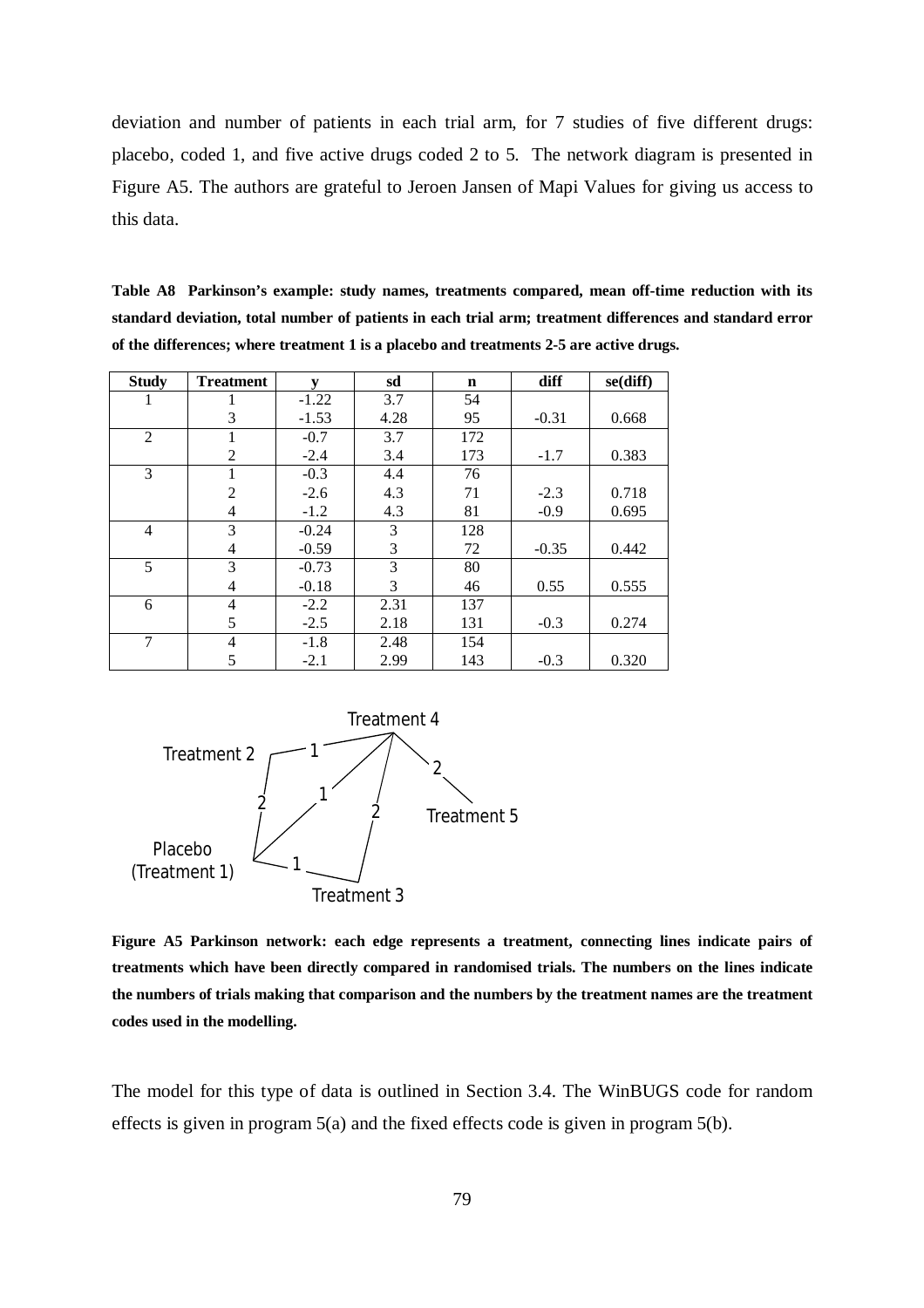#### **Program 5(a): Normal likelihood, identity link, Random Effects (Parkinson's example)**

```
# Normal likelihood, identity link
# Random effects model for multi-arm trials
model{ # *** PROGRAM STARTS
for(i in 1:ns){ # LOOP THROUGH STUDIES
 w[i,1] <- 0 \blacksquare + adjustment for multi-arm trials is zero for control arm
 deltali.11 <- 0 \neq treatment effect is zero for control arm
 mu[i] \sim dnorm(0,.0001) \qquad # vaque priors for all trial baselines
 for (k in 1:na[i]) { \qquad # LOOP THROUGH ARMS
    var[i, k] \leq pow(self, k], 2) # calculate variancesprec[i,k] \leq -1/var[i,k] # set precisions
    y[i,k] ~ dnorm(theta[i,k],prec[i,k]) # normal likelihood
    theta[i,k] \leftarrow mu[i] + delta[i,k] # model for linear predictor
     dev[i,k] <- (y[i,k]-theta[i,k])*(y[i,k]-theta[i,k])*prec[i,k] #Deviance contribution
   }
  resdev[i] <- sum(dev[i,1:na[i]]) # summed residual deviance contribution for this trial
 for (k in 2:na[i]) { \qquad # LOOP THROUGH ARMS
    delta[i,k] ~ dnorm(md[i,k],taud[i,k]) # trial-specific LOR distributions
     md[i,k] <- d[t[i,k]] - d[t[i,1]] + sw[i,k] # mean of treat effects distributions (with multi-arm trial correction)
    taud[i,k] <- tau *2*(k-1)/k \qquad \qquad \qquad \qquad \qquad # precision of treat effects distributions (with multi-arm trial correction)
    w[i,k] \leftarrow (delta[i,k] - d[t[i,k]] + d[t[i,1]]) # adjustment for multi-arm RCTs
    sw[i,k] <- sum(w[i,1:k-1])/(k-1) # cumulative adjustment for multi-arm trials
   }
 } 
totresdev <- sum(resdev[]) #Total Residual Devianced[1]<-0 # treatment effect is zero for reference treatment
for (k in 2:nt){ d[k] \sim \text{dnorm}(0,0001) } \qquad \qquad # vague priors for treatment effects
sd \sim dunif(0.5) \qquad \qquad \qquad \qquad \qquad vague prior for between-trial SD.
tau <- pow(sd,-2) # between-trial precision = (1/between-trial variance)
} # *** PROGRAM ENDS
```
Additional code to monitor all treatment contrasts and rank treatments can be added as before. Given values for the mean, -0.73, and precision, 21, of the outcome on Treatment 1, from external sources, absolute effects, and the absolute treatment effect, could be monitored by adding the following code:

```
A \sim dnorm(-0.73,21)
for (k in 1:nt) \{T[k] < A + d[k]\}
```
The maximum number of arms is 3, so 3 vectors are needed for the treatment indicators,  $t<sub>1</sub>1$  $t[2]$ ,  $t[3]$ ; the continuous outcomes  $y_{i,j}$ ; and their standard errors se[,]; and finally the number of

arms, na[].

# Data (Parkinson's example)  $list(ns=7, nt=5)$ 

| t <sub>1</sub> , 1 <sub>1</sub><br>$\mathbf 1$ | t[,2]<br>3 | t <sub>1</sub> ,3 <sub>1</sub><br><b>NA</b> | V <sub>1</sub> 11<br>$-1.22$ | y[,2]<br>$-1.53$ | y[,3]<br><b>NA</b> | se[,1]<br>0.504 | $se$ [,2]<br>0.439 | sel,31<br><b>NA</b> | naf]<br>2 |
|------------------------------------------------|------------|---------------------------------------------|------------------------------|------------------|--------------------|-----------------|--------------------|---------------------|-----------|
|                                                |            |                                             |                              |                  |                    |                 |                    |                     |           |
| 1                                              | 2          | <b>NA</b>                                   | $-0.7$                       | $-2.4$           | <b>NA</b>          | 0.282           | 0.258              | <b>NA</b>           | 2         |
| 1                                              | 2          | 4                                           | $-0.3$                       | $-2.6$           | $-1.2$             | 0.505           | 0.510              | 0.478               | 3         |
| 3                                              | 4          | NA                                          | $-0.24$                      | $-0.59$          | <b>NA</b>          | 0.265           | 0.354              | NA                  | 2         |
| 3                                              | 4          | <b>NA</b>                                   | $-0.73$                      | $-0.18$          | <b>NA</b>          | 0.335           | 0.442              | <b>NA</b>           | 2         |
| $\overline{4}$                                 | 5          | <b>NA</b>                                   | $-2.2$                       | $-2.5$           | <b>NA</b>          | 0.197           | 0.190              | <b>NA</b>           | 2         |
| 4                                              | 5          | <b>NA</b>                                   | $-1.8$                       | $-2.1$           | NA                 | 0.200           | 0.250              | NA                  | 2         |
| <b>END</b>                                     |            |                                             |                              |                  |                    |                 |                    |                     |           |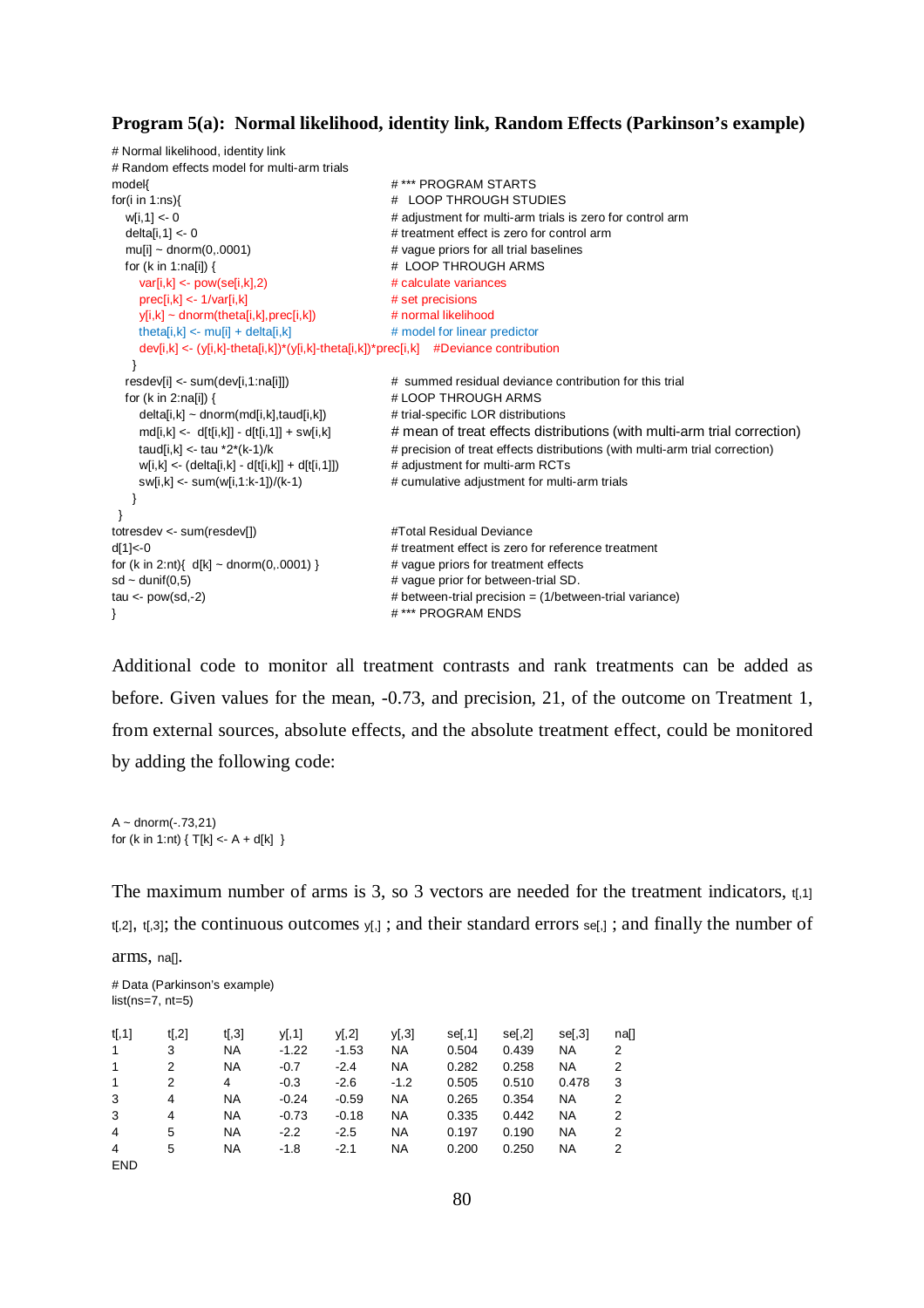```
# Initial Values 
# Initial values for delta can be generated by WinBUGS.
#chain 1
list(d=c(NA, 0.0.0.0), sd=1, mu=c(0, 0, 0, 0, 0, 0, 0))#chain 2
list(d=c(NA, -1,-3,-1,1), sd=4, mu=c(-3, -3, -3, -3, -3, -3, -3))#chain 3
list(d=c(NA, 2, 2, 2, 2), sd=2, mu=c(-3, 5, -1, -3, 7, -3, -4))
```
## **Program 5(b): Normal likelihood, identity link, Fixed Effects (Parkinson's example)**

```
# Normal likelihood, identity link
# Fixed effects model for multi-arm trials
model{ # *** PROGRAM STARTS
for(i in 1:ns){ # LOOP THROUGH STUDIES
 mu[i] \sim \text{dnorm}(0,0001) \# \text{ vague priors for all trial baselines}for (k in 1:na[i]) { \qquad # LOOP THROUGH ARMS
    var[i,k] <- pow(se[i,k],2) # calculate variances
   prec[i,k] <- 1/var[i,k] # set precisions
    y[i,k] ~ dnorm(theta[i,k],prec[i,k]) # normal likelihood
    theta[i,k] <- mu[i] + d[t[i,k]] - d[t[i,1]] # model for linear predictor
    dev[i,k] <- (y[i,k]-theta[i,k])*(y[i,k]-theta[i,k])*prec[i,k] #Deviance contribution
   }
 resdev[i] <- sum(dev[i,1:na[i]]) \qquad \qquad \qquad \qquad summed residual deviance contribution for this trial
 } 
totresdev <- sum(resdev[]) \qquad #Total Residual Deviance
d[1]<-0 # treatment effect is zero for reference treatment
for (k \text{ in } 2:nt) \{ d[k] \sim \text{dnorm}(0, 0.001) \} # vague priors for treatment effects
} # *** PROGRAM ENDS 
# Initial Values 
#chain 1
list(d=c(NA, 0,0,0,0), mu=c(0, 0, 0, 0, 0, 0))#chain 2
list(d=c(NA, -1, -3, -1, 1), mu=c(-3, -3, -3, -3, -3, -3))#chain 3
```
### **RESULTS**

 $list(d=c(NA, 2, 2, 2, 2), mu=c(-3, 5, -1, -3, 7, -3, -4))$ 

Results (based on 3 chains: 100,000 iterations after a burn-in of 50,000) are presented in Table A9. The random and fixed effects model both fit the data well, and since the random effects model has a higher DIC (due to having a higher effective number of parameters) the FE model should be preferred. The difference in mean of symptoms for each of the treatments compared to placebo and the absolute mean reduction in symptoms (assuming a baseline treatment effect as detailed above) are given in Table A9.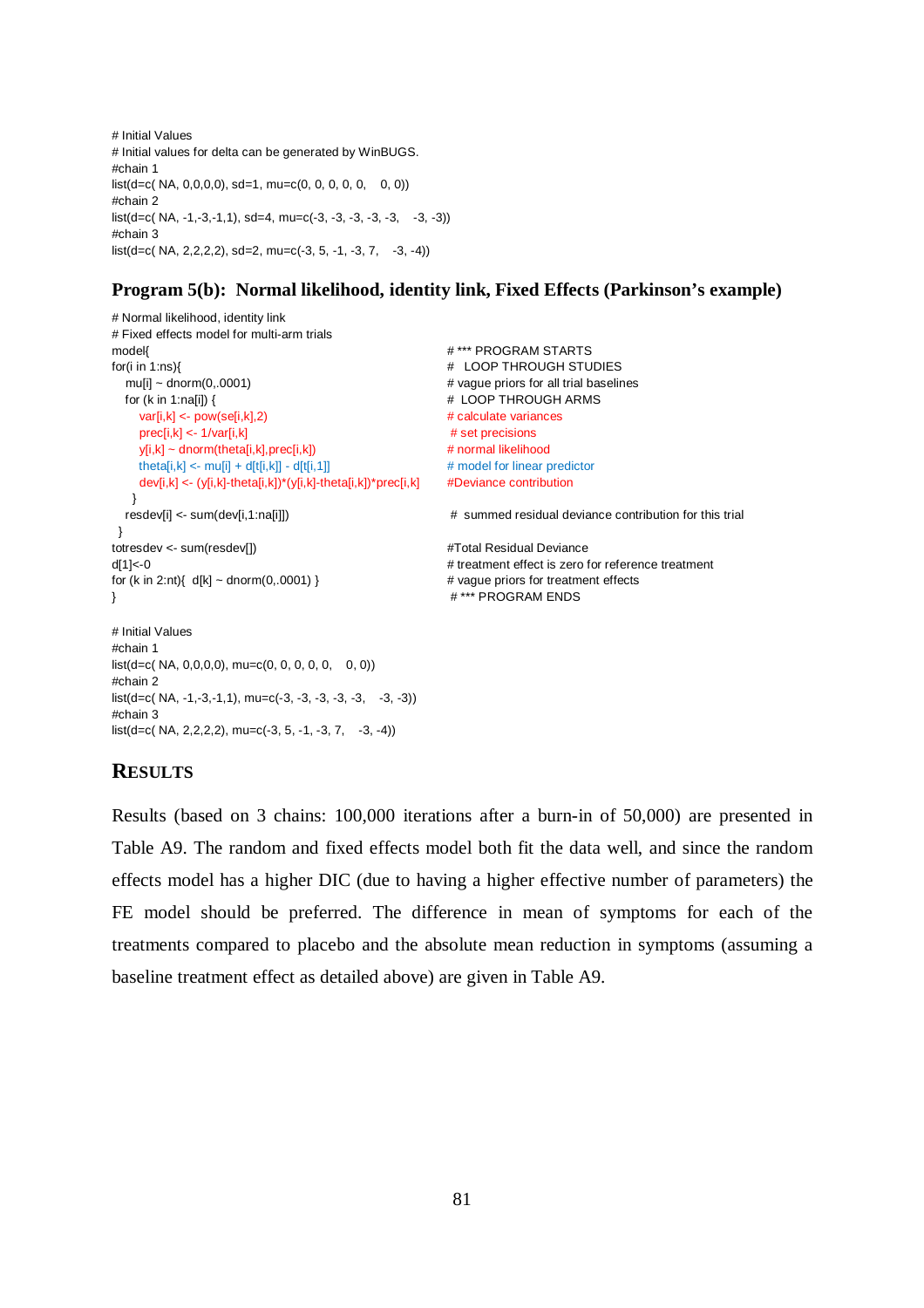**Table A9 Parkinson example: posterior mean, standard deviation (sd), median and 95% Credible interval (CrI) for both the fixed and random effects models for the treatment effects of Treatments 2 to 5**   $(d_{12}$  **to**  $d_{15}$ ) relative to Placebo, absolute effects of Placebo  $(T_1)$  and treatments 2 to 5  $(T_2$  to  $T_5)$ , **heterogeneity parameter** *τ* **and model fit statistics for different data types.**

|                                   |                |                              | FE model |                                                              |         |      | RE model |                 |
|-----------------------------------|----------------|------------------------------|----------|--------------------------------------------------------------|---------|------|----------|-----------------|
|                                   | mean           | sd                           | median   | CrI                                                          | mean    | sd   | median   | CrI             |
|                                   |                |                              |          | <b>Arm-level data: Example 5</b>                             |         |      |          |                 |
| $d_{12}$                          | $-1.81$        | 0.33                         | $-1.81$  | $(-2.46,-1.16)$                                              | $-1.85$ | 0.54 | $-1.84$  | $(-2.91,-0.85)$ |
| $d_{13}$                          | $-0.47$        | 0.49                         | $-0.47$  | $(-1.43, 0.49)$                                              | $-0.50$ | 0.66 | $-0.50$  | $(-1.78, 0.75)$ |
| $d_{14}$                          | $-0.52$        | 0.48                         | $-0.52$  | $(-1.46, 0.43)$                                              | $-0.53$ | 0.65 | $-0.53$  | $(-1.77, 0.71)$ |
| $d_{15}$                          | $-0.82$        | 0.52                         | $-0.82$  | $(-1.84, 0.22)$                                              | $-0.83$ | 0.80 | $-0.83$  | $(-2.35, 0.69)$ |
| $\rm T_1$                         | $-0.73$        | 0.22                         | $-0.73$  | $(-1.16,-0.30)$                                              | $-0.73$ | 0.22 | $-0.73$  | $(-1.16,-0.30)$ |
| $T_2$                             | $-2.54$        | 0.40                         | $-2.54$  | $(-3.32,-1.76)$                                              | $-2.58$ | 0.58 | $-2.57$  | $(-3.72,-1.50)$ |
| $T_3$                             | $-1.21$        | 0.53                         | $-1.20$  | $(-2.25,-0.15)$                                              | $-1.23$ | 0.70 | $-1.23$  | $(-2.57, 0.10)$ |
| $\rm T_4$                         | $-1.25$        | 0.53                         | $-1.25$  | $(-2.28,-0.21)$                                              | $-1.26$ | 0.69 | $-1.26$  | $(-2.57, 0.05)$ |
| $T_5$                             | $-1.55$        | 0.57                         | $-1.55$  | $(-2.66,-0.43)$                                              | $-1.57$ | 0.83 | $-1.56$  | $(-3.14, 0.02)$ |
| $\tau$                            | $\blacksquare$ | $\qquad \qquad \blacksquare$ |          |                                                              | 0.40    | 0.43 | 0.28     | (0.01, 1.55)    |
| $\bar{D}_{res}$ *                 | 13.3           |                              |          |                                                              | 13.6    |      |          |                 |
| pD                                | 11.0           |                              |          |                                                              | 12.4    |      |          |                 |
| <b>DIC</b>                        | 24.3           |                              |          |                                                              | 26.0    |      |          |                 |
|                                   |                |                              |          | Trial-level data (differences): Example 7                    |         |      |          |                 |
| $d_{12}$                          | $-1.81$        | 0.33                         | $-1.81$  | $(-2.47,-1.16)$                                              | $-1.85$ | 0.54 | $-1.84$  | $(-2.92,-0.84)$ |
| $d_{13}$                          | $-0.48$        | 0.49                         | $-0.48$  | $(-1.43, 0.47)$                                              | $-0.50$ | 0.66 | $-0.49$  | $(-1.79, 0.75)$ |
| $d_{14}$                          | $-0.52$        | 0.48                         | $-0.52$  | $(-1.46, 0.42)$                                              | $-0.53$ | 0.65 | $-0.53$  | $(-1.79, 0.72)$ |
| $d_{15}$                          | $-0.82$        | 0.52                         | $-0.82$  | $(-1.84, 0.20)$                                              | $-0.83$ | 0.81 | $-0.83$  | $(-2.38, 0.69)$ |
| $\mathbf{T}_1$                    | $-0.73$        | 0.22                         | $-0.73$  | $(-1.16,-0.30)$                                              | $-0.73$ | 0.22 | $-0.73$  | $(-1.16,-0.30)$ |
| $\rm T_2$                         | $-2.54$        | 0.40                         | $-2.54$  | $(-3.33,-1.76)$                                              | $-2.58$ | 0.58 | $-2.57$  | $(-3.72,-1.49)$ |
| $T_3$                             | $-1.21$        | 0.53                         | $-1.21$  | $(-2.25,-0.17)$                                              | $-1.23$ | 0.70 | $-1.22$  | $(-2.59, 0.10)$ |
| $\rm T_4$                         | $-1.25$        | 0.53                         | $-1.25$  | $(-2.28,-0.22)$                                              | $-1.26$ | 0.69 | $-1.26$  | $(-2.59, 0.06)$ |
| $T_5$                             | $-1.55$        | 0.56                         | $-1.55$  | $(-2.66,-0.44)$                                              | $-1.56$ | 0.83 | $-1.56$  | $(-3.17, 0.01)$ |
| $\tau$                            |                |                              |          |                                                              | 0.41    | 0.44 | 0.28     | (0.01, 1.56)    |
| $\bar{D}_{\textrm{\tiny{res}}}$ † | 6.3            |                              |          |                                                              | 6.6     |      |          |                 |
| pD                                | 4.0            |                              |          |                                                              | 5.5     |      |          |                 |
| <b>DIC</b>                        | 10.3           |                              |          |                                                              | 12.1    |      |          |                 |
|                                   |                |                              |          | Arm and Trial-level data (shared parameter model): Example 8 |         |      |          |                 |
| $d_{12}$                          | $-1.81$        | 0.33                         | $-1.81$  | $(-2.46,-1.16)$                                              | $-1.85$ | 0.54 | $-1.83$  | $(-2.91,-0.86)$ |
| $d_{13}$                          | $-0.48$        | 0.49                         | $-0.48$  | $(-1.43, 0.48)$                                              | $-0.51$ | 0.66 | $-0.50$  | $(-1.79, 0.75)$ |
| $d_{14}$                          | $-0.52$        | 0.48                         | $-0.52$  | $(-1.47, 0.41)$                                              | $-0.54$ | 0.65 | $-0.54$  | $(-1.78, 0.70)$ |
| $d_{15}$                          | $-0.82$        | 0.52                         | $-0.82$  | $(-1.85, 0.20)$                                              | $-0.84$ | 0.80 | $-0.84$  | $(-2.35, 0.69)$ |
| $\rm T_1$                         | $-0.73$        | 0.22                         | $-0.73$  | $(-1.16,-0.30)$                                              | $-0.73$ | 0.22 | $-0.73$  | $(-1.16,-0.30)$ |
| $T_2$                             | $-2.54$        | 0.40                         | $-2.54$  | $(-3.32,-1.77)$                                              | $-2.57$ | 0.58 | $-2.57$  | $(-3.71,-1.49)$ |
| $T_3$                             | $-1.21$        | 0.53                         | $-1.21$  | $(-2.25,-0.17)$                                              | $-1.23$ | 0.70 | $-1.23$  | $(-2.58, 0.09)$ |
| T <sub>4</sub>                    | $-1.26$        | 0.53                         | $-1.25$  | $(-2.29,-0.23)$                                              | $-1.27$ | 0.68 | $-1.27$  | $(-2.58, 0.05)$ |
| $T_5$                             | $-1.56$        | 0.57                         | $-1.56$  | $(-2.67,-0.45)$                                              | $-1.57$ | 0.83 | $-1.57$  | $(-3.14, 0.02)$ |
| $\tau$                            |                |                              |          |                                                              | 0.40    | 0.43 | 0.28     | (0.01, 1.53)    |
| $\bar{D}_{\textrm{\tiny{res}}}$ ‡ | 9.3            |                              |          |                                                              | 9.6     |      |          |                 |
| pD                                | 7.0            |                              |          |                                                              | 8.5     |      |          |                 |
| <b>DIC</b>                        | 16.3           |                              |          |                                                              | 18.1    |      |          |                 |

\* compare to 15 data points; † compare to 8 data points; ‡ compare to 11 data points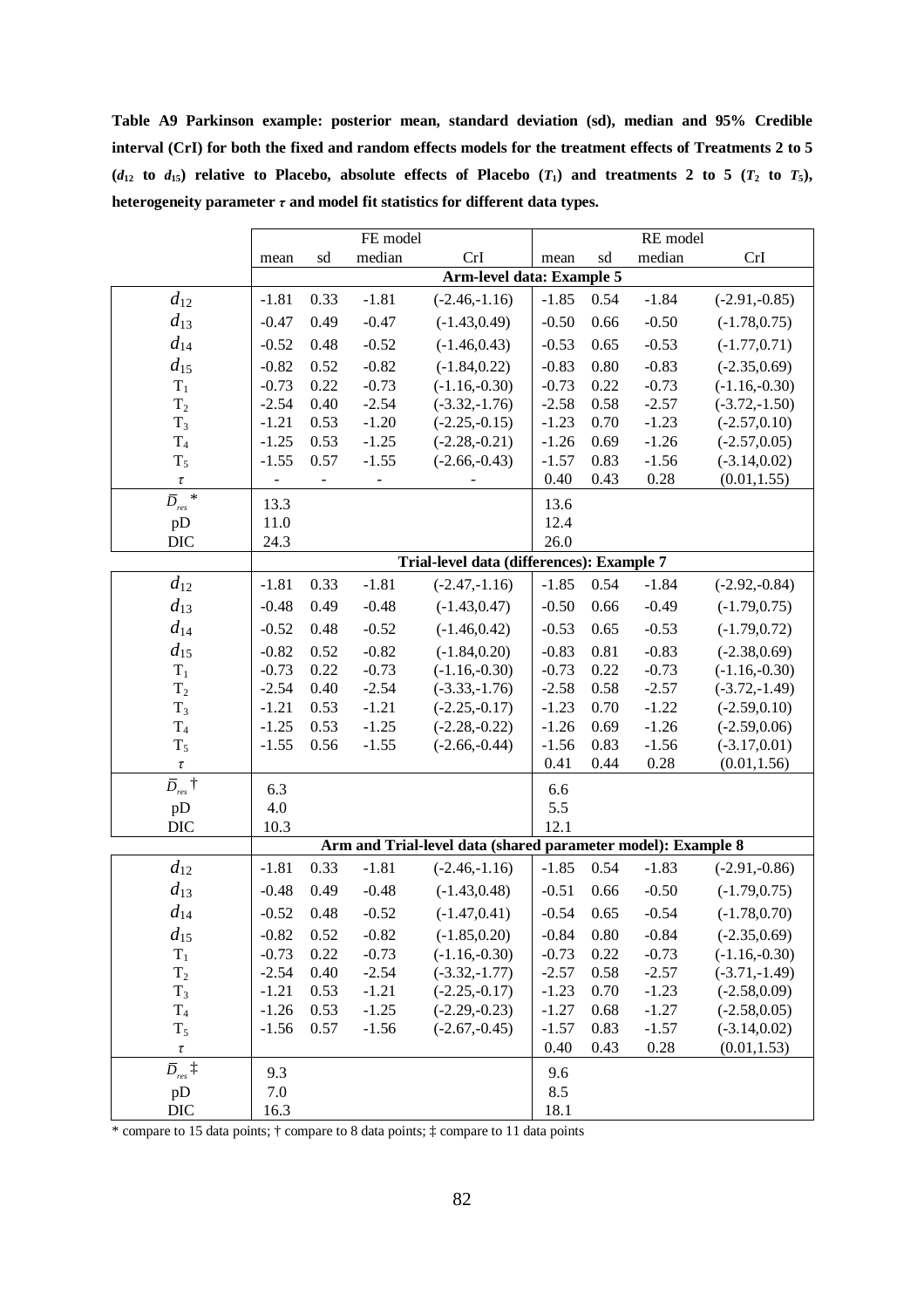## **EXAMPLE 6. PSORIASIS**

In an HTA report to evaluate the effectiveness of treatments for moderate to severe chronic plaque psoriasis,<sup>52</sup> 16 trials, comparing 8 treatments were identified: Supportive care (coded 1); Etanercept 25 mg (2); Etanercept 50 mg (3); Efalizumab (4); Ciclosporin (5); Fumaderm (6); Infliximab (7) and Methotrexate (8). The network diagram is presented in Figure A6. Each trial reported the number of patients in mutually exclusive categories representing the percentage improvement in symptoms as measured by the PASI score. Different trials reported on different categories defining 3 cut-points, 50, 75 and 90% improvement, in addition to the scale's lower and upper bounds (0 and 100% improvement, respectively). In the code below, we define: C=1 representing 0% improvement (the scale's lower bound); C=2 representing 50% improvement; C=3 representing 75% improvement; and C=4 representing 90% improvement. The data is presented in Table A10.



**Figure A6 Psoriasis network: each edge represents a treatment, connecting lines indicate pairs of treatments which have been directly compared in randomised trials. The numbers on the lines indicate the numbers of trials making that comparison and the numbers by the treatment names are the treatment codes used in the modelling. One trial compared two arms of Ciclosporin with Placebo and another compared two arms of Infliximab with placebo – these comparisons are not represented in the network.**

The model for this type of data is outlined in Section 3.6. The likelihood contribution of each trial is multinomial and this can be used to model the data directly in WinBUGS. However, since the reported categories are different in different studies and overlap, it is helpful to rewrite the multinomial likelihood as a series of conditional Binomials.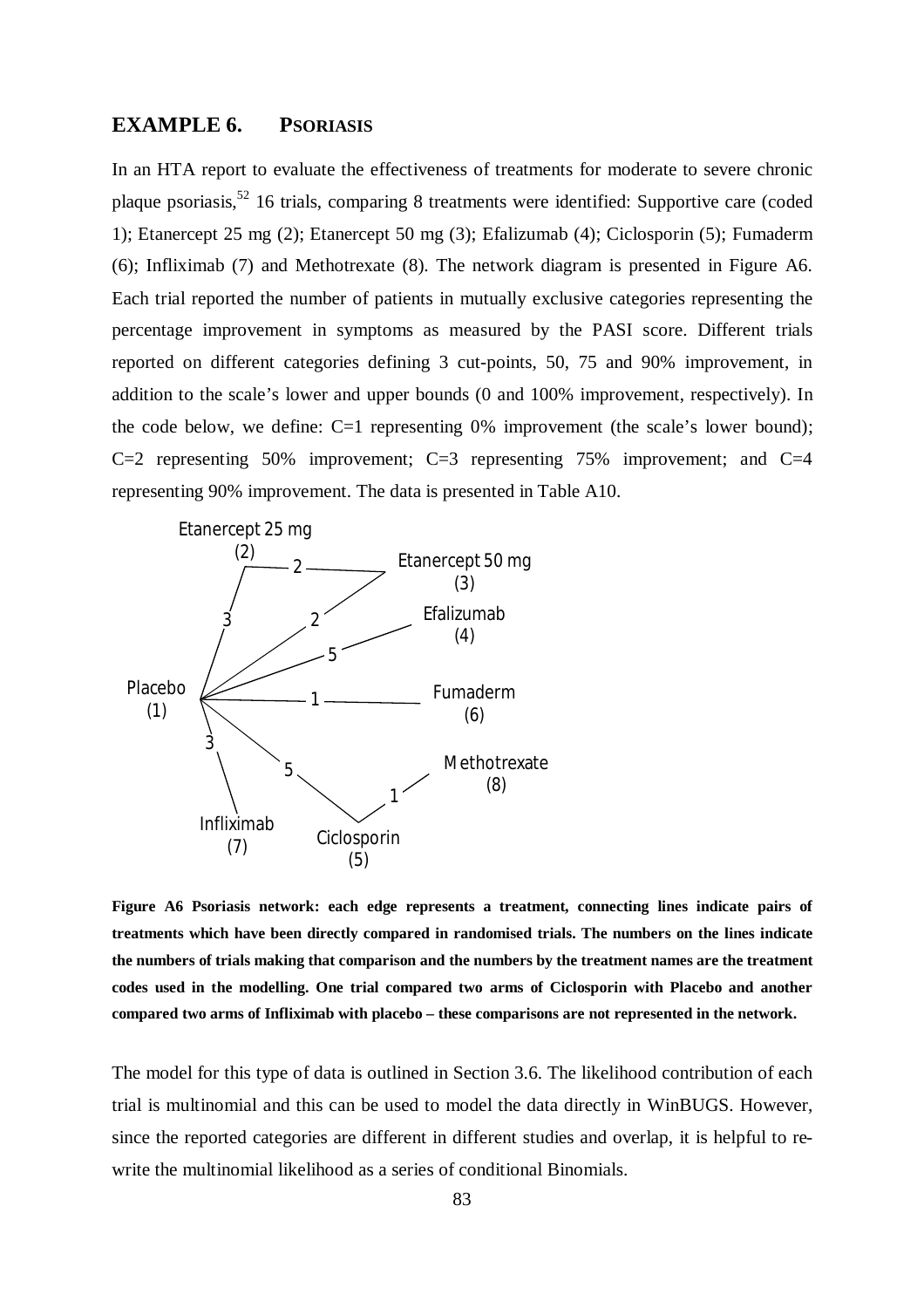So, for a trial *i* reporting the number of patients  $r_{ikj}$  in category  $j=1,\ldots,J_i$ , we can write

$$
r_{ikj}
$$
 ~ Binomial( $q_{ikj}$ ,  $N_{ikj}$ )  $j=1,...,J_i-1$ 

where

$$
q_{ik1} = \Pr(PASI score in category 1 of trial i)
$$
  
\n
$$
q_{ik2} = \Pr(PASI score in category 2 of trial i | not in category 1)
$$
  
\n...  
\n
$$
q_{ikj} = \Pr(PASI score in category j of trial i | not in categories 1, 2,..., j-1)
$$
  
\n
$$
q_{ikJ_i} = 1 - \sum_{j=1}^{J_i-1} q_{ikj}
$$

and  $N_{ikj} = n_{ik} - \sum_{u=1}^{j-1}$ *j*  $N_{ikj} = n_{ik} - \sum_{u=1}^{j-1} r_{iku}$ .

Noting that the lower and upper bounds of each mutually exclusive category are defined by the cut-points above and the scale's lower and upper bounds, for arm *k* of trial *i* we can define  $q_{ikj}$  as the probability of belonging to category *j*, in arm *k* of trial *i*,

$$
q_{ikj}
$$
 = Pr(PASI score in category *j*) = Pr( $L_j$  $<$  PASI score  $<$   $U_j$ )

where  $L_i$  and  $U_i$  define the lower and upper bounds of the interval defining category *j*. So, for example, for arm 1 of study 1 in Table A10 category 1 is 0-50% improvement so

 $q_{111}$  = Pr(having less than 50% improvement in PASI score) = Pr(0< PASI score < 50). Letting  $p_{ikc}$  denote the probability of achieving a PASI score of at least *c*, in arm *k* of trial *i*, for *c*=50, 75, 90 we model

$$
\pi_{ikc} = \Pr(\text{PASI score} > c) = \Phi(\theta_{ik} + z_c)
$$

where  $\theta_{ik}$  is the linear predictor and  $\Phi$  is the standard normal cumulative distribution function. Cut- points  $z_{50}$ ,  $z_{75}$  and  $z_{90}$  have been coded  $z_1$ ,  $z_2$  and  $z_3$ , respectively, in the code below. We set  $z_1=0$  and give non-informative priors to  $z_2$  and  $z_3$ .

The terms *z<sup>c</sup>* can be thought of as the distance on the standard normal scale between the category boundaries. The "fixed effect" model above assumes that these distances are the same in every trial and for every treatment. An alternative might be that they differ between trials, but that within a trial the distances between categories are the same. This leads us to a "random effects" model in which for each trial *i*, *zic* varies around a mean

$$
z_{ic} \sim N(\nu_c, \sigma_z^2).
$$

The mean and variance are then given vague priors in the usual way. One interpretation of this model, which can be used with a Fixed or Random treatment effects, is that there may be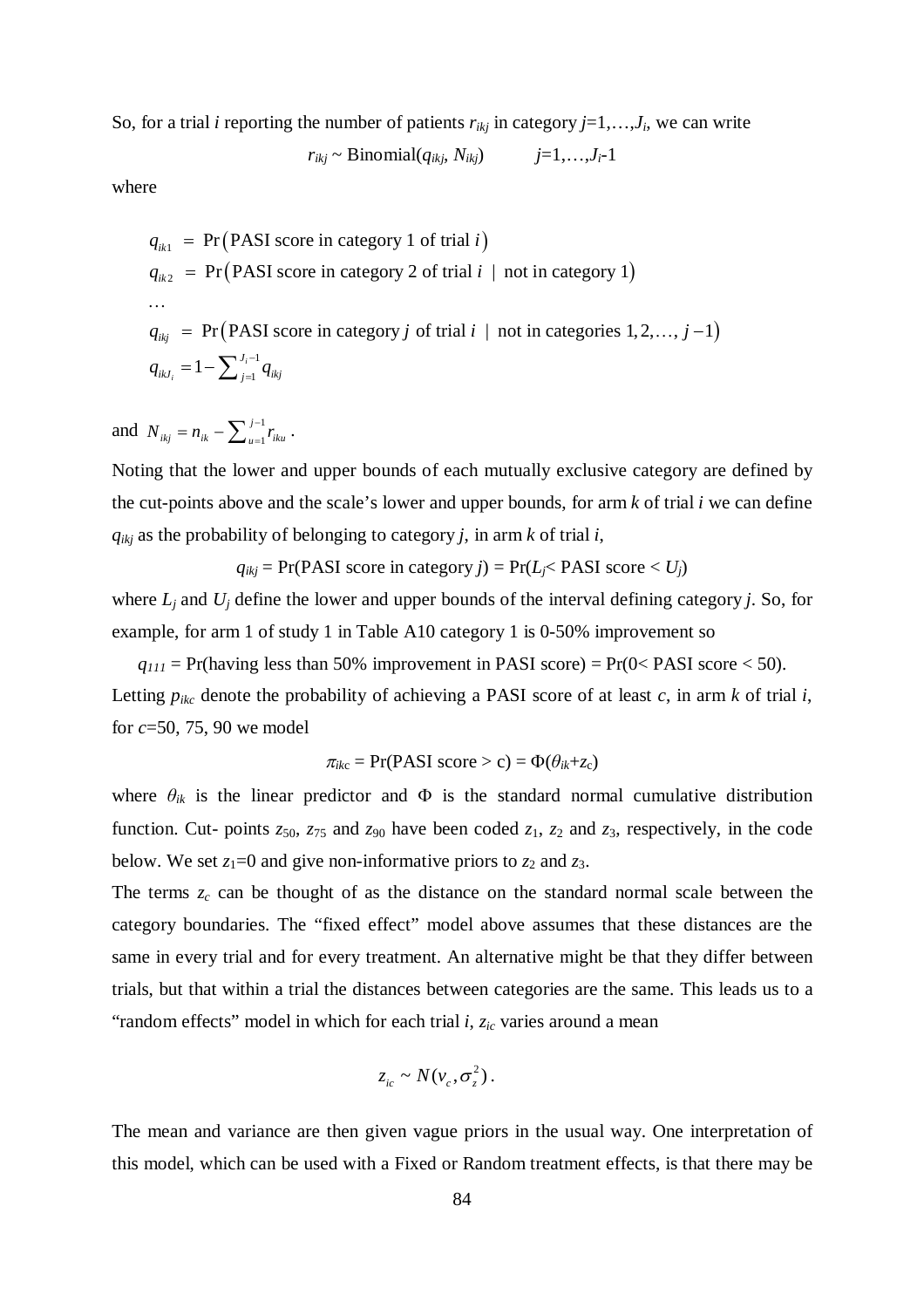differences between trials in the way that the underlying symptoms are scored, in this case on the PASI scale. It can be shown that, for *j*=1,…,*J<sup>i</sup>*-1

$$
q_{ikj} = 1 - \frac{\Pr(\text{PASI} > C_{j+1})}{\Pr(\text{PASI} > C_j)} = 1 - \frac{\pi_{ikC_{j+1}}}{\pi_{ikC_j}}
$$

with  $C_j$  and  $C_{j+1}$  representing the lower and upper bounds of the interval defining category *j*, respectively. Using these relationships simplifies the code and makes it general for any number of categories and cut-off points.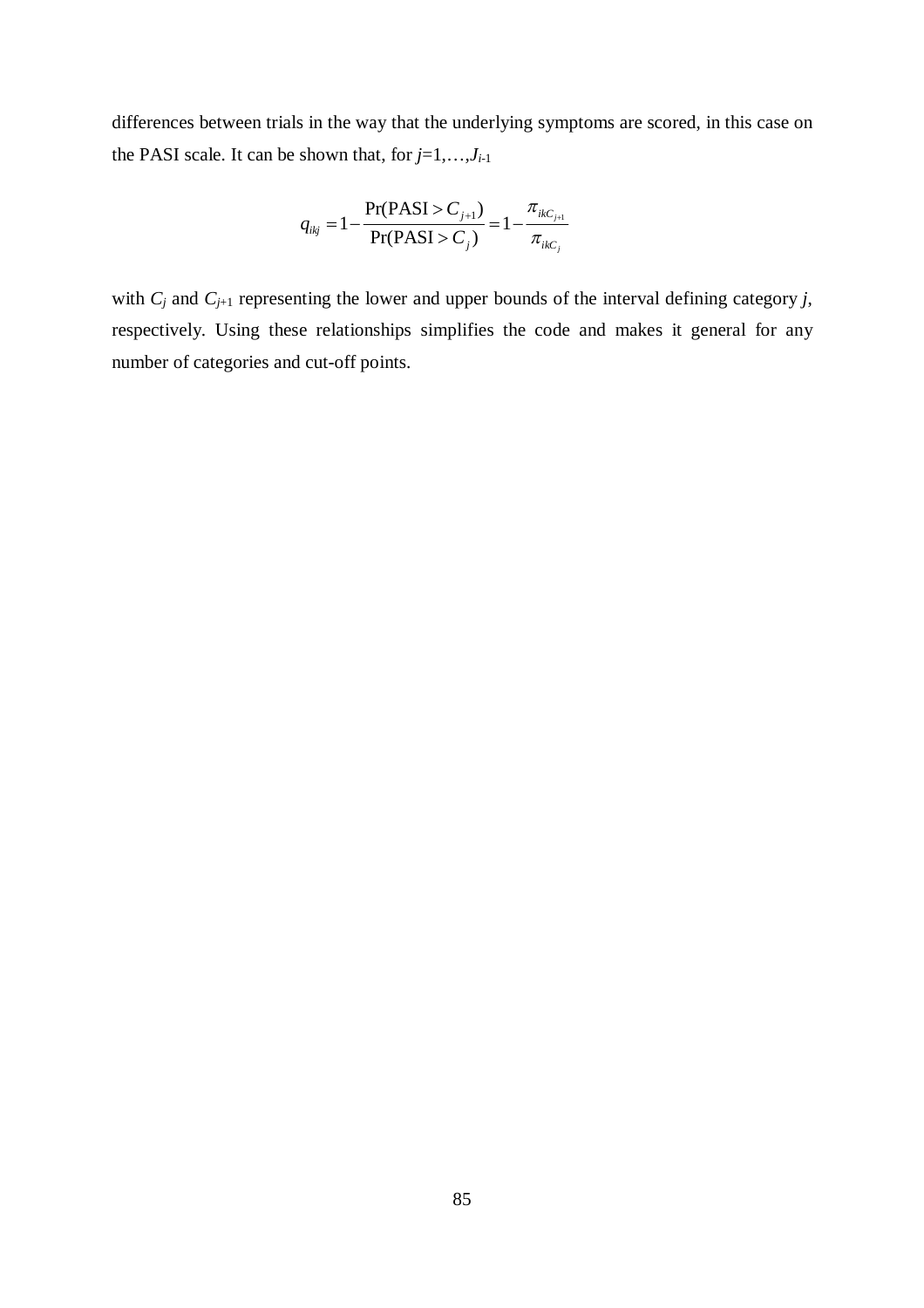**Table A10 Psoriasis example: study names, treatments compared, total number of patients with different percentage improvement and total number of patients in each trial arm, where Supportive Care = treatment 1, Etanercept 25mg = 2, Etanercept 50 mg = 3, Efalizumab = 4, Ciclosporin = 5, Fumaderm = 6, Infliximab = 7, Methotreaxate = 8.**<sup>52</sup>

| arm 1 arm 2 arm 3                                    |       |                |                | Outcomes presented in<br>arm 1 for each category<br><b>Trials presenting outcomes in 4 categories</b> |                |   | total number<br>arm 1     | of patients in Outcomes presented in arm $2$ of patients in<br>for each category |                |                | total number<br>arm <sub>2</sub> | Outcomes presented in<br>arm 3 for each category |          |              | total number<br>of patients in<br>arm <sub>3</sub> |    |     |       |
|------------------------------------------------------|-------|----------------|----------------|-------------------------------------------------------------------------------------------------------|----------------|---|---------------------------|----------------------------------------------------------------------------------|----------------|----------------|----------------------------------|--------------------------------------------------|----------|--------------|----------------------------------------------------|----|-----|-------|
|                                                      |       |                |                |                                                                                                       |                |   |                           |                                                                                  |                |                |                                  |                                                  |          |              |                                                    |    | 90- |       |
| <b>Trial</b>                                         | t[,1] | t[,2]          | $t[$ ,3]       |                                                                                                       |                |   | $0-50$ 50-75 75-90 90-100 | n[,1]                                                                            | $0 - 50$       |                |                                  | 50-75 75-90 90-100                               | n[,2]    | $0 - 50$     | 50-75 75-90 100                                    |    |     | n[,3] |
| 1.Elewski 2004                                       |       | $\overline{2}$ | 3              | 175                                                                                                   | 12             | 5 |                           | 193                                                                              | 70             | 59             | 46                               | 21                                               | 196      | 44           | 54                                                 | 56 | 40  | 194   |
| 2. Gottlieb 2003                                     |       | $\overline{2}$ |                | 49                                                                                                    | 5              |   | $\Omega$                  | 55                                                                               | 17             | 23             | 11                               | 6                                                | 57       |              |                                                    |    |     |       |
| 3. Lebwohl 2003                                      |       | $\overline{4}$ |                | 103                                                                                                   | 13             | 5 |                           | 122                                                                              | 112            | 68             | 42                               | 10                                               | 232      |              |                                                    |    |     |       |
| 4. Leonardi 2003                                     |       | $\overline{2}$ | 3              | 142                                                                                                   | 18             | 5 |                           | 166                                                                              | 68             | 39             | 36                               | 19                                               | 162      | 43           | 40                                                 | 45 | 36  | 164   |
|                                                      |       |                |                |                                                                                                       |                |   |                           | Trials presenting outcomes in 3 categories                                       |                |                |                                  |                                                  |          |              |                                                    |    |     |       |
| $0-50$ 50-75 75-100<br>$t[$ ,2]<br>$t[$ ,3]<br>t[,1] |       |                |                |                                                                                                       |                |   |                           | $0 - 50$                                                                         |                | 50-75 75-100   |                                  |                                                  | $0 - 50$ | 50-75 75-100 |                                                    |    |     |       |
| 5.Gordon 2003                                        |       | $\overline{4}$ |                | 161                                                                                                   | 18             | 8 |                           | 187                                                                              | 153            | 118            | 98                               |                                                  | 369      |              |                                                    |    |     |       |
|                                                      |       |                |                |                                                                                                       |                |   |                           | Trials presenting outcomes in 2 categories (PASI 50)                             |                |                |                                  |                                                  |          |              |                                                    |    |     |       |
| <b>Trial</b>                                         | t[,1] | t[,2]          | $t[$ ,3]       |                                                                                                       | $0-5050-100$   |   |                           |                                                                                  |                | $0-50$ 50-100  |                                  |                                                  |          |              | $0-50$ 50-100                                      |    |     |       |
| 6.ACD2058g                                           |       | $\overline{4}$ |                | 145                                                                                                   | 25             |   |                           | 170                                                                              | 63             | 99             |                                  |                                                  | 162      |              |                                                    |    |     |       |
| 7.ACD2600g                                           |       | 4              |                | 230                                                                                                   | 33             |   |                           | 263                                                                              | 216            | 234            |                                  |                                                  | 450      |              |                                                    |    |     |       |
| 8. Guenther 1991                                     |       | 5              |                | 10                                                                                                    |                |   |                           | 11                                                                               | $\overline{0}$ | 12             |                                  |                                                  | 12       |              |                                                    |    |     |       |
| 9.IMP24011                                           |       | $\overline{4}$ |                | 226                                                                                                   | 38             |   |                           | 264                                                                              | 245            | 284            |                                  |                                                  | 529      |              |                                                    |    |     |       |
|                                                      |       |                |                |                                                                                                       |                |   |                           | Trials presenting outcomes in 2 categories (PASI 75)                             |                |                |                                  |                                                  |          |              |                                                    |    |     |       |
| <b>Trial</b>                                         | t[,1] | t[,2]          | $t[$ ,3]       |                                                                                                       | $0-7575-100$   |   |                           |                                                                                  |                | $0-75$ 75-100  |                                  |                                                  |          |              | $0-75$ 75-100                                      |    |     |       |
| 10. Altmeyer 1994                                    |       | 6              |                | 50                                                                                                    |                |   |                           | 51                                                                               | 37             | 12             |                                  |                                                  | 49       |              |                                                    |    |     |       |
| 11. Chaudari 2001                                    |       |                |                | 9                                                                                                     | $\overline{c}$ |   |                           | 11                                                                               | $\overline{2}$ | 9              |                                  |                                                  | 11       |              |                                                    |    |     |       |
| 12.Ellis 1991                                        |       | 5              | 5              | 25                                                                                                    | $\overline{0}$ |   |                           | 25                                                                               | 16             | 9              |                                  |                                                  | 25       | 7            | 13                                                 |    |     | 20    |
| 13. Gottlieb 2004                                    |       | $\overline{7}$ | $\overline{7}$ | 48                                                                                                    | 3              |   |                           | 51                                                                               | 28             | 71             |                                  |                                                  | 99       | 12           | 87                                                 |    |     | 99    |
| 14. Heydendael 2003                                  |       | 8              |                | 12                                                                                                    | 30             |   |                           | 42                                                                               | 17             | 26             |                                  |                                                  | 43       |              |                                                    |    |     |       |
| 15. Meffert 1997                                     |       | 5              |                | 41                                                                                                    | $\overline{c}$ |   |                           | 43                                                                               | 37             | $\overline{4}$ |                                  |                                                  | 41       |              |                                                    |    |     |       |
| 16. Van Joost 1988                                   |       | 5              |                | 10                                                                                                    | $\theta$       |   |                           | 10                                                                               | 3              | 7              |                                  |                                                  | 10       |              |                                                    |    |     |       |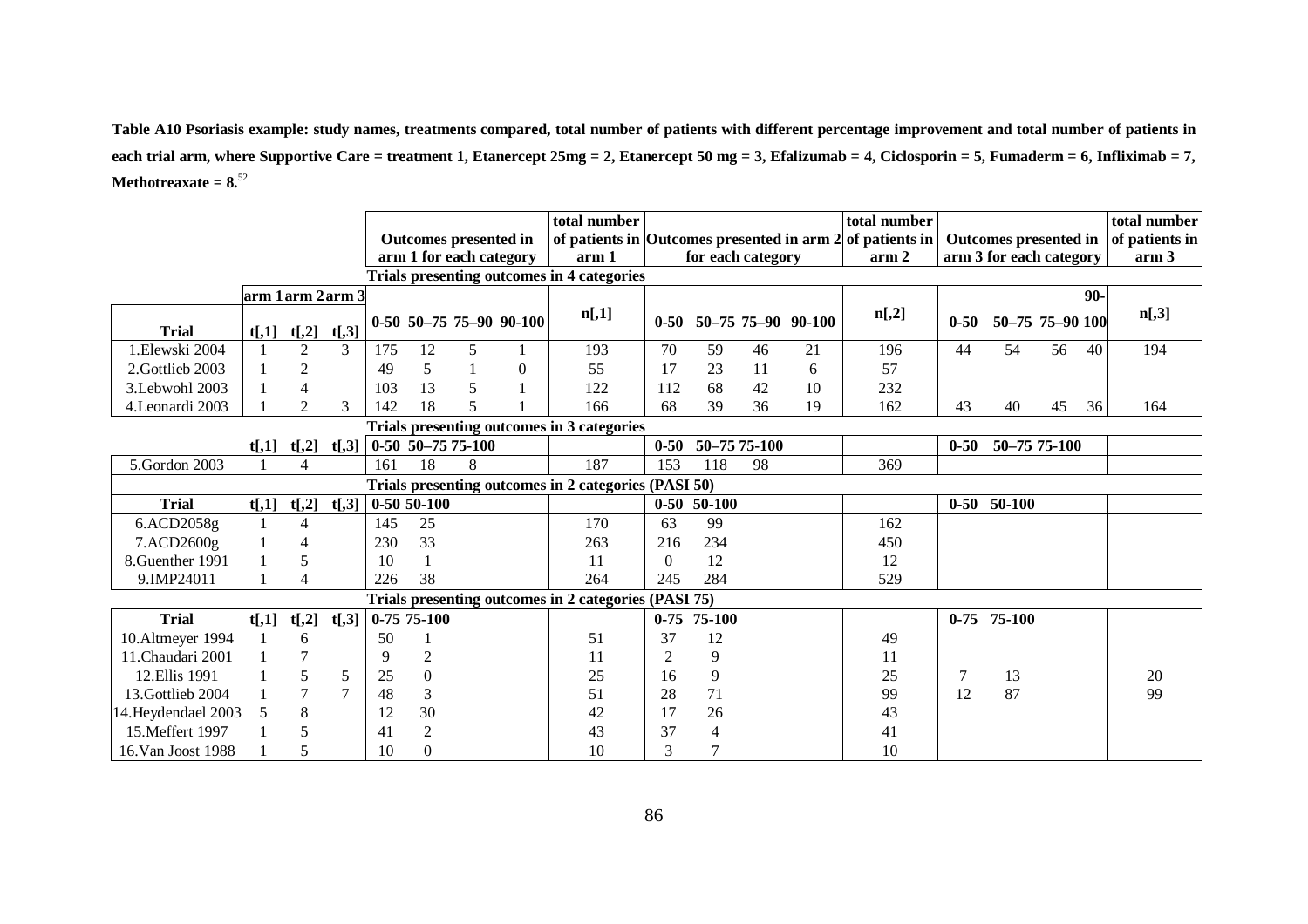The WinBUGS code for random effects is given in program 6(a) and the fixed effects code is given in program 6(b).

#### **Program 6(a): Conditional Binomial likelihood, probit link, Random Effects (Psoriasis**

#### **example)**

```
# Binomial likelihood, probit link (different categories)
# Random effects model for multi-arm trials
model{ # *** PROGRAM STARTS
for(i in 1:ns){ \# LOOP THROUGH STUDIES
  w[i,1] <- 0 \blacksquare \blacksquare # adjustment for multi-arm trials is zero for control arm
  delta[i,1] <- 0 \qquad \qquad \qquad # treatment effect is zero for control arm
  mu[i] \sim \text{donom}(0,0001) # vague priors for all trial baselines
  for (k in 1:na[i]) { \qquad # LOOP THROUGH ARMS
    p[i,k,1] < -1 \qquad \qquad \qquad \# Pr(PASI > 0) q[i,k,nc[i]] <- 1 - sum(q[i,k,1:(nc[i]-1)]) # Pr(being in last category)=1-sum of all other probs, collected in p.aux
     for (j in 1:nc[i]-1) { # LOOP THROUGH CATEGORIES
      r[i,k,j] \sim \text{dbin}(q[i,k,j],n[i,k,j]) # binomial likelihood
       q[i,k,j] <- 1-(p[i,k,C[i,j+1]]/p[i,k,C[i,j]]) # conditional probabilities
       theta[i,k,j] <- mu[i] + delta[i,k] + z[j] \qquad # linear predictor
      rhat[i,k,j] <- q[i,k,j] * n[i,k,j] \qquad \qquad \qquad # predicted number events
       dv[i,k,j] <- 2 * (r[i,k,j]*(log(r[i,k,j])-log(rhat[i,k,j])) #Deviance contribution of each category
   +(n[i,k,j]-r[i,k,j])*(log(n[i,k,j]-r[i,k,j]) - log(n[i,k,j]-rhat[i,k,j])))
      }
    dev[i,k] <- sum(dv[i,k,1:nc[i]-1]) \qquad \qquad \# deviance contribution of each arm
    for (j in 2:nc[i]) { \# LOOP THROUGH CATEGORIES
      p[i,k,C[i,j]] \leq 1 - \text{phi}.adj[i,k,j] # link function
# adjust link function phi(x) for extreme values that can give numerical errors
# when x < -5, phi(x)=0, when x > 5, phi(x)=1phi. adj[i,k,j] < -step(5+theta[i,k,j-1])* (step(theta[i,k,j-1]-5)
             + step(5-theta[i,k,j-1])*phi(theta[i,k,j-1]) )
      }
    }
  for (k in 2:na[i]) { \qquad # LOOP THROUGH ARMS
     delta[i,k] ~ dnorm(md[i,k],taud[i,k])
    md[i,k] <- d[t[i,k]] - d[t[i,1]] + sw[i,k] \qquad # mean of LHR distributions, with multi-arm trial correction
    taud[i,k] <- tau *2*(k-1)/k \qquad \qquad \qquad \qquad # precision of LHR distributions (with multi-arm trial correction)
    w[i,k] \leftarrow (delta[i,k] - d[t[i,k]) + d[t[i,1]]) # adjustment, multi-arm RCTs
    sw[i,k] \leq sum(w[i,1:k-1])/(k-1) # cumulative adjustment for multi-arm trials
    }
 resdev[i] <- sum(dev[i,1:na[i]]) \qquad # summed residual deviance contribution for this trial
 } 
z[1] < -0 # set z[50=0z[2] \sim dunif(0,5) \qquad # prior for z75
z90aux ~ dunif(0,5) \qquad \qquad \qquad \qquad \qquad \qquad \qquad \qquad \qquad \qquad \qquad \qquad \qquad \qquad \qquad \qquad \qquad \qquad \qquad \qquad \qquad \qquad \qquad \qquad \qquad \qquad \qquad \qquad \qquad \qquad \qquad \qquad \qquad z[3] <- z[2] + z90aux
totresdev <- sum(resdev[]) #Total Residual Devianced[1] <- 0 # treatment effect is zero for reference treatment
for (k in 2:nt)\{ d[k] \sim \text{dnorm}(0, 0001) \} # vague priors for treatment effects
sd \sim dunif(0,5) \qquad \qquad # vague prior for between-trial SD
tau <- pow(sd,-2) \qquad \qquad \qquad # between-trial precision = (1/between-trial variance)
} # *** PROGRAM ENDS
```
Additional code to monitor all treatment contrasts and rank treatments can be added as before. Given values for the mean, 1.097, and precision, 123, of the effects on Treatment 1 on the probit scale, from external sources, absolute effects, and absolute probabilities  $T[i,k]$  of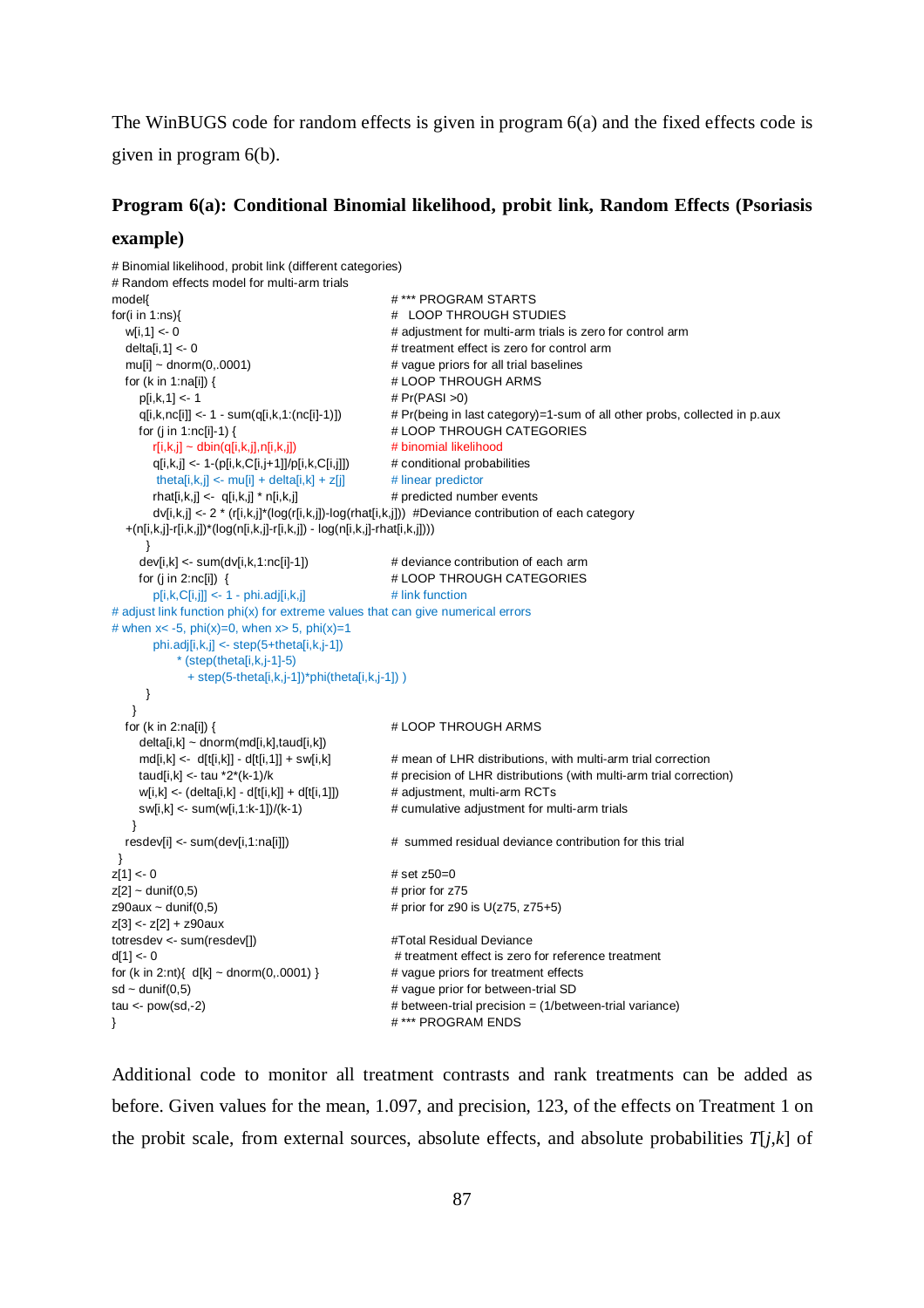having over 50, 75 or 90% improvement  $(j=1,2,3$  respectively) on treatment *k*, could be monitored as follows:

```
A \sim dnorm(1.097, 123)# calculate prob of achieving PASI50,75,90 on treat k
for (k in 1:nt) { 
  for (j in 1:3) \{T[j,k]<-1 - phi(A + d[k] + z[j])\} }
```
The data structure again consists of a list specifying the number of treatments  $n<sub>t</sub>$  and number of studies ns, with the main body of data in a vector format. Both data components need to be loaded into WinBUGS for the program to run. Three columns are required for each arm variable since there are four three-arm trials:  $t<sub>1</sub>,1$ ,  $t<sub>1</sub>, 2$  and  $t<sub>1</sub>,3$  are the treatment codes; na[] represents the number of arms and  $n c$ [] the number of cut-offs in that trial;  $c$ [,1],  $c$ [,2],  $c$ [,3],  $c$ [,4] represent the cut-offs used to define the categories reported in each trial – four columns are needed as the maximum number of cut-offs given in a trial is four – these cut-offs are coded 1 to 4 as described above; then r[,k,j] the number of events for the *k*-th treatment, in category *j* given the number of events in categories 1 to  $j-1$ ; then  $n[k,1]$  represents the total number of individuals in trial arm  $k$ ,  $n[k,2]$  represents the total number of individuals in trial arm  $k$ , which were not in category 1 of that trial and  $n[k,3]$  represents the total number of individuals in trial arm *k*, which were not in categories 1 or 2 of that trial. So, for example, for the first trial in Table A10, Elewski 2004, 193 patients were included in arm 1 of the trial. These patients were split between the four categories as follows: 175 out of 193 patients had between 0 and 50% improvement, leaving 18 patients who could belong to any of the other categories, thus  $r_{111}=173$ ,  $n_{111}=193$ ; 12 out of 18 patients had between 50 and 75% improvement, leaving 6 patients who could belong to any of the other categories, thus  $r_{112}=12$ ,  $n_{112}=193-175=18$ ; 5 out of 6 patients had between 75 and 90% improvement, leaving 1 patient (who necessarily had over 90% improvement), thus  $r_{113}=5$ ,  $n_{112}=18-12=6$ . All other  $n_{ikj}$  were similarly calculated for the other trials.

# Data (Psoriasis example)  $list(ns=16, nt=8)$ 

| t[, 1] | t[,2]     | t[, 3]    | na[]      | nc[]           | C[, 1]    | C[,2]     | C[,3]     | C[,4]     | r[, 1, 1] | r[, 1, 2] | r[,1,3] |     |
|--------|-----------|-----------|-----------|----------------|-----------|-----------|-----------|-----------|-----------|-----------|---------|-----|
|        | n[, 1, 1] | n[, 1, 2] | n[, 1, 3] | r[, 2, 1]      | r[, 2, 2] | r[, 2, 3] | n[, 2, 1] | n[, 2, 2] | n[,2,3]   | r[,3,1]   | r[,3,2] |     |
|        | r[,3,3]   | r[,3,4]   | n[,3,1]   | n[, 3, 2]      | n[, 3, 3] |           |           |           |           |           |         |     |
| 1      | 2         | 3         | 3         | $\overline{4}$ | 1         | 2         | 3         | 4         | 175       | 12        | 5       | 193 |
|        | 18        | 6         | 70        | 59             | 46        | 196       | 126       | 67        | 44        | 54        | 56      | 40  |
|        | 194       | 150       | 94        |                |           |           |           |           |           |           |         |     |
| 1      | 2         | NA        | 2         | 4              |           | 2         | 3         | 4         | 49        | 5         |         | 55  |
|        | 6         |           | 17        | 23             | 11        | 57        | 40        | 17        | NA        | NA        | NA      | NA  |
|        | <b>NA</b> | <b>NA</b> | <b>NA</b> |                |           |           |           |           |           |           |         |     |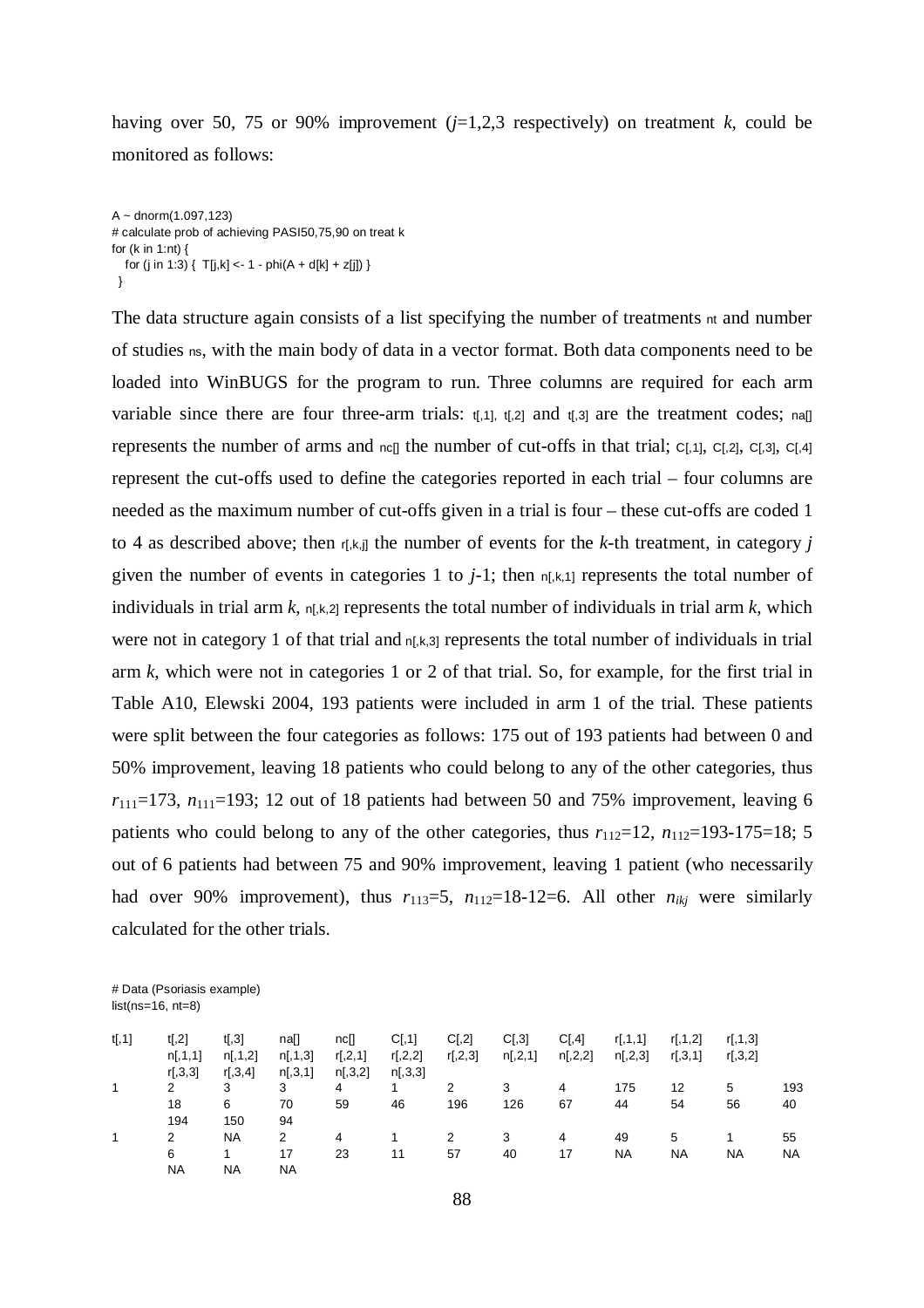| $\mathbf{1}$ | $\overline{4}$<br>19<br><b>NA</b> | <b>NA</b><br>6<br><b>NA</b>                                | 2<br>112<br><b>NA</b> | $\overline{4}$<br>68    | $\mathbf{1}$<br>42 | $\mathbf 2$<br>232    | 3<br>120       | 4<br>52              | 103<br><b>NA</b>                                   | 13<br><b>NA</b> | 5<br><b>NA</b> | 122<br>$\sf NA$ |
|--------------|-----------------------------------|------------------------------------------------------------|-----------------------|-------------------------|--------------------|-----------------------|----------------|----------------------|----------------------------------------------------|-----------------|----------------|-----------------|
| $\mathbf{1}$ | $\overline{2}$<br>24              | 3<br>6                                                     | 3<br>68               | $\overline{4}$<br>39    | $\mathbf{1}$<br>36 | $\overline{c}$<br>162 | 3<br>94        | $\overline{4}$<br>55 | 142<br>43                                          | 18<br>40        | 5<br>45        | 166<br>36       |
|              | 164                               | 121                                                        | 76                    |                         |                    |                       |                |                      |                                                    |                 |                |                 |
| $\mathbf{1}$ | $\overline{4}$                    | <b>NA</b>                                                  | $\overline{c}$        | 3                       | $\mathbf{1}$       | $\overline{c}$        | $\mathbf{3}$   | <b>NA</b>            | 161                                                | $18$            | 8              | 187             |
|              | 26                                | 8                                                          | 153                   | 118                     | 98                 | 369                   | 216            | 98                   | <b>NA</b>                                          | <b>NA</b>       | <b>NA</b>      | <b>NA</b>       |
|              | <b>NA</b>                         | <b>NA</b>                                                  | <b>NA</b>             |                         |                    |                       |                |                      |                                                    |                 |                |                 |
| $\mathbf{1}$ | $\overline{4}$                    | $\sf NA$                                                   | $\overline{a}$        | $\overline{2}$          | $\mathbf{1}$       | $\overline{a}$        | <b>NA</b>      | <b>NA</b>            | 145                                                | 25              | <b>NA</b>      | 170             |
|              | 25                                | 0                                                          | 63                    | 99                      | <b>NA</b>          | 162                   | 99             | 0                    | <b>NA</b>                                          | <b>NA</b>       | <b>NA</b>      | $\sf NA$        |
|              | <b>NA</b>                         | $\sf NA$                                                   | <b>NA</b>             |                         |                    |                       |                |                      |                                                    |                 |                |                 |
| $\mathbf{1}$ | $\overline{4}$                    | <b>NA</b>                                                  | $\overline{a}$        | $\overline{2}$          | $\mathbf{1}$       | $\overline{2}$        | <b>NA</b>      | <b>NA</b>            | 230                                                | 33              | <b>NA</b>      | 263             |
|              | 33                                | $\mathbf{0}$                                               | 216                   | 234                     | <b>NA</b>          | 450                   | 234            | 0                    | <b>NA</b>                                          | <b>NA</b>       | <b>NA</b>      | <b>NA</b>       |
|              | <b>NA</b>                         | <b>NA</b>                                                  | <b>NA</b>             |                         |                    |                       |                |                      |                                                    |                 |                |                 |
| 1            | 5                                 | <b>NA</b>                                                  | $\overline{a}$        | $\overline{2}$          | $\mathbf{1}$       | $\overline{2}$        | <b>NA</b>      | <b>NA</b>            | 10                                                 | $\mathbf{1}$    | <b>NA</b>      | 11              |
|              | $\mathbf{1}$                      | $\mathbf 0$                                                | 0                     | 12                      | <b>NA</b>          | 12                    | 12             | $\mathbf 0$          | <b>NA</b>                                          | <b>NA</b>       | <b>NA</b>      | $\sf NA$        |
|              | <b>NA</b>                         | <b>NA</b>                                                  | <b>NA</b>             |                         |                    |                       |                |                      |                                                    |                 |                |                 |
| $\mathbf{1}$ | $\overline{4}$                    | <b>NA</b>                                                  | $\overline{a}$        | $\overline{2}$          | $\mathbf{1}$       | $\overline{c}$        | <b>NA</b>      | <b>NA</b>            | 226                                                | $38\,$          | <b>NA</b>      | 264             |
|              | 38                                | 0                                                          | 245                   | 284                     | <b>NA</b>          | 529                   | 284            | 0                    | <b>NA</b>                                          | <b>NA</b>       | <b>NA</b>      | $\sf NA$        |
|              | $\sf NA$                          | $\sf NA$                                                   | <b>NA</b>             |                         |                    |                       |                |                      |                                                    |                 |                |                 |
| $\mathbf{1}$ | 6                                 | <b>NA</b>                                                  | $\overline{2}$        | $\overline{a}$          | $\mathbf{1}$       | 3                     | <b>NA</b>      | <b>NA</b>            | 50                                                 | $\mathbf{1}$    | <b>NA</b>      | 51              |
|              | 50                                | 0                                                          | 37                    | 12                      | <b>NA</b>          | 49                    | 37             | 0                    | <b>NA</b>                                          | <b>NA</b>       | <b>NA</b>      | <b>NA</b>       |
|              | <b>NA</b>                         | $\sf NA$                                                   | <b>NA</b>             |                         |                    |                       |                |                      |                                                    |                 |                |                 |
| $\mathbf{1}$ | $\overline{7}$                    | $\sf NA$                                                   | $\overline{2}$        | $\overline{c}$          | $\mathbf{1}$       | 3                     | <b>NA</b>      | <b>NA</b>            | 9                                                  | $\overline{2}$  | <b>NA</b>      | 11              |
|              | 9                                 | 0                                                          | $\overline{a}$        | 9                       | <b>NA</b>          | 11                    | $\overline{2}$ | 0                    | <b>NA</b>                                          | <b>NA</b>       | <b>NA</b>      | <b>NA</b>       |
|              | <b>NA</b>                         | <b>NA</b>                                                  | <b>NA</b>             |                         |                    |                       |                |                      |                                                    |                 |                |                 |
| 1            | $\,$ 5 $\,$                       | 5                                                          | 3                     | $\overline{\mathbf{c}}$ | $\mathbf{1}$       | 3                     | <b>NA</b>      | <b>NA</b>            | 25                                                 | $\pmb{0}$       | <b>NA</b>      | 25              |
|              | 25                                | 0                                                          | 16                    | 9                       | <b>NA</b>          | 25                    | 16             | $\pmb{0}$            | $\overline{7}$                                     | 13              | <b>NA</b>      | $\sf NA$        |
|              | 20                                | $\overline{7}$                                             | <b>NA</b>             |                         |                    |                       |                |                      |                                                    |                 |                |                 |
| 1            | $\overline{7}$                    | $\boldsymbol{7}$                                           | 3                     | $\overline{2}$          | $\mathbf{1}$       | 3                     | <b>NA</b>      | <b>NA</b>            | 48                                                 | $\mathbf{3}$    | <b>NA</b>      | 51              |
|              | 48                                | $\pmb{0}$                                                  | 28                    | 71                      | <b>NA</b>          | 99                    | 28             | 0                    | 12                                                 | 87              | <b>NA</b>      | <b>NA</b>       |
|              | 99                                | 12                                                         | <b>NA</b>             |                         |                    |                       |                |                      |                                                    |                 |                |                 |
| $\mathbf 5$  | 8                                 | <b>NA</b>                                                  | $\overline{a}$        | $\overline{2}$          | $\mathbf{1}$       | 3                     | $\sf NA$       | <b>NA</b>            | 12                                                 | $30\,$          | <b>NA</b>      | 42              |
|              | 12                                | 0                                                          | 17                    | 26                      | <b>NA</b>          | 43                    | 17             | $\mathbf 0$          | <b>NA</b>                                          | <b>NA</b>       | <b>NA</b>      | $\sf NA$        |
|              | <b>NA</b><br>$5\phantom{.0}$      | $\sf NA$<br><b>NA</b>                                      | <b>NA</b>             |                         | $\mathbf{1}$       | 3                     | <b>NA</b>      | <b>NA</b>            | 41                                                 | $\mathbf{2}$    | <b>NA</b>      | 43              |
| 1            | 41                                | $\overline{0}$                                             | $\overline{a}$<br>37  | $\overline{a}$<br>4     | <b>NA</b>          | 41                    | $37\,$         | 0                    | <b>NA</b>                                          | <b>NA</b>       | <b>NA</b>      | $\sf NA$        |
|              | <b>NA</b>                         | <b>NA</b>                                                  | <b>NA</b>             |                         |                    |                       |                |                      |                                                    |                 |                |                 |
| $\mathbf{1}$ | $5\phantom{.0}$                   | <b>NA</b>                                                  | $\overline{a}$        | $\overline{c}$          | $\mathbf{1}$       | 3                     | <b>NA</b>      | <b>NA</b>            | $10$                                               | $\pmb{0}$       | <b>NA</b>      | 10              |
|              | $10\,$                            | 0                                                          | 3                     | $\boldsymbol{7}$        | <b>NA</b>          | $10$                  | 3              | 0                    | <b>NA</b>                                          | <b>NA</b>       | <b>NA</b>      | $\sf NA$        |
|              | <b>NA</b>                         | <b>NA</b>                                                  | NA                    |                         |                    |                       |                |                      |                                                    |                 |                |                 |
| END          |                                   |                                                            |                       |                         |                    |                       |                |                      |                                                    |                 |                |                 |
|              | # Initial Values                  | # Initial values for delta can be generated by WinBUGS.    |                       |                         |                    |                       |                |                      |                                                    |                 |                |                 |
| #chain 1     |                                   |                                                            |                       |                         | 0,0,0,0,0,         | 0,0,0,0,0,            |                |                      | 0), sd = 1, $z=c(NA, 0.66, NA)$ , $z90aux = 1.28$  |                 |                |                 |
| #chain 2     |                                   |                                                            |                       |                         |                    |                       |                |                      |                                                    |                 |                |                 |
|              |                                   |                                                            |                       |                         | 0,0,0,0,0,         | 0,0,0,0,0,            |                |                      | 0), $sd = 1.5$ , $z=c(NA, 0.5, NA)$ , $z90aux=1$ ) |                 |                |                 |
| #chain 3     |                                   |                                                            |                       |                         |                    |                       |                |                      |                                                    |                 |                |                 |
|              |                                   | $list(d = c(NA, 1, 1, 1, 1, 1, 1, 1))$ , mu = c(0,0,0,0,0, |                       |                         | 0,0,0,0,0,         | 0,0,0,0,0,            |                |                      | 0), $sd = 3$ , $z=c(NA, 0.1, NA)$ , $z90aux=2$     |                 |                |                 |

The parameters to monitor are the same as in Example 1. We may in addition want to monitor node <sup>z</sup> to obtain the posterior summaries for the different cut-off points.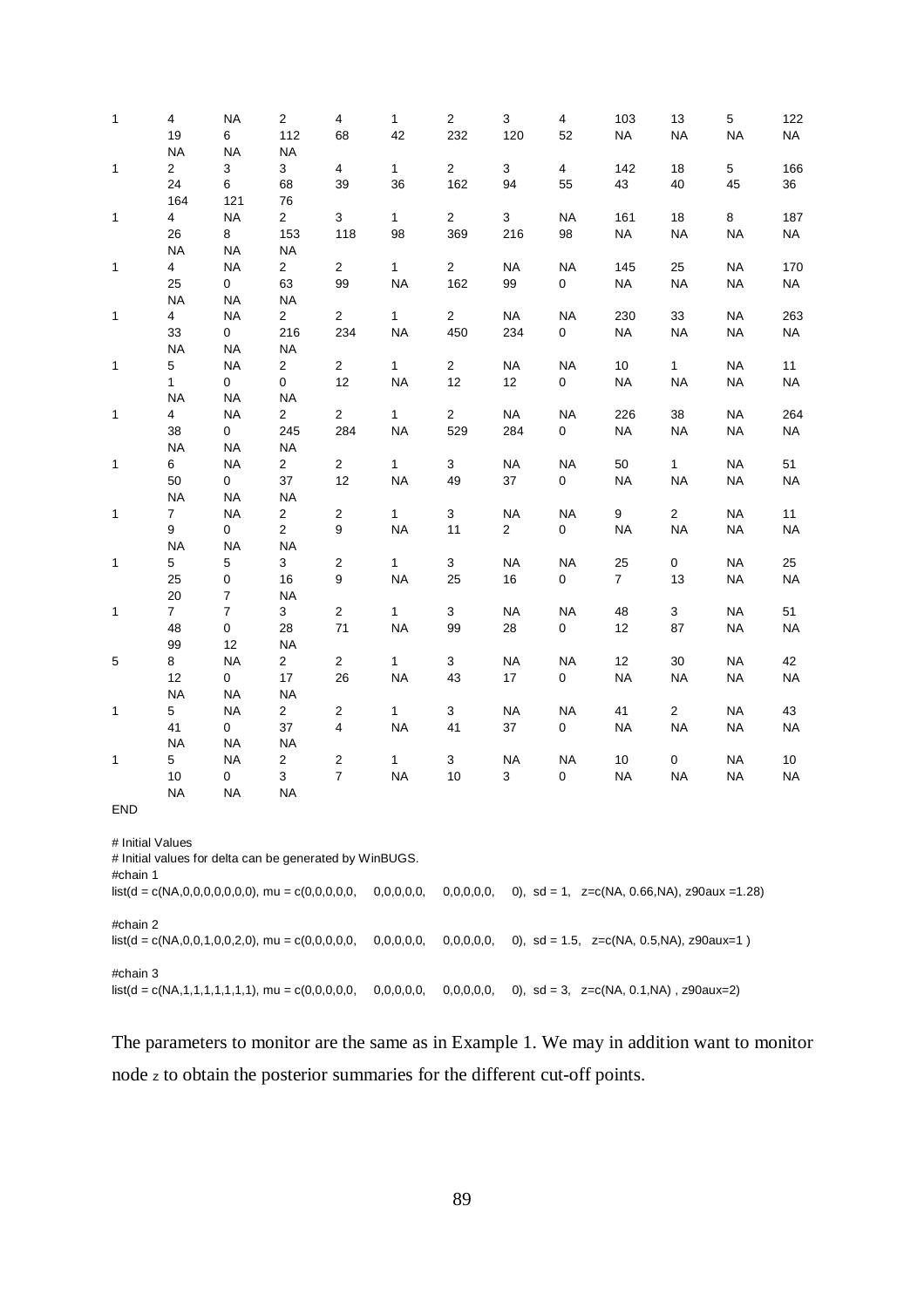## **Program 6(b): Conditional Binomial likelihood, probit link, Fixed Effects (Psoriasis**

#### **example)**

```
# Binomial likelihood, probit link (different categories)
# Fixed effects model for multi-arm trials
model{ # *** PROGRAM STARTS
for(i in 1:ns){ # LOOP THROUGH STUDIES
  muli\frac{1}{x} dnorm(0..0001) \frac{1}{x} vague priors for all trial baselines
  for (k in 1:na[i]) { \qquad # LOOP THROUGH ARMS
     p[i,k,1] <- 1 # Pr(PASI >0)
     q[i,k,nc[i]] <- 1 - sum(q[i,k,1:(nc[i]-1)]) # Pr(being in last category)=1-sum of all other probs, collected in p.aux
    for (j in 1:nc[i]-1) { \# LOOP THROUGH CATEGORIES
      r[i,k,j] \sim \text{dbin}(q[i,k,j],n[i,k,j]) # binomial likelihood
      q[i,k,j] < -1-(p[i,k,C[i,j+1]]/p[i,k,C[i,j]]) # conditional probabilities
      theta[i,k,j] <- mu[i] + d[t[i,k]] + d[t[i,1]] + z[j] # linear predictor
      rhat[i,k,j] \leftarrow q[i,k,j] * n[i,k,j] # predicted number events
       dv[i,k,j] <- 2 * (r[i,k,j]*(log(r[i,k,j])-log(rhat[i,k,j])) #Deviance contribution of each category
   +(n[i,k,j]-r[i,k,j])*(log(n[i,k,j]-r[i,k,j]) - log(n[i,k,j]-rhat[i,k,j])))
      }
    dev[i,k] <- sum(dv[i,k,1:nc[i]-1]) # deviance contribution of each arm
    for (j in 2:nc[i]) { \qquad # LOOP THROUGH CATEGORIES
      p[i,k,C[i,j]] \leq 1 - \text{phi}.adj[i,k,j] # link function
# adjust phi(x) for extreme values that can give numerical errors
# when x < -5, phi(x)=0, when x > 5, phi(x)=1 phi.adj[i,k,j] <- step(5+theta[i,k,j-1])
          * (step(theta[i,k,j-1]-5)
            + step(5-theta[i,k,j-1])*phi(theta[i,k,j-1]) )
      }
    }
   resdev[i] <- sum(dev[i,1:na[i]]) # summed residual deviance contribution for this trial
 } 
|z| 1 |z| - 0 \# set z50=0
z[2] \sim dunif(0,5) \qquad # prior for z75
z90aux ~ dunif(0,5) \qquad # prior for z90 is U(z75, z75+5)
z[3] <- z[2] + z90aux
totresdev <- sum(resdev[]) #Total Residual Devianced[1] <- 0 \le d[1] <- 0
for (k \text{ in } 2\text{ :}nt) \{ d[k] \sim \text{dnorm}(0, 0.0001) \} # vague priors for treatment effects
} # *** PROGRAM ENDS 
# Initial Values 
#chain 1
list(d = c(NA, 0, 0, 0, 0, 0, 0, 0)), mu = c(0,0,0,0,0, 0,0,0,0,0, 0,0,0,0,0, 0,0,0,0, 0), z=c(NA, 0.66,NA), z90aux =1.28)
#chain 2
list(d = c(NA,0,0,1,0,0,2,0), mu = c(0,0,0,0,0, 0,0,0,0,0, 0,0,0,0,0, 0), z=c(NA, 0.5,NA), z90aux=1 )
#chain 3
list(d = c(NA,1,1,1,1,1,1,1), mu = c(0,0,0,0,0, 0,0,0,0,0, 0,0,0,0,0, 0), z=c(NA, 0.1,NA) , z90aux=2)
```
## **RESULTS**

Results for the fixed and random effects models are presented in Table A11 (results based on 3 chains: 100,000 iterations after a burn-in of 40,000 and 50,000 for the FE and RE models, respectively). From the residual deviance and DIC we conclude that the random effects model should be preferred as it is a better fit to the data and has a smaller DIC. The treatment effects relative to Supportive care (treatment 1) are all below zero which suggests that all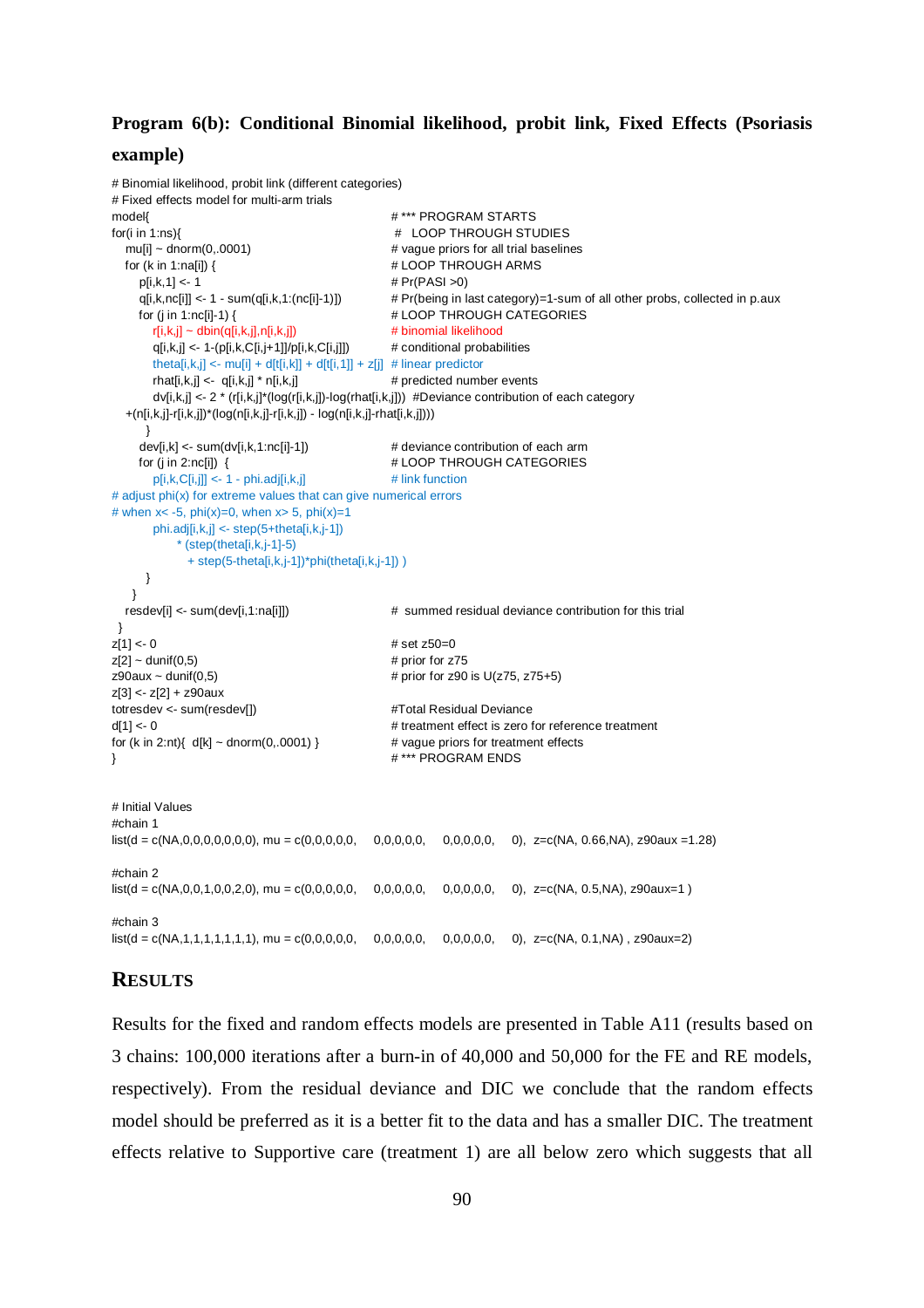treatments are better than Supportive care at increase the probability of a reduction in symptoms on the probit scale. The absolute probabilities of achieving a reduction on at least 50, 75 or 90% in symptoms show that, for example, there is on average 0% probability of achieving at least a 90% reduction in symptoms with Supportive care, but this probability is on average 37% with Infliximab.

A model which assumes the cut-points differ between trials and come from a common distribution was also fitted and gave very similar results.

**Table A11 Psoriasis example: posterior mean, standard deviation (sd), median and 95% Credible interval (CrI) for both the fixed and random effects models for the treatment effects, on the probit scale, of**  Etanercept 25 mg (d<sub>12</sub>), Etanercept 50 mg (d<sub>13</sub>), Efalizumab (d<sub>14</sub>), Ciclosporin (d<sub>15</sub>), Fumaderm (d<sub>16</sub>), **Infliximab**  $(d_{17})$ , and Methotrexate  $(d_{18})$  relative to Supportive Care; absolute probabilities of achieving at **least 50, 70 or 90% relief in symptoms for each treatment; heterogeneity parameter**  $\tau$  **and model fit statistics.**

|                  |         |      | FE model |                                                                   | RE model |      |         |                 |  |
|------------------|---------|------|----------|-------------------------------------------------------------------|----------|------|---------|-----------------|--|
|                  | mean    | sd   | median   | CrI                                                               | mean     | sd   | median  | CrI             |  |
| $d_{12}$         | $-1.51$ | 0.10 | $-1.51$  | $(-1.70,-1.33)$                                                   | $-1.53$  | 0.24 | $-1.53$ | $(-2.04,-1.04)$ |  |
| $d_{13}$         | $-1.91$ | 0.10 | $-1.91$  | $(-2.11,-1.72)$                                                   | $-1.92$  | 0.28 | $-1.92$ | $(-2.50,-1.35)$ |  |
| $d_{14}$         | $-1.19$ | 0.06 | $-1.19$  | $(-1.30,-1.08)$                                                   | $-1.19$  | 0.18 | $-1.19$ | $(-1.56,-0.81)$ |  |
| $d_{15}$         | $-1.94$ | 0.34 | $-1.92$  | $(-2.64,-1.31)$                                                   | $-2.03$  | 0.43 | $-1.99$ | $(-3.00,-1.30)$ |  |
| $d_{16}$         | $-1.50$ | 0.49 | $-1.46$  | $(-2.59,-0.64)$                                                   | $-1.48$  | 0.61 | $-1.45$ | $(-2.77,-0.34)$ |  |
| $d_{17}$         | $-2.34$ | 0.27 | $-2.33$  | $(-2.87,-1.83)$                                                   | $-2.32$  | 0.38 | $-2.33$ | $(-3.07,-1.56)$ |  |
| $d_{18}$         | $-1.63$ | 0.44 | $-1.62$  | $(-2.53,-0.80)$                                                   | $-1.72$  | 0.64 | $-1.68$ | $(-3.12,-0.56)$ |  |
| $\tau$           |         |      |          |                                                                   | 0.30     | 0.23 | 0.26    | (0.01, 0.87)    |  |
|                  |         |      |          | Probability of achieving at least 50% relief in symptoms (PASI50) |          |      |         |                 |  |
| Supportive Care  | 0.14    | 0.02 | 0.14     | (0.10, 0.18)                                                      | 0.14     | 0.02 | 0.14    | (0.10, 0.18)    |  |
| Etanercept 25 mg | 0.66    | 0.05 | 0.66     | (0.56, 0.75)                                                      | 0.66     | 0.09 | 0.67    | (0.47, 0.83)    |  |
| Etanercept 50 mg | 0.79    | 0.04 | 0.79     | (0.71, 0.86)                                                      | 0.79     | 0.08 | 0.79    | (0.59, 0.92)    |  |
| Efalizumab       | 0.54    | 0.04 | 0.54     | (0.45, 0.62)                                                      | 0.54     | 0.08 | 0.54    | (0.38, 0.69)    |  |
| Ciclosporin      | 0.79    | 0.10 | 0.80     | (0.58, 0.94)                                                      | 0.80     | 0.11 | 0.81    | (0.57, 0.97)    |  |
| Fumaderm         | 0.64    | 0.16 | 0.64     | (0.32, 0.93)                                                      | 0.63     | 0.19 | 0.64    | (0.22, 0.95)    |  |
| Infliximab       | 0.88    | 0.05 | 0.89     | (0.76, 0.96)                                                      | 0.87     | 0.08 | 0.89    | (0.67, 0.98)    |  |
| Methotrexate     | 0.69    | 0.15 | 0.70     | (0.38, 0.93)                                                      | 0.70     | 0.18 | 0.72    | (0.29, 0.98)    |  |
|                  |         |      |          | Probability of achieving at least 75% relief in symptoms (PASI75) |          |      |         |                 |  |
| Supportive Care  | 0.03    | 0.01 | 0.03     | (0.02, 0.05)                                                      | 0.03     | 0.01 | 0.03    | (0.02, 0.05)    |  |
| Etanercept 25 mg | 0.37    | 0.05 | 0.37     | (0.28, 0.47)                                                      | 0.38     | 0.09 | 0.37    | (0.20, 0.58)    |  |
| Etanercept 50 mg | 0.52    | 0.05 | 0.52     | (0.42, 0.63)                                                      | 0.53     | 0.11 | 0.53    | (0.30, 0.75)    |  |
| Efalizumab       | 0.25    | 0.03 | 0.25     | (0.19, 0.33)                                                      | 0.26     | 0.06 | 0.25    | (0.14, 0.40)    |  |
| Ciclosporin      | 0.53    | 0.13 | 0.53     | (0.29, 0.79)                                                      | 0.56     | 0.15 | 0.56    | (0.28, 0.88)    |  |
| Fumaderm         | 0.37    | 0.17 | 0.35     | (0.11, 0.77)                                                      | 0.37     | 0.20 | 0.34    | (0.06, 0.82)    |  |
| Infliximab       | 0.68    | 0.10 | 0.68     | (0.48, 0.85)                                                      | 0.67     | 0.13 | 0.68    | (0.38, 0.89)    |  |
| Methotrexate     | 0.42    | 0.16 | 0.41     | (0.14, 0.76)                                                      | 0.45     | 0.21 | 0.43    | (0.10, 0.90)    |  |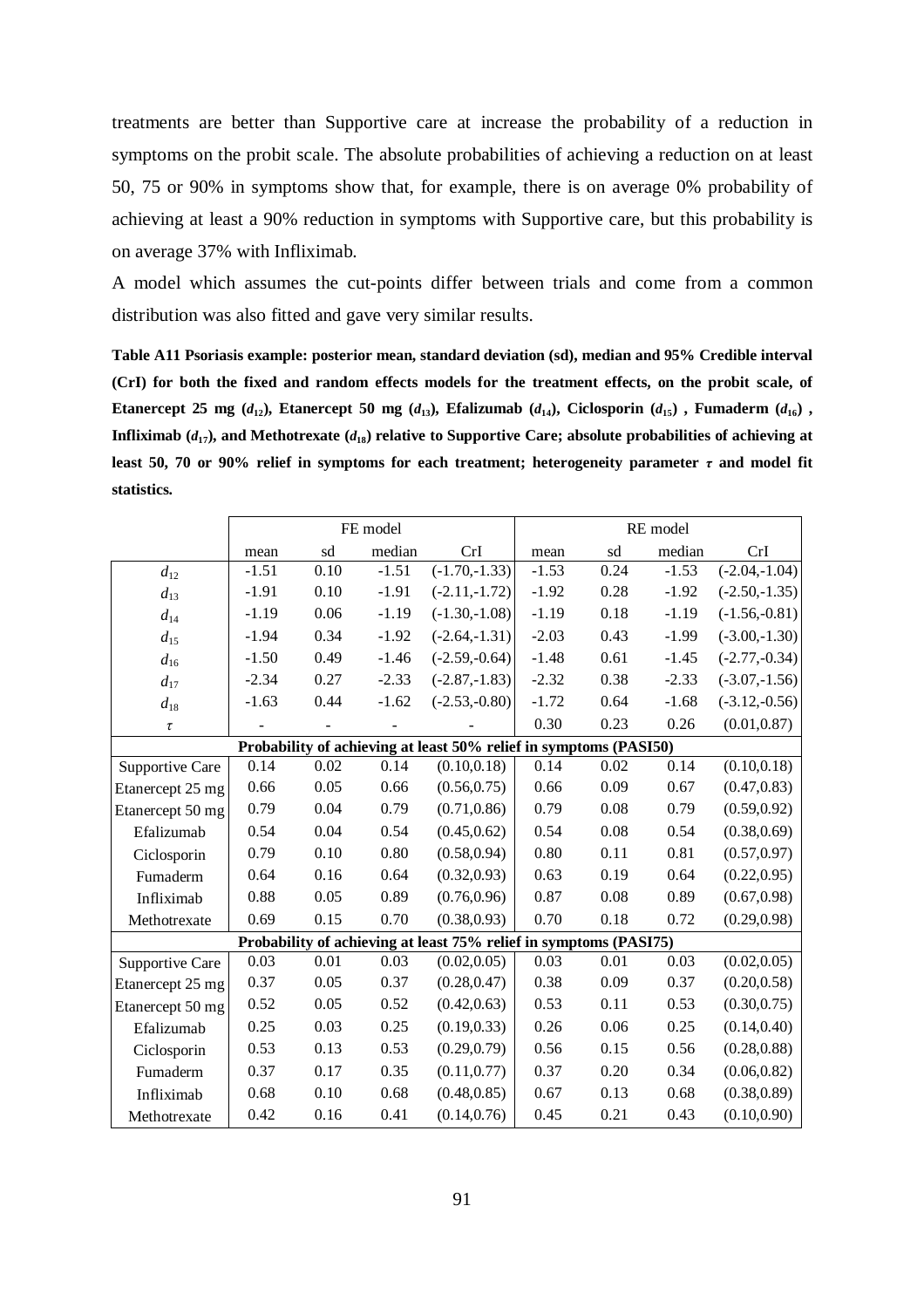| Probability of achieving at least 90% relief in symptoms (PASI90) |      |      |      |              |      |      |      |              |
|-------------------------------------------------------------------|------|------|------|--------------|------|------|------|--------------|
| Supportive Care                                                   | 0.00 | 0.00 | 0.00 | (0.00, 0.01) | 0.00 | 0.00 | 0.00 | (0.00, 0.01) |
| Etanercept 25 mg                                                  | 0.12 | 0.03 | 0.12 | (0.08, 0.19) | 0.13 | 0.06 | 0.13 | (0.05, 0.27) |
| Etanercept 50 mg                                                  | 0.22 | 0.04 | 0.22 | (0.15, 0.31) | 0.23 | 0.09 | 0.22 | (0.09, 0.44) |
| Efalizumab                                                        | 0.07 | 0.02 | 0.07 | (0.04, 0.10) | 0.07 | 0.03 | 0.07 | (0.03, 0.14) |
| Ciclosporin                                                       | 0.24 | 0.11 | 0.22 | (0.08, 0.50) | 0.27 | 0.14 | 0.25 | (0.08, 0.63) |
| Fumaderm                                                          | 0.15 | 0.12 | 0.11 | (0.02, 0.47) | 0.15 | 0.14 | 0.11 | (0.01, 0.54) |
| Infliximab                                                        | 0.37 | 0.10 | 0.36 | (0.19, 0.59) | 0.37 | 0.14 | 0.36 | (0.13, 0.66) |
| Methotrexate                                                      | 0.17 | 0.11 | 0.15 | (0.03, 0.45) | 0.21 | 0.17 | 0.16 | (0.02, 0.68) |
| $\bar{D}$<br>$\ast$<br>res                                        | 74.5 |      |      |              | 62.7 |      |      |              |
| pD                                                                | 25.0 |      |      |              | 33.2 |      |      |              |
| DIC                                                               | 99.4 |      |      |              | 96.0 |      |      |              |

\* compare with 58 data points

# **EXAMPLE 7. PARKINSON'S DIFFERENCE (TREATMENT DIFFERENCES AS DATA)**

We now assume that the data available for the Parkinson's example were not the mean offtime reduction for patients in each arm of the trial, but rather the differences in off-time reduction, and their standard errors, between the intervention and control arms for each trial, as presented in the last two columns of Table A8. The data available are therefore the differences, their standard errors and the treatments compared in each trial, coded as before.

Random and fixed effects models were fitted, as outlined in Section 3.4. The code is given below. As explained in Section 5.1 the coding for the likelihood has been modified to allow for the 3-arm trial. This requires users to set up the data file with all two-arm trials first, then 3-arm trials, then – if any were present – 4-arm trials, and so on.

# **Program 7(a): Normal likelihood, identity link, treatment differences, Random Effects**

#### **(Parkinson's Differences)**

# Normal likelihood, identity link, trial-level data given as treatment differences # Random effects model for multi-arm trials model{ # \*\*\* PROGRAM STARTS for(i in 1:ns2) {  $\qquad$  # LOOP THROUGH 2-ARM STUDIES  $y[i,2] \sim$  dnorm(delta[i,2],prec[i,2])  $y[i,2] \sim$  # normal likelihood for 2-arm trials resdev[i] <- (y[i,2]-delta[i,2])\*(y[i,2]-delta[i,2])\*prec[i,2] #Deviance contribution for trial i } for(i in (ns2+1):(ns2+ns3)) {  $\qquad$   $\qquad$  # LOOP THROUGH 3-ARM STUDIES for (k in 1:(na[i]-1)) {  $\qquad$   $\qquad$   $\qquad$  # set variance-covariance matrix # set variance-covariance matrix for (j in 1:(na[i]-1)) { Sigma[i,j,k] <-  $V[i]$ \*(1-equals(j,k)) + var[i,k+1]\*equals(j,k) } } Omega[i,1:(na[i]-1),1:(na[i]-1)] <- inverse(Sigma[i,,]) #Precision matrix # multivariate normal likelihood for 3-arm trials y[i,2:na[i]] ~ dmnorm(delta[i,2:na[i]],Omega[i,1:(na[i]-1),1:(na[i]-1)]) #Deviance contribution for trial i for  $(k \in [1:(na[i]-1))$   $\qquad \qquad \#$  multiply vector & matrix ydiff[i,k]<- y[i,(k+1)] - delta[i,(k+1)] z[i,k]<- inprod2(Omega[i,k,1:(na[i]-1)], ydiff[i,1:(na[i]-1)])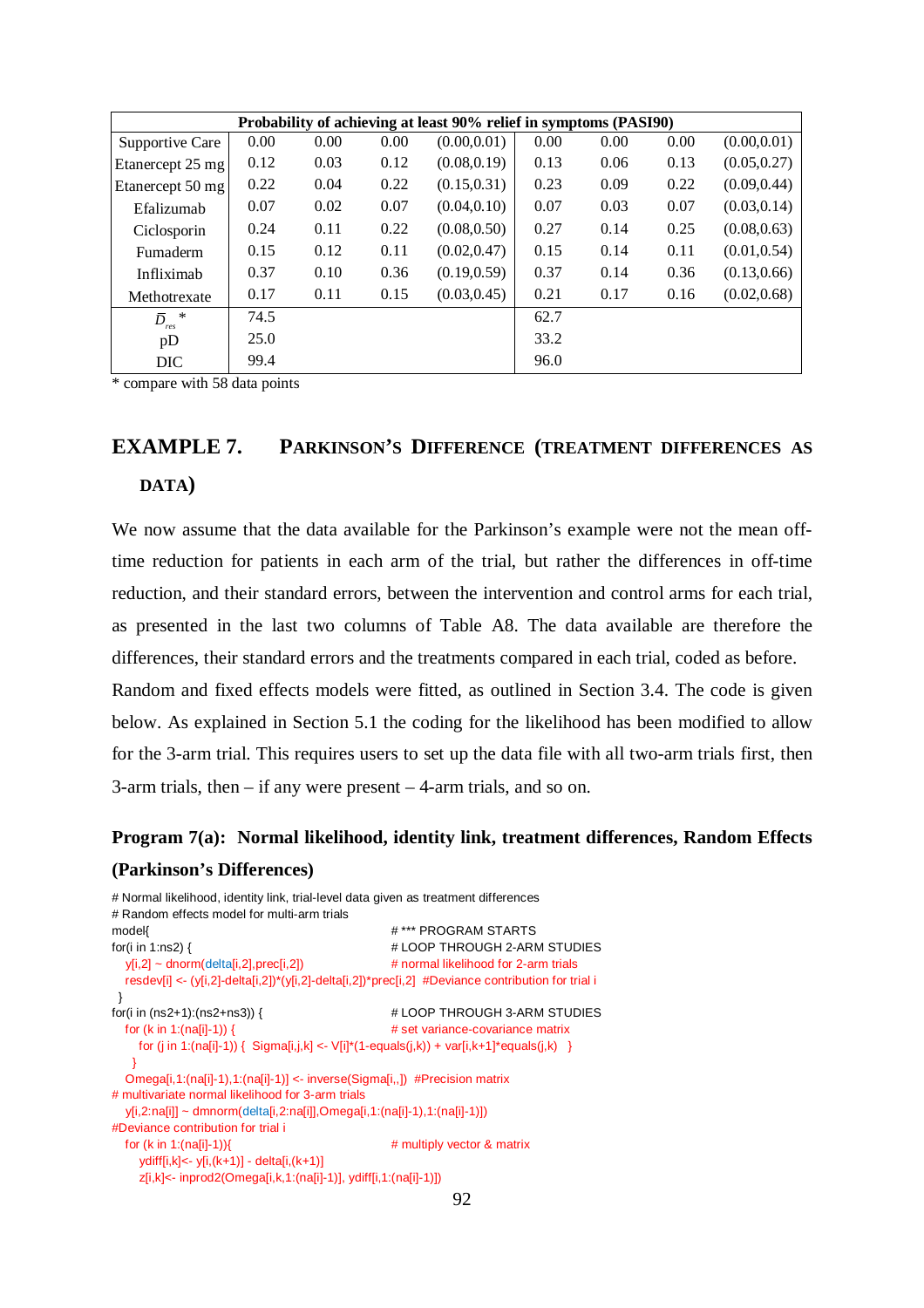```
 }
  resdev[i]<- inprod2(ydiff[i,1:(na[i]-1)], z[i,1:(na[i]-1)])
 }
for(i in 1:(ns2+ns3)){ # LOOP THROUGH ALL STUDIES
 w[i,1] <- 0 \blacksquare # adjustment for multi-arm trials is zero for control arm
 deltali.11 <- 0 \mu treatment effect is zero for control arm
 for (k in 2:na[i]) { \qquad # LOOP THROUGH ARMS
     var[i,k] <- pow(se[i,k],2) # calculate variances
    prec[i,k] <- 1/var[i,k] # set precisions
   }
  resdev[i] <- sum(dev[i,2:na[i]]) # summed residual deviance contribution for this trial
 for (k in 2:na[i]) { \qquad # LOOP THROUGH ARMS
    delta[i,k] ~ dnorm(md[i,k],taud[i,k]) # trial-specific treat effects distributions
    md[i,k] <- d[t[i,k]] - d[t[i,1]] + sw[i,k] # mean of treat effects distributions (with multi-arm trial correction)
    taud[i,k] <- tau *2*(k-1)/k \qquad \qquad \qquad \qquad \qquad # precision of treat effects distributions (with multi-arm trial correction)
    w[i,k] \leftarrow (delta[i,k] - d[t[i,k]] + d[t[i,1]]) # adjustment for multi-arm RCTs
    sw[i,k] <- sum(w[i,1:k-1])/(k-1) # cumulative adjustment for multi-arm trials
   }
 } 
totresdev <- sum(resdev[]) #Total Residual Devianced[1]<-0 # treatment effect is zero for reference treatment
for (k \text{ in } 2\text{.nt})\{ d[k] \sim \text{dnorm}(0, 0001) \} # vague priors for treatment effects
sd ~ dunif(0,5) \qquad # vague prior for between-trial SD
tau <- pow(sd,-2) \qquad \qquad \qquad # between-trial precision = (1/between-trial variance)
} # *** PROGRAM ENDS
```
Additional code to monitor all treatment contrasts and rank treatments can be added as before. Given values for the mean, meanA=-0.73, and precision, precA=21, of the effects on Treatment 1, from external sources, absolute effects, could be monitored as follows:

 $A \sim$  dnorm(meanA,precA) for (k in 1:nt)  $\{T[k] < A + d[k]\}$ 

If trials with four or more arms were included, a further multivariate normal likelihood statement would need to be added and the corresponding variance-covariance and precision matrices built (Sigma2 and Omega2, say). So, for example if ns4 4-arm trials were available, we would add the following lines of code to the above, taking care to change all the relevant loops to go through all trials:

```
for(i in (ns2+ns3+1):(ns2+ns3+ns4)) { # LOOP THROUGH 4-ARM STUDIES
   for (k in 1:(na[i]-1)) { # set variance-covariance matrix
    for (j in 1:(na[i]-1)) { Sigma2[i,j,k] <- V[i]^{*}(1-equals(j,k)) + var[i,k+1]*equals(j,k) }
    }
   Omega2[i,1:(na[i]-1),1:(na[i]-1)] <- inverse(Sigma2[i,,]) #Precision matrix
# multivariate normal likelihood for 4-arm trials 
   y[i,2:na[i]] ~ dmnorm(delta[i,2:na[i]],Omega2[i,1:(na[i]-1),1:(na[i]-1)]) 
  }
```
#### If no multi-arm trials are included, the code simplifies to:

# Normal likelihood, identity link, trial-level data given as treatment differences # Random effects model for two-arm trials model{ # \*\*\* PROGRAM STARTS for(i in 1:ns2) {  $\qquad$  # LOOP THROUGH 2-ARM STUDIES y[i,2] ~ dnorm(delta[i,2],prec[i,2]) # normal likelihood for 2-arm trials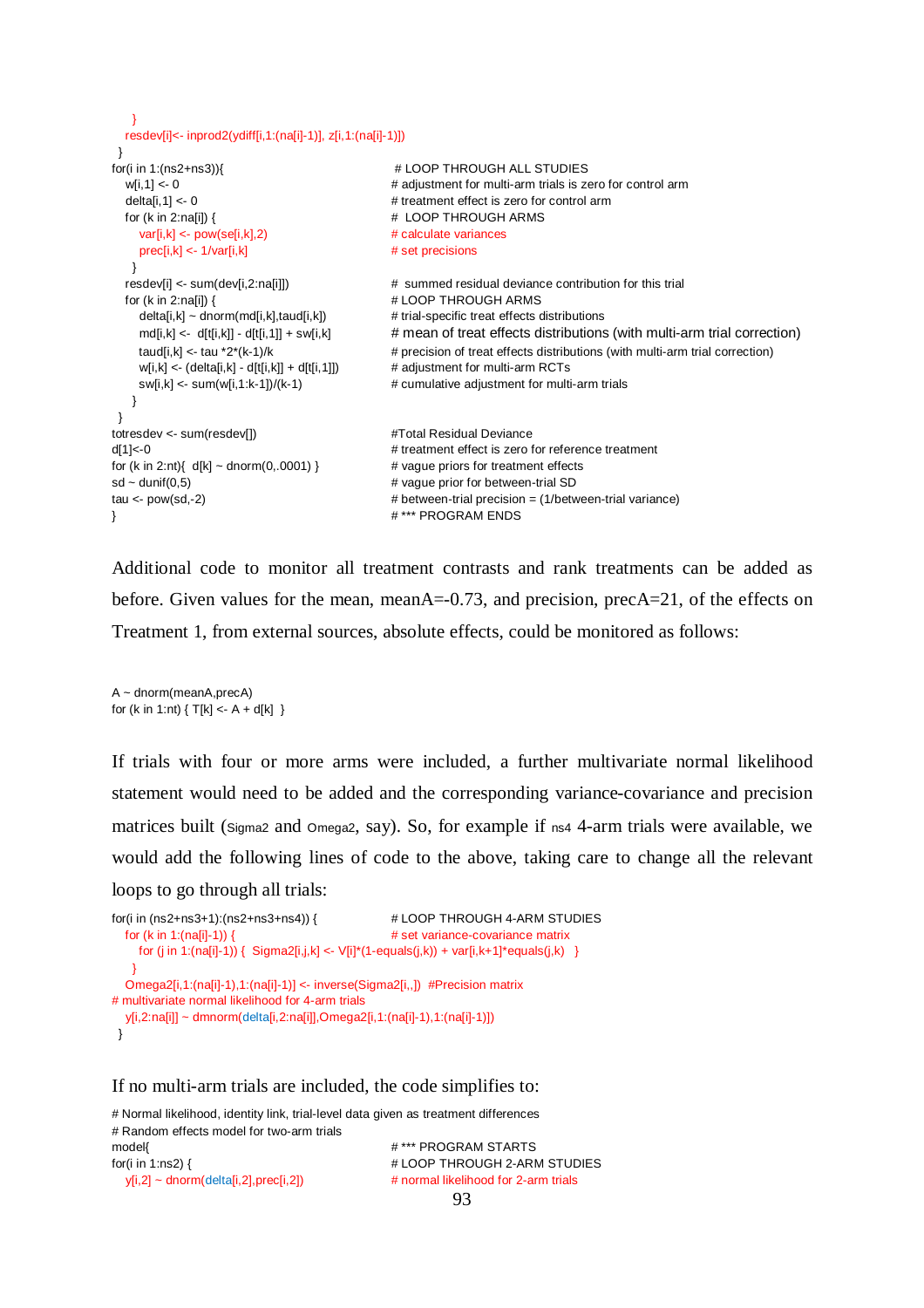```
 var[i,2] <- pow(se[i,2],2) # calculate variances
 \text{prec}[i,2] \leq 1/\text{var}[i,2] # set precisions
  dev[i,2] <- (y[i,2]-delta[i,2])*(y[i,2]-delta[i,2])*prec[i,2] #Deviance contribution
 delta[i,2] \sim \text{dnorm}(m d[i,2], \text{tau}) # trial-specific treat effects distributions
 md[i,2] \leftarrow d[t[i,2]] - d[t[i,1]] # mean of treat effects distributions
 } 
totresdev <- sum(dev[,2]) #Total Residual Devianced[1]<-0 # treatment effect is zero for reference treatment
for (k \text{ in } 2\text{ :}nt) \{ d[k] \sim \text{donorm}(0, 0001) \} # vague priors for treatment effects
sd ~ dunif(0,5) \qquad \qquad \qquad # vague prior for between-trial SD
tau <- pow(sd,-2) \qquad \qquad \qquad # between-trial precision = (1/between-trial variance)
} # *** PROGRAM ENDS
```
The data structure is similar to that of Example 5 but we now have to specify the number of two-arm trials ns2 and the number of three-arm trials ns3. The maximum number of arms is 3, so 3 vectors are needed for the treatment indicators,  $t<sub>i</sub>,t<sub>j</sub>,t<sub>j</sub>,t<sub>j</sub>,t<sub>j</sub>$ ; for a trial with 3 treatment arms, two treatment differences will be available, so 2 vectors of differences (the continuous outcomes)  $y_{1}$  and their standard errors se[,] are needed; and finally the number of arms, na[] and  $\nu$ [] the variance of the baseline treatment in that trial (needed to adjust for the correlation in multi-arm trials – note that this variable only need to have values assigned when there are multi-arm trials), with NA denoting a missing observation. Note that any three-arm trials need to appear at the end of the column format data.

# Data (Parkinson's example – trial-level data: treatment differences)  $list(ns2=6, ns3=1, nt=5)$ 

| NA<br><b>NA</b><br>1<br>NA<br>NA<br>$-0.31$<br>0.668089651<br>3<br>NA<br>NA<br>0.382640605<br>NA<br>NA<br>$-1.7$<br>2 |             |
|-----------------------------------------------------------------------------------------------------------------------|-------------|
|                                                                                                                       |             |
|                                                                                                                       |             |
| 3<br>$-0.35$<br><b>NA</b><br>NA<br>NA<br>NA<br>0.441941738<br>4                                                       |             |
| 3<br>NA.<br><b>NA</b><br>NA<br>0.555114559<br>NA<br>0.55<br>4                                                         |             |
| 4<br><b>NA</b><br>NA.<br>NA<br>0.274276316<br>NA<br>$-0.3$<br>5                                                       |             |
| NA<br>NA.<br>0.320087245<br>NA<br>4<br>NA<br>$-0.3$<br>5                                                              |             |
| 0.694988091<br>$-2.3$<br>0.71774604<br>$-0.9$<br>3<br>4                                                               | 0.254736842 |

# Initial Values # Initial values for delta can be generated by WinBUGS. #chain 1  $list(d=c(NA, 0,0,0,0), sd=1)$ #chain 2  $list(d=c(NA, -1, -3, -1, 1), sd=4)$ #chain 3 list(d=c( NA, 2,2,2,2), sd=2)

END

The parameters to monitor are the same as in Example 5.

# **Program 7(b): Normal likelihood, identity link, treatment differences, Fixed Effects (Parkinson's Differences)**

# Normal likelihood, identity link, trial-level data given as treatment differences # Fixed effects model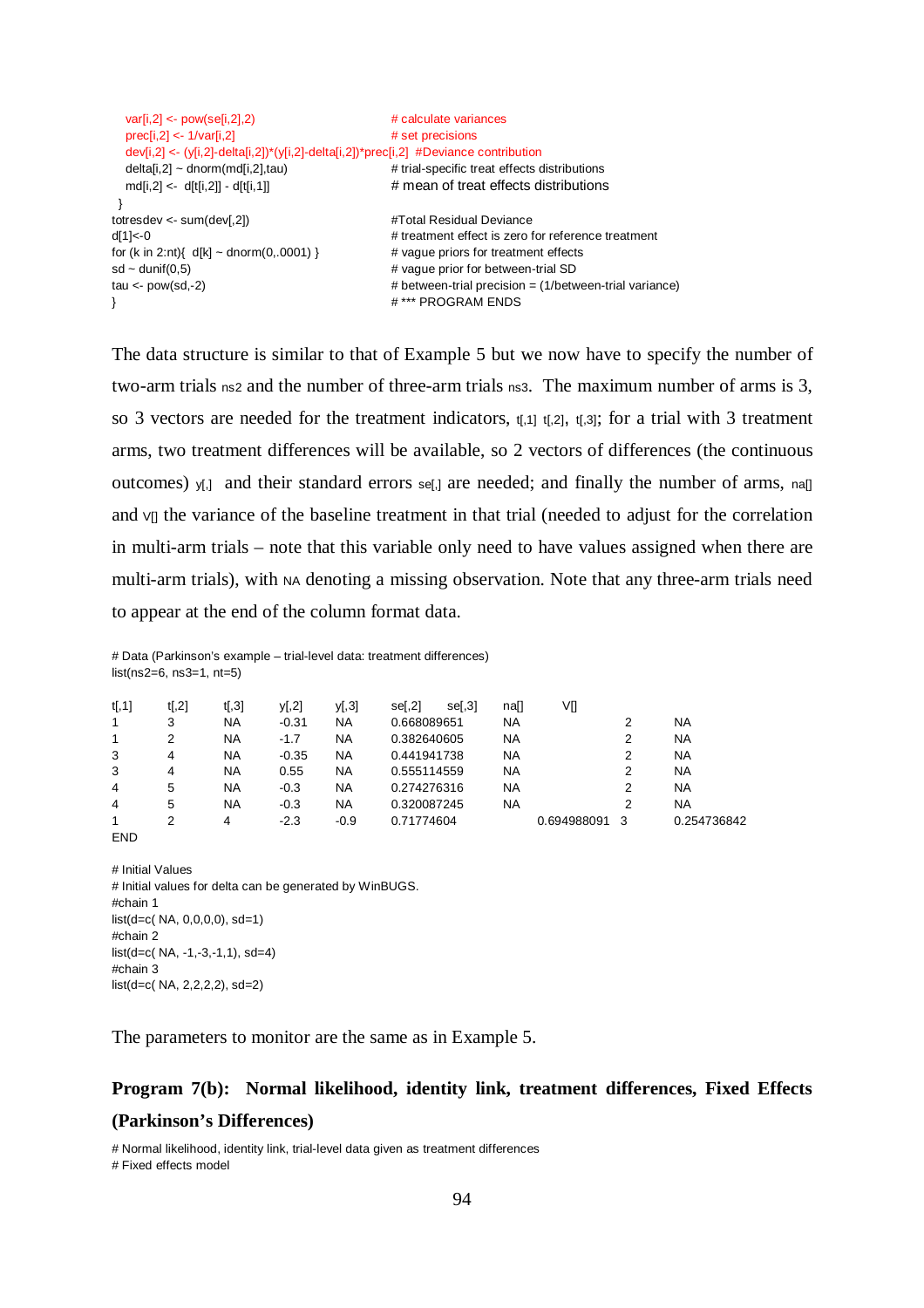```
model{ # *** PROGRAM STARTS
for(i in 1:ns2) { \qquad # LOOP THROUGH 2-ARM STUDIES
  y[i,2] \sim \text{donorm}(\text{delta}[i,2], \text{prec}[i,2]) # normal likelihood for 2-arm trials
   resdev[i] <- (y[i,2]-delta[i,2])*(y[i,2]-delta[i,2])*prec[i,2] #Deviance contribution for trial i
  }
for(i in (ns2+1):(ns2+ns3)) { # LOOP THROUGH MULTI-ARM STUDIES
   for (k in 1:(na[i]-1)) { # set variance-covariance matrix
     for (j in 1:(na[i]-1)) { Sigma[i,j,k] <- V[i]*(1-equals(j,k)) + var[i,k+1]*equals(j,k) }
    }
   Omega[i,1:(na[i]-1),1:(na[i]-1)] <- inverse(Sigma[i,,]) #Precision matrix
# multivariate normal likelihood for 3-arm trials 
   y[i,2:na[i]] ~ dmnorm(delta[i,2:na[i]],Omega[i,1:(na[i]-1),1:(na[i]-1)]) 
#Deviance contribution for trial i
  for (k \text{ in } 1:(\text{na[i]-1})) \uparrow \uparrow \uparrow \uparrow \uparrow \uparrow \uparrow \uparrow \uparrow \uparrow \uparrow \uparrow \uparrow \uparrow \uparrow \uparrow \uparrow \uparrow \uparrow \uparrow \uparrow \uparrow \uparrow \uparrow \uparrow \uparrow \uparrow \uparrow \uparrow \uparrow \uparrow \uparrow \uparrow ydiff[i,k]<- y[i,(k+1)] - delta[i,(k+1)]
      z[i,k]<- inprod2(Omega[i,k,1:(na[i]-1)], ydiff[i,1:(na[i]-1)])
 }
   resdev[i]<- inprod2(ydiff[i,1:(na[i]-1)], z[i,1:(na[i]-1)])
  }
for(i in 1:(ns2+ns3)){ # LOOP THROUGH ALL STUDIES
   for (k in 2:na[i]) { \qquad # LOOP THROUGH ARMS
    var[i,k] \leq pow(se[i,k],2) # calculate variancesprec[i,k] < -1/var[i,k] # set precisions
    delta[i,k] \leftarrow d[t[i,k]] - d[t[i,1]] }
  resdev[i] <- sum(dev[i,2:na[i]]) \qquad \qquad \qquad \qquad \qquad \qquad \qquad summed residual deviance contribution for this trial
  } 
totresdev <- sum(resdev[]) #Total Residual Devianced[1]<-0 # treatment effect is zero for reference treatment
for (k in 2:nt){ d[k] \sim \text{dnorm}(0,0001) } # vague priors for treatment effects
} # *** PROGRAM ENDS 
# Initial Values 
#chain 1
list(d=c( NA, 0,0,0,0))
#chain 2
list(d=c( NA, -1,-3,-1,1))
#chain 3
list(d=c( NA, 2,2,2,2))
```
#### **RESULTS**

Results (based on 3 chains: 100,000 iterations after a burn-in of 50,000) are presented in Table A9 and are the same as the results obtained using the model in Example 5.

# **EXAMPLE 8. PARKINSON'S SHARED PARAMETERS (MIXED TREATMENT**

## **DIFFERENCE AND ARM-LEVEL DATA)**

To illustrate a meta-analysis with a shared parameter model (Section 4) we will assume that the data available for the Parkinson's example were the mean off-time reduction for patients in each arm of the trial for the first three trials, but only the differences between the intervention and control arms (and their standard errors) were available for the remaining trials (Table A8).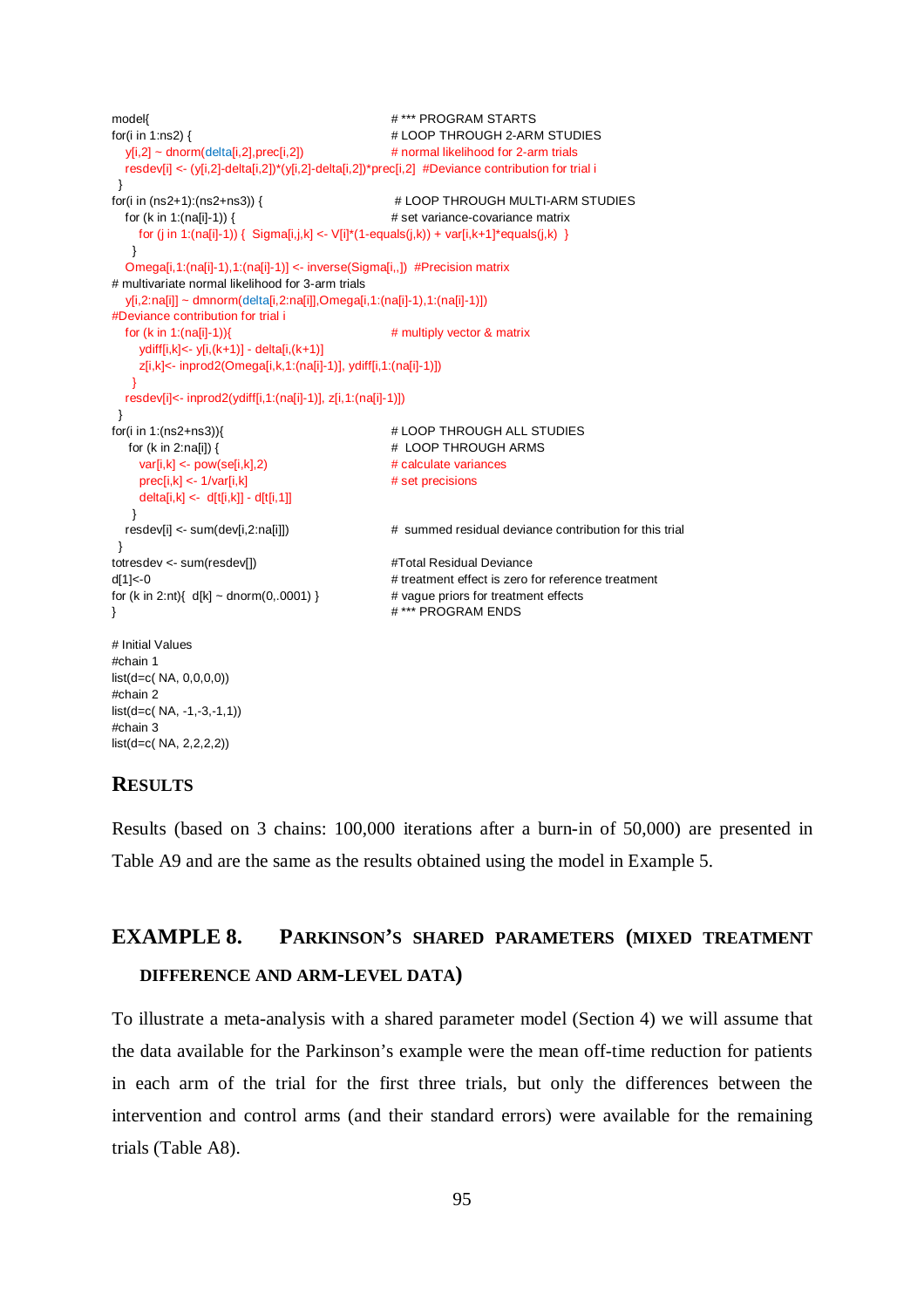Random and fixed effects models were fitted. The code below consists of a combination of the code used in Example 5, for the arm-level data, and the code used in Example 7, for the trial level data.

# **Program 8(a): Normal likelihood, identity link, shared parameter model, Random Effects (Parkinson's shared parameters)**

# Normal likelihood, identity link, Arm and Trial-level data (treatment differences) # Random effects model for multi-arm trials model{ # \*\*\* PROGRAM STARTS for(i in 1:ns.a){ # LOOP THROUGH STUDIES WITH ARM DATA w.a[i,1] <- 0  $\blacksquare$   $\blacksquare$  # adjustment for multi-arm trials is zero for control arm delta[i,1] <- 0 # treatment effect is zero for control arm mu[i] ~ dnorm(0,.0001)  $\qquad \qquad$  # vague priors for all trial baselines for (k in 1:na.a[i]) {  $\qquad$  # LOOP THROUGH ARMS var.a[i,k] <- pow(se.a[i,k],2) # calculate variances  $\text{prec.}a[i,k] \leq 1/\text{var.}a[i,k]$  # set precisions y.a[i,k] ~ dnorm(theta[i,k],prec.a[i,k]) # normal likelihood theta[i,k]  $\leq$  mu[i] + delta[i,k]  $\neq$  model for linear predictor dev[i,k] <- (y.a[i,k]-theta[i,k])\*(y.a[i,k]-theta[i,k])\*prec.a[i,k] #Deviance contribution } resdev[i] <- sum(dev[i,1:na.a[i]])  $\qquad \qquad \qquad \qquad$  summed residual deviance contribution for this trial for (k in 2:na.a[i]) {  $\qquad \qquad$  # LOOP THROUGH ARMS delta[i,k] ~ dnorm(md[i,k],taud.a[i,k]) # trial-specific LOR distributions # mean of LOR distributions, with multi-arm trial correction  $md[i,k] < -d[t.a[i,k]] - d[t.a[i,1]] + sw.a[i,k]$ taud.a[i,k] <- tau \*2\*(k-1)/k example and the straight of the straight term trial correction) w.a[i,k] <- (delta[i,k] - d[t.a[i,k]] + d[t.a[i,1]])  $\qquad \qquad \qquad \qquad \qquad$  # adjustment, multi-arm RCTs sw.a[i,k] <- sum(w.a[i,1:k-1])/(k-1) # cumulative adjustment for multi-arm trials } } for(i in 1:ns.t){ # LOOP THROUGH STUDIES WITH TRIAL DATA w[i,1] <- 0  $\blacksquare$  = 0  $\blacksquare$   $\blacksquare$  adjustment for multi-arm trials is zero for control arm delta[i+ns.a,1] <- 0  $\qquad$  # treatment effect is zero for control arm for (k in 2:na[i]) { # LOOP THROUGH ARMS var[i,k] <- pow(se[i,k],2) # calculate variances  $\text{prec}[i,k] \leq 1/\text{var}[i,k]$  # set precisions  $y[i,k] \sim \text{dnorm}(\text{delta}[i+n s.a,k], \text{prec}[i,k])$  # normal likelihood dev[i+ns.a,k] <- (y[i,k]-delta[i+ns.a,k])\* #Deviance contribution (y[i,k]-delta[i+ns.a,k])\* prec[i,k] } resdev[i+ns.a] <- sum(dev[i+ns.a,2:na[i]])  $\qquad \qquad \qquad \qquad$  # summed residual deviance contribution for this trial for (k in 2:na[i]) {  $\qquad$  # LOOP THROUGH ARMS delta[i+ns.a,k] ~ dnorm(md[i+ns.a,k],taud[i,k])  $#$  trial-specific LOR distributions md[i+ns.a,k] <- d[t[i,k]] - d[t[i,1]] + sw[i,k] # mean of LOR distributions, with multi-arm trial correction taud[i,k] <- tau \*2\*(k-1)/k # precision of LOR distributions (with multi-arm trial correction) w[i,k] <- (delta[i+ns.a,k] - d[t[i,k]] + d[t[i,1]]) # adjustment, multi-arm RCTs sw[i,k] <- sum(w[i,1:k-1])/(k-1)  $\qquad \qquad \qquad \qquad$  # cumulative adjustment for multi-arm trials } } totresdev <- sum(resdev[])  $\qquad \qquad \qquad$  #Total Residual Deviance d[1]<-0 # treatment effect is zero for reference treatment for (k in 2:nt){ d[k] ~ dnorm(0,.0001) } # vague priors for treatment effects  $sd \sim$  dunif(0,5)  $\qquad \qquad #$  vague prior for between-trial SD tau <- pow(sd,-2) et al. (1/between-trial precision = (1/between-trial variance) } # \*\*\* PROGRAM ENDS

Additional code to monitor all treatment contrasts, rank treatments and obtain absolute treatment effects can be added as before.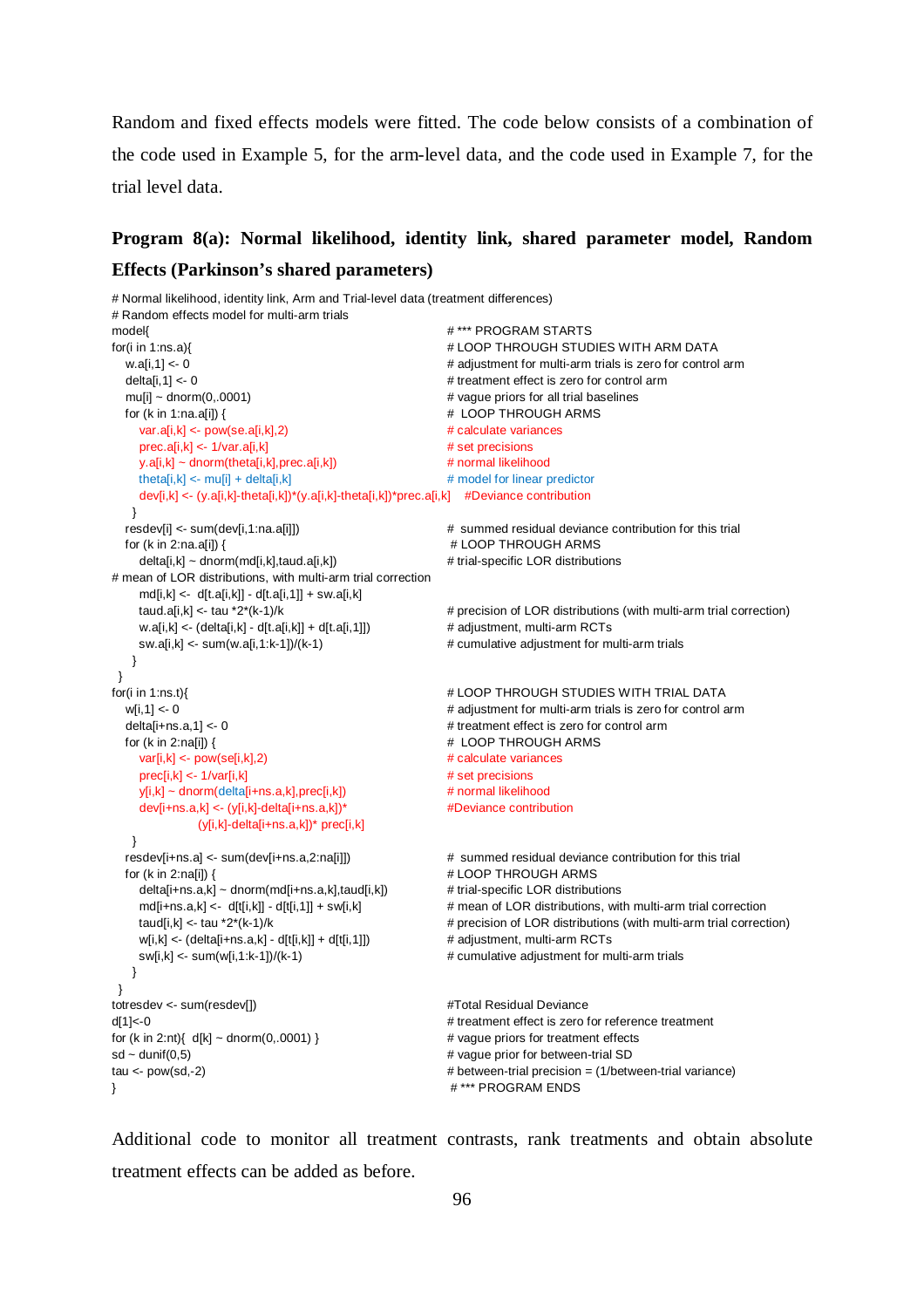The data structure for this code consists of three parts. First, a list giving the number of studies with arm-level information, ns.a, the number of studies with trial-level information, ns.t, and the number of treatments, nt. Two sections of column format data follow: one with the arm-level data, with the structure described for program 5(a), and another with the triallevel data and the same structure described for program 7(a). All three data components need to be loaded into WinBUGS for the program to run. Note that, because two separate sets of data are being read into WinBUGS, the variable names referring to the arm-level data have the added suffix .a, to distinguish them from the trial-level data.

# Data (Parkinson's example: Arm and Trial-level data) list(ns.a=3, ns.t=4, nt=5)

| # Arm-level data                                        |         |           |             |                |                |          |          |          |                |   |       |
|---------------------------------------------------------|---------|-----------|-------------|----------------|----------------|----------|----------|----------|----------------|---|-------|
| t.a[,1]                                                 | t.a[,2] | t.a[,3]   | y.a[,1]     | y.a $[$ ,2 $]$ | y.a $[,3]$     | se.a[,1] | se.a[,2] | se.a[,3] | na.a[]         | # | study |
| 1                                                       | 3       | <b>NA</b> | $-1.22$     | $-1.53$        | NA.            | 0.504    | 0.439    | NA       | 2              | # | 1     |
| 1                                                       | 2       | <b>NA</b> | $-0.7$      | $-2.4$         | NA             | 0.282    | 0.258    | NA       | $\overline{2}$ | # | 2     |
| 1                                                       | 2       | 4         | $-0.3$      | $-2.6$         | $-1.2$         | 0.505    | 0.510    | 0.478    | 3              | # | 3     |
| <b>END</b>                                              |         |           |             |                |                |          |          |          |                |   |       |
|                                                         |         |           |             |                |                |          |          |          |                |   |       |
| # Trial-level data                                      |         |           |             |                |                |          |          |          |                |   |       |
| t[, 1]                                                  | t[, 2]  | y[,2]     | se[,2]      | na[]           | #              | study    |          |          |                |   |       |
| 3                                                       | 4       | $-0.35$   | 0.441941738 |                | $\overline{2}$ | #        | 4        |          |                |   |       |
| 3                                                       | 4       | 0.55      | 0.555114559 |                | 2              | #        | 5        |          |                |   |       |
| 4                                                       | 5       | $-0.3$    | 0.274276316 |                | 2              | #        | 6        |          |                |   |       |
| $\overline{4}$                                          | 5       | $-0.3$    | 0.320087245 |                | 2              | #        | 7        |          |                |   |       |
| <b>END</b>                                              |         |           |             |                |                |          |          |          |                |   |       |
|                                                         |         |           |             |                |                |          |          |          |                |   |       |
| # Initial Values                                        |         |           |             |                |                |          |          |          |                |   |       |
| # Initial values for delta can be generated by WinBUGS. |         |           |             |                |                |          |          |          |                |   |       |
| #chain 1                                                |         |           |             |                |                |          |          |          |                |   |       |
| $list(d=c(NA, 0,0,0,0), sd=1, mu=c(0, 0, 0))$           |         |           |             |                |                |          |          |          |                |   |       |
| #chain 2                                                |         |           |             |                |                |          |          |          |                |   |       |
| $list(d=c(NA, -1, -3, -1, 1), sd=4, mu=c(-3, -3, -3))$  |         |           |             |                |                |          |          |          |                |   |       |
| #chain 3                                                |         |           |             |                |                |          |          |          |                |   |       |
| $list(d=c(NA, 2,2,2,2), sd=2, mu=c(-3, 5, -1))$         |         |           |             |                |                |          |          |          |                |   |       |

The parameters to monitor are the same as in Example 5.

#### **Program 8(b): Normal likelihood, identity link, shared parameter model, Fixed Effects**

#### **(Parkinson's shared parameters)**

```
97
# Normal likelihood, identity link, Arm and Trial-level data (treatment differences)
# Fixed effects model
model{ # *** PROGRAM STARTS
for(i in 1:ns.a){ # LOOP THROUGH STUDIES WITH ARM DATA
 mulil ~ dnorm(0..0001) https://www.mulil ~ dnorm(0..0001) http://www.mulil ~ dnorm(0..0001)
 for (k in 1:na.a[i]) { \qquad # LOOP THROUGH ARMS
    var.a[i,k] <- pow(se.a[i,k],2) # calculate variances
   prec.a[i,k] <- 1/var.a[i,k] # set precisions
   y.a[i,k] ~ dnorm(theta[i,k],prec.a[i,k]) # normal likelihood
   theta[i,k] \lt- mu[i] + d[t.a[i,k]] - d[t.a[i,1]] \qquad # model for linear predictor
    dev[i,k] <- (y.a[i,k]-theta[i,k])*(y.a[i,k]-theta[i,k])*prec.a[i,k] #Deviance contribution
  \lambda resdev[i] <- sum(dev[i,1:na.a[i]]) # summed residual deviance contribution for this trial
 }
for(i in 1:ns.t){ \qquad # LOOP THROUGH STUDIES WITH TRIAL DATA
```